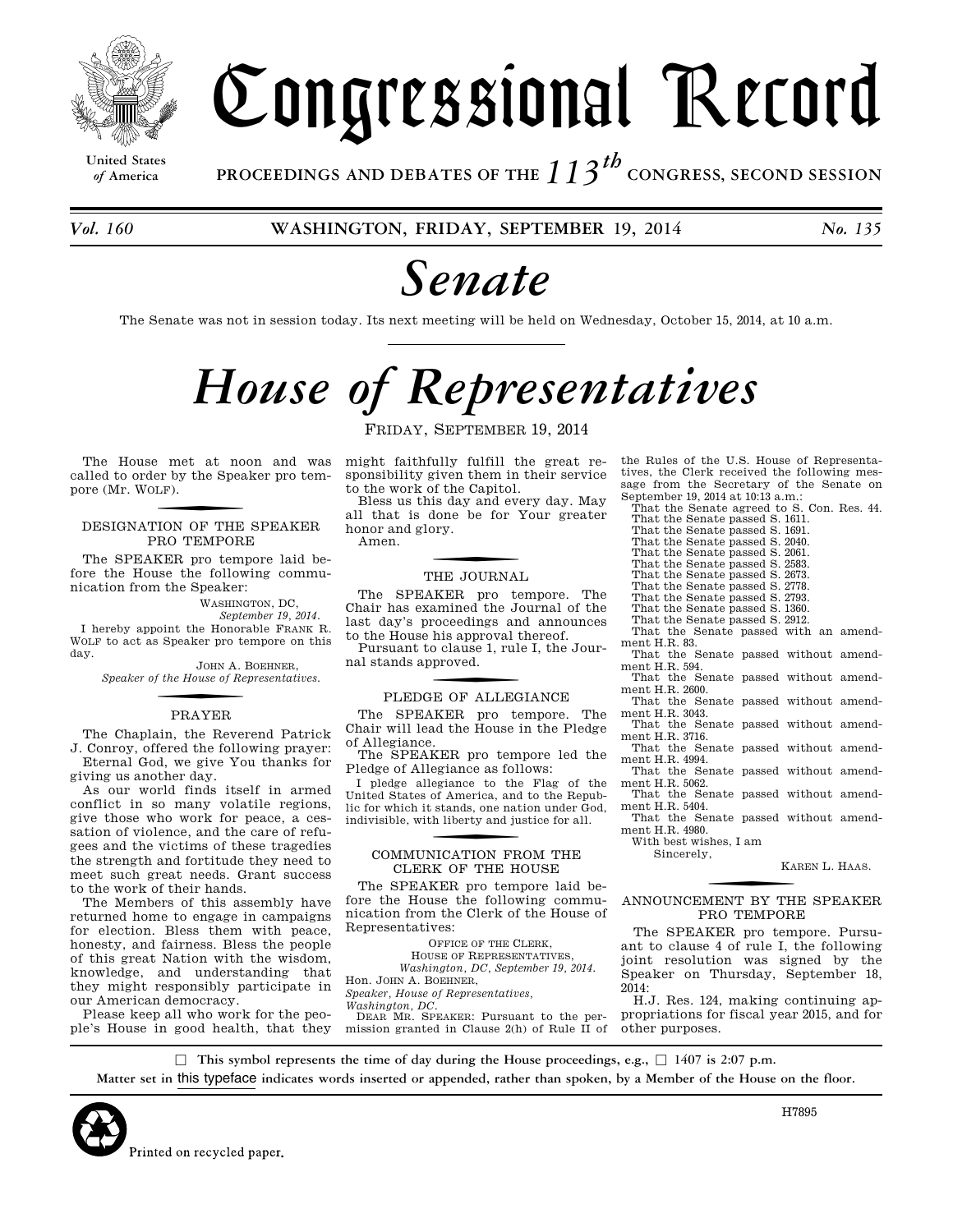#### PROVIDING FOR A CONDITIONAL ADJOURNMENT OR RECESS OF THE SENATE AND AN ADJOURN-MENT OF THE HOUSE OF REP-RESENTATIVES

The SPEAKER pro tempore laid before the House the following privileged concurrent resolution:

#### S. CON. RES. 44

*Resolved by the Senate (the House of Representatives concurring),* That when the Senate recesses or adjourns on any day from Thursday, September 18, 2014, through Tuesday, October 14, 2014, on a motion offered pursuant to this concurrent resolution by its Majority Leader or his designee, it stand recessed or adjourned until 12:00 noon on Wednesday, October 15, 2014, or such other time on that day as may be specified by its Majority Leader or his designee in the motion to recess or adjourn; and that when the Senate recesses or adjourns on Wednesday, October 15, 2014, it stand adjourned until 12:00 noon on Wednesday, November 12, 2014, or such other time on that day as may be specified by its Majority Leader or his designee, or until the time of any reassembly pursuant to section 2 of this concurrent resolution, whichever occurs first; and that when the House adjourns on any legislative day from Thursday, September 18, 2014, through Friday, November 7, 2014, on a motion offered pursuant to this concurrent resolution by its Majority Leader or his designee, it stand adjourned until 2:00 p.m. on Wednesday, November 12, 2014, or until the time of any reassembly pursuant to section 3 of this concurrent resolution, whichever occurs first.

SEC. 2. (a) The Majority Leader of the Senate or his designee, after concurrence with the Minority Leader of the Senate, shall notify the Members of the Senate to reassemble at such place and time as he may designate if, in his opinion, the public interest shall warrant it.

(b) After reassembling pursuant to subsection (a), when the Senate adjourns on a motion offered pursuant to this subsection by its Majority Leader or his designee, the Senate shall again stand adjourned pursuant to the first section of this concurrent resolution.

SEC. 3. (a) The Speaker or his designee, after consultation with the Minority Leader of the House, shall notify the Members of the House to reassemble at such place and time as he may designate if, in his opinion, the public interest shall warrant it.

(b) After reassembling pursuant to subsection (a), when the House adjourns on a motion offered pursuant to this subsection by its Majority Leader or his designee, the House shall again stand adjourned pursuant to the first section of this concurrent resolution.

The concurrent resolution was concurred in.

A motion to reconsider was laid on the table.

## f HOUSE BILLS AND A JOINT RESO-LUTION APPROVED BY THE PRESIDENT

The President notified the Clerk of the House that on the following dates he had approved and signed bills and a joint resolution of the following titles: July 25, 2014:

H.R. 255. An Act to amend certain definitions contained in the Provo River Project Transfer Act for purposes of clarifying cer-

tain property descriptions, and for other purposes.

H.R. 272. An Act to designate the Department of Veterans Affairs and Department of Defense joint outpatient clinic to be constructed in Marina, California, as the ''Major General William H. Gourley VA-DOD Outpatient Clinic''.

H.R. 291. An Act to provide for the conveyance of certain cemeteries that are located on National Forest System land in Black Hills National Forest, South Dakota.

H.R. 330. An Act to designate a Distinguished Flying Cross National Memorial at the March Field Air Museum in Riverside, California.

H.R. 356. An Act to clarify authority granted under the Act entitled ''An Act to define the exterior boundary of the Uintah and Ouray Indian Reservation in the State of Utah, and for other purposes''.

H.R. 507. An Act to provide for the conveyance of certain land inholdings owned by the United States to the Pascua Yaqui Tribe of Arizona, and for other purposes.

H.R. 697. An Act to provide for the conveyance of certain Federal land in Clark County, Nevada, for the environmental remediation and reclamation of the Three Kids Mine Project Site, and for other purposes.

H.R. 876. An Act to authorize the continued use of certain water diversions located on National Forest System land in the Frank Church-River of No Return Wilderness and the Selway-Bitterroot Wilderness in the State of Idaho, and for other purposes.

H.R. 1158. An Act to direct the Secretary of the Interior to continue stocking fish in certain lakes in the North Cascades National Park, Ross Lake National Recreation Area, and Lake Chelan National Recreation Area.

H.R. 1216. An Act to designate the Department of Veterans Affairs Vet Center in Prescott, Arizona, as the ''Dr. Cameron McKinley Department of Veterans Affairs Veterans Center''.

H.R. 1376. An Act to designate the facility of the United States Postal Service located at 369 Martin Luther King Jr. Drive in Jersey City, New Jersey, as the ''Judge Shirley A. Tolentino Post Office Building''.

H.R. 1813. An Act to redesignate the facility of the United States Postal Service located at 162 Northeast Avenue in Tallmadge, Ohio, as the ''Lance Corporal Daniel Nathan Deyarmin, Jr., Post Office Building''.

H.R. 2337. An Act to provide for the conveyance of the Forest Service Lake Hill Administrative Site in Summit County, Colorado.

H.R. 3110. An Act to allow for the harvest of gull eggs by the Huna Tlingit people within Glacier Bay National Park in the State of Alaska.

August 1, 2014:

H.R. 1528. An Act to amend the Controlled Substances Act to allow a veterinarian to transport and dispense controlled substances in the usual course of veterinary practice outside of the registered location.

August 4, 2014:

H.J. Res. 76. A joint resolution making an emergency supplemental appropriation for the fiscal year ending September 30, 2014, to provide funding to Israel for the Iron Dome defense system to counter short-range rocket threats.

August 7, 2014:

H.R. 3230. An Act to improve the access of veterans to medical services from the Department of Veterans Affairs, and for other purposes.

August 8, 2014:

H.R. 606. An Act to designate the facility of the United States Postal Service located at 815 County Road 23 in Tyrone, New York, as the ''Specialist Christopher Scott Post Office Building''.

H.R. 1671. An Act to designate the facility of the United States Postal Service located at 6937 Village Parkway in Dublin, California, as the ''James 'Jim' Kohnen Post Office''.

H.R. 2291. An Act to designate the facility of the United States Postal Service located at 450 Lexington Avenue in New York, New York, as the ''Vincent R. Sombrotto Post Office''.

H.R. 3212. An Act to ensure compliance with the 1980 Hague Convention on the Civil Aspects of International Child Abduction by countries with which the United States enjoys reciprocal obligations, to establish procedures for the prompt return of children abducted to other countries, and for other purposes.

H.R. 3472. An Act to designate the facility of the United States Postal Service located at 13127 Broadway Street in Alden, New York, as the ''Sergeant Brett E. Gornewicz Memorial Post Office''.

H.R. 3548. An Act to amend title XII of the Public Health Service Act to expand the definition of trauma to include thermal, electrical, chemical, radioactive, and other extrinsic agents.

H.R. 3765. An Act to designate the facility of the United States Postal Service located at 198 Baker Street in Corning, New York, as the ''Specialist Ryan P. Jayne Post Office Building''.

H.R. 4028. An Act to amend the International Religious Freedom Act of 1998 to include the desecration of cemeteries among the many forms of violations of the right to religious freedom.

H.R. 4360. An Act to designate the facility of the United States Forest Service for the Grandfather Ranger District located at 109 Lawing Drive in Nebo, North Carolina, as the ''Jason Crisp Forest Service Building''.

H.R. 4386. An Act to allow the Secretary of the Treasury to rely on State examinations for certain financial institutions, and for other purposes.

H.R. 4631. An Act to reauthorize certain provisions of the Public Health Service Act relating to autism, and for other purposes.

H.R. 4838. An Act to redesignate the railroad station located at 2955 Market Street in Philadelphia, Pennsylvania, commonly known as ''30th Street Station'', as the ''William H. Gray III 30th Street Station''.

H.R. 5021. An Act to provide an extension of Federal-aid highway, highway safety, motor carrier safety, transit, and other programs funded out of the Highway Trust Fund, and for other purposes.

H.R. 5195. An Act to provide additional visas for the Afghan Special Immigrant Visa Program, and for other purposes.

#### SENATE BILLS APPROVED BY THE PRESIDENT

The President notified the Clerk of the House that on the following dates he had approved and signed bills of the Senate of the following titles:

August 1, 2014:

S. 517. An Act to promote consumer choice and wireless competition by permitting consumers to unlock mobile wireless devices, and for other purposes.

August 8, 2014:

S. 653. An Act to provide for the establishment of the Special Envoy to Promote Religious Freedom of Religious Minorities in the Near East and South Central Asia.

S. 1104. An Act to measure the progress of recovery and development efforts in Haiti following the earthquake of January 12, 2010, and for other purposes.

S. 1799. An Act to reauthorize subtitle A of the Victims of Child Abuse Act of 1990.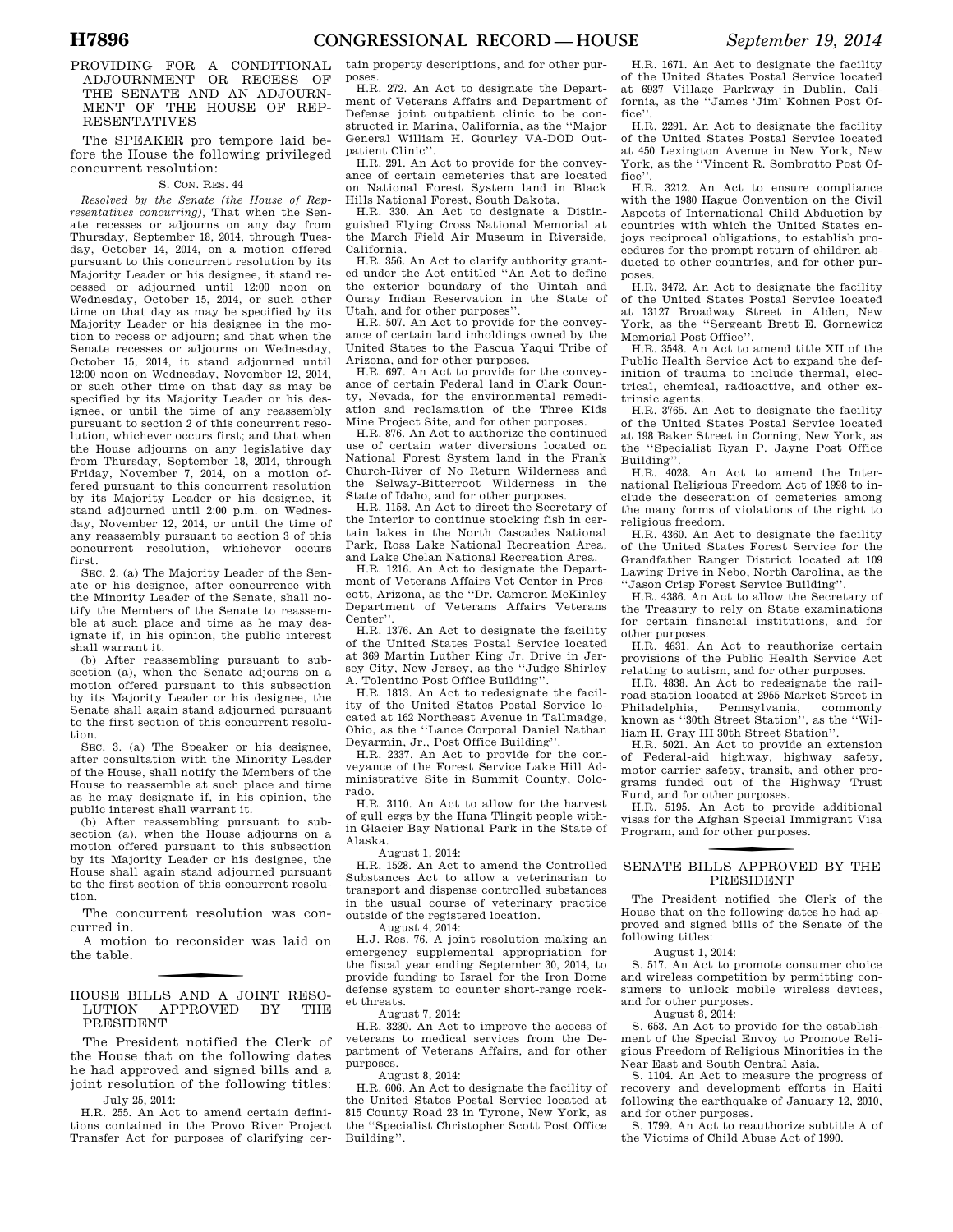# SENATE BILLS REFERRED

Bills of the Senate of the following titles were taken from the Speaker's table and, under the rule, referred as follows:

S. 1611. An act to require certain agencies to conduct assessments of data centers and develop data center consolidation and optimization plans; to the Committee on Oversight and Government Reform; in addition, to the Committee on Armed services for a period to be subsequently determined by the Speaker, in each case for consideration of such provisions as fall within the jurisdiction of the committee concerned.

S. 1691. An act to amend title 5, United States Code, to improve the security of the United States border and to provide for reforms and rates of pay for border patrol agents; to the Committee on Oversight and Government Reform; in addition, to the Committee on Homeland Security for a period to be subsequently determined by the Speaker, in each case for consideration of such provisions as fall within the jurisdiction of the committee concerned.

S. 2061. An act to prevent conflicts of interest relating to contractors providing background investigation fieldwork services and investigative support services; to the Committee on Oversight and Government Reform.

S. 2778. An act to require the Secretary of State to offer rewards totaling up to \$10,000,000 for information on the kidnapping and murder of James Foley and Steven Sotloff; to the Committee on Foreign Affairs.

S. 2793. An act to authorize the award of the Medal of Honor to Henry Johnson; to the Committee on Armed Services.

## f ENROLLED BILL AND A JOINT RESOLUTION SIGNED

Karen L. Haas, Clerk of the House, reported and found truly enrolled a bill and a joint resolution of the House of the following titles, which were thereupon signed by the Speaker.

H.R. 4323. An act to reauthorize programs authorized under the Debbie Smith Act of 2004, and for other purposes.

H.J. Res. 124. Joint resolution making continuing appropriations for fiscal year 2015, and for other purposes.

# f ADJOURNMENT

The SPEAKER pro tempore. Without objection, pursuant to Senate Concurrent Resolution 44, 113th Congress, the House stands adjourned until Wednesday, November 12, 2014, at 2 p.m.

There was no objection.

Thereupon (at 12 o'clock and 7 minutes p.m.), the House adjourned until Wednesday, November 12, 2014, at 2 p.m.

# EXECUTIVE COMMUNICATIONS, ETC.

Under clause 2 of rule XIV, executive communications were taken from the Speaker's table and referred as follows:

7348. A letter from the Under Secretary for Rural Development, Department of Agriculture, transmitting the Department's final rule — Eliminate the 6-Day Reservation Period Requirement for Rural Development Obligations (RIN: 0575-ZA01) received Sep-

tember 18, 2014, pursuant to 5 U.S.C.  $801(a)(1)(A);$  to the Committee on Agriculture.

7349. A letter from the Congressional Review Coordinator, Department of Agriculture, transmitting the Department's final rule — Bovine Tuberculosis Status of Michigan; Advance Counties From Modified Accredited Advanced to Accredited-Free [Docket No.: APHIS-2014-0058] received September 18, 2014, pursuant to 5 U.S.C. 801(a)(1)(A); to the Committee on Agriculture.

7350. A letter from the Director, Defense Procurement and Acquisition Policy, Department of Defense, transmitting the Department's final rule — Defense Federal Acquisition Regulation Supplement: Limitation on Use of Cost-reimbursement Line Items (DFARS Case 2013-D016) (RIN: 0750- AI16) received September 19, 2014, pursuant to 5 U.S.C.  $801(a)(1)(A)$ ; to the Committee on Armed Services.

7351. A letter from the Director, Defense Procurement and Acquisition Policy, Department of Defense, transmitting the Department's final rule — Defense Federal Acquisition Regulation Supplement: Storage, Treatment, and Disposal of Toxic or Hazardous Materials-Statutory Update (DFARS Case 2013-D013) (RIN: 0750-AI07) received September 19, 2014, pursuant to 5 U.S.C. 801(a)(1)(A); to the Committee on Armed Services.

7352. A letter from the Director, Defense Procurement and Acquisition Policy, Department of Defense, transmitting the Department's final rule — Defense Federal Acquisition Regulation Supplement: Clauses with Alternates-Taxes (DFARS Case 2013- D025) (RIN: 0750-AI19) September 19, 2014, pursuant to 5 U.S.C. 801(a)(1)(A); to the Committee on Armed Services.

7353. A letter from the Acting Assistant Secretary for Special Education and Rehabilitative Services, Department of Education, transmitting the Department's final rule — Final priorities. Rehabilitation Services Administration —— Capacity Building Program for Traditionally Underserved Populations —— Vocational Rehabilitation Training Institute for the Preparation of Personnel in American Indian Vocational Rehabilitation Services Projects [CFDA Number: 84.315C.] [Docket ID: ED-2014- OSERS-0024] received September 18, 2014, pursuant to 5 U.S.C.  $801(a)(1)(A)$ ; to the Committee on Education and the Workforce.

7354. A letter from the Assistant General Counsel for Legislation, Regulation and Energy Efficiency, Department of Energy, transmitting the Department's final rule — Acquisition Regulation: Access to and Ownership of Records (RIN: 1991-AB85) received September 19, 2014, pursuant to 5 U.S.C.  $801(a)(1)(A)$ ; to the Committee on Energy and Commerce.

7355. A letter from the Deputy Director, ODRM, Department of Health and Human Services, transmitting the Department's final rule — Patient Protection and Affordable Care Act; Annual Eligibility Redeterminations for Exchange Participation and Insurance Affordability Programs; Health Insurance Issuer Standards under the Affordable Care Act, Including Standards Related to Exchanges [CMS-9941-F] (RIN: 0938-AS32) received September 3, 2014, pursuant to 5 U.S.C.  $801(a)(1)(A)$ ; to the Committee on Energy and Commerce.

7356. A letter from the Program Analyst, Department of Transportation, transmitting the Department's final rule — Federal Motor Vehicle Theft Prevention Standard; Final Listing of 2015 Light Duty Truck Lines Subject to the Requirements of This Standard and Exempted Vehicle Lines for Model Year 2015 [Docket No.: NHTSA-2014-0059] (RIN: 2127-AL50) received September 18, 2014, pur-

suant to 5 U.S.C.  $801(a)(1)(A)$ ; to the Committee on Energy and Commerce.

7357. A letter from the Director, Regulatory Management Division, Environmental Protection Agency, transmitting the Agency's final rule — 2-Propenoic acid, butyl ester, polymer with 1,6-diisocyanatohexane, N-(hydroxymethyl)-2-methyl-2-propenamide and 2-propenenitrile; Tolerance Exemption [EPA-HQ-OPP-2014-0332; FRL-9915-82] received September 17, 2014, pursuant to 5 U.S.C.  $801(a)(1)(A)$ ; to the Committee on En-

ergy and Commerce. 7358. A letter from the Director, Regulatory Management Division, Environmental Protection Agency, transmitting the Agency's final rule — Approval and Promulgation of Air Quality Implementation Plans; Indiana; Open Burning Rule [EPA-R05-OAR-2011- 0968; FRL-9916-47-Region 5] received September 17, 2014, pursuant to 5 U.S.C.  $801(a)(1)(A)$ ; to the Committee on Energy and Commerce.

7359. A letter from the Director, Regulatory Management Division, Environmental Protection Agency, transmitting the Agency's final rule — Approval and Promulgation of Air Quality Implementation Plans; West Virginia; 2014 Amendments to West Virginia's Ambient Air Quality Standards [EPA-R03-OAR-2014-0596; FRL-9917-82-Region 3] received September 17, 2014, pursuant to 5 U.S.C.  $801(a)(1)(A)$ ; to the Committee on Energy and Commerce.

7360. A letter from the Director, Regulatory Management Division, Environmental Protection Agency, transmitting the Agency's final rule — Approval and Promulgation of Implementation Plans; State of California, San Joaquin Valley Unified Air Pollution Control District, New Source Review [EPA-R09-OAR-2011-0881; FRL-9916-06-Region 9] received September 17, 2014, pursuant to 5 U.S.C.  $801(a)(1)(A)$ ; to the Committee on Energy and Commerce.

7361. A letter from the Director, Regulatory Management Division, Environmental Protection Agency, transmitting the Agency's final rule — Butanedioic acid, 2-methylene-, polymer with 2,5-fuandione, sodium and ammonium salts, hydrogen peroxide-initiated; Tolerance Exemption [EPA-HQ-OPP-2014-0324; FRL-9915-81] received September 17, 2014, pursuant to 5 U.S.C.  $801(a)(1)(A)$ ; to the Committee on Energy and Commerce.

7362. A letter from the Director, Regulatory Management Division, Environmental Protection Agency, transmitting the Agency's final rule — National Priorities List, Final Rule No. 59 [EPA-HQ-SFUND-2013-0635, 0319, 0320, 0321, and 0322; FRL-9916-74-OSWER] received September 17, 2014, pursuant to 5 U.S.C.  $801(a)(1)(A)$ ; to the Committee on Energy and Commerce.

7363. A letter from the Director, Regulatory Management Division, Environmental Protection Agency, transmitting the Agency's final rule — Revisions to the Arizona State Implementation Plan; State Stationary Source Rules [EPA-R09-OAR-2014- 0469; FRL-9912-67-Region 9] received September 17, 2014, pursuant to 5 U.S.C.  $801(a)(1)(A)$ ; to the Committee on Energy and Commerce.

7364. A letter from the Director, Regulatory Management Division, Environmental Protection Agency, transmitting the Agency's final rule — Revisions to the California State Implementation Plan, South Coast Air Management District [EPA-R09-OAR-2014-0512; FRL-9915-35-Region 9] received September 17, 2014, pursuant to 5 U.S.C.  $801(a)(1)(A)$ ; to the Committee on Energy and Commerce.

7365. A letter from the Director, Defense Security Cooperation Agency, transmitting Transmittal No. 14-32, Notice of Proposed Issuance of Letter of Offer and Acceptance,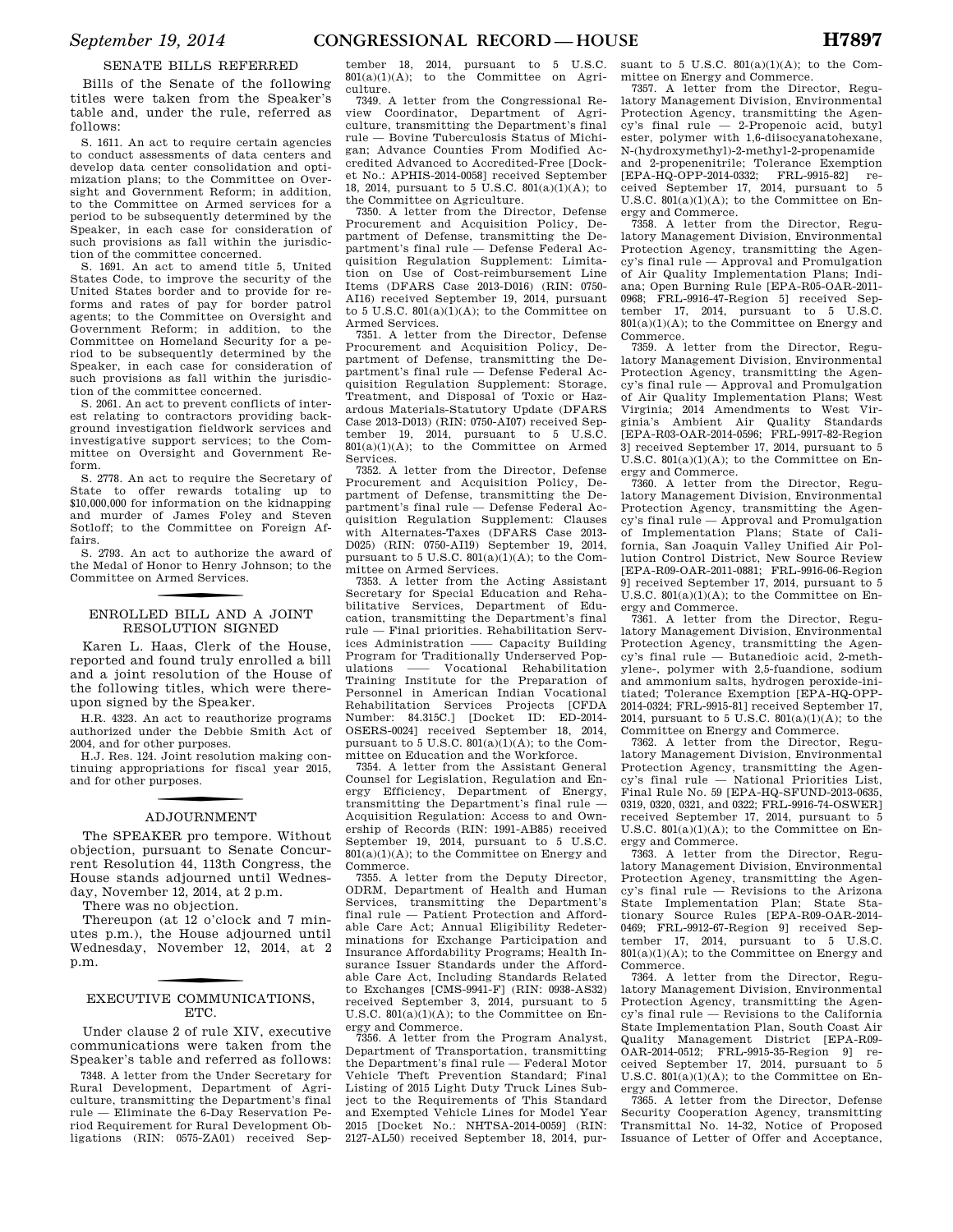pursuant to Section 36(b)(1) of the Arms Export Control Act, as amended; to the Committee on Foreign Affairs.

7366. A letter from the Assistant Secretary, Legislative Affairs, Department of State, transmitting Transmittal No. DDTC 14-089, pursuant to the reporting requirements of Section 36(c) of the Arms Export Control Act; to the Committee on Foreign Affairs.

7367. A letter from the Assistant Secretary, Legislative Affairs, Department of State, transmitting Transmittal No. DDTC 14-051, pursuant to the reporting requirements of Section 36(c) of the Arms Export Control Act; to the Committee on Foreign Affairs.

7368. A letter from the Assistant Secretary, Legislative Affairs, Department of State, transmitting Transmittal No. DDTC 14-054, pursuant to the reporting requirements of Section 36(c) of the Arms Export Control Act; to the Committee on Foreign Affairs.

7369. A letter from the Assistant Secretary, Legislative Affairs, Department of State, transmitting Transmittal No. DDTC 14-043, pursuant to the reporting requirements of Section 36(c) of the Arms Export Control Act; to the Committee on Foreign Affairs.

7370. A letter from the Assistant Secretary, Legislative Affairs, Department of State, transmitting Transmittal No. DDTC 14-096, pursuant to the reporting requirements of Section 36(c) of the Arms Export Control Act; to the Committee on Foreign Affairs.

7371. A letter from the Assistant Secretary, Legislative Affairs, Department of State, transmitting Transmittal No. DDTC 14-067, pursuant to the reporting requirements of Section 36(c) of the Arms Export Control Act; to the Committee on Foreign Affairs.

7372. A letter from the Assistant Secretary, Legislative Affairs, Department of State, transmitting Transmittal No. DDTC 14-038, pursuant to the reporting requirements of Section 36(c) and 36(d) of the Arms Export Control Act; to the Committee on Foreign Affairs.

7373. A letter from the Assistant Secretary, Legislative Affairs, Department of State, transmitting a memorandum of justification; to the Committee on Foreign Affairs.

7374. A letter from the Assistant Secretary, Legislative Affairs, Department of State, transmitting the Department's final rule — Schedule of Fees for Consular Services, Department of State and Overseas Embassies and Consulates — Visa and Citizenship Services Fee Changes; Correction [Public Notice: 8858] (RIN: 1400-AD47) received September 18, 2014, pursuant to 5 U.S.C.  $801(a)(1)(A)$ ; to the Committee on Foreign Affairs.

7375. A letter from the Assistant Secretary, Legislative Affairs, Department of State, transmitting Transmittal No. DDTC 14-078, pursuant to the reporting requirements of Section 36(c) of the Arms Export Control Act; to the Committee on Foreign Affairs.

7376. A letter from the General Counsel, Department of Housing and Urban Development, transmitting five reports pursuant to the Federal Vacancies Reform Act of 1998; to the Committee on Oversight and Government Reform.

7377. A letter from the Chairman, Federal Energy Regulatory Commission, transmitting the Commission's annual report for Fis-Year 2013 prepared in accordance with Section 203 of the Notification and Federal Employee Antidiscrimination and Retaliation Act of 2002 (No FEAR Act), Public Law 107-174; to the Committee on Oversight and Government Reform.

7378. A letter from the Chief, Branch of Listing, Department of the Interior, transmitting the Department's final rule — Endangered and Threatened Wildlife and Plants; Endangered Status for Physaria globosa (Short's bladderpod), Helianthus verticillatus (whorled sunflower),

Leavenworthia crassa (fleshy-fruit gladecress) [Docket No.: FWS-R4-ES-2013- 0087] (RIN: 1018-AZ11) received September 19, 2014, pursuant to 5 U.S.C.  $801(a)(1)(A)$ ; to the Committee on Natural Resources.

7379. A letter from the Chief, Branch of Endangered Species Listing, Department of the Interior, transmitting the Department's final rule — Endangered and Threatened Wildlife and Plants; Threatened Status for Oregon Spotted Frog [Docket No.: FWS-R1- ES-2013-0013] (RIN: 1018-AZ04) received September 19, 2014, pursuant to 5 U.S.C. 801(a)(1)(A); to the Committee on Natural Resources.

7380. A letter from the Wildlife Biologist, U.S. Fish and Wildlife Service, Department of the Interior, transmitting the Department's ''Major'' final rule — Migratory Bird Hunting: Early Seasons and Bag and Possession Limits for Certain Migratory Game Birds in the Contiguous United States, Alaska, Hawaii, Puerto Rico, and the Virgin Islands [Docket No.: FWS-HQ-MB-2014-0017] [FF09M21200-134-FXMB1231099BPP0] (RIN: 1018-AZ80) received September 19, 2014, pursuant to 5 U.S.C.  $801(a)(1)(A)$ ; to the Committee on Natural Resources.

7381. A letter from the Chief, Branch of Endangered Species Listing, Department of the Interior, transmitting the Department's final rule — Endangered and Threatened Wildlife and Plants; Endangered Status for Vandenberg Monkeyflower [Docket No.: FWS-R8-ES-2013-0078] (RIN: 1018-AY27) received September 19, 2014, pursuant to 5 U.S.C. 801(a)(1)(A); to the Committee on Natural Resources.

7382. A letter from the Chief, Branch of Listing, Department of the Interior, transmitting the Department's final rule — Endangered and Threatened Wildlife and Plants; Determination of Endangered Status for the Sharpnose Shiner and Smalleye Shiner [Docket No.: FWS-R2-ES-2013- 0083;4500030113] (RIN: 1018-AY55) received September 19, 2014, pursuant to 5 U.S.C.  $801(a)(1)(A)$ ; to the Committee on Natural Resources.

7383. A letter from the Wildlife Biologist, U.S. Fish and Wildlife Service, Department of the Interior, transmitting the Department's ''Major'' final rule — Migratory Bird Hunting; Final Frameworks for Early-Season Migratory Bird Hunting Regulations<br>
[Docket No.: FWS-HQ-MN-2014-0017]  $FWS-HQ-MN-2014-0017$ ] [FF09M21200-134-FXMB1231099BPP0] (RIN: 1018-AZ80) received September 19, 2014, pursuant to 5 U.S.C.  $801(a)(1)(A)$ ; to the Committee on Natural Resources.

7384. A letter from the Chief, Branch of Listing, Department of the Interior, transmitting the Department's final rule — Endangered and Threatened Wildlife and Plants; Designation of Critical Habitat for Physaria globosa (Short's bladderpod), Helianthus verticillatus (whorled sunflower), and<br>Leavenworthia crassa (fleshy-fruit Leavenworthia gladecress) [Docket No.: FWS-R4-ES-2013- 0086] (RIN: 1018-AZ60) received September 19, 2014, pursuant to 5 U.S.C.  $801(a)(1)(A)$ ; to the Committee on Natural Resources.

7385. A letter from the Chief, Branch of Listing, Department of the Interior, transmitting the Department's final rule — Endangered and Threatened Wildlife and Plants; Designation of Critical Habitat for Sharpnose Shiner and Smalleye Shiner [Docket No.: FWS-R2-ES-2013-0008;45003011] (RIN: 1018-AZ34) received September 19, 2014, pursuant to 5 U.S.C.  $801(a)(1)(A)$ ; to the Committee on Natural Resources.

7386. A letter from the Acting Chief, Endangered Species Listing, Department of the Interior, transmitting the Department's final rule — Endangered and Threatened Wildlife and Plants; Revised Designation of Critical Habitat for the Contiguous United

States Distinct Population Segment of the Canada Lynx and Revised Distinct Population Segment Boundary [Docket No.: FWS-R6-ES-2013-0101] (RIN: 1018-AZ77) received September 19, 2014, pursuant to 5 U.S.C.  $801(a)(1)(A)$ ; to the Committee on Natural Resources.

7387. A letter from the Branch Chief, Endangered Species Listing, Department of the Interior, transmitting the Department's final rule — Endangered and Threatened Wildlife and Plants; Adding 10 Species to the List of Endangered and Threatened Wildlife [Docket No.: FWS-HQ-ES-2014-0037] (RIN: 1018-BA55) received September 19, 2014, pursuant to  $5$  U.S.C.  $801(a)(1)(A)$ ; to the Committee on Natural Resources.

7388. A letter from the Branch Chief, Endangered Species Listing, Department of the Interior, transmitting the Department's final rule — Endangered and Threatened Wildlife and Plants; Designation of Critical Habitat for Agave eggersiana, Gonocalyx concolor, and Varronia rupicola [Docket No. FWS-R4-ES-2013-0040] (RIN: 1018-AZ79) received September 19, 2014, pursuant to 5 U.S.C. 801(a)(1)(A); to the Committee on Natural Resources.

7389. A letter from the Branch Chief, Endangered Species Listing, Department of the Interior, transmitting the Department's final rule — Endangered and Threatened Wildlife and Plants; Endangered Species Status for Agave eggersiana and Gonocalyx concolor, and Threatened Species Status for Varronia rupicola [Docket No.: FWS-R4-ES-2003-0103] (RIN: 1018-AZ10) received September 19, 2014, pursuant to 5 U.S.C.  $801(a)(1)(A)$ ; to the Committee on Natural Resources.

7390. A letter from the Branch Chief, Endangered Species Listing, Department of the Interior, transmitting the Department's final rule — Endangered and Threatened Wildlife and Plants; Endangered Species Status for Brickellia mosieri (Florida Brickellbush) and Linum carteri var. carteri (Carter's Small-flowered Flax) [Docket No.: FWS-R4-ES-2013-0033] (RIN: 1018-AZ15) received September 19, 2014, pursuant to 5 U.S.C.  $801(a)(1)(A)$ ; to the Committee on Natural Resources.

7391. A letter from the Branch Chief, Endangered Species Listing, Department of the Interior, transmitting the Department's final rule — Endangered and Threatened Wildlife and Plants; Designation of Critical Habitat for Florida Leafwing and Bartram's Scrub-Hairstreak Butterflies [Docket No.: FWS-R4-ES-2013-0031] (RIN: 1018-AZ59) received September 19, 2014, pursuant to 5 U.S.C.  $801(a)(1)(A)$ ; to the Committee on Natural Resources.

7392. A letter from the Branch Chief, Endangered Species Listing, Department of the Interior, transmitting the Department's final rule — Endangered and Threatened Wildlife and Plants; Endangered Status for the Florida Leafwing and Bartram's Scrub-Hairstreak Butterflies [Docket No.: FWS-R4- ES-2013-0084] (RIN: 1018-AZ08) received September 19, 2014, pursuant to 5 U.S.C.  $801(a)(1)(A)$ ; to the Committee on Natural Resources.

7393. A letter from the Chief, Branch of Endangered Species Listing, Department of the Interior, transmitting the Department's final rule — Endangered and Threatened Wildlife and Plants; Designation of Critical Habitat for Georgia Rockcress [Docket No.: FWS-R4-ES-2013-0030] (RIN: 1018-AZ55) received September 19, 2014, pursuant to 5 U.S.C.  $801(a)(1)(A)$ ; to the Committee on Natural Resources.

7394. A letter from the Chief, Branch of Endangered Species Listing, Department of the Interior, transmitting the Department's final rule — Endangered and Threatened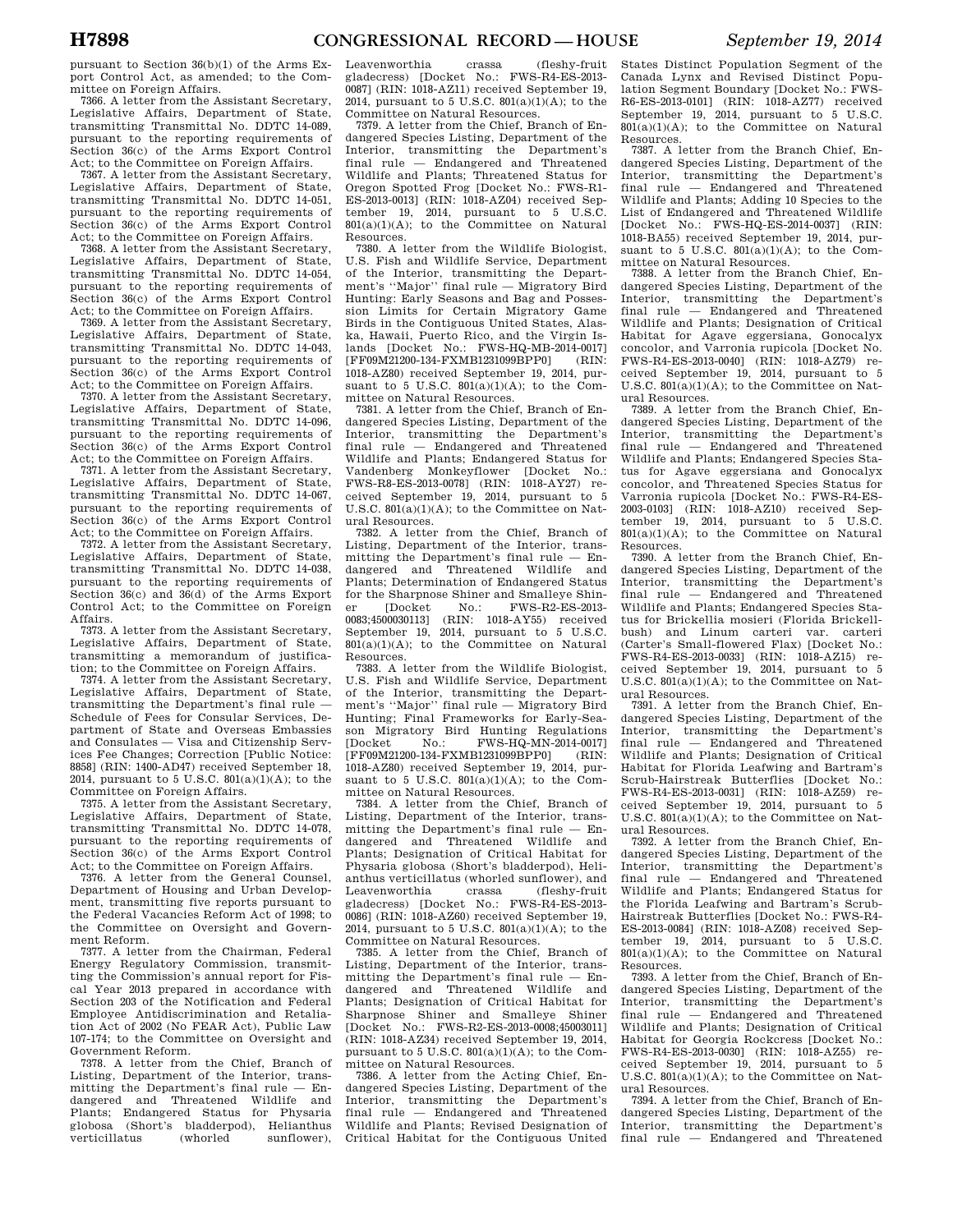Wildlife and Plants; Threatened Status for Arabis georgiana (Georgia rockcress) [Docket No.: FWS-R4-ES-2013-0100] (RIN: 1018- AY72) received September 19, 2014, pursuant to 5 U.S.C.  $801(a)(1)(A)$ ; to the Committee on Natural Resources.

7395. A letter from the Wildlife Biologist, Fish and Wildlife Service, Department of the Interior, transmitting the Department's final rule — Migratory Bird Hunting; Migratory Bird Hunting Regulations on Regulations on Certain Federal Indian Reservations and Ceded Lands for the 2014-15 Early Season [Docket No.: FWS-HQ-MB-2014-0017] (RIN: 1018-AZ80) received September 19, 2014, pursuant to 5 U.S.C.  $801(a)(1)(A)$ ; to the Committee on Natural Resources.

7396. A letter from the Acting Director, Office of Sustainable Fisheries, NMFS, National Oceanic and Atmospheric Administration, transmitting the Administration's final rule — Fisheries of the Exclusive Economic Zone Off Alaska; Pacific Ocean Perch in the Bering Sea and Aleutian Islands Management Area [Docket No.: 131021878-4158-02] (RIN: 0648-XD440) received September 18, 2014, pursuant to 5 U.S.C.  $801(a)(1)(A)$ ; to the Committee on Natural Resources.

7397. A letter from the Deputy Assistant Administrator for Regulatory Programs, National Oceanic and Atmospheric Administration, transmitting the Administration's final rule — Taking of Marine Mammals Incidental to Commercial Fishing Operations; Atlantic Large Whale Take Reduction Plan Regulations [Docket No.: 130201095-4400-02] (RIN: 0648-BC90) received September 18, 2014, pursuant to 5 U.S.C.  $801(a)(1)(A)$ ; to the Committee on Natural Resources.

7398. A letter from the Acting Director, Office of Sustainable Fisheries, NMFS, National Oceanic and Atmospheric Administration, transmitting the Administration's final rule — Fisheries of the Caribbean, Gulf of Mexico, and South Atlantic; 2014 Commercial Accountability Measure and Closure for South Atlantic Vermilion Snapper [Docket No.: 130312235-3658-02] (RIN: 0648-XD389) received September 18, 2014, pursuant to 5 U.S.C. 801(a)(1)(A); to the Committee on Natural Resources.

7399. A letter from the Director, Office of Sustainable Fisheries, NMFS, National Oceanic and Atmospheric Administration, transmitting the Administration's final rule — Fisheries of the Caribbean, Gulf of Mexico, and South Atlantic; 2014 Commercial Accountability Measure and Closure for South Atlantic Golden Tilefish Hook-and-Line Component [Docket No.: 120404257-3325-02] (RIN: 0648-XD352) received September 18, 2014, pursuant to 5 U.S.C.  $801(a)(1)(A)$ ; to the Committee on Natural Resources.

7400. A letter from the Deputy Assistant Administrator for Regulatory NMFS, National Oceanic and Atmospheric Administration, transmitting the Administration's final rule — Atlantic Highly Migratory Species; North and South Atlantic 2014 Commercial Swordfish Quotas [Docket No.: 140207123-4657-02] (RIN: 0648-BD96) received September 18, 2014, pursuant to 5 U.S.C.  $801(a)(1)(A)$ ; to the Committee on Natural Resources.

7401. A letter from the Director, Office of Sustainable Fisheries, NMFS, National Oceanic and Atmospheric Administration, transmitting the Administration's final rule — Fisheries of the Northeastern United States; Northeast Multispecies Fishery; Trimester Closure for the Common Pool Fishery [Docket No.: 140106011-4338-02] (RIN: 0648-XD474) received September 18, 2014, pursuant to 5 U.S.C.  $801(a)(1)(A)$ ; to the Committee on Natural Resources.

7402. A letter from the Director, Office of Sustainable Fisheries, NMFS, National Oceanic and Atmospheric Administration, trans-

mitting the Administration's final rule — Fisheries of the Northeastern United States; Northeast Multispecies Fishery; Closure for the Common Pool Fishery [Docket No.: 140106011-4338-02] (RIN: 0648-XD458) received September 19, 2014, pursuant to 5 U.S.C. 801(a)(1)(A); to the Committee on Natural Resources.

7403. A letter from the Acting Director, Office of Sustainable Fisheries, NMFS, National Oceanic and Atmospheric Administration, transmitting the Administration's final rule — Gulf of Mexico Highly Migratory Species (HMS); Commercial Blacknose Sharks and Non-Blacknose Small Coastal Sharks (SCS) in the Gulf of Mexico Region [Docket No.: 130402317-3966-02] (RIN: 0648-XD475) received September 18, 2014, pursuant to 5 U.S.C. 801(a)(1)(A); to the Committee on Natural Resources.

7404. A letter from the Acting Director, Office of Sustainable Fisheries, NMFS, National Oceanic and Atmospheric Administration, transmitting the Administration's final rule — International Fisheries; Pacific Tuna Fisheries; 2014 Commercial Fishing for Pacific Bluefin Tuna Closed in the Eastern Pacific Ocean [Docket No.: 130722647-4403-02] (RIN: 0648-XC000) received September 18, 2014, pursuant to 5 U.S.C.  $801(a)(1)(A)$ ; to the Committee on Natural Resources.

7405. A letter from the Acting Director, Office of Sustainable Fisheries, NMFS, National Oceanic and Atmospheric Administration, transmitting the Administration's final rule — Fisheries of the Caribbean, Gulf of Mexico, and South Atlantic; Closure of the 2014 South Atlantic Commercial Sector for Red Snapper [Docket No.: 121004515-3608-02] (RIN: 0648-XD478) received September 18, 2014, pursuant to 5 U.S.C. 801(a)(1)(A); to the Committee on Natural Resources.

7406. A letter from the Acting Director, Office of Sustainable Fisheries, NMFS, National Oceanic and Atmospheric Administration, transmitting the Administration's final rule — Fisheries of the Exclusive Economic Zone Off Alaska; Atka Mackerel in the Bering Sea and Aleutian Islands Management Area [Docket No.: 131021878-4158-02] (RIN: 0648-XD439) received September 18, 2014, pursuant to 5 U.S.C.  $801(a)(1)(A)$ ; to the Committee on Natural Resources.

7407. A letter from the Director, Office of Sustainable Fisheries, NMFS, National Oceanic and Atmospheric Administration, transmitting the Administration's final rule — Fisheries of the Caribbean, Gulf of Mexico, and South Atlantic; Snapper-Grouper Resources of the South Atlantic; Trip Limit Reduction [Docket No.: 130312235-3658-02] [Docket No.: 130312235-3658-02] (RIN: 0648-XD438) received September 18, 2014, pursuant to 5 U.S.C.  $801(a)(1)(A)$ ; to the Committee on Natural Resources.

7408. A letter from the Director, Office of Sustainable Fisheries, NMFS, National Oceanic and Atmospheric Administration, transmitting the Administration's final rule — Fisheries of the Exclusive Economic Zone Off Alaska; Rex Sole in the Central Regulatory Area of the Gulf of Alaska [Docket No.: 130925836-4174-02] (RIN: 0648-XD450) received September 18, 2014, pursuant to 5 U.S.C. 801(a)(1)(A); to the Committee on Natural Resources.

7409. A letter from the Director, Office of Sustainable Fisheries, NMFS, National Oceanic and Atmospheric Administration, transmitting the Administration's final rule — Fisheries of the Exclusive Economic Zone Off Alaska; Pacific Cod by Catcher/Processors Using Trawl Gear in the Central Regulatory Area of the Gulf of Alaska [Docket] No.: 130925836-4174-02] (RIN: 0648-XD451) received September 18, 2014, pursuant to 5 U.S.C.  $801(a)(1)(A)$ ; to the Committee on Natural Resources.

7410. A letter from the Regulations Officer, Department of Transportation, transmitting

the Department's final rule — Surface Transportation Project Delivery Program Application Requirements [Docket No.: FHWA-2013- 0022] (FHWA RIN: 2125-AF50; FRA RIN: 2130- AC45; FTA RIN: 2132-AB15) received September 18, 2014, pursuant to 5 U.S.C.  $801(a)(1)(A)$ ; to the Committee on Transportation and Infrastructure.

7411. A letter from the Paralegal Specialist, Department of Transportation, transmitting the Department's final rule — Surface Transportation Project Delivery Program Application Requirements [Docket No.: FHWA-2013-0022] (FHWA RIN: 2125-AF450; FRA RIN: 2130-AC45; FTA RIN: 2132-AB15) received September 18, 2014, pursuant to 5 U.S.C.  $801(a)(1)(A)$ ; to the Committee on Transportation and Infrastructure.

7412. A letter from the Procurement Analyst, Office of the Secretary, Office of the Senior Procurement Executive, Department of Transportation, transmitting the Department's final rule — Organization and Delegation of Powers and Duties in the Transportation Acquisition Regulation [Docket No.: OST-2014-0119] (RIN: 2105-AE34) received September 18, 2014, pursuant to 5 U.S.C.  $801(a)(1)(A)$ ; to the Committee on Transportation and Infrastructure.

7413. A letter from the Regulations Officer, Department of Transportation, transmitting the Department's final rule — Value Engineering [FHWA Docket No.: FHWA-2013-0039] (RIN: 2125-AF64) received September 18, 2014, pursuant to 5 U.S.C. 801(a)(1)(A); to the Committee on Transportation and Infrastructure.

7414. A letter from the Senior Counsel for Regulatory Affairs, Department of the Treasury, transmitting the Department's ''Major'' final rule — Department of the Treasury Regulations forthe Gulf Coast Restoration Trust Fund (RIN: 1505-AC44) received August 15, 2014, pursuant to 5 U.S.C.  $801(a)(1)(A)$ ; to the Committee on Transportation and Infrastructure.

7415. A letter from the Director, Regulatory Management Division, Environmental Protection Agency, transmitting the Agency's final rule — National Pollutant Discharge Elimination System (NPDES): Use of Sufficiently Sensitive Test Methods for Permit Applications and Reporting; Correction<br>
[EPA-HQ-OW-2009-1019: FRL-9916-33-OW]  $[EPA-HQ-OW-2009-1019;$ (RIN: 2040-AC84) received September 17, 2014, pursuant to  $5 \text{ U.S.C. } 801(a)(1)(\text{A})$ ; to the Committee on Transportation and Infrastructure.

7416. A letter from the Chief, Publications and Regulations Branch, Internal Revenue Service, transmitting the Service's final rule

— Update for Weighted Average Interest Rates, Yield Curves, and Segment Rates [Notice 2014-50] received September 19, 2014, pursuant to 5 U.S.C.  $801(a)(1)(A)$ ; to the Com-

mittee on Ways and Means. 7417. A letter from the Chief, Publications and Regulations, Internal Revenue Service, transmitting the Service's final rule — Authority for Voluntary Withholding on Other Payments [TD 9692] (RIN: 1545-BL92) received September 19, 2014, pursuant to 5 U.S.C.  $801(a)(1)(A)$ ; to the Committee on Ways and Means.

7418. A letter from the Chief, Publications and Regulations, Internal Revenue Service, transmitting the Services's final rule — Section 1298(f) Reporting Requirements for U.S. Persons that Hold Stock of a Passive Foreign Investment Co. [Notice 2014-51] received Section 19, 2014, pursuant to 5 U.S.C.  $801(a)(1)(A)$ ; to the Committee on Ways and Means.

7419. A letter from the Chief, Publications and Regulations Branch, Internal Revenue Service, transmitting the Service's final rule — Guidance on Allocation of After-Tax Amounts to Rollovers [Notice 2014-54] received September 19, 2014, pursuant to 5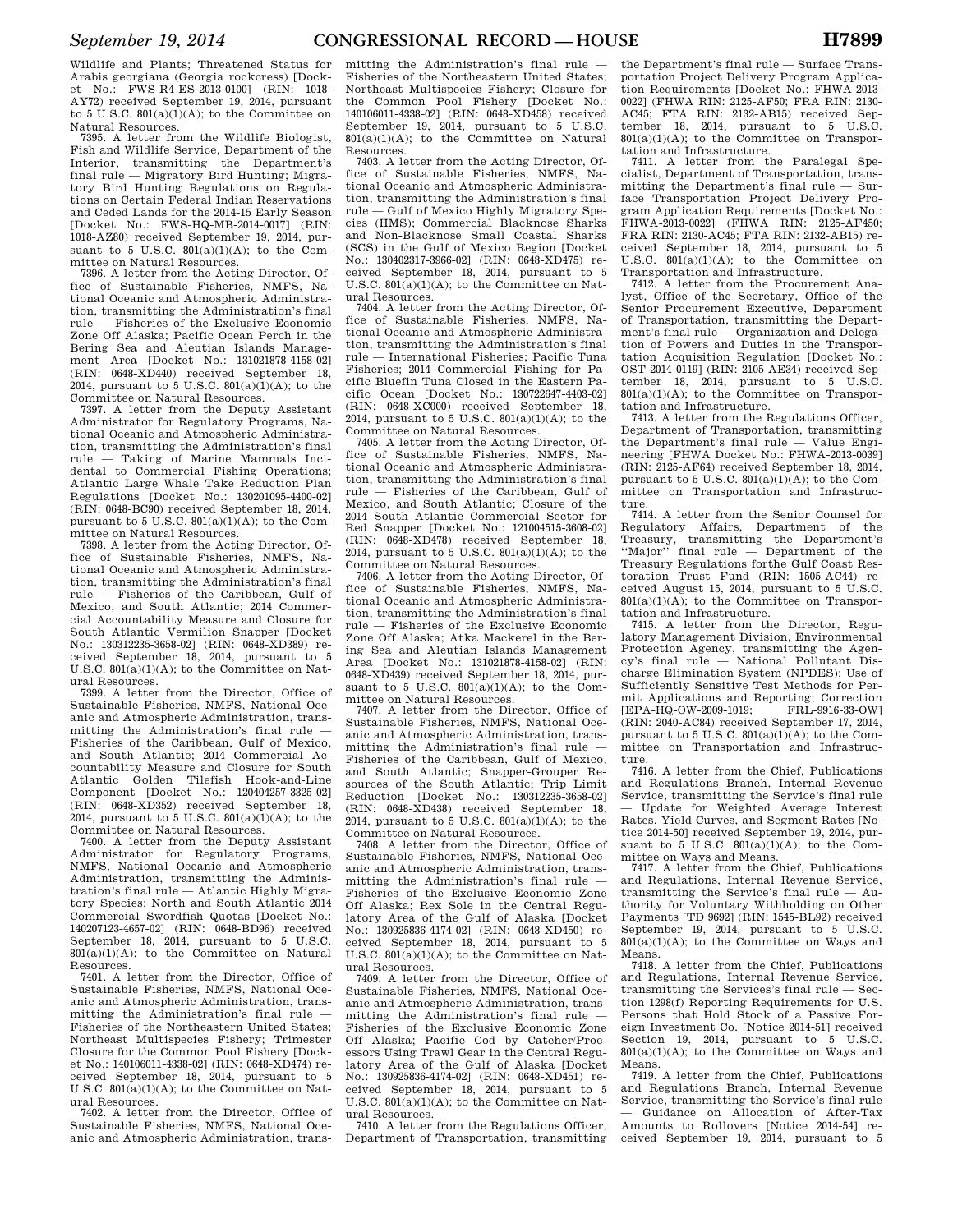U.S.C.  $801(a)(1)(A)$ ; to the Committee on Ways and Means.

7420. A letter from the Chief, Publications and Regulations Branch, Internal Revenue Service, transmitting the Service's final rule — Applicable Federal Rates — October 2014 (Rev. Rul. 2014-26) received September 19, 2014, pursuant to 5 U.S.C.  $801(a)(1)(A)$ ; to the Committee on Ways and Means.

7421. A letter from the Chief, Publications and Regulations, Internal Revenue Service, transmitting the Service's final rule — Method Changes for Final Disposition Regulations(Rev. Proc. 2014-54) received September 19, 2014, pursuant to 5 U.S.C. 801(a)(1)(A); to the Committee on Ways and Means.

7422. A letter from the Chief, Publications and Regulations, Internal Revenue Service, transmitting the Service's final rule — Additional Rules Regarding Hybrid Retirement Plans [TD 9693] (RIN: 1545-BI16) received September 19, 2014, pursuant to 5 U.S.C.  $801(a)(1)(A);$  to the Committee on Ways and Means.

7423. A letter from the Chief, Publications and Regulations, Internal Revenue Service, transmitting the Service's final rule — The \$500,000 deduction limitation for remuneration provided by certain health insurance providers [TD 9694] (RIN: 1545-BK88) received September 19, 2014, pursuant to 5 U.S.C. 801(a)(1)(A); to the Committee on Ways and Means.

## f REPORTS OF COMMITTEES ON PUBLIC BILLS AND RESOLUTIONS

Under clause 2 of rule XIII, reports of committees were delivered to the Clerk for printing and reference to the proper calendar, as follows:

Mr. GOODLATTE: Committee on the Judiciary. H.R. 4299. A bill to amend the Controlled Substances Act with respect to drug scheduling recommendations by the Secretary of Health and Human Services, and with respect to registration of manufacturers and distributors seeking to conduct clinical testing; with an amendment (Rept. 113– 565, Pt. 2). Referred to the Committee of the Whole House on the state of the Union.

Mr. HASTINGS of Washington: Committee on Natural Resources. H.R. 4867. A bill to provide for certain land to be taken into trust for the benefit of Morongo Band of Mission Indians, and for other purposes; with an amendment (Rept. 113–606). Referred to the Committee of the Whole House on the state of the Union.

# PUBLIC BILLS AND RESOLUTIONS

Under clause 2 of rule XII, public bills and resolutions of the following titles were introduced and severally referred, as follows:

By Ms. FOXX (for herself and Mr. BISHOP of New York):

H.R. 5672. A bill to amend the Internal Revenue Code of 1986 to allow rollovers from other retirement plans into simple retirement accounts; to the Committee on Ways and Means.

By Mrs. ELLMERS:

H.R. 5673. A bill to direct the Secretary of the Treasury to establish a program to reimburse States and political subdivisions of States for expenses related to the presence of aliens having no lawful immigration status, and for other purposes; to the Committee on Oversight and Government Reform, and in addition to the Committee on Foreign Affairs, for a period to be subsequently determined by the Speaker, in each case for consideration of such provisions as fall within the jurisdiction of the committee concerned. By Mr. HIMES:

H.R. 5674. A bill to provide for higher education reform; to the Committee on Education and the Workforce.

By Mr. HULTGREN (for himself and Mr. LIPINSKI):

H.R. 5675. A bill to direct the Administrator of the Federal Aviation Administration to revise hiring practices for air traffic controller positions, to establish an Air Traffic Control Education and Training Advisory Committee, and for other purposes; to the Committee on Transportation and Infrastructure.

By Mrs. KIRKPATRICK:

H.R. 5676. A bill to amend title 38, United States Code, to ensure that members of a reserve component who are pursuing a course of education using educational assistance administered by the Secretary of Veterans Affairs are accommodated by the institution of higher learning for an absence caused by performing certain training; to the Committee on Veterans' Affairs.

#### By Mr. LAMALFA:

H.R. 5677. A bill to implement reforms to the Federal land management agency fire programs in order to address the complexities of 21st century wildfires in a more costeffective and efficient manner; to the Committee on Oversight and Government Reform.

By Ms. LOFGREN (for herself, Mr. HONDA, and Mr. MORAN):

H.R. 5678. A bill to direct the Secretary of Education to conduct a study to determine the relationship between school start times and adolescent health, well-being, and performance; to the Committee on Education and the Workforce.

By Mr. ROHRABACHER (for himself, Ms. LORETTA SANCHEZ of California, Mr. CULBERSON, Mr. DUNCAN of Tennessee, Mr. SALMON, Mr. MESSER, Mr. POE of Texas, Mr. STOCKMAN, Mr. GOHMERT, Mr. DUNCAN of South Carolina, Mr. BROUN of Georgia, Mr. JONES, Mr. LONG, and Mrs. LUMMIS):

H.R. 5679. A bill to clarify the ownership of crude oil produced within the jurisdiction of the Kurdistan Regional Government of Iraq and to authorize the President to provide defense articles and defense services to the Kurdistan Regional Government of Iraq; to the Committee on Foreign Affairs.

By Mr. WALZ:

H.R. 5680. A bill to direct the Secretary of Veterans Affairs to establish a registry for certain toxic exposures, to direct the Secretary to include certain information in the electronic health records of veterans, and for other purposes; to the Committee on Veterans' Affairs.

By Mr. LARSON of Connecticut:

H.J. Res. 128. A joint resolution to authorize the use of United State Armed Forces against the Islamic State of Iraq and the Levant; to the Committee on Foreign Affairs, and in addition to the Committee on Rules, for a period to be subsequently determined by the Speaker, in each case for consideration of such provisions as fall within the jurisdiction of the committee concerned.

By Mr. ROHRABACHER (for himself, Mr. DUNCAN of Tennessee, Mrs. LUM-MIS, Mr. POE of Texas, Mr. STOCKMAN, Mr. DUNCAN of South Carolina, Mr. GOHMERT, Mr. JONES, Mr. BROUN of Georgia, Mr. LONG, and Mr. HUNTER):

H. Res. 747. A resolution expressing the sense of the House of Representatives that there be support for a referendum on the independence of the Kurdish region of Iraq; to the Committee on Foreign Affairs.

#### CONSTITUTIONAL AUTHORITY **STATEMENT**

Pursuant to clause 7 of rule XII of the Rules of the House of Representatives, the following statements are submitted regarding the specific powers granted to Congress in the Constitution to enact the accompanying bill or joint resolution.

By Ms. FOXX:

H.R. 5672.

Congress has the power to enact this legislation pursuant to the following:

Article 1, Section 8, Clause 1 of the United States Constitution.

By Mrs. ELLMERS:

H.R. 5673.

Congress has the power to enact this legislation pursuant to the following:

The Power to tax and pay debts—Article 1, Section 8, Clause 1: ''The Congress shall have Power To lay and collect Taxes, Duties, Imposts and Excises, to pay the Debts and provide for the common Defence and general Welfare of the United States; but all Duties, Imposts and Excises shall be uniform throughout the United States;''

The Commerce Clause—Article 1, Section 8, Clause 3: ''To regulate Commerce with foreign nations, and among the several states, and with the Indian tribes;''

By Mr. HIMES:

H.R. 5674.

Congress has the power to enact this legislation pursuant to the following:

Article I, Section 8 of the Constitution of the United States

By Mr. HULTGREN: H.R. 5675.

Congress has the power to enact this legislation pursuant to the following:

Article I, Sect 8, Clause 3 as this legislation regulates commerce between the states.

Article I, Sect. 8, Clause 18 providing Congress with the authority to enact legislation necessary to execute one of its enumerated powers, such as Art. I, Sect. 8, Clause 3.

By Mrs. KIRKPATRICK:

H.R. 5676.

Congress has the power to enact this legislation pursuant to the following:

This bill is enacted pursuant to the power granted to Congress under Article I of the United States Constitution.

By Mr. LAMALFA:

H.R. 5677.

Congress has the power to enact this legislation pursuant to the following:

This measure would address the employment classification of federal firefighting employees, a power granted to Congress under Article I, Section 8 of the US Constitution, which provide the authority to pay the debts and provide for the general welfare of the United States.

By Ms. LOFGREN:

H.R. 5678.

Congress has the power to enact this legislation pursuant to the following:

Article 1, section 8, clauses 1 and 3.

By Mr. ROHRABACHER: H.R. 5679.

Congress has the power to enact this legislation pursuant to the following:

Article I, Section 8, clause 3 of the United States Constitution, which grants Congress the power to regulate commerce with foreign nations.

By Mr. WALZ:

H.R. 5680.

Congress has the power to enact this legislation pursuant to the following:

Article I, Section 8.

By Mr. LARSON of Connecticut:

H.J. Res. 128.

Congress has the power to enact this legislation pursuant to the following: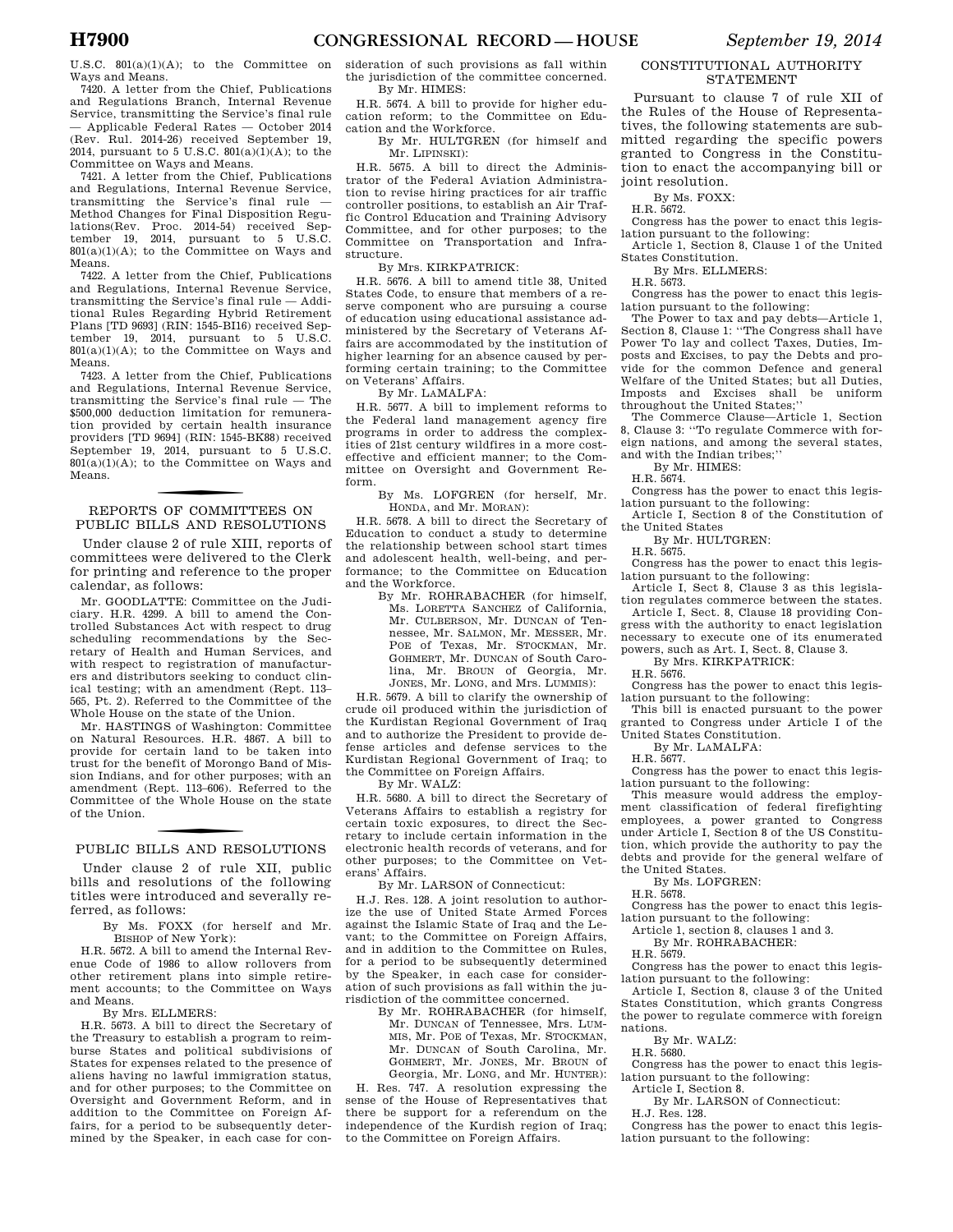Article I Section 8, Clause 11

# f ADDITIONAL SPONSORS

Under clause 7 of rule XII, sponsors were added to public bills and resolutions, as follows:

- H.R. 494: Ms. TITUS.
- H.R. 956: Mr. RUIZ.
- H.R. 1015: Mr. DUNCAN of Tennessee.
- H.R. 1070: Mr. GUTIÉRREZ and Mr. GALLEGO.
- H.R. 1339<sup>.</sup> Mr. GUTIÉRREZ.
- H.R. 1852: Mr. DESJARLAIS and Mr.
- SWALWELL of California. H.R. 2827: Ms. MICHELLE LUJAN GRISHAM of BROWNLEY of California, and Mr. K ILDEE.
- New Mexico.
- H.R. 3485: Mr. POMPEO.
- H.R. 3698: Mr. CARDENAS.
- H.R. 3877: Mr. GALLEGO.
- H.R. 3930: Mr. KELLY of Pennsylvania.

H.R. 4172: Mr. SWALWELL of California and Mr. COHEN.

- H.R. 4426: Mr. PRICE of North Carolina.
- H.R. 4510: Mr. MURPHY of Pennsylvania.
- H.R. 4567: Ms. HERRERA BEUTLER.
- H.R. 4634: Mr. REED.

H.R. 4748: Mr. BLUMENAUER.

H.R. 4814: Mr. LATHAM and Mr. DANNY K. DAVIS of Illinois.

- H.R. 4837: Ms. SCHAKOWSKY.
- H.R. 4916: Mr. STIVERS and Mr. RANGEL.
- H.R. 5012: Mr. DEUTCH, Ms. ROYBAL-ALLARD, Mr. GALLEGO, and Ms. SHEA-POR-TER.
- $H$  R. 5071: Mr. KLINE.
- H.R. 5083: Mr. FORBES, Mr. MURPHY of Pennsylvania, and Mr. SALMON.
- H.R. 5087: Mr. JEFFRIES.
- H.R. 5098: Mr. MURPHY of Pennsylvania and Mr. MARINO.
- H.R. 5186: Mrs. BEATTY, Ms. CLARK of Massachusetts, Mr. BERA of California, Ms. SHEA-PORTER, Mr. LOEBSACK, Ms. JACKSON LEE, and Ms. MATSUI.
- H.R. 5226: Mr. HARPER.

H.R. 5229: Mr. COHEN, Mr. CONNOLLY, and

- Ms. LINDA T. SÁNCHEZ of California. H.R. 5242: Mr. DEUTCH and Ms. SHEA-POR-
- TER.
- H.R. 5252: Mr. GOSAR.
- H.R. 5357: Ms. BROWNLEY of California.
- H.R. 5391: Mr. RICE of South Carolina.
- H.R. 5403: Mr. HARRIS, Mrs. BLACKBURN, Mr. MAFFEI, and Mr. LIPINSKI.
- H.R. 5439: Mr. KILDEE and Mr. RANGEL.

H.R. 5441: Mr. KLINE, Mr. JONES, Mr. FORBES, Mr. DUNCAN of South Carolina, Mr. COLE, Ms. ESTY, Ms. SHEA-PORTER, Mr. SEAN PATRICK MALONEY of New York, and Mr. JOHNSON of Ohio.

- H.R. 5470: Ms. WATERS.
- H.R. 5475: Mr. MARINO.

H.R. 5478: Mr. RANGEL, Ms. CHU, Mr. MCDERMOTT, Mr. LOWENTHAL, and Ms. WATERS.

H.R. 5481: Mr. GINGREY of Georgia and Mrs. BLACK.

H.R. 5520: Mr. STOCKMAN and Mr. POMPEO.

H.R. 5524: Ms. Frankel of Florida.

H.R. 5555: Mr. HUELSKAMP, Mr. YOHO, Mr. OLSON, Mr. CRAMER, Mr. STOCKMAN, Mr. FINCHER, Mr. SAM JOHNSON of Texas, Mr. MESSER, Mr. GRIFFIN of Arkansas, Mr. NEUGEBAUER, Mr. CULBERSON, Mr. GRIFFITH of Virginia, Mr. ROE of Tennessee, Mr. WEBER of Texas, Mr. FARENTHOLD, Mrs. BLACKBURN, Mr. GOSAR, Mr. FLEISCHMANN, Mr. DESJARLAIS, and Mr. DUNCAN of Tennessee.

- *September 19, 2014* **CONGRESSIONAL RECORD HOUSE H7901** 
	- H.R. 5561: Mr. MCINTYRE.
	- H.R. 5566: Ms. SEWELL of Alabama.
	- H.R. 5567: Ms. SEWELL of Alabama.
	- H.R. 5596: Mr. SALMON.
	- H.R. 5598: Mr. STOCKMAN.
	- H.R. 5617: Mrs. DAVIS of California. H.R. 5631: Mr. CLAWSON of Florida and Ms.
	- CASTOR of Florida.
	- H.R. 5636: Mr. KILMER.
	- H.R. 5646: Mr. SCHRADER. H.R. 5670: Ms. Frankel of Florida.
	- H. J. Res. 113: Mr. DOYLE.
	- H. Res. 72: Ms. TSONGAS.
	- H. Res. 556: Mr. GARCIA.
	- H. Res. 730: Mr. PETERS of California, Ms.

# f DISCHARGE PETITIONS

Under clause 2 of rule XV, the following discharge petitions were filed:

Petition 11, September 17, 2014, by Mr. JARED POLIS on House Resolution 678, was signed by the following Members: Jared Polis, Rush Holt, Gerald E. Connolly, John Garamendi, Joe Garcia, Sheila Jackson Lee, Barbara Lee, Jared Huffman, Colleen W. Hanabusa, Eliot L. Engel, Eddie Bernice Johnson, Eric Swalwell, Joe Courtney, Peter A. DeFazio, Juan Vargas, Brad Sherman, Gloria Negrete McLeod, Mike Quigley, Loretta Sanchez, Gwen Moore, Tammy Duckworth, Robin L. Kelly, Frank Pallone Jr., Doris O. Matsui, Mark Pocan, William L. Enyart, Albio Sires, Bruce L. Braley, John A. Yarmuth, Denny Heck, Earl Blumenauer, Timothy J. Walz, Grace F. Napolitano, Elizabeth H. Esty, George Miller, Suzanne Bonamici, Suzan K. DelBene, Derek Kilmer, Matt Cartwright, Janice D. Schakowsky, Steven A. Horsford, Tony Cárdenas, Katherine M. Clark, Stephen F. Lynch, Louise McIntosh Slaughter, Sean Patrick Maloney, Henry A. Waxman, Raúl M. Grijalva, Luis V. Gutiérrez, Michael H. Michaud, Lois Capps, James A. Himes, Bill Foster, Ben Ray Luján, Paul Tonko, Ami Bera, Dina Titus, Daniel T. Kildee, Terri A. Sewell, John F. Tierney, Jackie Speier, Michelle Lujan Grisham, Danny K. Davis, Ann M. Kuster, Theodore E. Deutch, Ann Kirkpatrick, Scott H. Peters, Rick Larsen, Allyson Y. Schwartz, Ron Kind, Bobby L. Rush, Susan A. Davis, James R. Langevin, Carol Shea-Porter, Elijah E. Cummings, James E. Clyburn, Hakeem S. Jeffries, Joyce Beatty, Mark Takano, Marcia L. Fudge, Alcee L. Hastings, Nita M. Lowey, Michael M. Honda, Daniel B. Maffei, Gene Green, Michael F. Doyle, Michael E. Capuano, Jim Cooper, James P. McGovern, Jerry McNerney, Beto O'Rourke, Kathy Castor, Tulsi Gabbard, Adam B. Schiff, Joaquin Castro, Timothy H. Bishop, Betty McCollum, Bradley S. Schneider, Carolyn McCarthy, Rosa L. DeLauro, Zoe Lofgren, G. K. Butterfield, Ron Barber, Chaka Fattah, Judy Chu, Janice Hahn, Jim McDermott, Robert A. Brady, Xavier Becerra, John P. Sarbanes, Bill Pascrell Jr., Henry Cuellar, Karen Bass, Chellie Pingree, Donna F. Edwards, Emanuel Cleaver, Yvette D. Clarke, Julia Brownley, Lois Frankel, Jim Costa, Ed Pastor, Charles B. Rangel, Lloyd Doggett, John Lewis, Rubén Hinojosa, Richard M. Nolan, Alan S. Lowenthal, Anna G. Eshoo, Steve Cohen, Nancy Pelosi, Steny H. Hoyer, Al Green, Gary C. Peters, Raul Ruiz, John C. Carney Jr., Patrick Murphy, Wm. Lacy Clay, David Loebsack, Niki Tsongas, Chris Van Hollen,

Diana DeGette, Corrine Brown, Richard E. Neal, Mike Thompson, Sanford D. Bishop Jr., John B. Larson, André Carson, Cedric L. Richmond, Gregory W. Meeks, John D. Dingell, Debbie Wasserman Schultz, Marcy Kaptur, Brian Higgins, Maxine Waters, Nydia M. Velázquez, Ed Perlmutter, Grace Meng, David N. Cicilline, Joseph P. Kennedy III, William R. Keating, John K. Delaney, Sander M. Levin, David Scott, Jerrold Nadler, Lucille Roybal-Allard, José E. Serrano, Frederica S. Wilson, Henry C. ''Hank'' Johnson Jr., Donald M. Payne Jr., Tim Ryan, William L. Owens, Sam Farr, Joseph Crowley, Filemon Vela, John Conyers Jr., Adam Smith, Steve Israel, Peter Welch, Carolyn B. Maloney, David E. Price, Robert C. ''Bobby'' Scott, C. A. Dutch Ruppersberger, Kurt Schrader, Keith Ellison, Marc A. Veasey, Alan Grayson, James P. Moran, Bennie G. Thompson, Cheri Bustos, and Kyrsten Sinema.

Petition 12, September 18, 2014, by Ms. FREDERICA WILSON on the bill (H.R. 2821), was signed by the following Members: Frederica S. Wilson, Donna F. Edwards, Gloria Negrete McLeod, Brian Higgins, Mike<br>Thompson, Nydia M. Velázquez, Maxine Waters, Ed Perlmutter, Adam B. Schiff, Grace Meng, Lois Frankel, Alan S. Lowenthal, David N. Cicilline, Bill Pascrell Jr., Hakeem S. Jeffries, Joseph P. Kennedy III, William R. Keating, Sanford D. Bishop Jr., Doris O. Matsui, Judy Chu, Mark Takano, Raul Ruiz, Joyce Beatty, Sander M. Levin, David Scott, Jerrold Nadler, Eliot L. Engel, Lucille Roybal-Allard, William L. Enyart, Colleen W. Hanabusa, José E.<br>Serrano, Ann Kirkpatrick, Tammy Serrano, Ann Kirkpatrick, Duckworth, Robin L. Kelly, Mark Pocan, Peter Welch, Kathy Castor, Joe Courtney, John C. Carney Jr., John Lewis, Henry C. ''Hank'' Johnson Jr., Sheila Jackson Lee, James R. Langevin, Donald M. Payne Jr., Juan Vargas, Theodore E. Deutch, Betty McCollum, Daniel T. Kildee, Steven A. Horsford, Sam Farr, Elizabeth H. Esty, Frank Pallone Jr., Steve Cohen, John B. Larson, Lois Capps, Terri A. Sewell, Yvette D. Clarke, Joseph Crowley, Elijah E. Cummings, Jared Polis, John Conyers Jr., Adam Smith, Grace F. Napolitano, Gerald E. Connolly, Jackie Speier, Michael F. Doyle, Timothy H. Bishop, Karen Bass, Steve Israel, Daniel B. Maffei, Richard E. Neal, Rush Holt, Zoe Lofgren, Marcia L. Fudge, André Carson, Eddie Bernice Johnson, Janice Hahn, Chaka Fattah, Carolyn McCarthy, Jim McDermott, Robert A. Brady, Michelle Lujan Grisham, Joe Garcia, Loretta Sanchez, Carolyn B. Maloney, Suzanne Bonamici, G. K. Butterfield, Peter A. DeFazio, Joaquin Castro, Robert C. ''Bobby'' Scott, Mike Quigley, Gwen Moore, Jerry McNerney, Ben Ray Luján, Rosa L. DeLauro, C. A. Dutch Ruppersberger, Rau´l M. Grijalva, Gregory W. Meeks, Brad Sherman, Suzan K. DelBene, Rick Larsen, Janice D. Schakowsky, Louise McIntosh Slaughter, Charles B. Rangel, Henry A. Waxman, James P. McGovern, Keith Ellison, John A. Yarmuth, Corrine Brown, Cedric L. Richmond, James E. Clyburn, Gene Green, Julia Brownley, Ron Barber, Matt Cartwright, Alan Grayson, James P. Moran, Tony Cárdenas, Xavier Becerra, Al Green, Bennie G. Thompson, Emanuel Cleaver, Nancy Pelosi, and Carol Shea-Porter.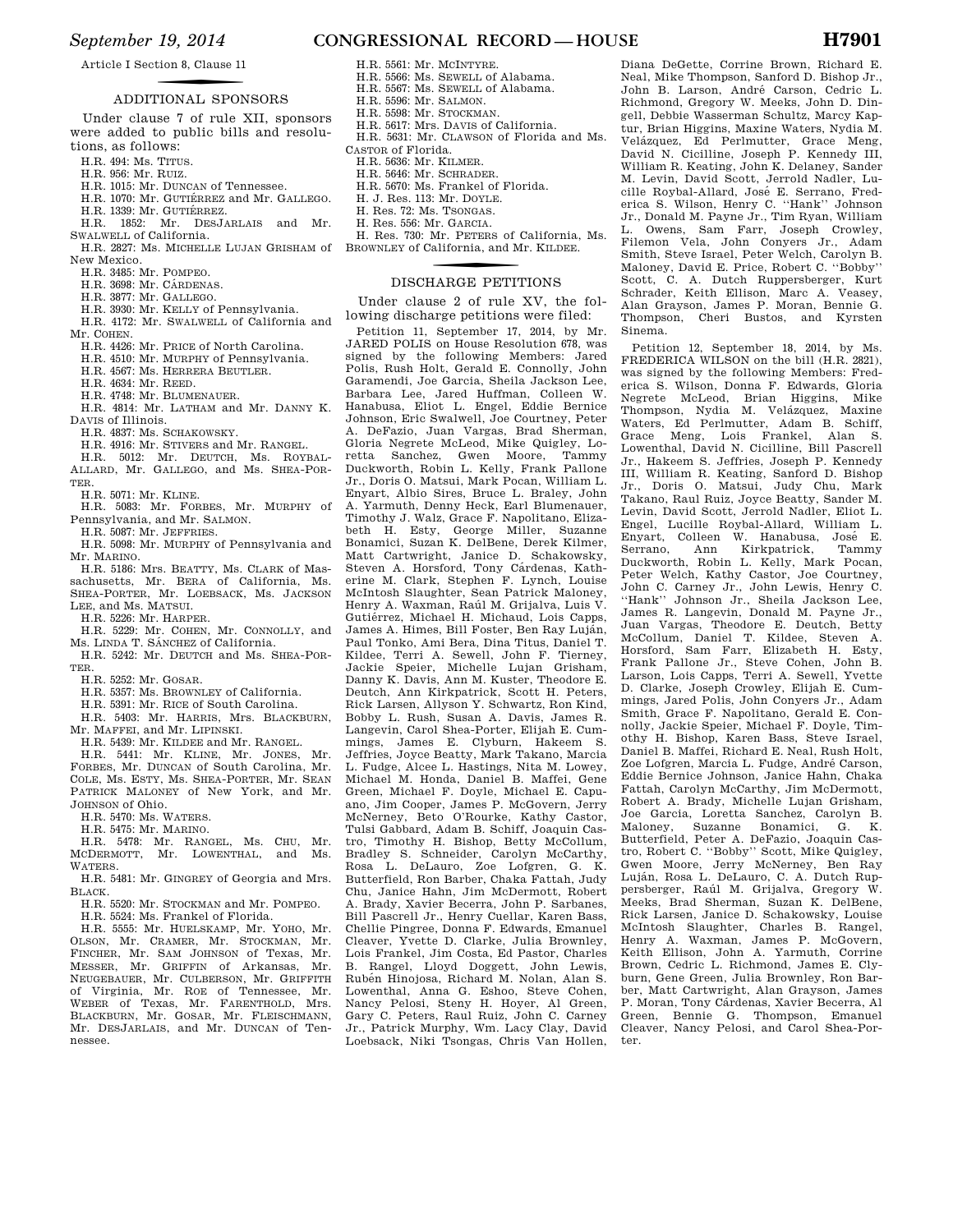# **EXTENSIONS OF REMARKS**

RECOGNIZING MARIPOSA COUNTY DISTRICT THREE SUPERVISOR JANET BIBBY

# **HON. TOM McCLINTOCK**

OF CALIFORNIA IN THE HOUSE OF REPRESENTATIVES

*Thursday, September 18, 2014* 

Mr. MCCLINTOCK. Mr. Speaker, I rise today in recognition of The Honorable Janet Bibby, Mariposa County Supervisor.

Janet Bibby was born and raised in Mariposa County. She grew up in a ranching family with five generations of deep roots in the community.

Ms. Bibby's love of community forged the beginnings of her career as a public servant in Mariposa County in 1985. Janet served as the Clerk of the Board of Supervisors, and worked in the District Attorney's office and the Farm Advisors office. As a clerk in the District Attorney's office, she devoted herself to making the community a better place to live, work, and recreate. She was elected to the Mariposa Board of Supervisors in 2003 to represent the third district—an honor she has held for the past eleven years.

Janet Bibby has taken her commitment to public service seriously, tirelessly working for the constituents of Mariposa County. Her contributions to the advancement of agriculture in Mariposa are notable, as she has promoted the industry throughout her career. Janet has been involved in a variety of county-improvement projects to benefit those she represents, including: the Yosemite Wastewater Treatment Project, the construction of the Don Pedro Wastewater Treatment Facility, a multitude of projects to improve the local airport, and innumerable efforts to improve funding and support for fire stations.

Janet has also made significant efforts to make the county family-focused, such as the creation of the Recreational Sports Complex, the Mariposa Park Amphitheatre, the Arts Park, and the Skate Park.

This is only a sampling of the work Ms. Bibby has done for the community. She constantly strives to make Mariposa safer, stronger, and more united. I am proud to honor and thank Mariposa County District Three Supervisor Janet Bibby for her many years of public and community service.

f PAYING TRIBUTE TO LIEUTENANT COLONEL EVAN C. EWACHIW FOR HIS EXCEPTIONAL SERVICE TO THE UNITED STATES ARMY AND TO OUR NATION

# **HON. PETER J. VISCLOSKY**

OF INDIANA

IN THE HOUSE OF REPRESENTATIVES *Thursday, September 18, 2014* 

Mr. VISCLOSKY. Mr. Speaker, I rise to pay tribute to Lieutenant Colonel Evan C. Ewachiw for his exceptional dedication to duty and serv-

ice to the United States Army and to the United States of America. Lieutenant Colonel Evan Ewachiw will be transitioning from his present assignment as an Army Congressional Budget Liaison (SAFM–BUL) to serve as an operations research analyst for the Deputy Chief of Staff, G–1, United States Army.

A native of Fallston, Maryland, Lieutenant Colonel Ewachiw was accepted into the College of William and Mary's Reserve Officer Training Corps program in 1991 and, upon graduation in 1995, was commissioned a Regular Army Infantry Officer. LTC Ewachiw graduated with a Bachelor of Arts Degree in Economics. He has subsequently earned Master's degrees in Legislative Affairs and Operations Research from the George Washington University and Florida Institute of Technology, respectively.

Lieutenant Colonel Evan Ewachiw's assignments have been diverse and include service within the Active Duty Army, as well as the Army National Guard. His assignments include Infantry Platoon Leader in B Company 1–503 Infantry, Camp Casey, the Republic of Korea; Information Management Officer, 10th Special Forces Group, Fort Carson, Colorado; Signal Detachment Commander and Battalion Signal Officer, 19th Special Forces Group, Colorado Army National Guard; Operations Research Analyst, National Guard Bureau, Arlington, Virginia; Army Congressional Fellow in the office of Representative JOHN CULBERSON (TX–17); and most recently as a Congressional Budget Liaison Officer. Additionally, Lieutenant Colonel Ewachiw deployed to Kabul, Afghanistan, in 2002 in support of Operation Enduring Freedom.

Lieutenant Colonel Ewachiw's leadership throughout his career has positively impacted his soldiers, peers, and superiors. As an Army Budget Liaison Officer for the past two years with the Office of the Assistant Secretary of the Army for Financial Management and Comptroller, he worked directly with the House and Senate Appropriations Committees to educate and inform Representatives, Senators, and congressional staff about military and civilian personnel issues, force structure, operation and maintenance, and the Army Working Capital Fund. Additionally, he served as the Army's liaison to the Office of Management and Budget and the Congressional Budget Office.

Our country has been enriched by Lieutenant Colonel Ewachiw's extraordinary leadership, thoughtful judgment, and exemplary work. As a personal matter, I have benefited from his counsel and I deeply respect this officer for his dedication to serving others.

Mr. Speaker, it has been a pleasure to work with Lieutenant Colonel Evan C. Ewachiw during his time as an Army Congressional Budget Liaison. On behalf of a grateful nation, I join my colleagues today in recognizing and commending Lieutenant Colonel Evan Ewachiw for almost two decades of service to his country. We wish Evan, his wife Carrie, and his children Ana and Rhys all the best as they continue their journey in the United States Army.

#### HONORING SARAH KENNEDY

# **HON. HOWARD P. ''BUCK'' McKEON**

OF CALIFORNIA IN THE HOUSE OF REPRESENTATIVES

*Thursday, September 18, 2014* 

Mr. MCKEON. Mr. Speaker, I rise today to honor a young lady from California's 25th district who is making a lasting difference in our community, one friendship at a time.

I've been blessed with the honor of serving in Congress for nearly 22 years, and I've had the pleasure of meeting many extraordinary people. However, today, it is a privilege to share a few words about the inspiring work of Sarah Kennedy.

Sarah is a 14-year old student from Santa Clarita, California. I had the joy of meeting Sarah and her family not too long ago. It was evident from our brief conversation that Sarah is a person who can transcend boundaries, and her honest and sincere personality lights up a room. Sarah is the type of person you want to know and befriend.

Actually, friendship is her secret weapon. Sarah is behind a growing anti-bullying movement that recognizes the good in everyone. Through the power of relationships, Sarah breaks down the boundaries that often divide students in our schools. Upon meeting someone, Sarah offers the individual a gumball, and soon they are fast friends. I wouldn't be surprised if every student in Santa Clarita has a gumball by now.

Too often in our busy lives, we forget about the power of the simple things in life. A simple ''hello'', a modest ''how are you'', these humble words make a difference. Through Sarah's inspiring and wise actions, she is bringing students together. Adults should stand ready to learn from her as well. We all have time in our busy days to make a friend.

As a father, grandfather, and great-grandfather, I am grateful for the noble pursuit Sarah has undertaken. Mr. Speaker, we know that Sarah is fighting the good fight. I know that her family is proud of her, and I stand here today to congratulate Sarah on her progress. I hope everyone has the chance to have a true friend like Sarah Kennedy.

Sarah is an inspiration to all of us, and she has a friend in me.

f RECOGNIZING THE 103RD ANNIVER-SARY OF DOUBLE TEN DAY FOR THE PEOPLE OF TAIWAN

## **HON. MADELEINE Z. BORDALLO**

OF GUAM

IN THE HOUSE OF REPRESENTATIVES

*Thursday, September 18, 2014* 

Ms. BORDALLO. Mr. Speaker, I rise today to congratulate the people of Taiwan on the upcoming celebration of the 103rd anniversary of ''Double Ten Day.'' Double Ten Day traces its roots to the Wuchang Uprising that occurred on October 10, 1911. The Wuchang

∑ **This ''bullet'' symbol identifies statements or insertions which are not spoken by a Member of the Senate on the floor. Matter set in** this typeface **indicates words inserted or appended, rather than spoken, by a Member of the House on the floor.**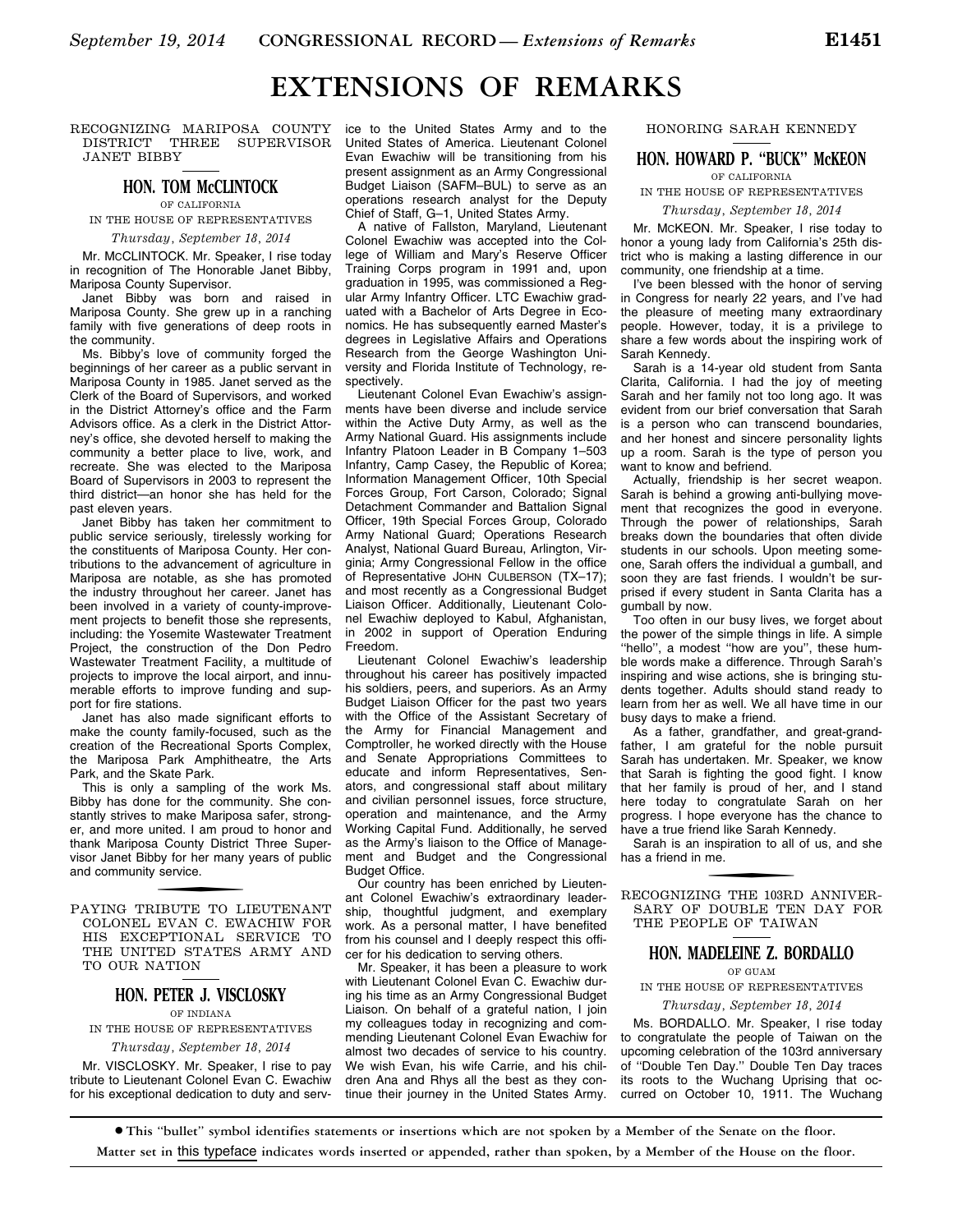Uprising signaled the end of the Qing Dynasty and the start of a democratic movement that we continue to celebrate and recognize. Double Ten Day is a celebration of the birth of democracy and the Republic of China.

I want to especially recognize the people of Taiwan on this important occasion. The strength of the relationship between the people of Taiwan and the people of the United States is strong. I look forward to continue working to expand business opportunities as well as deepen our mutual appreciation for each other's unique cultures. Exchange of our cultures is clearly evidenced on Guam, which is home to many people of Chinese ancestry. Guam continues to benefit from their cultural contributions to our community and the promotion of trade and economic opportunities.

Again, I congratulate the people of Taiwan on the 103rd anniversary of Double Ten Day. We celebrate this historic occasion with them and we honor their friendship with the American people.

CHILD CARE AND DEVELOPMENT BLOCK GRANT ACT OF 2014

SPEECH OF

#### **HON. SUZANNE BONAMICI** OF OREGON

IN THE HOUSE OF REPRESENTATIVES *Monday, September 15, 2014* 

Ms. BONAMICI. Mr. Speaker, I rise in support of S. 1086, the Child Care and Development Block Grant Act of 2014. I would like to thank Chairman KLINE and Ranking Member MILLER for their work on this important legislation.

The Child Care and Development Block Grant program is an investment in our future. We know that quality care can set children up for academic success, and helping families cover the costs of child care enables parents to keep working or train for new careers.

S. 1086 sets new requirements to strengthen child care quality. These requirements, which include background checks for federallyfunded providers and yearly safety inspections for non-licensed providers, represent commonsense measures to protect children.

The bill also takes several steps to improve access to child care services. It will give families certainty that their children can receive care for a full year, even if their income—and thus their eligibility—changes. And the bill will help providers budget for their businesses by making sure unpredictable child absences don't affect their funding.

Although I am pleased that the bill authorizes increased appropriations for the Child Care and Development Block Grant program, far too many eligible families will continue to go unserved. Supporting safe, high quality child care requires resources, and I hope my colleagues will join me in continuing to call for increased funding for the Child Care and Development Block Grant program.

# COMFORT WOMEN

# **HON. TED POE**

OF TEXAS IN THE HOUSE OF REPRESENTATIVES *Thursday, September 18, 2014* 

Mr. POE of Texas. Mr. Speaker, during World War II, the Japanese military forced

thousands of women mostly from Korea and China to serve as sex slaves for the Japanese Imperial Army. Estimates vary as to how many women were involved, but most agree the number is around 200,000.

These women were referred to as ''comfort women.'' But there was nothing comfortable about their role. The first so-called ''comfort station'' opened in Shanghai in 1932. These stations were used to satisfy the sexual desires of Japanese troops.

When demand outstripped supply, the Japanese military responded by abducting more women in occupied countries. In other instances, women were lured with promises of work in factories or restaurants before being incarcerated in comfort stations abroad.

An estimated 75 percent of these enforced sex slaves died. Many survivors were left infertile due to sexual trauma or STDs. They also suffered from depression, impaired anger control, and PTSD. These symptoms exist even today, over 60 years later.

Since WWII, the Japanese government has been inconsistent in its message.

Some officials insisted no women were forced into sexual servitude. Other officials claimed their role was ''necessary.'' Still others tried to discredit the few victims that are still alive. Japan would do well to accurately report the history regarding this tragedy.

In 1993, the Japanese released the Kono Statement. In it, they finally confessed to forcing women to work in military-run brothels.

Earlier this year, the Japanese announced that they would be reviewing the ''background'' of the Kono Statement.

It is time for Japan to own up to its actions. Covering these atrocities behind a smoke screen will not change the truth. The stories of these women have been well documented. Victims have a right to be acknowledged. After so many have died, the few remaining survivors deserve an apology. They deserve justice. This would help the diplomatic relationship between Japan and Korea.

And that's just the way it is.

CELEBRATING THE BIONEERS 25TH ANNIVERSARY SUMMIT CON-FERENCE

#### **HON. JARED HUFFMAN**

OF CALIFORNIA

IN THE HOUSE OF REPRESENTATIVES *Thursday, September 18, 2014* 

Mr. HUFFMAN. Mr. Speaker, it is my pleasure to recognize Bioneers on the occasion of the organization's 25th Anniversary Summit Conference, which will take place in October of 2014.

Since Kenny Asubel and Nina Simons founded Bioneers, the organization has become an important resource for innovators seeking to solve the world's most pressing environmental and social challenges. Through the annual conference and various educational programs, Bioneers connects diverse groups of people to share new, creative ideas and generate positive change at local, regional and international levels. Bioneers has provided one of the planet's primary incubators to help lay the foundation for sustainable and restorative alternatives to the environmentally destructive aspects of the modern global economy.

Bioneers has been a vital tool for the people of California's Second Congressional District and beyond, and I am confident that the organization will continue to serve as a leadingedge think tank for many years to come. Please join me in congratulating Bioneers on their 25th anniversary celebration and wish them many more successful years.

f PERSONAL EXPLANATION

#### **HON. CAROLYN McCARTHY** OF NEW YORK

IN THE HOUSE OF REPRESENTATIVES *Thursday, September 18, 2014* 

Mrs. MCCARTHY of New York. Mr. Speaker, I was unavoidably absent during September 17, 2014. If I were present, I would have voted on the following:

Rollcall No. 509: H.J. Res 124, ''aye.''

f CONTINUING APPROPRIATIONS RESOLUTION, 2015

> SPEECH OF **HON. JEFF MILLER**

# OF FLORIDA

IN THE HOUSE OF REPRESENTATIVES

*Tuesday. September 16, 2014* 

Mr. MILLER of Florida. Mr. Speaker, I support the inclusion of additional funding for the United States Office of Special Counsel, ''OSC'' in section 124 of H.J. Res. 124. There is a critical need for ongoing oversight of the Department of Veterans Affairs, "VA." This section of the Continuing Resolution recognizes that need by providing an increase in funding for the OSC.

OSC protects whistleblowers governmentwide who expose waste, fraud, abuse, and mismanagement. Since the House Committee on Veterans' Affairs discovered the use of unofficial, unlawful scheduling lists at the Phoenix VA Health Care System, VA employees across the country have stepped forward to report allegations of further misconduct and threats to Veterans' health care. Whistleblowers have been at the heart of exposing misconduct and promoting accountability at the VA. Many of them have faced retaliation and threats from VA management. This has a chilling and crippling effect on our efforts to restore confidence in the VA.

OSC has been inundated with claims of retaliation and disclosures from VA employees. OSC's numbers are at record-setting levels. In the aftermath of the initial exposure of the VA scandal, cases from VA employees comprise over 29 percent of all OSC's cases, which covers the entire Federal government. This year, OSC will receive over 300 more cases from VA whistleblowers than in the previous year. This is a massive increase for a tiny Federal agency like OSC. In testimony before the House Committee on Veterans' Affairs, Special Counsel Carolyn Lerner told us that OSC had to establish a new priority intake system for VA cases. OSC also reallocated much of its small staff to deal with the VA increase.

Despite its small size, OSC's efforts are making a tremendous difference. Its work has already resulted in relief for courageous VA employees who were retaliated against for speaking out about wait lists and improper care. OSC's review of the VA Office of Medical Inspector led to an overhaul of the internal oversight structure at the VA.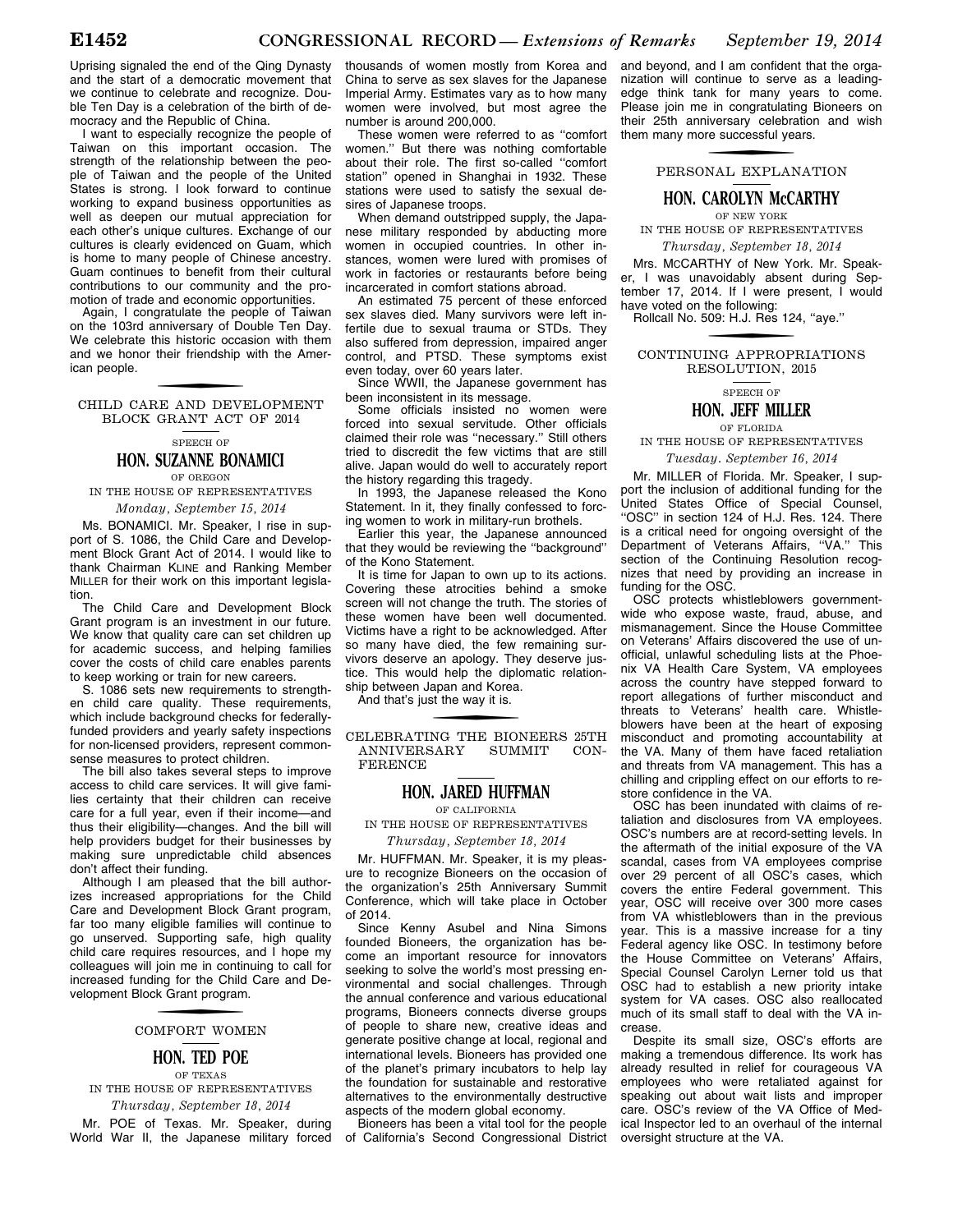However, OSC cannot keep up with the influx of claims and respond to them in a timely and responsible manner. The funding increase will provide the additional staff and related expenses necessary to support ongoing investigations of misconduct and whistleblower reprisal. It will promote accountability and better administration of the VA.

I thank Chairman ROGERS for his work to help cleanup the problems at the VA through increased funding of the OSC in section 124 of H.J. Res. 124.

f HONORING COMMANDER AUNDREA E. TAPLIN

#### **HON. JAMES P. MORAN**

OF VIRGINIA

#### IN THE HOUSE OF REPRESENTATIVES *Thursday, September 18, 2014*

Mr. MORAN. Mr. Speaker, I rise today to honor Commander Aundrea E. Taplin who is retiring after 21 years of faithful service to our nation in the United States Navy.

Commander Taplin began her dedicated career in public service after graduating from the United States Naval Academy in 1993. Already a distinguished Officer, over the course of the next 21 years, Commander Taplin served the Navy in a wide variety of roles, travelling throughout the country and overseas.

Her assignments included Naval Air Station Sigonella; Helicopter Anti-Submarine Squadron Light 47; Naval Legal Service Office Southwest; Commander, Naval Surface Forces, Submarine Group Nine, USS *John C. Stennis* (CVN 74); the Office of the Judge Advocate General and the Navy Office of Legislative Affairs.

Throughout her career, Commander Taplin has demonstrated a commitment to self-improvement, re-dedicating herself to her education at various points. In 1999, she earned her Juris Doctor from the University of San Diego and in 2009 she earned her LLM in Environmental Law from George Washington University.

Commander Taplin has also earned a variety of awards for her outstanding service to our country. Her personal awards include four Meritorious Service Medals, three Navy and Marine Corps Commendation Medals, and two Navy and Marine Corps Achievement Medals.

I commend Commander Taplin for her commitment to our country and the sacrifices she has made on our behalf. On the occasion of her retirement, I thank her and her family for over two decades' honorable service to our nation and wish her fair winds and following seas as she concludes a distinguished career.

f TRIBUTE TO HONOR FLIGHT OF OREGON

# **HON. GREG WALDEN**

OF OREGON IN THE HOUSE OF REPRESENTATIVES

*Thursday, September 18, 2014* 

Mr. WALDEN. Mr. Speaker, I rise to recognize the 50 World War II veterans from Oregon who will be visiting their memorial today in Washington, DC through Honor Flight of Oregon. On behalf of a grateful state and country, we welcome these heroes to the nation's capital.

The veterans on this flight from Oregon are as follows: Albert Azar, Army; Clarence Brace, Army; Howard Christopherson, Army; Jacob Egger, Army; Theodore Flaiz, Army; Henry Krebs, Army; Loyal Lee, Army; Richard Lovett, Army; Eddie Morris, Army; Henry Nelsen, Army; Lewellyn Renville, Army; Robert Strick, Army; Henry Tiano, Army; James Rose, Army Air Corps; Richard Smith, Army Air Corps; Frederick Parish, Army Air Force; Ray Burgess, Coast Guard; Helen Hansen, Coast Guard; Richard Shettler, Coast Guard; Marvin Adams, Navy; Robert Bigler, Navy; Harold Candland, Navy; Paul Clayton, Navy; Byron Dougan, Navy; Joseph Fahey, Navy; John Faust, Navy; John Ferguson, Navy; Troy Grimshaw, Navy; Herman Hansen, Navy; Cecil Hector, Navy; Imer Henry, Navy; Richard Higgins, Navy; Marvin Johnson, Navy; Glenn Lewis, Navy; Robert Montgomery, Navy; Bob Moore, Navy; James Stangland, Navy; Gordon Stone, Navy; Neil Swarthout, Navy; Paul Swenson, Navy; Arthur Tooze, Navy; Gilbert Turner, Navy; Harold Wakefield, Navy; George Yates, Navy; Robert Ganson, USMC; Edward Kimball, USMC; Richard Mann, USMC; Harold Reeves, USMC; Albert Riney, USMC; Thomas Teela, USMC.

These 50 heroes join more than 98,000 veterans from across the country who, since 2005, have journeyed from their home states to Washington, DC to reflect at the memorials built in honor of our Nation's veterans.

Mr. Speaker, each of us is humbled by the courage of these soldiers, sailors, airmen, and Marines who put themselves in harm's way for our country and way of life. As a nation, we can never fully repay the debt of gratitude owed to them for their honor, commitment, and sacrifice in defense of the freedoms we have today.

My colleagues, please join me in thanking these veterans and the volunteers of Honor Flight of Oregon for their exemplary dedication and service to this great country. I especially want to recognize and thank Dick Tobiason for his tireless work as president of Honor Flight of Oregon and trip leaders Erik Tobiason and Pam Kelsay for their efforts.

HONORING THE ANACOSTIA WA-TERSHED SOCIETY ON ITS 25TH ANNIVERSARY

# **HON. STENY H. HOYER**

OF MARYLAND

IN THE HOUSE OF REPRESENTATIVES

*Thursday, September 18, 2014* 

Mr. HOYER. Mr. Speaker, the Anacostia Watershed Society, a nonprofit organization based in Maryland and Washington, DC tasked with restoring the Anacostia River for the health and enjoyment of its watershed communities, is celebrating its 25th anniversary this year. Since its founding, it has been cleaning the water, recovering the shores, and honoring the heritage of the Anacostia River for the benefit of all who live in its watershed and for visitors.

Founded in 1989 by Robert Boone, the Anacostia Watershed Society overcame early challenges as it sought to raise awareness of the deteriorating health of the river and its watershed after nearly two hundred years of urban settlement and industrial activity. Mr. Boone worked with local activists and attorneys to take steps to turn the situation around by working to relocate plans to build a new football stadium away from the river, to stop the Navy Yard from dumping toxic waste into the water, and to end the flow of sewage into the river—a project that will be completed in 2022 with the opening of underground tunnels built to capture and treat sewage overflows.

During this time, Mr. Boone and program manager Jim Connolly were also working to raise consciousness in the local community about the river. Mr. Boone and Mr. Connolly hosted trash clean-ups, tree plantings, and numerous public events to get Marylanders and Washingtonians engaged with the river and to promote it as a source of outdoor recreation. The programs and events they developed in the early days of the Anacostia Watershed Society set the stage for the many important activities the organization undertakes today.

Over the next twenty-five years, the Anacostia Watershed Society grew to become a powerful advocate for the river, its watershed, and the communities it benefits. The organization has expanded to include four departments essential to its success: Stewardship, Education, Advocacy, and Recreation. The Anacostia Watershed Society engages local residents of all ages in the cleanup and restoration of the river while involving the community in advocating for policies to reduce and regulate the pollutants entering its waters.

I have been proud to serve as an advocate for the Anacostia and its watershed throughout my time in Congress. My first association with the Anacostia Watershed Society was as a cosponsor of an Earth Day boat tour of the river. aimed at gaining attention in Congress for the Society's advocacy efforts. Later, I was proud to work in Congress to promote policies authorizing the U.S. Army Corps of Engineers to help restore the Anacostia. Throughout my involvement with the Anacostia Watershed Society, I have met many engaged and energized local activists who are deeply concerned about the future not only of the river but of our region as a sustainable place to raise healthy families.

The Anacostia Watershed Society's vision for the future includes a river that is fishable and swimmable—as per the Clean Water Act—and serves as an urban oasis and destination for those in Maryland, Washington, DC, and visitors from around the country. I congratulate its members on twenty-five years of service to the communities of our region, and I look forward to continue to work with them to advance the Society's mission for many years to come.

CONGRESSIONAL RECOGNITION FOR THE EL RIO COMMUNITY HEALTH CENTER OF TUCSON, ARIZONA IN RECOGNITION OF THE OPENING OF ITS NEW CON-GRESS HEALTH CENTER

#### **HON. RON BARBER**

OF ARIZONA IN THE HOUSE OF REPRESENTATIVES

*Thursday, September 18, 2014* 

Mr. BARBER. Mr. Speaker, I rise today in recognition and celebration of the El Rio Community Health Center of Tucson, Arizona,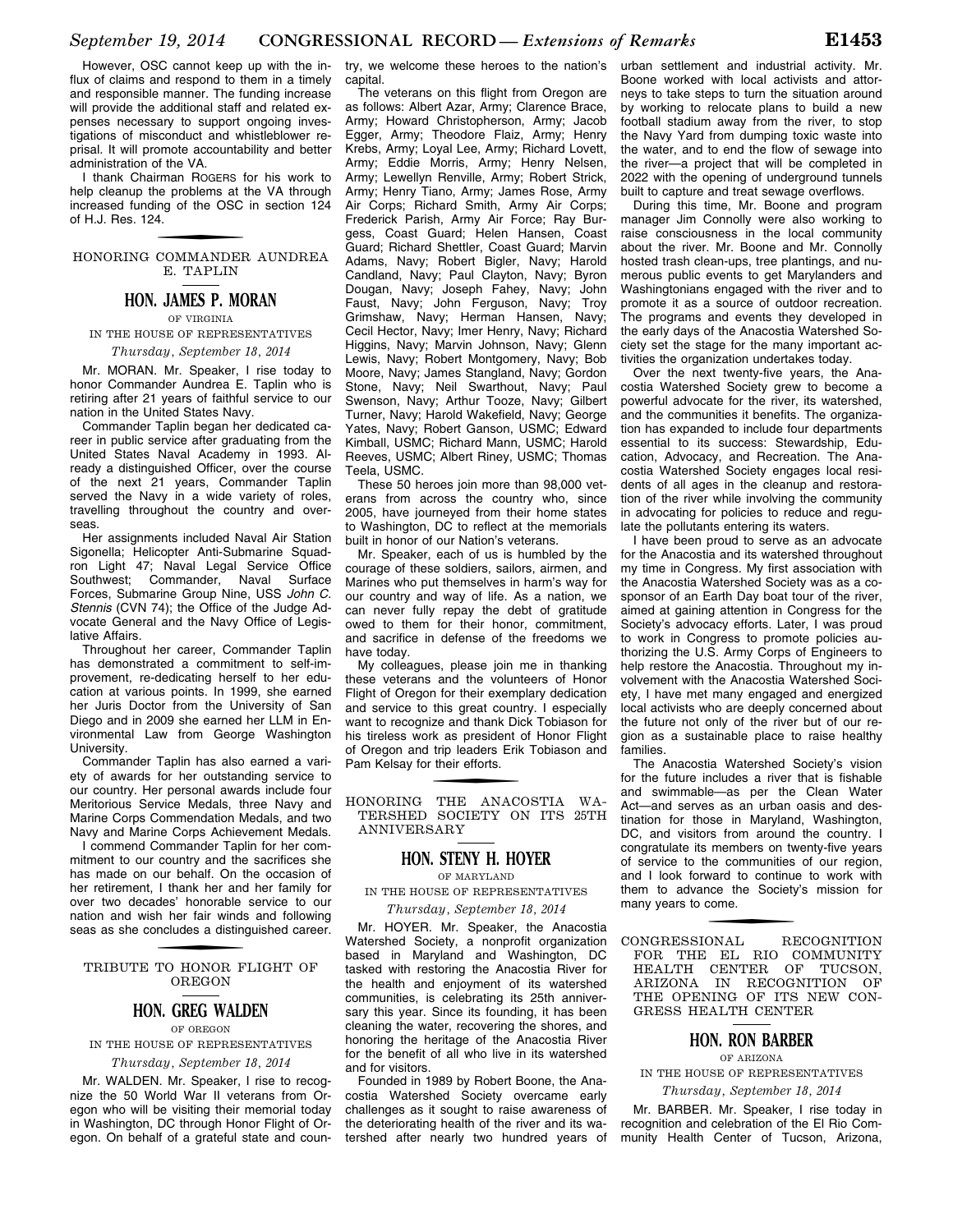which is celebrating the opening of its new Congress Health Center.

The El Rio Community Health Center is one of the largest non-profit community health centers in the United States. Founded in 1970 by Tucsonans committed to bringing accessible and affordable health care to all, the El Rio Community Health Center serves over 900 people each day, more than three-fourths of whom live at or below the federal poverty level.

El Rio's brand new, 54,000 square foot facility makes state-of-the-art healthcare accessible to all residents of southeastern Arizona's largest city. The new facility will help El Rio serve an additional six thousand patients each year, as well as creating numerous new health care jobs and helping our local economy thrive.

I congratulate the El Rio Community Health Center and support its continued efforts to make sure all people are able to access the health services they need.

CELEBRATING THE NORTH BAY CHILDREN'S CENTER 25TH ANNI-VERSARY

#### **HON. JARED HUFFMAN**

OF CALIFORNIA IN THE HOUSE OF REPRESENTATIVES

*Thursday, September 18, 2014* 

Mr. HUFFMAN. Mr. Speaker, it is my pleasure to recognize the North Bay Children's Center on the occasion of the organization's 25th Anniversary Celebration, which will take place on November 8, 2014.

Incorporated in 1986, the North Bay Children's Center was founded on the fundamental belief that every child should have equal access to quality care and early education. Over the last 25 years, the Center has continually met this expectation and become an invaluable asset to the local community. Each year, new programs are added as the Center's staff continues to create positive change by locally addressing key national priorities, such as promoting early literacy, combating childhood obesity and reducing poverty.

The Center serves over 100,000 nutritious meals annually to children in California's Second Congressional District. By teaching families about nutrition, incorporating local gardens to enhance early education, and encouraging childhood literacy, the North Bay Children's Center promotes parent engagement and works to ensure that every child is ready to succeed in school and life from an early age.

Please join me in congratulating the North Bay Children's Center on 25 years of outstanding service to the children and families of Marin and Sonoma counties and wish them many years of future success.

f RECOGNIZING HEART OF FLORIDA UNITED WAY

#### **HON. DANIEL WEBSTER**

OF FLORIDA IN THE HOUSE OF REPRESENTATIVES

*Thursday, September 18, 2014* 

Mr. WEBSTER of Florida. Mr. Speaker, it is a privilege to recognize Heart of Florida United Way as they celebrate 75 years of service in

Central Florida. Heart of Florida United Way is the largest provider of funds to nonprofit agencies in Central Florida. These agencies provide critical services including job training, financial literacy classes, healthcare and educational opportunities. This year, Heart of Florida United Way committed more than \$9.2 million in funding over three years to nonprofit partner agencies in Central Florida.

Additionally, Heart of Florida United Way provides direct services that aid the homeless, connect individuals with volunteer opportunities and ensure accessibility of lifesaving medications. Their dedicated work to engage many aspects of the community has undoubtedly made Central Florida a better place to live and work. I thank Heart of Florida United Way for their dedicated work, and I congratulate them on 75 years of remarkable contributions to our community.

> CONGRATULATING JAY WOLVOVSKY

#### **HON. JOHN P. SARBANES**

OF MARYLAND

IN THE HOUSE OF REPRESENTATIVES

*Thursday, September 18, 2014* 

Mr. SARBANES. Mr. Speaker, I rise today to honor and congratulate my friend Jay Wolvovsky on his 30 years of outstanding service to the residents of the greater Baltimore community. At the end of this month, Jay will retire from his position as CEO of the Baltimore Medical System (BMS), a position he has held since he founded BMS in 1984. Under Jay's stewardship, BMS has grown into Maryland's largest Federally Qualified Health Center system. Since taking over the operation of four East Baltimore clinics from the Baltimore City Health Department in 1984, BMS has expanded to thirteen health centers reaching the whole city and even Baltimore County, including eight school-based health centers that provide essential medical care to more than 1,000 children each year. When struggling communities have faced the loss of healthcare providers, BMS has stepped in, absorbing practices and patients from the Baltimore neighborhoods of Highlandtown and O'Donnell Heights. All told, BMS provides medical care to over 45,000 underserved patients each year.

I consider myself lucky to have worked with Jay for many years. He has had an enormous impact on the Baltimore region and he has changed the lives of countless families in the State of Maryland and beyond. His compassion and dedication to give back to his community and to bring medical care to those who could not otherwise receive it has been the driving force behind BMS' incredible success over the past three decades. His keen eye for innovation, whether in working with the Baltimore City Health Department to provide seniors with pharmacy services 20 years before Medicare Part D, or in building relationships and partnerships with local foundations and national groups to expand BMS' reach, has been an invaluable asset to the organization. Jay has been a true friend to the Baltimore community and to me; I thank him for all he has accomplished and congratulate him on his well-earned retirement.

75TH ANNIVERSARY OF THE HIS-PANIC READING ROOM OF THE LIBRARY OF CONGRESS

#### **HON. DINA TITUS** OF NEVADA

IN THE HOUSE OF REPRESENTATIVES

*Thursday, September 18, 2014* 

Ms. TITUS. Mr. Speaker, October 12, 2014, marks the 75th anniversary of the Hispanic Reading Room of the Library of Congress which is located in the Jefferson Building. Since 1939, the Hispanic Division has been systematically acquiring books, journals, newspapers, photographs, prints, maps, posters, sound recordings, and other materials from and about the greater Hispanic world. Today with more than 13 million items, the Library of Congress possesses the most extensive collection in the world on the history and culture of Latin America, the Caribbean, Iberia, and U.S. Hispanics/Latinos.

Hispanic Division specialists assist scholars from all over the United States and indeed around the world with information about materials in all formats in the Library's collections. The reading room's website www.http:// loc.gov/rr/hispanic which can be accessed in English, Spanish, and Portuguese, is an important resource for students as well the wider public for finding books, maps, images, audiovisual materials, music, and many other sources to learn about the history and culture of the greater Hispanic world. The website is visited more than 100,000 times per month.

The recently issued Hispanic American Members of Congress, 1922–2013, published by the Government Printing Office and available online, was compiled by the Office of the Historian of the Clerk of the House, with help from specialists in the Hispanic Division who provided expertise and access to the vast collections of the Library of Congress. The first and much smaller edition of this directory was prepared in the Hispanic Division in 1994 and published in 1995 by the GPO.

The Hispanic Division's major annual publication is the Handbook of Latin American Studies, an annotated bibliography providing an indispensable guide to publication about Latin America. Compiled and annotated in the Hispanic Division since 1939 and currently published by the University of Texas Press, the Handbook is a collaborative effort drawing on the knowledge and expertise of a network of contributing U.S.-based scholars who volunteer their efforts to the project. Available in print and searchable through an online database www.loc.gov/hlas the Handbook lists and describes the most important scholarly publications in the humanities and social sciences from and about Latin America and the Caribbean.

A unique resource in the Hispanic Division is the Archive of Hispanic Literature on Tape, begun in 1943, which holds audio recordings by more than 700 multi-lingual poets and prose writers from the U.S., Hispanic areas, and the Caribbean, including Haiti and Suriname. Richard Blanco, the poet who read at President Obama's second inauguration, recorded in 2013, and Octavio Paz is one of nine Nobel laureates in the archive.

Two years ago the Hispanic Division inaugurated a bilingual portal ''Distant Neighbors: The United States and the Mexican Revolution, 1910–1917,'' which contains photographs, manuscripts, maps, and other rare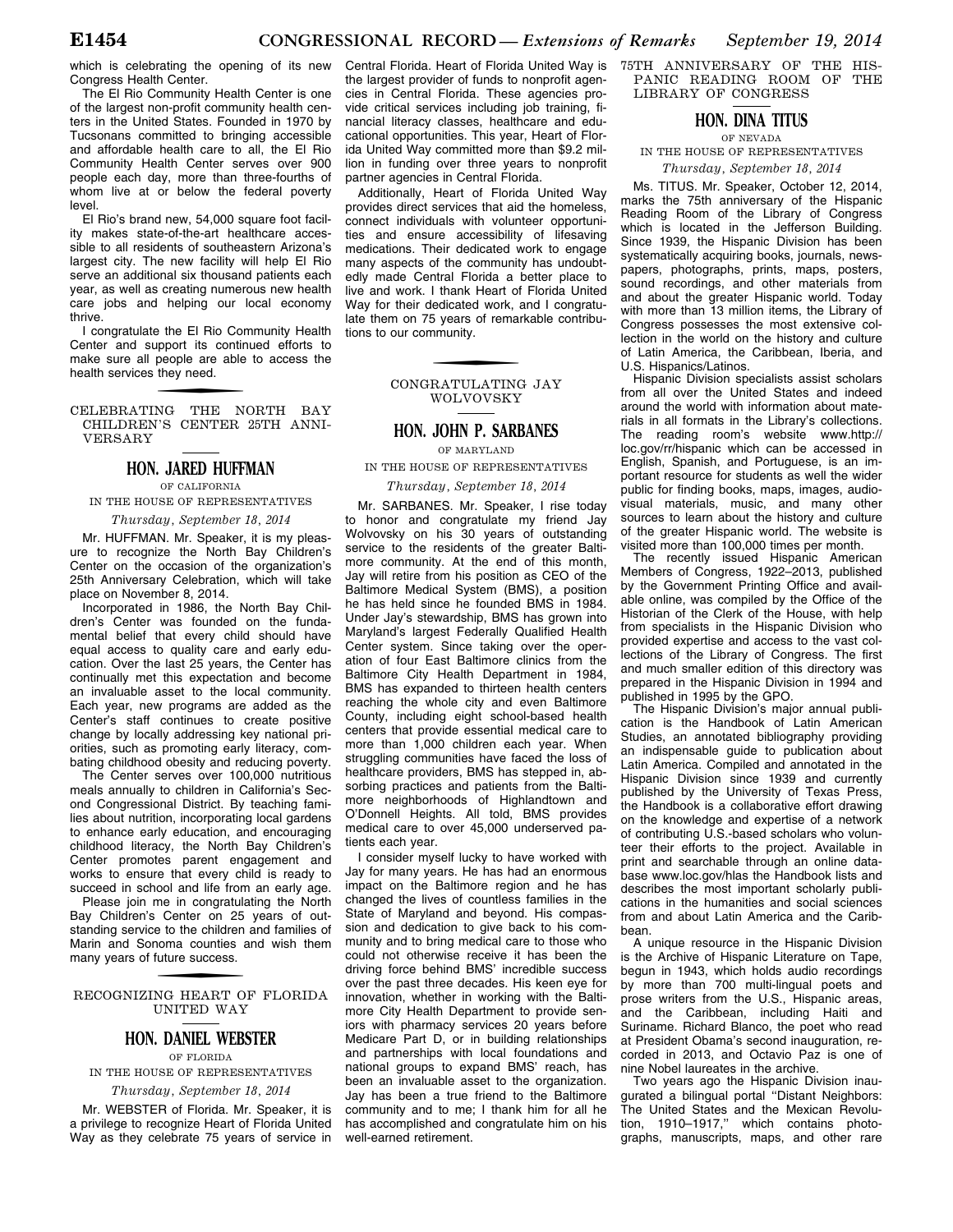documents from the Library's collections chronicling this important period in the history of both countries. It is invaluable for students and researchers because it provides access to rare documents about the U.S.-Mexico border.

The Hispanic Reading Room is ". . . a home away from home for researchers from all over the world,'' according to Jaime Benitez, noted educator and Puerto Rican Commissioner during 1973–1977. With its arched ceilings, vivid murals by Brazilian artist Candido Portinari, and architecture reminiscent of renaissance Spain, the reading room provides an inspiring space for those seeking to research their ancestors, complete school assignments, or write books. With its vast Hispanic collections, the Library provides both exploratory materials for beginning students and rare published or other materials—maps, manuscripts, photographs, sound recordings for advanced scholars. These materials allow those of us in the United States and in other parts of the world to better understand Hispanic heritage and history, and its lasting and ongoing influence within our country.

My husband, Latin American historian Dr. Thomas C. Wright, can personally attest to the incredible resources available through the Division to scholars and authors. We congratulate the Hispanic Division and its staff and celebrate the valuable work they have done over the past 75 years.

# f TRIBUTE TO CHIEF JUDY BRADSHAW

#### **HON. TOM LATHAM**

#### OF IOWA

IN THE HOUSE OF REPRESENTATIVES

*Thursday, September 18, 2014* 

Mr. LATHAM. Mr. Speaker, I rise to recognize the retirement of Des Moines Police Chief Judy Bradshaw, and to express my appreciation for her dedication and commitment to law enforcement.

Since beginning her storied career as a police cadet in 1980, Chief Bradshaw has been an integral part of the Des Moines Police Department for more than three decades. As the Des Moines Police Department's first female lieutenant, captain, major, and chief of police, Chief Bradshaw has continually broken new ground while both innovating and improving the department.

Throughout her career, Chief Bradshaw has worked and supervised in every area of the department while developing several programs and policies. Since assuming the role of Chief of Police in 2007, Chief Bradshaw has revitalized the community's relationship with the department and its officers. Two of her programs, the Community Ambassador Program and Mentoring Youth with Cops Program, incentivize productive relationships with at-risk youth and community leaders alike. Chief Bradshaw's tenure has shown that when the Des Moines community and its police work together, great things are possible.

Throughout her illustrious and lengthy career, Judy has never wavered in her commitment to justice and security. Chief Bradshaw is a testament to the high quality character instilled in Iowans, and the city of Des Moines owes her a great debt of gratitude for her service. While Judy's leadership will be sorely missed, she leaves behind a more secure

community that will continue to benefit from her service for years to come.

Mr. Speaker, it has been a great honor to represent the brave men and women that comprise the Des Moines Police Department in the United States Congress. I thank Judy for her wonderful work and I wish her the best as she begins a new chapter in her life.

f REMEMBERING MAYOR JOHN FORD

#### **HON. LOU BARLETTA**

OF PENNSYLVANIA

IN THE HOUSE OF REPRESENTATIVES

# *Thursday, September 18, 2014*

Mr. BARLETTA. Mr. Speaker, I am honored to recognize and remember the life of former Hazleton Mayor John Ford, a well known member of the community. Mayor Ford passed away on Thursday, May 8, 2014 after a long and distinguished career of public and civil service.

Prior to serving as mayor of Hazleton, Mayor Ford was the founder and owner of John Ford Trucking and the Hazleton Standard Fuel Co., a small company that continues to service the Hazleton area to this day. Beyond his role as a small business owner, Mayor Ford was very active in the area. He was a member of the Hazleton Elks, West Hazleton Lions, and was on the board of numerous charitable organizations. Mayor Ford continued to serve on multiple committees at the local, state, and federal level after completing his term as mayor.

During his tenure as mayor from 1986– 1987, Mayor Ford saw the city of Hazleton change from a commission form of mayor to a strong mayor form, finishing his last two years of government as a member of the city council from 1988–1989. He is remembered by all who knew him as a hard working and generous man committed to making Hazleton a better city.

My sincerest condolences go out to his wife Rose, who survives him, as well as his sisters Marie and Ida, brother Robert, and several nieces and nephews.

# f HONORING TYRONE HOSPITAL

#### **HON. BILL SHUSTER**

OF PENNSYLVANIA

IN THE HOUSE OF REPRESENTATIVES

#### *Thursday, September 18, 2014*

Mr. SHUSTER. Mr. Speaker, I rise today in recognition of the 60th Anniversary of Tyrone Hospital in Tyrone, Pennsylvania. It is a milestone in this outstanding facility's history of providing essential healthcare services to the residents of its community.

In the early 1900s, Harvey Gray, a prominent Tyrone businessman had a vision to build a hospital to care for the people of Tyrone and surrounding areas. Mr. Gray and his wife Adda ultimately donated \$150,000 after their deaths toward the establishment of Tyrone Hospital. The Tyrone Borough Water department provided the location, donating nearly 17 acres of wooded land west of the Laurel Ridge. The people of Tyrone realized the Gray's vision of a community hospital over a period of years. Numerous community residents, businesses, and social and civic organizations donated time and funds to support the construction of the hospital. A contribution was also made by Tyrone's famous son, Fred Waring who gave a concert in Tyrone to benefit Tyrone Hospital.

On September 20, 1954, Tyrone Hospital opened its doors and accepted its first patient. Over the years, the hospital has grown to bring personalized health care not only to the residents of northern Blair County but also to communities in neighboring counties. That growth has included state of the art medical equipment, an expanded range of services, and a diverse medical staff.

The hospital's 60th year has been marked by the recent introduction of its new name— Tyrone Regional Health Network—reflecting its developing system of new providers and services throughout Central Pennsylvania. The 60th year also coincided with the announcement of plans for a 38,000 square foot expansion that will provide a new hospital facility.

A lot has changed since Tyrone Hospital first opened its doors in 1954. However, its presence as a community hospital and its mission to provide needed healthcare services to local residents has remained the same.

I wish to thank Tyrone Hospital's dedicated staff, Board of Directors and CEO Stephen Gildea for their commitment to quality healthcare. I congratulate them and the people of Tyrone and surrounding communities on this important anniversary for their local hospital. I'm proud to have such a wonderful facility in the 9th District, and wish Tyrone Hospital continued success in the next sixty years and beyond.

#### STRONGLY SUPPORTING THE PEOPLE OF UKRAINE

#### SPEECH OF

# **HON. SHEILA JACKSON LEE**

OF TEXAS

IN THE HOUSE OF REPRESENTATIVES *Wednesday, September 17, 2014* 

Ms. JACKSON LEE. Mr. Speaker, I rise today in strong support of H. Res. 726, a resolution supporting the right of the people of Ukraine to freely determine their future, including their country's relationship with other nations and international organizations, without interference, intimidation, or coercion by other countries.

I thank my colleague from Pennsylvania, Congressman GERLACH, for introducing this bipartisan resolution and urge all Members to support it to show the solidarity of the people of the United States with the people of Ukraine.

The United States is strongly committed to the sovereignty, independence, and territorial integrity of Ukraine.

The United States strongly supports efforts to assist Ukraine to defend its territory against military aggression by the Russian Federation and by separatist and paramilitary forces.

The Russian Federation has undertaken a campaign of political, economic, and military aggression against Ukraine.

For example, Malaysia Airlines Flight 17, a civilian airliner, was destroyed by Russianbacked Ukrainian separatists using a Russianmade missile, taking the lives of all 298 innocent persons on board.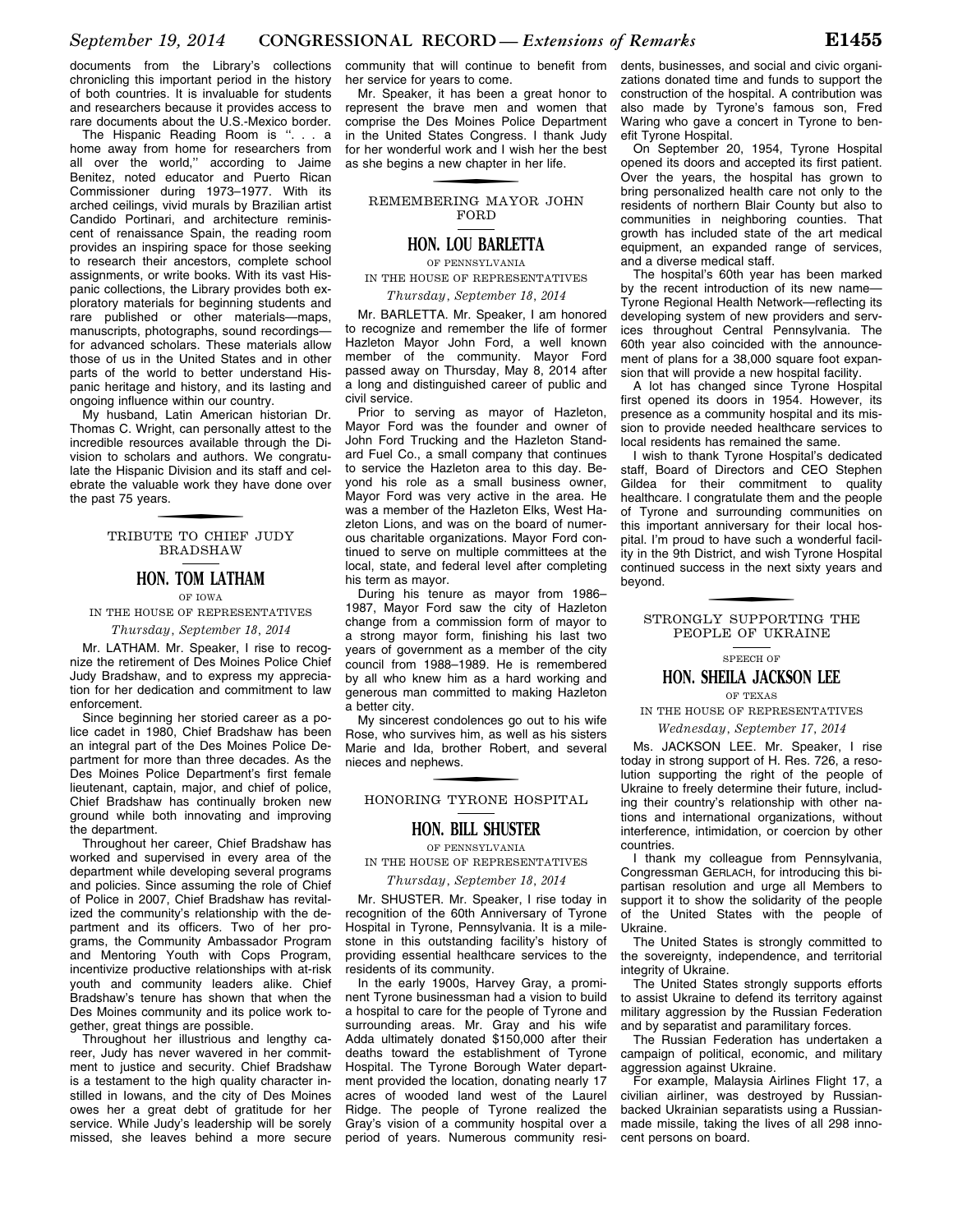That is why I strongly support H. Res. 726, which condemns the continuing political, economic, and military aggression by the Russian Federation against Ukraine and the violation of its sovereignty, independence, and territorial integrity.

I strongly support the resolution's demand that the Russian Federation remove its military forces and military equipment from the territory of Ukraine, including equipment provided to the separatist and paramilitary forces.

I applaud the resolution's call for the President to cooperate with allies and partners in Europe and other nations around the world to impose visa bans, targeted asset freezes, sector sanctions, and other measures on the Russian Federation and its leadership sufficient to compel it to end its violation of Ukraine's sovereignty and territorial integrity.

Mr. Speaker, I ask all members to join me in voting for H. Res 726.

f TAIWAN'S NATIONAL DAY

#### **HON. DENNIS A. ROSS**

OF FLORIDA IN THE HOUSE OF REPRESENTATIVES

*Thursday, September 18, 2014* 

Mr. ROSS. Mr. Speaker, as Taiwan's national day, known as Double Ten Day, approaches on October 10, I rise to remind my colleagues that Taiwan, our democratic ally, continues to be left out of international organizations at the insistence of China.

Taiwan's exclusion does not befit a society that is modern, prosperous, and democratic, and a government whose institutions have implemented the operating procedures and guidelines set forth by the very international organizations from which it has been shut out. America shares many values with Taiwan, including our commitment to democracy, human rights, and free markets, and this is a voice from which we should hear in the forums debating the complex issues and challenges of our time.

The best way we can honor our friends in Taiwan as they celebrate their national day, in addition to extending our best wishes and congratulations—which I do now—is to continue to build on the work we have done to strengthen Taiwan's meaningful participation in international organizations where Taiwan's membership is impossible due to its unique political status. I hope my colleagues will join me in this effort and also join me in wishing Taiwan a Happy Double Ten Day.

f CONGRESSIONAL RECOGNITION OF QUAKEWRAP FOR ITS SUCCESS IN IMPROVING INFRASTRUCTURE SAFETY WORLDWIDE

#### **HON. RON BARBER**

OF ARIZONA

IN THE HOUSE OF REPRESENTATIVES *Thursday, September 18, 2014* 

Mr. BARBER. Mr. Speaker, I rise today in recognition and celebration of QuakeWrap, a growing business in Tucson, Arizona that is improving the safety of infrastructure around the globe. On October 1, 2014, they will be honored by the District Export Council of Arizona for their success in exporting.

QuakeWrap is to be recognized and celebrated for its job creation and sales here in the United States and in multiple international markets, including Australia, Indonesia, Mexico, Nigeria and Vietnam, as well as its work with the United Nations. Both private and public sector customers are utilizing its patented carbon fiber technology to repair, modernize and secure vital infrastructure for public safety and commerce, such as bridges, pipelines, buildings and piers. Among their diverse portfolio of projects, they have repaired the tunnel system under the University of Arizona, done retrofit work on Alcatraz Island in the San Francisco Bay, provided seismic retrofit for the VA Medical Center in Albuquerque, provided blast protection for the new UN building in Beirut, Lebanon and begun an extensive infrastructure pile project in Nigeria.

QuakeWrap is an example of a small U.S. business that has grown by being a leader in state-of-the-art technology and by embracing exporting as key to their growth strategy. Even in the face of great economic recession, QuakeWrap increased its revenues and created jobs in our community. QuakeWrap has also made strategic and effective utilization of key export resources at both the federal and state levels, including the U.S. Commercial Service and its Arizona Export Assistance Center in Arizona, the Arizona Commerce Authority, and the U.S. Small Business Administration—demonstrating the impactful collaboration that can indeed exist between the private and public sectors.

# OUR UNCONSCIONABLE NATIONAL DEBT

#### **HON. MIKE COFFMAN**

OF COLORADO

IN THE HOUSE OF REPRESENTATIVES *Thursday, September 18, 2014* 

Mr. COFFMAN. Mr. Speaker, on January 20, 2009, the day President Obama took of-<br>fice. the national debt was the national debt \$10,626,877,048,913.08.

Today, it is \$17,770,878,224,353.80. We've added \$7,144,001,175,440.72 to our debt in 5 years. This is over \$6.9 trillion in debt our nation, our economy, and our children could have avoided with a balanced budget amendment.

# f PERSONAL EXPLANATION

#### **HON. ALLYSON Y. SCHWARTZ** OF PENNSYLVANIA

IN THE HOUSE OF REPRESENTATIVES *Thursday, September 18, 2014* 

Ms. SCHWARTZ. Mr. Speaker, on rollcall No. 495 I was unable to attend. Had I been present, I would have voted ''yes.''

f RECOGNIZING THE 50TH ANNIVER-SARY OF BEDFORD, PENNSYLVA-NIA'S FALL FOLIAGE FESTIVAL

#### **HON. BILL SHUSTER**

OF PENNSYLVANIA IN THE HOUSE OF REPRESENTATIVES

*Thursday, September 18, 2014*  Mr. SHUSTER. Mr. Speaker, I rise today in recognition of the 50th anniversary of Bedford's Fall Foliage Festival. This wonderful event celebrates not only the changing of the seasons, but all that the town of Bedford has to offer.

Every year, the coming of fall brings about a beautiful transformation across Central Pennsylvania. From the changing color of the leaves, to the return of autumn favorites like Sunday football and pumpkin pie, there truly is no better place to experience all that the season has to offer than in the heart of our state. That is why I am honored to stand here today to celebrate 50 years of the Bedford Fall Foliage Festival.

In 1964, the Bedford County Motor Club and the Antique Auto Club joined together to create the Historical and Fall Tour, an event which then came to be known as the Fall Foliage Festival in 1966 and has grown ever since. Today, the event draws an estimated 70,000 visitors to Bedford over the course of two weekends, and features the work of over 400 artists and craftsmen. In addition, parades, antique cars, the crowning of the fall foliage queen, and a wide range of musical entertainment offer excitement for people of all ages. The event is one of the largest fall foliage festivals in the Northeast, and its 50th anniversary this year promises to be the best one yet.

I would like to thank all of the dedicated volunteers who have put so much effort into making the Bedford Fall Foliage Festival such a lasting success. Their hard work has ensured that the festival continues to be a highlight every autumn, and I know that it will only get better in the years to come. I'm proud to have such a wonderful event in the 9th District, and hope that everyone has a chance to visit and experience fall in Bedford County.

# f HONORING RON TINGLEY

#### **HON. JEFF DENHAM**

OF CALIFORNIA

IN THE HOUSE OF REPRESENTATIVES *Thursday, September 18, 2014* 

Mr. DENHAM. Mr. Speaker, I rise today to acknowledge and honor the life of Ron Tingley, who passed way September 8th in a tragic traffic accident. Ron was born to Ethel and Richard Tingley January 31, 1947. His lifelong interest in our veterans started with his father who was a World War II vet stationed primarily in Guam. In addition, his grandfather served as a motorcycle courier in Germany during World War I. After retiring from 41 years of service as a counselor at Modesto Junior College, Ron wanted to give back and continued his work with our country's veterans.

Mr. Tingley played an instrumental part in establishing the Veteran's Resource Center (VRC) at Modesto Junior College (MJC). The VRC opened three years ago as a permanent location for vets to meet, study, and share camaraderie. Once in place, Ron worked with veteran students to solidify the purposes and services of the VRC. Uniting partners in the community helped the VRC extend services beyond the college campus.

In addition, Mr. Tingley collaborated with offcampus resources to educate and train MJC veteran students to facilitate peer support groups. He became keenly aware of the needs of spouses and dependents and it was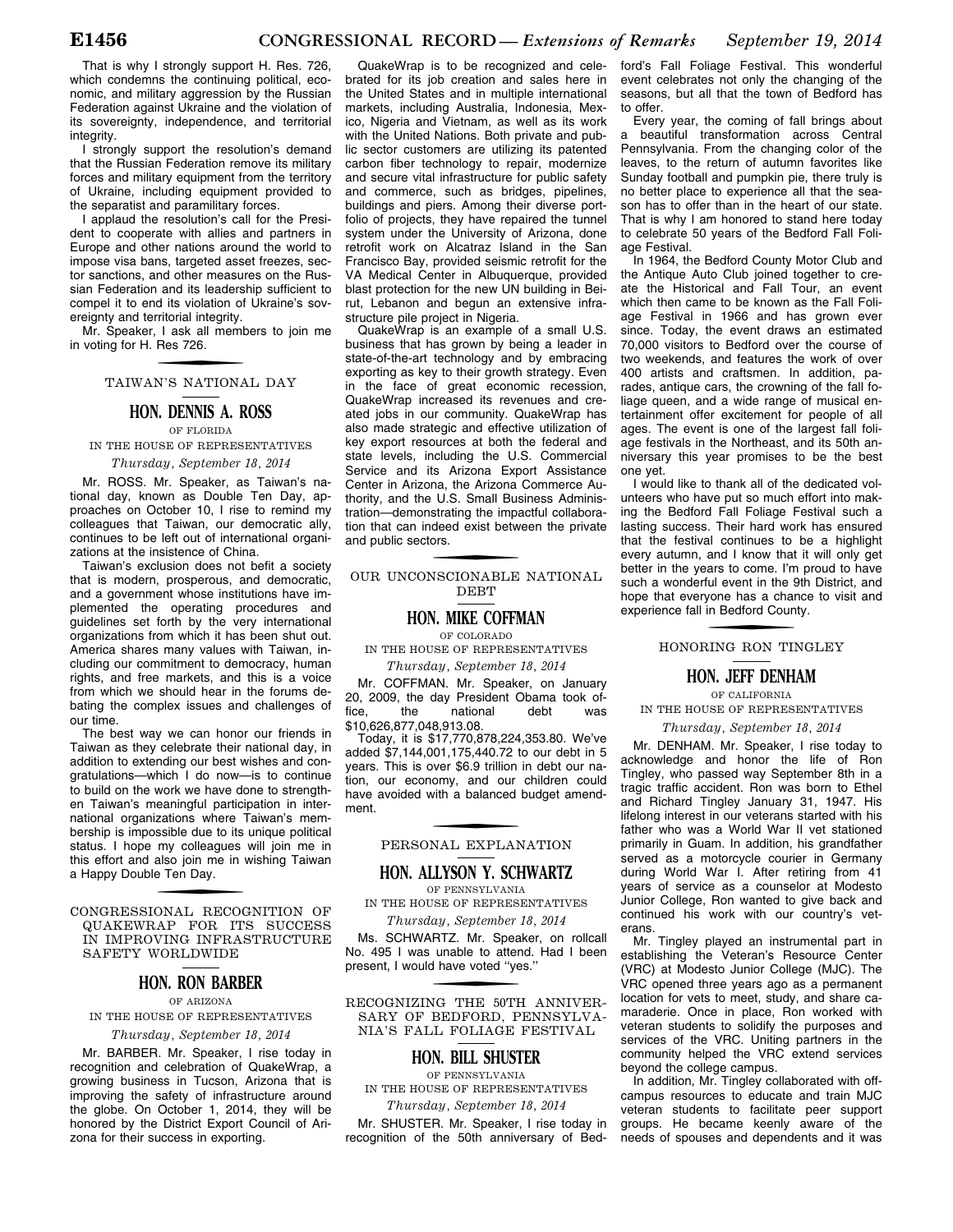crucial for him to develop a veterans' spousal support group and network.

Beyond meeting the needs of the veterans, Ron educated a wide variety of MJC personnel about the challenges that veterans face on a daily basis as they acclimate to civilian life. Campus staff and faculty leaned on Ron to handle the most sensitive situations. The crisis responses he managed and resolved kept students in school and, for some, kept them alive.

It was a passion for Ron to remain connected with and support the heroes of our country. Ron is survived by his wife of 40 years, Jeanette; his sister, Janice Clair; brother-in-law, Duane Clair; nephew, Eric Cole & his wife Chris; & by many loving friends and relatives.

Mr. Speaker, please join me in celebrating the life of Mr. Ron Tingley and all of his excellent contributions to veterans and the community.

f NATIONAL HISPANIC AMERICAN HERITAGE MONTH

# **HON. SHEILA JACKSON LEE**

OF TEXAS

IN THE HOUSE OF REPRESENTATIVES *Thursday, September 18, 2014* 

Ms. JACKSON LEE. Mr. Speaker, I rise today to commemorate National Hispanic American Heritage Month. For more than 500 years, and long before the founding of the Republic, Hispanic Americans have made significant contributions to American life and culture.

Hispanic Heritage week was formerly proposed by President Lyndon Johnson in 1968 and was expanded by President Ronald Reagan in 1988 to cover a 30-day period starting on September 15 and ending on October 15. It was enacted into law on August 17, 1988, on the approval of Public Law 100–402.

The day of September 15 is significant because it is the anniversary of independence for Latin American countries Costa Rica, El Salvador, Guatemala, Honduras and Nicaragua. In addition, Mexico and Chile celebrate their independence days on September 16 and September 18, respectively.

In honor of National Hispanic Heritage Month, we celebrate the diversity throughout the United States with a variety of festivities across the country, including parades, festivals, art exhibits, and musical performances.

Hispanics have had a profound and positive influence on our country through their strong commitment to family, faith, hard work, and service. They have enhanced and shaped our national character with centuries-old traditions that reflect the multiethnic and multicultural customs of their communities.

Hispanics have played a vital role in the moments and movements that have shaped our country. They have enriched our culture and brought creativity and innovation to everything from sports to the sciences and from the arts to our economy.

The Hispanic community is an integral part of our country's rich history and economic well-being. According to most recent data Hispanic-owned businesses have generated \$351 billion in economic output towards the U.S. economy, along with creating 1.9 million jobs.

As the Member of Congress from the 18th Congressional District of Texas, I am honored

to represent a district rich in cultural and ethnic diversity and with a substantial Hispanic population.

Mr. Speaker, Texas is home to more than 10 million Hispanic residents and there are 938,882 Hispanics in Houston, comprising 43.4% of the city's population, the third largest number of Hispanics of any city in the nation.

The projected population of Hispanics in the United States in 2060 is estimated to be 128.8 million. According to this projection, the Hispanic population will constitute 31 percent of the nation's population by that date.

Hispanics are greatly diverse people. They come from different countries bringing different cultures, language dialects and customs Hispanics have enriched our Union and shaped our character. Hispanics are hardworking individuals that try to better themselves but never forget their upbringings.

Hispanic Americans continue to impact every sector of our country, and are leading officials in all aspects of American life. Many Hispanic Americans serve as elected officials, members of the armed forces, police officers, judges, teachers, construction workers, business men and women, artists, athletes, and civic leaders.

A source of special pride to me is that Texas is the home state of 11 Hispanic recipients of the Congressional Medal of Honor.

Many contemporary Hispanic Americans have risen to occupy some of the most important positions in the nation, including U.S. Supreme Court Justice Sonia Sotomayor; Labor Secretary Tom Perez; U.S. Senators ROBERT MENENDEZ and TED CRUZ, White House Domestic Policy Director Cecelia Munoz; and my colleagues in the Texas House delegation, Congressmen RUBEN HINOJOSA, HENRY CUELLAR, JOAQUIN CASTRO, BETO O'ROURKE, PETE GALLEGO, and FILEMON VELA.

As the Hispanic community continues to enrich American society, I urge all Americans to take time during this month to commemorate the contributions of Hispanic Americans in shaping the United States.

The best way to honor National Hispanic Heritage Month is to continue cherishing and respecting the ethnic and cultural diversity that strengthens and enhances our nation.

We celebrate National Hispanic Heritage Month to continually honor the achievements and contributions of Hispanic Americans to our nation.

Celebrating the National Hispanic Heritage helps keep a vivid image of all the hard work Hispanic individuals accomplished throughout history.

I encourage all Americans to join me in marking this important occasion.

THE UNITED STATES SUPREME COURT'S DECISION IN MICHIGAN V. BAY MILLS INDIAN COMMU-**NITY** 

## **HON. TOM COLE**

OF OKLAHOMA IN THE HOUSE OF REPRESENTATIVES

*Thursday, September 18, 2014* 

Mr. COLE. Mr. Speaker, on May 27, 2014 the United States Supreme Court issued its decision in Michigan v. Bay Mills Indian Community, wherein the Court affirmed the sovereign immunity of our Nation's federally-recognized Indian tribes for off-reservation commercial activities. Because the United States Constitution expressly and exclusively grants to Congress plenary authority over every one of our Nation's 566 federally-recognized Indian tribes, I rise to provide my views on this decision that can have serious ramifications for Indian Country.

As the Court's Bay Mills decision correctly observes, our nation's federally recognized Indian tribes are independent governments whose sovereignty pre-dates the United States Constitution. Our founding fathers wisely chose to subject Indian tribes solely to the authority of the United States Congress, to the exclusion of state governments, as well as the Executive and Judicial branches of the federal government. And though Indian tribes are subject to the authority of Congress, they retain all of their inherent and historic sovereign powers, except as those powers may be expressly modified by Congress. If Congress does not act to take away the sovereign powers of Indian tribes, those powers are retained.

One of the most important attributes of sovereignty possessed by Indian tribes is sovereign immunity from suit, including suits initiated by State governments. In addition to being consistently affirmed by decisions of our nation's highest court over the past two centuries, tribal sovereign immunity has been repeatedly acknowledged and confirmed in federal case precedent. Thus the Supreme Court correctly upheld the sovereign immunity of the Bay Mills Indian Community, and affirmed the express desire of Congress that Indian tribes retain the fullest extent of their immunity from suit.

Like state and federal governments, Indian tribes rely on their inherent sovereign powers, including immunity, to protect their treasuries and further their economies. These sovereign powers are vital for any government to provide essential programs and services for its citizens and are critical in maintaining the viability of our nation's Indian tribes, many of which are located in the most economically depressed regions of the country and have been under constant duress due to severe cutbacks in federal funding over the past several decades. For Indian tribes, sovereign immunity is necessary not only to protect the Tribes from private litigants, but also to prevent state governments from overstepping their constitutional authority and diminishing the rights and sovereignty of Indian tribes through litigation. As the Supreme Court acknowledged in the Bay Mills Indian Community decision, only Congress has the authority to diminish the sovereign rights of Indian tribes.

While I applaud the Supreme Court's decision affirming Tribal sovereign immunity, I am deeply disturbed by dicta in the Court's majority opinion that is not only at odds with the Constitution and prior Supreme Court precedent, but is an affront to tribal sovereignty. In its majority opinion, the Court suggests that a state may bring a suit for prospective injunctive relief against tribal officials for alleged violations of state law based on the doctrine of Ex Parte Young. Prior Supreme Court precedent, however, has made clear that the doctrine of Ex Parte Young only permits suit for prospective injunctive relief against government officials for alleged violations of federal law, not for alleged violations of state law. The basis for authorizing such suits against government officials is that federal law is supreme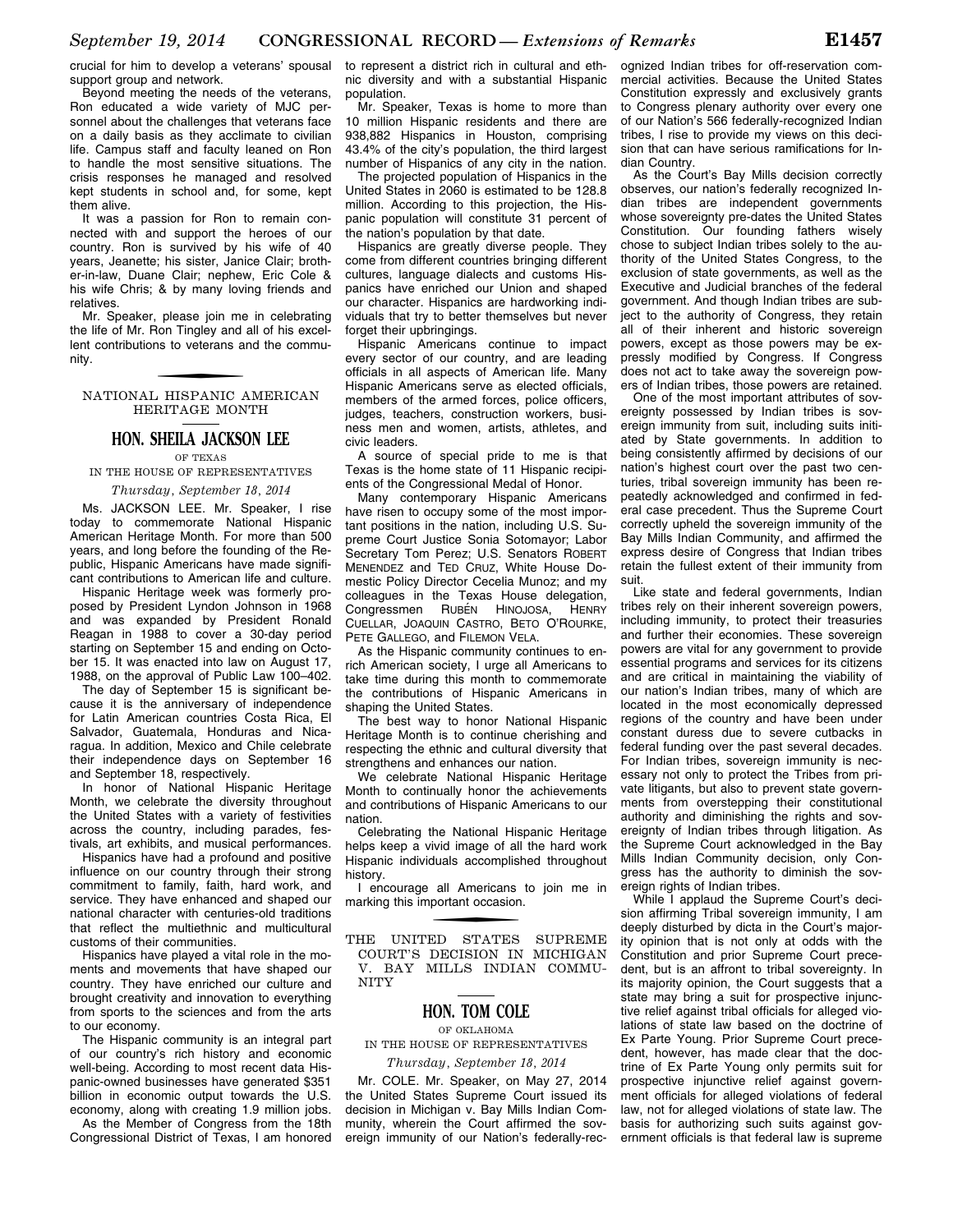to state and tribal law, and thus states and tribes cannot officially authorize their officials to violate federal law. However, state law is not supreme to tribal law under the United States Constitution. The Court's suggestion that tribal officials acting in their official capacity are subject to suit for alleged violations of state law is not only in clear conflict with prior Supreme Court precedent, but permitting such suits would eviscerate tribal sovereign immunity by giving states the ability to do indirectly what our Constitution has prohibited from them doing directly: exercising jurisdiction and authority over Indian tribal governments through litigation. Furthermore, it will undoubtedly expose tribal officials to individual liability and aggravation if they are named in baseless Ex Parte Young suits.

Perhaps worse, the Supreme Court's Bay Mills decision includes dicta suggesting that, if civil remedies against Indian tribes and their officials ''prove[] inadequate,'' a state may bring criminal charges against tribal officials acting in their official capacity for alleged violations of state law. This also would enable states to trump the sovereign rights of Indian tribes by criminalizing what would otherwise be civil, government-to-government disputes between states and Indian tribes. Such action would violate the United States Constitution and the sovereign rights of Indian tribes that the Constitution guarantees. Again, the Constitution withholds from States the authority to exercise jurisdiction and power over Indian tribes, and grants that power solely to Congress. The Supreme Court does not have the power to usurp Congress' Constitutionally granted plenary power over Indian affairs by granting States the right to criminalize the exercise of tribal sovereignty where Congress has not seen fit to do so. And again, it will be tribal officials acting in their official capacity that could be exposed to potential criminal liability for doing the very same thing that all of us who are here as elected officials are trying to do—be good civil servants.

Therefore, I urge our federal and state judiciaries to treat the above-referenced dicta (and erroneous dicta at that) in the Bay Mills decision as just that: non-binding dicta, and to instead uphold the United States Constitution by deferring to Congress on all issues involving tribal-state conflicts. Where Congress has not expressly chosen to subject Indian tribes to state jurisdiction or authority, the states cannot usurp Congress' plenary and exclusive authority over Indian tribes by bringing suits or criminal charges against tribal officials for alleged violations of state law as a means of exercising control over sovereign Indian tribes.

f HONORING LISA DALE MOORE

# **HON. THEODORE E. DEUTCH**

OF FLORIDA

IN THE HOUSE OF REPRESENTATIVES *Thursday, September 18, 2014* 

Mr. DEUTCH. Mr. Speaker, I rise today to celebrate Lisa Dale Moore, who turns 60 years old on September 21, 2014.

Lisa Dale Moore was born on September 21, 1954 in Elizabeth, New Jersey. After graduating from George Washington University with a major in Judaic Studies, she received a Master of Social Work from the Wurzweiler School of Social Work at Yeshiva University.

Professionally, she has dedicated herself to a lifetime of promoting the Jewish people and the state of Israel through her work for the Jewish Federation and Hadassah. She has also been a mentor to my wife, Jill, who said that Lisa taught her everything she knows.

Lisa is truly an exceptional woman, and I am proud to call her a friend. I join her friends and family in wishing her good health and continued success in the coming year.

SUPPORT FOR THE URBAN AGRICULTURE PRODUCTION ACT

## **HON. MARCY KAPTUR**

OF OHIO

IN THE HOUSE OF REPRESENTATIVES

*Thursday, September 18, 2014* 

Ms. KAPTUR. Mr. Speaker, I rise today to proudly submit the Urban Agriculture Production Act.

Across America, too many of our urban neighborhoods are absent stores where community members can purchase fresh, healthy foods. There are more than 23 million individuals residing in these so called ''food desert'' neighborhoods, where there are no stores within one mile in which they can buy healthy food.

Without healthy options, people are forced to eat unhealthy, processed, junk food, because that is all that is available and affordable. The Urban Agriculture Production Act is a step to correct this unacceptable trend.

I am pleased to recognize and support the growing resurgence of locally grown and produced product. I see it in my own community at the Sustainable Local Foods and Frederick Douglass Center Association Community Garden, of Toledo, Ohio.

Individuals, non-profits, and co-ops are stepping up and taking action to address the challenge of access to healthy food, by developing local food sources and community gardens to provide fresh, affordable produce throughout underserved communities. Not only are they growing product to provide to communities though, they are engaging and encouraging community participation all throughout the process. They are teaching community members how to farm.

As the ancient proverb says, ''give a man a fish and you feed him for a day; teach a man to fish and you feed him for a lifetime.'' And so goes my bill, the Urban Agriculture Production Act.

The measure will encourage economic development in underserved communities by furthering the mission of local farming. It provides programmatic funds to educate people on health and wellness, supports marketing and development networks, and will inspire communities to create self sufficient food production systems to stimulate community development and healthy eating options.

All throughout our urban communities there are an abundance of unused land and space that are conveniently located to neighborhoods that are ripe for agriculture development. We must support and encourage the means to development these plots so they become local sources of wholesome food options.

Communities that lack access to fresh produce are facing growing epidemics of obesity related diseases. We must get serious about the increased incidents of preventable

disease in these communities. Prevention is paramount, and encouraging a balanced diet while also providing access to healthier foods is an obvious solution.

Farmer's Markets, greenhouses and other community agriculture initiatives can help diversify American food production so we rely less on imports and create American jobs that cannot be outsourced. My bill will spur the development and expansion of community agriculture in nontraditional agricultural production areas across this great nation.

Mr. Speaker, urban farming and food production is a viable solution to support healthier dietary options and improve overall health of urban communities. The Urban Agriculture Production Act is the appropriate means to further develop alternative, urban agricultural production and to help meet all communities' food production needs of the future.

HONORING INDIANA REGIONAL MEDICAL CENTER

### **HON. BILL SHUSTER**

#### OF PENNSYLVANIA

IN THE HOUSE OF REPRESENTATIVES

*Thursday, September 18, 2014* 

Mr. SHUSTER. Mr. Speaker, I rise today in recognition of the 100th anniversary of Indiana Regional Medical Center in Indiana, Pennsylvania. It is a milestone in this wonderful community hospital's long history of providing exceptional healthcare services to the people of Indiana County and surrounding areas.

Resting in the heart of western Pennsylvania, Indiana offers the perfect blend of history, progress, industry, scenery, culture, and charm. When Indiana Regional Medical Center first welcomed the public in November of 1914, it was a 40-bed facility with 13 private rooms. From the time of its opening, the hospital's mission has been to serve the community with quality, progressive, compassionate patient care.

Over the years, this nonprofit institution has grown to become the county's sole full-service health care provider. Throughout its many renovations, expansions in services and continued advancements in knowledge and technology, Indiana Regional Medical Center has remained unchanged in its commitment to the community. It truly lives by its mission to serve the health care needs of every life it touches with compassion, respect and dignity. The hospital and its people certainly have made a difference in making Indiana County a better place to live, and they continue to have a positive impact on the region.

I wish to thank Indiana Regional Medical Center's dedicated staff, Board of Directors and CEO Stephen Wolfe for their commitment to quality healthcare. I congratulate them and the residents of Indiana County and surrounding communities on this important anniversary for their local hospital. I'm proud of having such an outstanding facility in the 9th District, and wish Indiana Regional Medical Center continued success in the next one hundred years and beyond.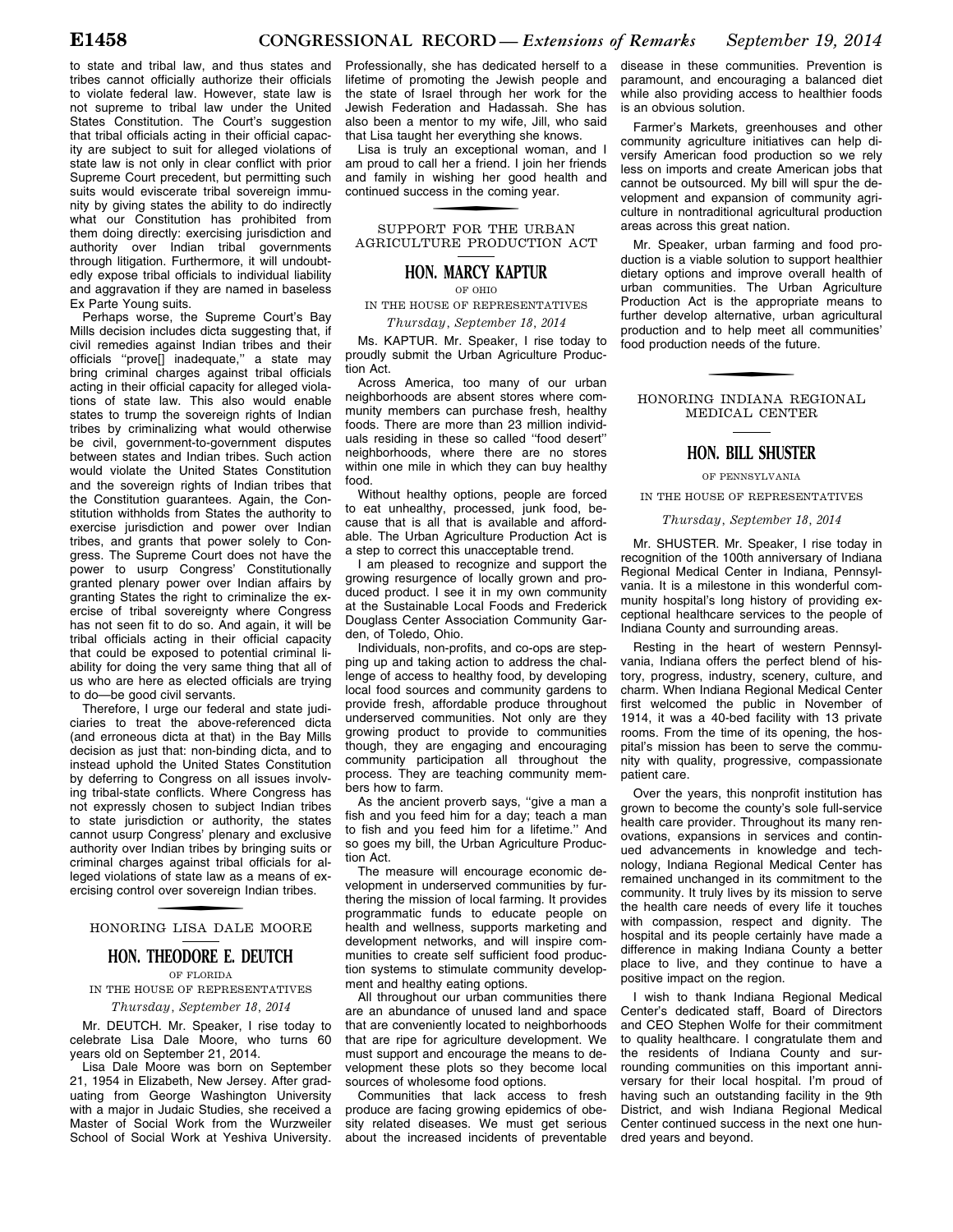HONORING CAPTAIN MARY R. MCCORMICK

#### **HON. SAM GRAVES**

OF MISSOURI

IN THE HOUSE OF REPRESENTATIVES

*Thursday, September 18, 2014* 

Mr. GRAVES of Missouri. Mr. Speaker, I proudly pause to recognize Captain Mary R. McCormick, a proud veteran of our United States Navy, on her retirement after 26 years of service.

After graduating first in her class as an Ensign in the JAG Corps Student Program from the Navy Justice School in 1988, Captain McCormick was released from active duty on June 30, 1992 and soon was affiliated with the Select Reserves. Captain McCormick has impeccable knowledge concerning military and civilian appellate criminal law. She has represented servicemembers from all military branches during her six-year civilian military appellate practice, and she has served five years as appellate counsel.

Captain McCormick served as an Assistant Attorney General for the State of Colorado from October 1992 through June 1995 where she was lead appellate attorney. She was recalled to active duty from November 2010 through September 2013, to serve as Appellate Defense Counsel for Guantanamo detainees.

Captain McCormick was named Missouri's Elder Law Attorney of the Year for 2006 and she is author of the treatise Missouri Elder Law published annually by West/Thomson Reuters.

Mr. Speaker, I proudly ask you to join me in recognizing Captain Mary R. McCormick for her admirable service to our country as well as her passion for the law.

# f GLOBAL EFFORTS TO FIGHT EBOLA

#### **HON. CHRISTOPHER H. SMITH** OF NEW JERSEY

IN THE HOUSE OF REPRESENTATIVES

*Thursday, September 18, 2014* 

Mr. SMITH of New Jersey. Mr. Speaker, yesterday, I convened a second hearing in just five weeks on the Ebola crisis in West Africa to underscore just how serious a crisis we are facing—an international pandemic which threatens to balloon unless confronted head on.

Earlier this week, I spoke with Dr. Tom Frieden, Director of the U.S. Centers for Disease Control and Prevention and the lead witness at our August 7 emergency recess hearing on Ebola and he said that this is the worst health crisis he has ever seen and that Ebola is at risk of spreading beyond those countries currently affected—Guinea, Liberia and Sierra Leone.

Since our emergency hearing in August, we have seen a constant movement upwards in the number of cases predicted. The World Health Organization now estimates that we will see as many as 20,000 cases of Ebola in this epidemic before it is ended. One hopes that that number does not increase further, but it may be a conservative estimate.

I held yesterday's hearing to take stock of where our intervention efforts stand, particu-

larly in light of the President's decision to commit U.S. military personnel to Liberia to fight this disease. Liberian President Ellen Johnson Sirleaf, with whom I also spoke earlier this week, has conceded that the Ebola epidemic ''has overwhelmed'' her country's containment and treatment capabilities. A global response, with the United States in the lead, is thus necessary.

It is important to note that in in a letter last week to President Obama, President Ellen Johnson Sirleaf wrote that ''The virus is spreading at an exponential rate and we have a limited time window to arrest it. Mr. President, well over 40% of total cases occurred in the last 18 days. Our message has gotten out and our citizens are self-reporting or bringing in their relatives. But our treatment centers are overwhelmed. MSF is now running a 160 bedunit that will expand even further. I am being honest with you when I say that at this rate, we will never break the transmission chain and the virus will overwhelm us.''

I held the follow-up hearing yesterday morning to determine if there is a reasonable hope for vaccines, treatments and detection strategies in time to help with this health emergency.

I hesitate to provide figures for the number of people infected or who have succumbed to this virus because even as we hold this hearing, dozens, if not hundreds, of new infections will be documented. According to the latest figures, infections are approaching 5,000 people, and 2,500 deaths.

Ebola, which is mostly unknown in West Africa, presents itself early in the infection like usually non-fatal diseases such as Lassa fever, malaria or even the flu. The temperature seen in early stages might even be brought down with regular medicines. Therefore, many people may not believe, or may not want to believe, they have this often fatal disease.

If someone is in denial or unknowledgeable about this disease, they may not seek treatment until it is too late—both for them and for the people they unknowingly infect. Families in Africa tend to help one another in times of need, an admirable trait that unfortunately increases the risk of infection. The sicker a person gets with Ebola, the more contagious they are, and never more so than when they die. So burials that don't involve strict precautions to avoid direct contact with highly contagious corpses make transmission of this deadly disease almost inevitable. Burial traditions make avoidance of infection problematic.

The porous, lightly-monitored borders in West Africa lend themselves to cross-border transmission, as people go back and forth along well-travelled roads and into marketplaces where hundreds of people, also travelling, make contact with those who are infected.

Patrick Sawyer, a Liberian-American, reportedly was caring for his dying sister a few weeks ago. After she died, apparently of Ebola, he left Liberia on his way to his daughter's birthday party in Minnesota. He collapsed at the Lagos airport in Nigeria and died within days. Had he left Liberia a week or even days earlier, he might have made it home to Minnesota, but he likely would have infected people along the way, including his own family. We can say that because Sawyer infected several people in Nigeria, which led to Ebola being transmitted to health care workers and then to dozens of other people.

We'll never know now if Sawyer realized he had contracted Ebola and just wanted to go home for treatment or whether he thought his symptoms were from some other illness. Many people are just like him, however, and they are spreading this disease even to places where it had been brought under control. For example, the Macenta region of Guinea on the Liberian border was one of the first places this disease surfaced, but by early September, no new cases had been seen for weeks. Doctors Without Borders closed one of its Ebola treatment centers to focus on harder-hit areas. Infected people leaving Liberia for better treatment in Guinea have once again made Macenta a hotspot for the disease.

The U.S. Centers for Disease Control and Prevention has established teams in Guinea, Liberia, Sierra Leone and Nigeria to help local staff do fever detection and to administer questionnaires on potential troublesome contacts. The agency also is helping to establish sites at airports for further testing and/or treatment.

Liberia and Sierra Leone are the hardest hit by this Ebola outbreak. This is undoubtedly partly because of the weak infrastructures of two countries emerging from long conflicts. However, post-conflict countries also have significant segments of the population who don't trust the central government. The unfortunate mishandling by the Liberian government of an attempted quarantine in the capital demonstrates why trust has been so difficult to come by.

The Liberian government established barriers to block off the West Point slum area after a holding center for Ebola victims was ransacked and contaminated materials were taken. This quarantine was done without informing its 80,000 inhabitants or consulting with health care workers. Not only did this prevent people from pursuing their livelihoods or bringing in much-needed supplies, this move created great suspicions over the motives of the Liberian government. This suspicion was heightened when the official in charge of the area was called to a meeting and was seen leaving just as everyone else was trapped behind barriers.

The furor over this quarantine forced the government to abandon it 10 days into its planned 21-day term. Liberian officials assure us they have learned from their mistakes, that the quarantine and has alerted Liberians to the reality of the Ebola epidemic. The human rights of victims and those who live in proximity to them must not be sacrificed by the emergency situation Ebola presents.

Despite the fact that the drug ZMapp appears to have saved the lives of Americans Nancy Writebol and Dr. Kent Brantly, one of the witnesses from yesterday, there are no proven, readily available treatments for Ebola. The death rate for this disease, once more than 90%, is now down to 53% despite the number of cases growing exponentially.

In Africa, a few patients apparently have been successfully treated with ZMapp, and some others have been saved using other treatment methods, especially when the disease was identified early. Yet there is not now, nor will there be in the short term, large quantities of this medicine or any others. There are several Ebola therapeutics under development, but if this outbreak cannot be brought under control soon, even the most optimistic timetable for the testing and production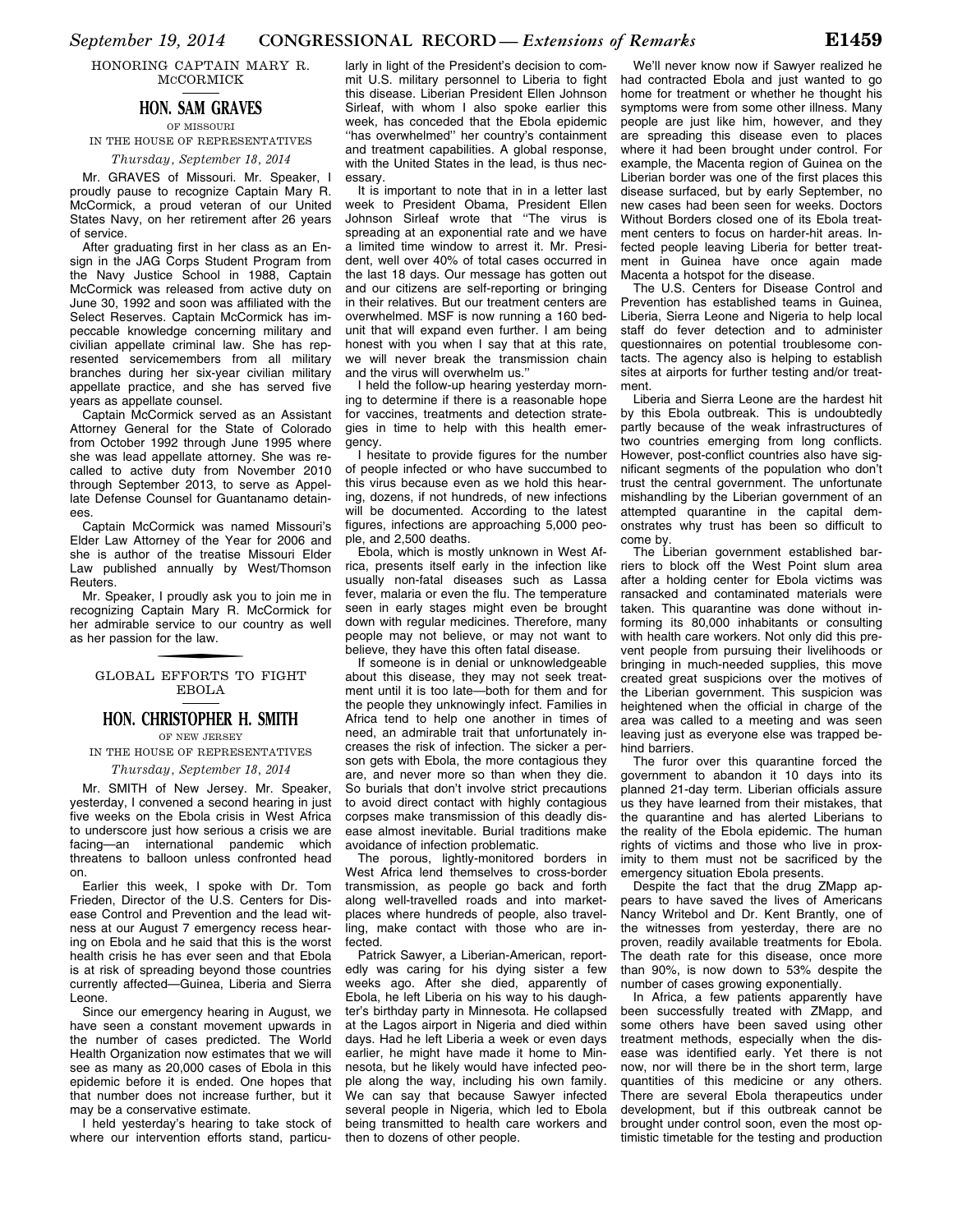of these drugs will not be sufficient to meet the ever-expanding need.

ZMapp was used with the informed consent of those to whom it was given. But how can we guarantee that the many Ebola victims whose most likely salvation would be to use an experimental drug truly understand the risks of using a drug that has not been fully tested and vetted by the authorities in the country in which it is developed? No drug is 100% effective, so what will other victims think if some people die despite taking experimental treatments? We must protect the rights of those willing to take a chance on unproven treatment when they have no other alternatives.

Lack of faith in national and international systems fighting Ebola also has impeded the replacement of the many African health care workers who have died from this disease. For example, even before this Ebola outbreak, Liberia had fewer than two doctors for every 100,000 people. As of late August, 164 Liberian health care workers had contracted Ebola, and 78 had died.

African health care workers face an epidemic that threatens to defy control. The lack of diagnostic techniques and insufficient supplies of safety equipment have put these health care workers at extreme risk. These health workers know that the lack of treatment centers and medicines means that those on the front lines of this epidemic are most at risk. Some have asked for insurance for their families should they succumb to Ebola and certain evacuation for treatment outside the hot zone. These heroes deserve all the support we can muster.

Ebola not only challenges the collective ability of the world community to meet the demands it poses, it threatens the progress made over the last decade by African countries in overcoming conflict and improving economic development. Even after this outbreak is finally brought under control, its damage will be seen in lowered gross domestic product and diminished foreign investment.

So we must be prepared to create effective strategies to help affected African nations recover. A large part of any successful strategy will feature efforts to recreate and dramatically expand health care systems in West African and other countries on the continent. This epidemic has shown that we must not be complacent about weak governance or health care systems. To that end, Ranking Member BASS and I will soon introduce a bill to address the emergency and ongoing needs in the fight to contain the Ebola epidemic in West Africa.

We live in a world that is increasingly interconnected, and Ebola has demonstrated that our neighbor's problems can soon become our problems.

f HONORING COLONEL CATHLEEN HARMS' SERVICE TO OUR COUN-TRY

#### **HON. STEVE ISRAEL**

OF NEW YORK

IN THE HOUSE OF REPRESENTATIVES

*Thursday, September 18, 2014* 

Mr. ISRAEL. Mr. Speaker, today I rise to pay tribute to Colonel Cathleen Harms of Great Neck, New York, who on July 31, 2014 ended 38 years of military service, including 31 years of commissioned service and rejoins the Retired Reserves. Colonel Harms is also a retired Lieutenant in the New York City Police Department.

Colonel Harms began her military career as a dental hygienist. Her enlisted career with the Army National Guard spanned from March 12, 1976 until May 18, 1983. She began her career in the New York Army National Guard in 1976 when she received her Associate of Applied Science degree from the State University of New York at Farmingdale. In addition to serving as a dental hygienist she also served as a Platoon Sergeant in the 824th Medical Detachment.

She then earned a Bachelor's of Science degree in Public Health from Saint Joseph's College, Brooklyn, NY and Saint John's University, Jamaica, NY, being cross-enrolled in both schools for ROTC purposes. She was commissioned as a Second Lieutenant in the U.S. Army Reserve on May 19, 1983, earning the honor of Distinguished Military Graduate.

After commissioning, Colonel Harms completed the Army Medical Department Officer Basic Course. Her first assignment in the Medical Service Corps was as Administrative Officer, 824th Medical Detachment, New York Army National Guard, from May 1983 until May 1989. During this tour she attended the Army Medical Department Theater Medical Operation Course in 1985, was promoted to the rank of First Lieutenant on May 18, 1986, and promoted again to the rank of Captain on May 19, 1987. Her next assignment was as the Medical Regulating Officer, for the 244th Medical Group, New York Army National Guard from 1990 until 1993. During this time she served in both a National Guard Status and a Title 10 Active Duty Status and attended the Army Medical Department Officer Advanced Course and the Command and General Staff College Mobilization and Deployment Planning Course.

Colonel Harms' next assignment was as the Personnel Officer for the 244th Medical Group of the New York Army National Guard from September 1993 until June 1994, during which time she completed the Patient Administration Course as the Honor Graduate. She then served in the 244th as Patient Administration Officer from July 1994 until July 1997, and graduated from the Command and General Staff Course in 1995. In 1997 she completed the Defense Equal Opportunity Management Institute's (DEOMI) Equal Opportunity Advisor's Course in which she made the Commandant's list for academic achievement.

Her next assignment was as Detachment Commander, 53rd Troop Command New York Army National Guard from August 1997 until December 2000. She was promoted to Major, Army National Guard in October 6, 1997. During this period of command she also completed the National Guard Bureau Military Discrimination Complaint Investigator Course in 1998.

Colonel Harms' following assignment was as Equal Opportunity Advisor, 53rd Troop Command, New York Army National Guard, from January 2000 until August 2004. In 2001 she completed the DEOMI Mediation Course and in 2004 she completed the Army National Guard Facilitator Course. She was promoted to the rank of Lieutenant Colonel in the National Guard on April 8, 2003.

Colonel Harms returned to Active Duty in Title 10 status in August 2004 to the Office for the Administrative Review of the Detention of Enemy Combatants, Guantanamo Bay and Washington, D.C. She served in multiple billets including: Lead Recorder, Chief of Staff, Deputy Branch Chief, Tiger Team, Operations Officer, Special Liaison to Department of State, and Guantanamo Review Task Force Member. She was promoted to the rank of Colonel in the Army National Guard on May 12, 2008. During this assignment, in 2008, she also completed a Master of Arts in National Security and Strategic Studies from the U.S. Naval War College.

She next served at the Periodic Review Secretariat in Arlington, Virginia beginning in April 2012, where she served as the Deputy Director for Operations. She entered the Retired Reserves on July 31, 2013, but continued to serve on Retiree Recall orders until May 2014.

Colonel Harms' final uniformed assignment was at the Warrior Transition Unit at Fort Belvoir, VA, from June 2014 until July 2014.

Cathleen Harms also had a distinguished career in public service as a New York City Police Officer. She retired as a Lieutenant in the New York City Police Department. During her NYPD career, she held the ranks of Police Officer, Detective, Sergeant and Lieutenant. Her positions included Patrol Officer, Patrol Supervisor, Detective Investigator, Supervisor of Narcotics Investigations and Operations, Platoon Commander, and Integrity Control Lieutenant. She was trained and experienced in performing internal and external investigations, conducting interviews and interrogations, preparing and reviewing reports and investigative findings, conducting and supervising search warrants, developing and managing confidential informants, and reviewing and managing overtime budgets.

The distinctive accomplishments of Colonel Harms culminate a long and distinguished career in the service of her community and country and reflect great credit upon herself, the United States Army, and the Department of Defense.

Her Defense Superior Service Medal citation is attached to this submission.

DEFENSE SUPERIOR SERVICE MEDAL TO

COLONEL CATHLEEN A. HARMS

Colonel Cathleen A. Harms, United States Army, distinguished herself by exceptionally superior service while serving in various positions of increased responsibility, culminating as Deputy Director for Operations, Periodic Review Secretariat (PRS), Arlington, VA, from August 2004 through May 2013. Under her expert guidance, over 1,150 cases were prepared for processes that determined enemy combatant status, the transfer, continued detention or release of detainees held at U.S. Naval Base Guantanamo Bay, Cuba. She managed the sensitive interface with foreign governments on their nationals' status and handled numerous requests from Congress, non-governmental organizations and the media. Colonel Harms participated in the Presidential Task Force under Executive Order 13492, which comprehensively reviewed 240 detainee cases. She was vital in the planning and execution of the transition from the Office for Administrative Review of the Detention of Enemy Combatants to the PRS per Executive Order 13567. Her outstanding leadership resulted in major contributions to national security and the success of the PRS and OARDEC missions in support of Operation ENDURING FREEDOM. The distinctive accomplishments of Colonel Harms culminated a long and distinguished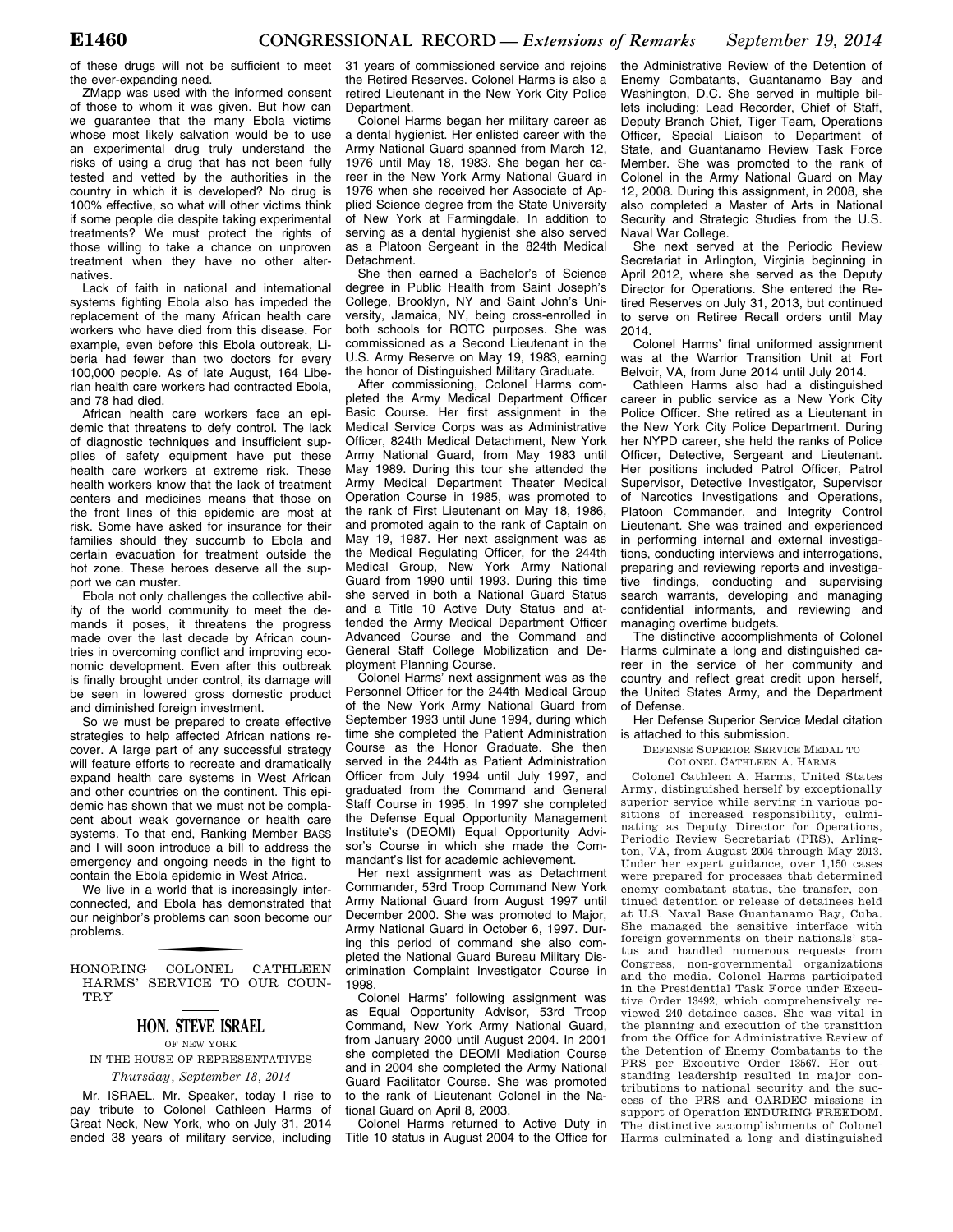career in the service of her country and reflect great credit upon herself, the United States Army, and the Department of Defense.

CONGRATULATING THE TOWN OF COLLIERVILLE, ''AMERICA'S BEST MAIN STREET''

# **HON. STEPHEN LEE FINCHER**

OF TENNESSEE

IN THE HOUSE OF REPRESENTATIVES *Thursday, September 18, 2014* 

Mr. FINCHER. Mr. Speaker, I proudly rise today to congratulate the Town of Collierville, TN on winning Parade Magazine's ''America's Best Main Street'' contest. Over 2,000 main streets were nominated and ultimately trimmed down to the best 16 representatives. The finalists faced off in a bracket-styled competition that demonstrated not only Collierville's beauty and livability, but also the dedication and pride of the citizens of the Town of Collierville.

The history of Collierville dates back to 1836, when Jessie Collier divided his farm into lots and posted an advertisement that lots were for sale in the Town of Collier. Originally incorporated in 1850, Collierville was the scene of a bloody Civil War battle the featured famed Union General William T. Sherman. Following war and reconstruction, Collierville was re-incorporated in 1870 with a picturesque downtown square with the town's businesses surrounding it. The Square's iconic gazebo today serves as the focal point of annual fairs, festivals, and political activities with the ever-changing colors of the season the backdrop. The Town of Collierville's Historic Town Square doubles as the business and social center of the town, playing host to a wide array of small businesses and local restaurants that exemplify what small-town America is all about.

From inception to war, from cotton to dairy, from the industrial revolution to information age, the Town of Collierville has maintained its southern tradition and charm. The voters of Parade Magazine could not have made a better choice and I am indeed privileged to represent the Town of Collierville. On behalf of Tennessee's 8th Congressional District, I congratulate the Town of Collierville on winning Parade Magazine's ''America's Best Main Street" contest.

#### HIGHLIGHTING THE VALUE OF TOURISM THROUGH LITERATURE

#### **HON. BRADLEY BYRNE**

OF ALABAMA

#### IN THE HOUSE OF REPRESENTATIVES *Thursday, September 18, 2014*

Mr. BYRNE. Mr. Speaker, I rise today to honor two outstanding English professors for their innovative contributions toward promoting tourism through literature.

First, Professor Mary S. Palmer's short story "Raisin' Cain" recently won the Southeastern Literary Tourism Initiative Tourism Writing Contest Award.

Professor Palmer's story highlighted the family-friendly nature of Mobile's Mardi Gras and was published online at the Southeastern Literary Tourism Initiative's website. The story includes photos and tourism links at the end so readers can learn how to visit the real Mardi Gras parades and other nearby Mobile attractions included in the inspiring story.

I also want to recognize Dr. Sue Walker who currently teaches tourism writing to several of her English classes at the University of South Alabama in Mobile, Alabama.

Dr. Walker is using the examples of tourism writing from this initiative to challenge her students to compose original short works of literature that encourage their readers to visit the actual places included in the stories.

Mr. Speaker, on Alabama's Gulf Coast, we know just how important tourism is to our local economies. I proudly support any effort to encourage tourism in our region, and I especially applaud innovative methods in the classroom, like tourism writing. Professor Palmer and Dr. Walker have found a unique way to highlight the heritage and culture of South Alabama while providing an enriching experience for their students.

I hope my colleagues in the House will invite their state's writers and teachers to take a look at what is going on in Mobile and consider ways to incorporate these types of college courses into their curriculum, and in turn, highlight their state's unique tourism attractions.

I will be honored to present Professor Palmer with the 2014 SELTI Tourism Fiction Award on October 15 at the Mobile Carnival Museum, and I am excited to highlight these types of innovative teaching methods.

f A DAY TO HONOR ''ROSIE THE RIVETER''

#### **HON. JARED HUFFMAN**

OF CALIFORNIA

IN THE HOUSE OF REPRESENTATIVES

*Thursday, September 18, 2014* 

Mr. HUFFMAN. Mr. Speaker, I rise today, along with my friend and colleague GEORGE MILLER, to honor the important contributions of women on the Home Front during World War II.

During World War II, 6 million women entered the workforce nationwide, increasing the female percentage in the workforce from 27 percent to 37 percent. Women replaced men in many traditionally male jobs as men enlisted in active military service. They worked<br>as riveters, welders, electricians, and as riveters, welders, draftsmen, among others.

Working women during World War II set the stage for working women today. African American women overcame long-held policies of discrimination and made significant contributions to the war effort by working in the shipyards and in supporting the Home Front. Federal, state, and local public and private agencies coordinated efforts to develop child care programs for working mothers.

Today, the image of ''Rosie the Riveter'' and the phrase ''We Can Do It'' have come to symbolize women's empowerment.

On October 24, 2000, the Rosie the Riveter-World War II Home Front National Historical Park Establishment Act of 2000 was enacted into law. As we approach the anniversary of that date, we ask that you take time on that day to honor the important contributions of women on the Home Front during World War II.

HONORING THE CITY OF THOUSAND OAKS

### **HON. JULIA BROWNLEY**

OF CALIFORNIA

IN THE HOUSE OF REPRESENTATIVES *Thursday, September 18, 2014* 

Ms. BROWNLEY of California. Mr. Speaker, today I rise to recognize the City of Thousand Oaks as it celebrates 50 years as a thriving and prosperous municipality in Ventura County, California. I would like to congratulate the city, along with its residents, on this momentous milestone.

The City of Thousand Oaks was incorporated on October 7th, 1964, and was named for the beautiful and bountiful oak trees that are the hallmark and symbol of the city to this day. In the early years of its incorporation, nearly 20,000 people lived within the 14.28 square miles that was Thousand Oaks.

Since its incorporation, Thousand Oaks has developed into a flourishing community, growing to 56 square miles with over 127,000 residents. This successful expansion is due to collaborative partnerships among city administrators and involved citizens working towards a vision to create a family-oriented community.

Additionally, city officials have done an outstanding job to maintain the healthy growth of this community, while conserving and integrating the natural beauty that surrounds Thousand Oaks through its development. Over the last 50 years, more than 15,000 square acres of land have been designated as ''Open Space,'' including more than 75 miles of trails that have been protected to ensure that residents of the city today can enjoy the same beauty that the Chumash Native Americans experienced hundreds of years ago.

While this natural acreage gives our community the best of nature, another source of pride is the Civic Arts Plaza, which is a jewel of cultural arts. Thousand Oaks has become a beacon for our region featuring world-class entertainment, musicals, concerts, children's shows, ballets, and much more. In addition, some of the city's most impressive accomplishments have come in the realm of infrastructure improvements, which have significantly enhanced the quality of life and ensured the mobility of its residents and businesses.

Over the last five decades, the City of Thousand Oaks has grown into an exceptional and premiere community that has been recognized for being one of the most desirable places in all of California to live, work, recreate, and raise a family. It is my sincere pleasure to congratulate the City of Thousand Oaks on their 50th anniversary!

**REVEREND** RECOGNIZING REVEREND DR. JAMES CHERRY, SR. OF AENON MISSIONARY BAPTIST CHURCH<br>OF ROCHESTER NEW YORK ROCHESTER, NEW UPON HIS RETIREMENT

## **HON. LOUISE McINTOSH SLAUGHTER**

OF NEW YORK

IN THE HOUSE OF REPRESENTATIVES *Thursday, September 18, 2014* 

Ms. SLAUGHTER. Mr. Speaker, I rise today to pay homage to the life and ministry of the Reverend Dr. James Cherry, Sr. Reverend Cherry is the long-serving, revered and accomplished pastor of the highly regarded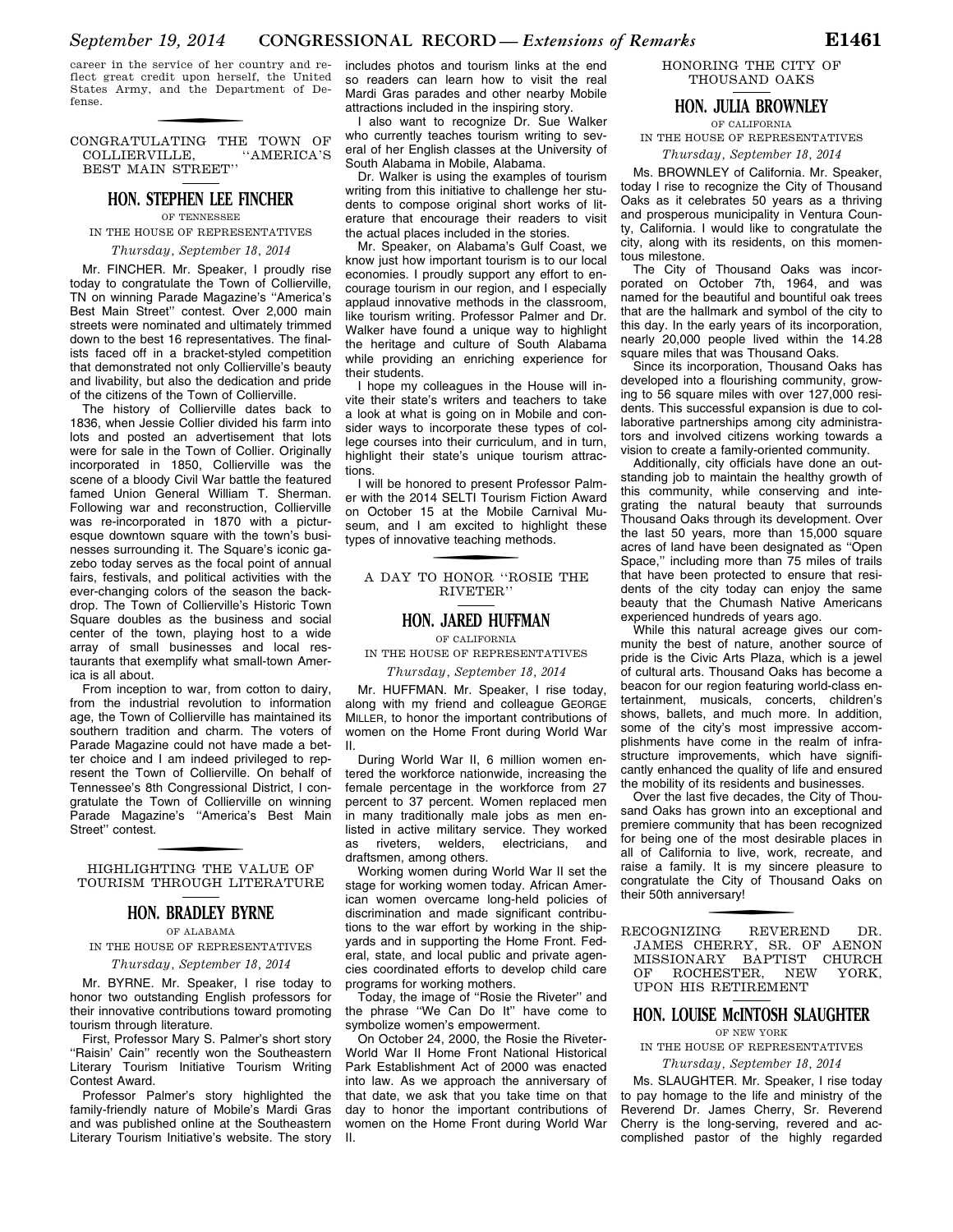Aenon Missionary Baptist Church in Rochester, New York.

Throughout his thirty-four year tenure as pastor of Aenon Missionary Baptist Church, Reverend Cherry has earned the love and respect of Aenon congregants and countless others throughout the United States and abroad. His teaching and preaching have enabled innumerable people to lift themselves from the depths of despair, given them hope for a brighter future and the determination to reach their full potential in life. His outstanding ministry can be credited in great part for the unprecedented growth of the Aenon Missionary Baptist Church.

His compassionate spirit and boundless love for humanity have guided Aenon to reach far beyond its four walls and into the darker places of our society. With his guidance, the church established ministries such as Dorcas's Closet, Monks Bread, and the Urban Farm Stand to address the basic needs of people in the southwest area of Rochester, New York. Through his work with the New York State Empire Baptist Mission of America, Reverend Cherry has ministered to the needs of countless people throughout our nation and in foreign countries.

Often referred to as the ''pastor's pastor'' by his colleagues, Reverend Cherry is notable for sharing wise and profound counsel with other ministers and pastors. Not being one to promote himself or a personal agenda, he has always freely shared his wisdom; thereby aiding younger pastors to excel in ministry and more seasoned pastors to benefit from his wealth of experience and ministerial expertise.

Reverend Cherry faithfully served our nation through his service in the United States Marine Corps (1954–1957). He has faithfully served as an American Baptist pastor for 54 years and as pastor of Aenon Missionary Baptist Church for 34 years. He has received numerous accolades and many awards, including awards from the National Baptist Convention, the Great Lakes Baptist Association, the Empire State Congress of Christian Education, the Urban League, the NAACP, the YMCA and the National Black Leadership Commission on AIDS.

Through his ministry and works, Reverend Cherry has proven himself to be a servant of God and a friend to all of humanity. In tribute to his lifetime of service to the Rochester, New York community and far beyond, I stand to honor him today. As Reverend Cherry enters into retirement at the end of 2014, let the record show that his legacy is one of love, compassion, empathy and great works. Today I am proud to honor the life and legacy of one of the finest residents of New York's 25th Congressional District. Mr. Speaker, the Rochester community, the State of New York and our nation are far better places because Reverend Dr. James Cherry, Sr. has walked among us.

> f MARKING THE PASSING OF THOMAS HALE BOGGS, JR.

## **HON. NANCY PELOSI**

OF CALIFORNIA IN THE HOUSE OF REPRESENTATIVES

*Thursday, September 18, 2014* 

Ms. PELOSI. Mr. Speaker, I rise to honor the memory of a civic-minded giant and one of

our nation's leading legal minds: Thomas Hale Boggs, Jr., who passed earlier this week at the age of 73.

Thomas Boggs, Jr. belonged to a great American family—a family devoted to public policy and leadership. His father, Congressman Hale Boggs, represented the people of Louisiana in the House for almost 28 years, elected by his colleagues to become Democratic Whip and Majority Leader. When Leader Boggs tragically died, Thomas's mother Lindy won the election to fill his seat, serving for 18 years as a forceful and dynamic Congresswoman unafraid to know her own power and make her own mark. Tommy's late sister Barbara Boggs Sigmund won public office as mayor of Princeton, N.J., and his sister Cokie Roberts is one of our nation's finest journalists.

Thomas Boggs's family taught him that public service was a noble calling, leaving a sterling legacy of leadership and civic engagement that would guide and define his entire life. As an undergraduate at Georgetown University, he studied government from within the halls of Congress, working as an elevator operator in the House of Representatives. As a law student at Georgetown, he worked with the Joint Economic Committee, at one point helping to advance President Johnson's 1964 anti-poverty tour of Appalachia.

Later, he spent 15 months as Assistant to the Director of the Office of Emergency Preparedness, before leaving to pursue a life in law.

In 1966, he joined the law firm that would become Squire Patton Boggs, building a list of accomplishments that includes critical victories for American automakers and preserving thousands of American jobs. Although he lost an election for Congress in 1970, he continued his commitment to public service as part of the Presidential Commission on Executive Exchange and as a Presidential Delegate to our trade mission to China in 1979.

In recognition of his intellect and ability, The National Law Journal has named him to their list of the top 100 lawyers in the United States every year since the list's inception.

Thomas Boggs was a towering advocate for American workers and middle-class families carrying forward the legacy of public service that his family continues to exemplify. I hope that it is a comfort to his wife, Barbara, his children, his sister Cokie, and all of his loved ones that so many people throughout the world share their grief and mourn the loss of the devoted and loving patriarch of the Boggs family during this most difficult time.

## PERSONAL EXPLANATION

## **HON. TIM RYAN**

OF OHIO

IN THE HOUSE OF REPRESENTATIVES

*Thursday, September 18, 2014* 

Mr. RYAN of Ohio. Mr. Speaker, on Tuesday, September 16, 2014, I inadvertently voted ''no'' on roll No. 503—On Motion to Suspend the Rules and Pass: Gun Lake Trust Land Reaffirmation Act. I had meant for my vote to be recorded as ''aye''.

HONORING JAMES LINTOTT

#### **HON. FRANK R. WOLF** OF VIRGINIA

IN THE HOUSE OF REPRESENTATIVES

*Thursday, September 18, 2014* 

Mr. WOLF. Mr. Speaker, today I rise to recognize Mr. James W. Lintott, a constituent who recently stepped down as chairman of the board for the Children's National Medical Center. Mr. Lintott has held this post since 2010 and has been a passionate advocate for access to quality health care for all children.

Jim's leadership has helped to advance pediatric health in our community and beyond. He has been actively involved with Children's National for more than 12 years and has served as a member of a number of governance committees and boards. He began his involvement as a member of Children's Hospital Foundation Board of Directors in 2002 and later served as chairman of that board.

Jim has been a champion for children by leading philanthropic giving initiatives and building awareness in the community of the importance of supporting the mission and goals of Children's National. Under his leadership, Children's National secured a gift to establish an institute for pediatric surgical innovation. This institute is advancing pediatric medicine by discovering new treatments and devices and implementing innovative approaches to improving children's health.

Lintott's efforts have helped to advance pediatric medicine and research. He is truly a passionate advocate for children's health. I would ask my colleagues to join me in congratulating and thanking Jim Lintott for his leadership as chairman of the board of Children's National Medical Center.

CELEBRATING THE AMERICAN **SPIRIT** 

#### **HON. BILL POSEY**

OF FLORIDA

IN THE HOUSE OF REPRESENTATIVES *Thursday, September 18, 2014* 

Mr. POSEY. Mr. Speaker, on October 24, 2014, Honor America, Inc. will celebrate its 40th Anniversary and hold its 3rd Annual Patriot Awards Dinner at the Rialto Hilton in Melbourne, Florida. Founded in 1974 in Washington, D.C. by the Rev. Billy Graham, Bob Hope, Hobart Lewis, and J. W. Marriott, Honor America seeks to reawaken a sense of pride in American traditions, ideals, and accomplishments.

It's critical to the survival of our nation and our freedom for young people to learn about our nation's cultural heritage, our Constitution and history. That's what Honor America is all about—promoting awareness of the great blessings of life, liberty, and the pursuit of happiness—instilling both pride in American citizenship and respect for our flag.

To do this, Honor America sponsors the Liberty Bell Memorial Museum, the Brevard Hall of Fame, and the Melbourne Military Memorial Park in Melbourne, Florida. They also sponsor the City of Melbourne's Independence Day Parade and Veteran's Day Parade to pay homage to the many Americans who have made tremendous sacrifices protecting and defending our liberty.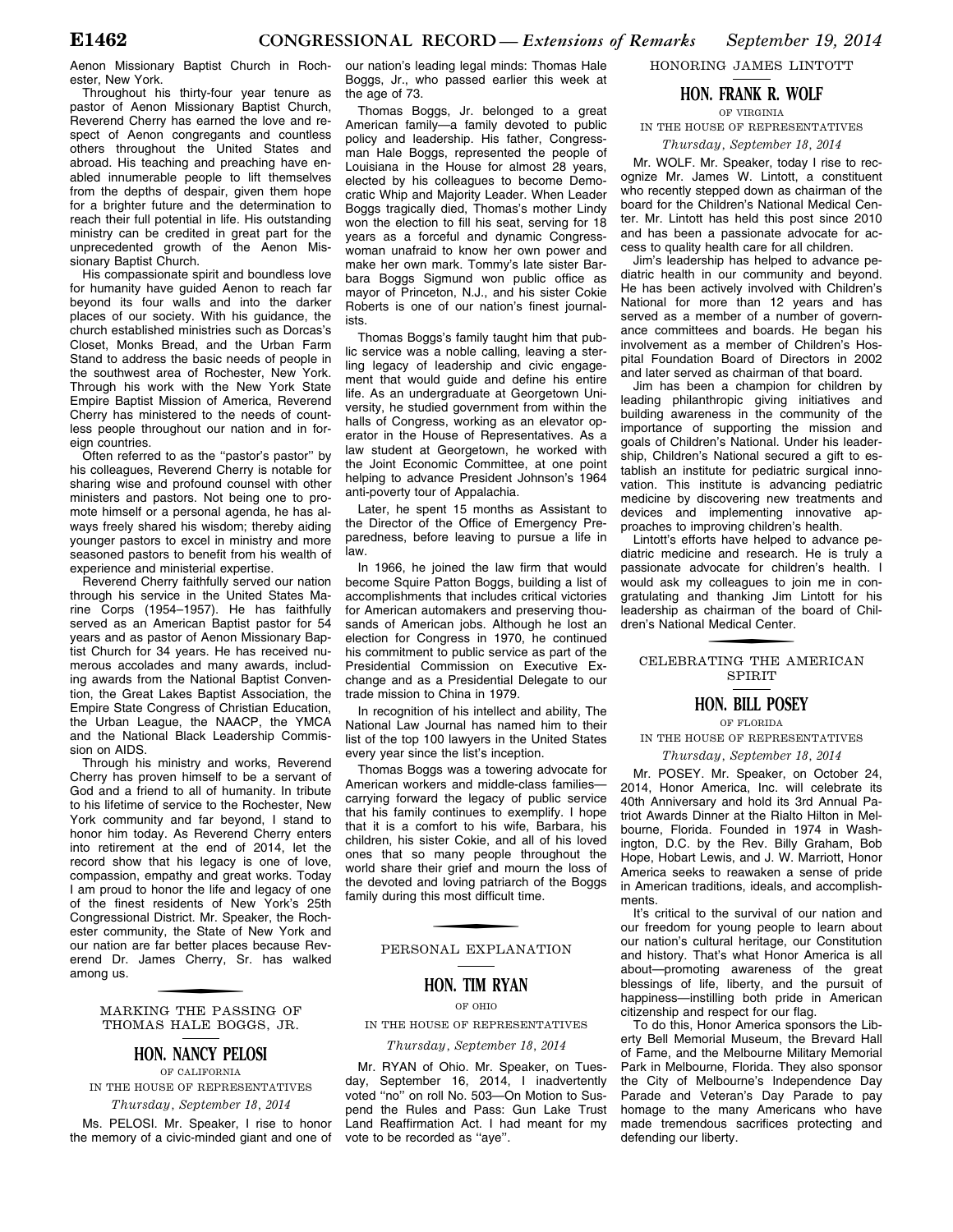I urge my colleagues to join me in congratulating Honor America for their tireless efforts to remind us all what it means to be an American and celebrate it.

# f HONORING BILL SCHWERI

#### **HON. ANDY BARR**

OF KENTUCKY

IN THE HOUSE OF REPRESENTATIVES *Thursday, September 18, 2014* 

Mr. BARR. Mr. Speaker, I rise today to honor a tireless advocate for the Commonwealth of Kentucky, Mr. Bill Schweri, who is retiring from his position as the Director of Federal Relations at the University of Kentucky. As Bill retires, I want to personally thank him not only for the work he has done to better the Sixth District of Kentucky and the broader Commonwealth, but also for the relationship he has developed with me and my staff.

Bill has always been happy to spend the time to get to know my office, and we all have fond memories of working with Bill—not to mention remembrances of chatting about UK sports in the front office. Bill's ability to build lasting relationships is unmatched, and he leaves large shoes to fill.

Few people have contributed as much to our Commonwealth and UK as Bill has during his 42 years at the University including the last 20 as Director of Federal Relations. His contribution to the success of UK—from the NCI designation at the Markey Cancer Center to advances in energy research to programs in agriculture and education—speaks for itself.

Mr. Speaker, I ask my colleagues to join me and the Big Blue Nation as we honor Bill Schweri and wish him a long, happy, and healthy retirement.

# f CONTINUING APPROPRIATIONS RESOLUTION, 2015

SPEECH OF

# **HON. BRAD R. WENSTRUP**

OF OHIO

IN THE HOUSE OF REPRESENTATIVES *Wednesday, September 17, 2014* 

Mr. WENSTRUP. Mr. Speaker, I rise in support of the President's request to train vetted, moderate Syrian rebels, as I believe it is only one step in the right direction and it's supported by military experts.

Tremendous oversight is going to be necessary in this effort. And unfortunately I fear, as do many experienced generals and military personnel, that it's part of a strategy that's insufficient to secure America's national security.

The President's stated objective is to destroy ISIL. However, I believe that this overall strategy, and the means requested, are not enough to meet this objective.

The current strategy relies on U.S. airpower in support of local forces. This is not a counterterrorism effort, and to destroy ISIL, it's necessary to have strong coordinated ground troops.

The local ground forces the President is planning to rely on appear currently unready and they will need to operate with a strong central command and control.

for U.S. Special Forces and the backing of our grounds troops, even though our military leaders have repeatedly suggested the exact recommendation.

Our security is too important to base military strategy on political calculations. Our strategy must be firmly rooted in what is necessary in order to complete the mission and to ensure our security. From Clausewitz to Powell, military leaders have preached the necessity of decisive force.

I served in Iraq. We heeded this wisdom and committed to win with decisive force. We acted on military reality and not political risk.

We can do this again and fulfill the American objective to destroy ISIL, but we must commit ourselves to do what is necessary. Not only what it takes, but whatever it takes.

# f HONORING DAVID SMITH

#### **HON. JULIA BROWNLEY**

OF CALIFORNIA IN THE HOUSE OF REPRESENTATIVES

*Thursday, September 18, 2014* 

Ms. BROWNLEY of California. Mr. Speaker, today I rise to recognize David M. Smith, President and Chief Executive Officer of United Way of Ventura County, on the occasion of his retirement from an exemplary career in dedicated public service and outstanding contributions to our community.

David Smith has had a remarkable and distinguished career as a community leader and philanthropist. His passion and dedication to the mission of United Way has fostered a thriving and prosperous environment for numerous community programs that serve the citizens of Ventura County with an array of invaluable health and human services.

In October 2001, David took on the weighty role and responsibilities as the leader of United Way of Ventura County, and served as a steward for the organization's vision and shared purpose of changing lives and shaping communities.

With over a decade of dedicated service, David has created a powerful strategy of encouraging individuals to invest in their community's needs, thereby enhancing the quality of life for all of Ventura County's residents and delivering positive community results.

In addition, David holds an impressive volunteer track record as a member of the Board of Directors of Ventura County Economic Development Association. David has also served as a board member of the Boys & Girls Club of Camarillo, the Camarillo Chamber of Commerce, Casa Pacifica, the Ventura County Taxpayers Association, and the American Cancer Society Ventura County Chapter. For his selfless service to his community, the Camarillo Chamber of Commerce honored David Smith as Man of the Year in 2010.

David Smith's lifetime career of leadership, community service, and his many accomplishments are indicative of his unwavering commitment and dedication to Ventura County. As this chapter in his career comes to an end, I want to express my sincere appreciation for David's years of honorable and selfless dedication that greatly contributed to the success of the United Way of Ventura County, and our community as a whole.

For these reasons, I commend David M. Smith and wish him the best in all of his future endeavors.

The President's strategy does not provide LAND AND WATER CONSERVATION FUND

#### **HON. DAVID G. REICHERT**

OF WASHINGTON IN THE HOUSE OF REPRESENTATIVES

*Thursday, September 18, 2014* 

Mr. REICHERT. Mr. Speaker, on September 3, 1964, President Johnson signed the Land and Water Conservation Fund (LWCF) into law, establishing a dedicated and permanent means for the protection of America's irreplaceable recreational, natural, historic, cultural and outdoor resources.

The 50th anniversary is an occasion for celebration, but also a reminder that LWCF's authorizing legislation expires in within a year. As we commemorate LWCF's half-century track record of success, it is imperative to secure reauthorization of the program before that date.

LWCF is fully paid for without relying on the support of American taxpayer dollars. Every year, \$900 million of the many billions of dollars the U.S. Treasury collects from offshore oil and gas drilling is deposited into the LWCF trust fund. These revenues are a promise made to the many communities across America that rely on these resource lands, and on the conservation and recreation economies they support.

This arrangement has served our nation well, helping to realize a long list of conservation successes over the past 50 years without costing taxpayers a dime. This includes creating outdoor recreation opportunities in every state and 98 percent of counties across the country—opening up key areas for hunting, fishing, and other recreational access; supporting working forests and ranches; and acquiring inholdings and protecting critical lands in national parks, national wildlife refuges, national forests, Civil War battlefields and other federal areas. From the Pacific Crest Trail to the North Cascades, the Mountains to Sound Greenway to Lake Chelan, the high quality of life and outdoor opportunities in Washington have been protected by LWCF.

Outdoor recreation activities in Washington directly support 227,000 jobs and consumers spend \$22.5 billion on outdoor recreation equipment, apparel, lodging, and other services, generating \$1.6 billion in state and local tax revenue. Further investments are needed to replace funds that have been redirected and to ensure that we can continue to protect our national treasures, such as the Yakima River Basin in my home state. This is an area not only used and beloved by hikers, campers, hunters, and fisherman but it also critical in providing drinking water and irrigation.

LWCF does more than simply add acreage to our public lands—it provides an entire suite of conservation tools to address national, state, local and regionally driven priorities across the country. These include working land easements that keep working forests in production and jobs in rural economies—rather than forcing family forest owners to subdivide and sell off portions of their land to developers. Additionally, these often include purchase of inholdings within the boundaries of existing public lands which make management more efficient by reducing the cost of fencing, boundary surveying, firefighting and other costs and ensuring access for land management.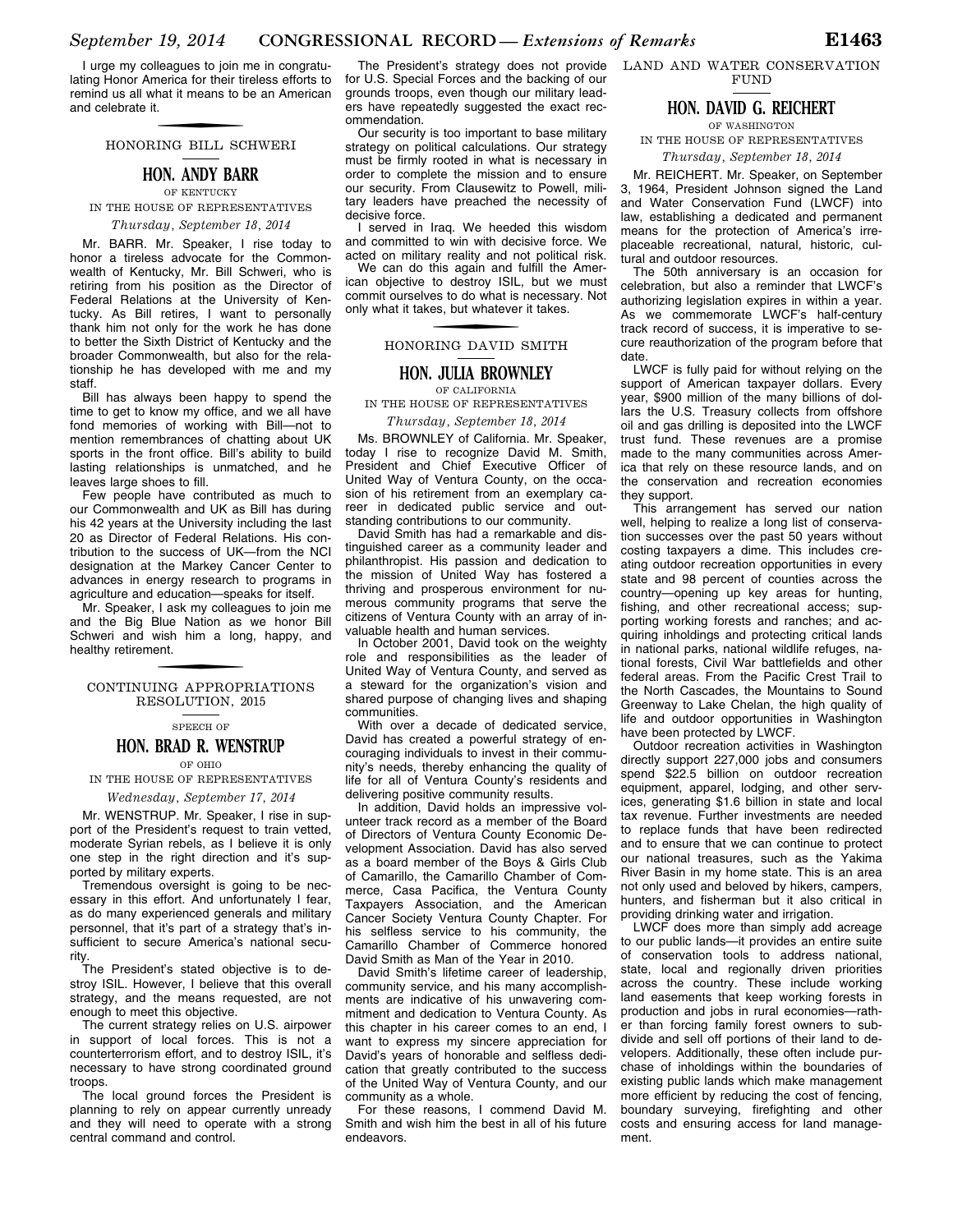As we celebrate the 50th anniversary, the best way to honor the Land and Water Conservation Fund is to make sure Congress provides the necessary funding levels so it can continue its history of success for our great nation.

# f HONORING JIM REES

#### **HON. FRANK R. WOLF** OF VIRGINIA

## IN THE HOUSE OF REPRESENTATIVES *Thursday, September 18, 2014*

Mr. WOLF. Mr. Speaker, I rise today to honor Jim Rees, who passed away on September 9, 2014, at his home in Markham, Virginia.

Jim served as president of George Washington's Mount Vernon estate for two decades, from 1994 to 2013. I had the privilege of working closely with Jim over the years on many important issues, especially working to improve historical literacy among young Americans. Jim was a tireless advocate of George Washington's legacy, his estate at Mount Vernon and the leadership virtues of our nation's indispensable founding father. Because of his work building Mount Vernon's endowment and revitalizing interest in the estate, Jim was called ''an indispensable man to Mount Vernon in his time'' by Barbara Lucas, regent of the Mount Vernon Ladies' Association, who spoke to the Washington Post about Rees' legacy.

Jim was beloved not only by the board of the Ladies' Association, staff and volunteers but also by all those who share his commitment to preserving the legacy of the Father of our Country. His passing is a loss to the Mount Vernon community and indeed the nation. I respectfully submit Jim Rees' obituary from The Washington Post and ask my colleagues to join me in honoring Jim's life and achievements.

#### [Sept. 13, 2014]

JAMES C. REES, 62, LONGTIME PRESIDENT OF GEORGE WASHINGTON'S MOUNT VERNON, DIES

#### (By Emily Langer)

James C. Rees, who endeavored to keep George Washington first in the hearts of his countrymen, and particularly in the hearts of his country's tourists, as president for nearly two decades of the founding father's Mount Vernon estate, died Sept. 9 at his home in Markham, Va. He was 62.

The cause was multiple system atrophy, a neurological disorder, said his husband, Kirk Blandford.

Mr. Rees spent nearly his entire career at Mount Vernon, the stately home 15 miles outside the District in Virginia, where George Washington lived for decades and where he was buried after his death in 1799.

After working in the development office and as the estate's associate director, Mr. Rees became in 1994 Mount Vernon's executive director, a title later changed to president. He moved into a home on the grounds overlooking the Potomac River and became, he said, the public relations agent for the nation's first president.

The nonprofit Mount Vernon Ladies' Association, which has independently owned and maintained the property since 1860, credited Mr. Rees with leading fundraising initiatives that brought more than \$250 million to the estate. During his nearly three decades with the institution, its endowment grew from \$4 million to more than \$100 million, according to the group.

''It has been said that George Washington was the 'indispensable man,''' observed Barbara B. Lucas, the regent of the Mount Vernon Ladies' Association, adding that Mr. Rees ''likewise was an indispensable man to Mount Vernon in his time.''

Mr. Rees's tenure as president coincided with what he and other George Washington enthusiasts feared was a growing ignorance about American history, particularly among the young. Once, Mr. Rees encountered a group of students and began joking with them—''you know, playing off some of the Washington myths,'' he told the Weekly Standard.

''I said, 'Well, it's a good thing this isn't a cherry tree, or it might be in danger—you never know who might come chop it down.' And there was no reaction. Nothing. So I said, 'But I guess we could always use the wood to make some teeth.' Nothing. Blank stares.''

Mr. Rees led a years-long mission to enliven the visitor experience at Mount Vernon and to invigorate the image of the president who lived there. Washington, Mr. Rees remarked, seemed to be locked in the national imagination as the rather dour-looking gentlemen on the \$1 bill.

''Washington was athletic, adventurous and risk-taking, known to be one of the fin-est horsemen of his day and willing to meet challenges head-on,'' Mr. Rees once told the New York Times. ''Some have called him the nation's first action hero.''

At the Ford Orientation Center, a building opened in 2006 with sponsorship from the Ford Motor Co., visitors watch a film described as an ''action-adventure'' movie about Washington's military exploits and personal life.

The Donald W. Reynolds Museum and Education Center, which also opened at Mount Vernon in 2006, includes theaters, interactive displays and galleries with artifacts from Washington's life, including the bedstead he used during the Revolutionary War, his sword and, perhaps best known, his dentures.

The teeth in particular represented a departure from what had previously been the organization's conservative presentation of the former president.

''We used to be so discreet that we didn't want to display Washington's dentures,'' Mr. Rees told the Times. ''When we finally broke down and showed them, they turned out to be a sensation. That taught us something.''

Mr. Rees also oversaw the restoration and reconstruction of Mount Vernon's whiskey distillery and gristmill. One of his last undertakings was fundraising for the \$106 million Fred W. Smith National Library for the Study of George Washington, which opened in 2013, the year after Mr. Rees retired.

James Conway Rees IV was born May 5, 1952, in Richmond. The history textbooks he used as a youngster, he often said with chagrin, devoted significantly more space to Washington than can be found in books used today.

He was a 1974 English graduate of the College of William & Mary in Williamsburg and received a master's degree in public administration from George Washington University in 1978. Before joining Mount Vernon in 1983, he did development work for William & Mary and for the National Trust for Historic Preservation.

Mr. Rees often reflected on the challenges of promoting Washington in the modern age. ''I suppose it has to do with lots of things,''

he once told the Weekly Standard. ''The rise of social history—filling up history with all kinds of people who'd been ignored before means there's less room for old heroes. And I suppose it has to do with the end of the great man theory of history, too.''

''But there's something else that worries me,'' he continued. ''The qualities Washington possessed just aren't as appreciated as they were. Honesty. Good judgment. Modesty—my God, who in late-20th-century America gets credit for being modest anymore?''

In 2007, Mr. Rees published a book, ''George Washington's Leadership Lessons: What the Father of Our Country Can Teach Us About Effective Leadership and Character.''

Survivors include Kirk Blandford, his partner of 29 years, whom he married last year, of Markham; and a brother.

On one occasion, Mr. Rees was called upon to correct an oversight by Washington, who had borrowed from the New York Society Library ''The Law of Nations,'' Emer de Vattel's 18th-century political treatise, and failed to return it.

By the time the matter came to Mr. Rees's attention, the item was more than two centuries overdue. He returned a copy to its rightful owner.

# f CONTINUING APPROPRIATIONS RESOLUTION, 2015

# SPEECH OF **HON. CHRIS VAN HOLLEN**

OF MARYLAND IN THE HOUSE OF REPRESENTATIVES

*Wednesday, September 17, 2014* 

Mr. VAN HOLLEN. Mr. Speaker, I support the core pillars of the President's plan to fight ISIS—the use of American surveillance, intelligence assets and air power to support the ground operations of the Iraqi army and Kurdish fighters in Iraq, and to strike ISIS military equipment, troop concentrations, and command and control in Syria. I also believe we should supply weapons to those groups in Syria, such as the Syrian Kurds, who have consistently fought ISIS, and whose priority is to defeat ISIS. I welcome the opportunity to work with my colleagues to revise the existing 2001 Authorization to Use Military Force to more clearly support these objectives, but to also ensure that U.S. ground forces are not engaged in combat in Iraq or Syria.

My one concern with the Administration's plan relates to the proposal to arm the socalled ''moderate'' Syrian opposition. I believe that it is a well-intentioned proposal that will have unintended negative consequences that will not serve our ultimate goal of defeating ISIS.

First, the primary objective of these Sunni Islamist fighters is the defeat of Assad and his Alawite dominated regime—not the defeat of ISIS. Since the start of the war there have been shifting alliances among these Sunni Islamist forces that include the al-Qaeda affiliate, Jabhat al-Nusra, different elements of the Free Syrian Army, the Islamist Front, Ahrar al-Sham and ISIS, among others. Their common cause and overriding objective is defeating Assad. Indeed, the commander of the Syria Revolutionaries' Front, Jamal Maarouf, one of the most militarily proficient commanders of the FSA, recently said that, "It's clear that I'm not fighting against al-Qaeda. This is a problem outside of Syria's border, so it's not our problem. I don't have a problem with anyone who fights against the regime inside Syria.''

While there is no doubt that Assad is a brutal dictator, he does not pose the same threat to the United States as ISIS, and his forces have recently been battling ISIS. At this point, arming fighters whose primary purpose is to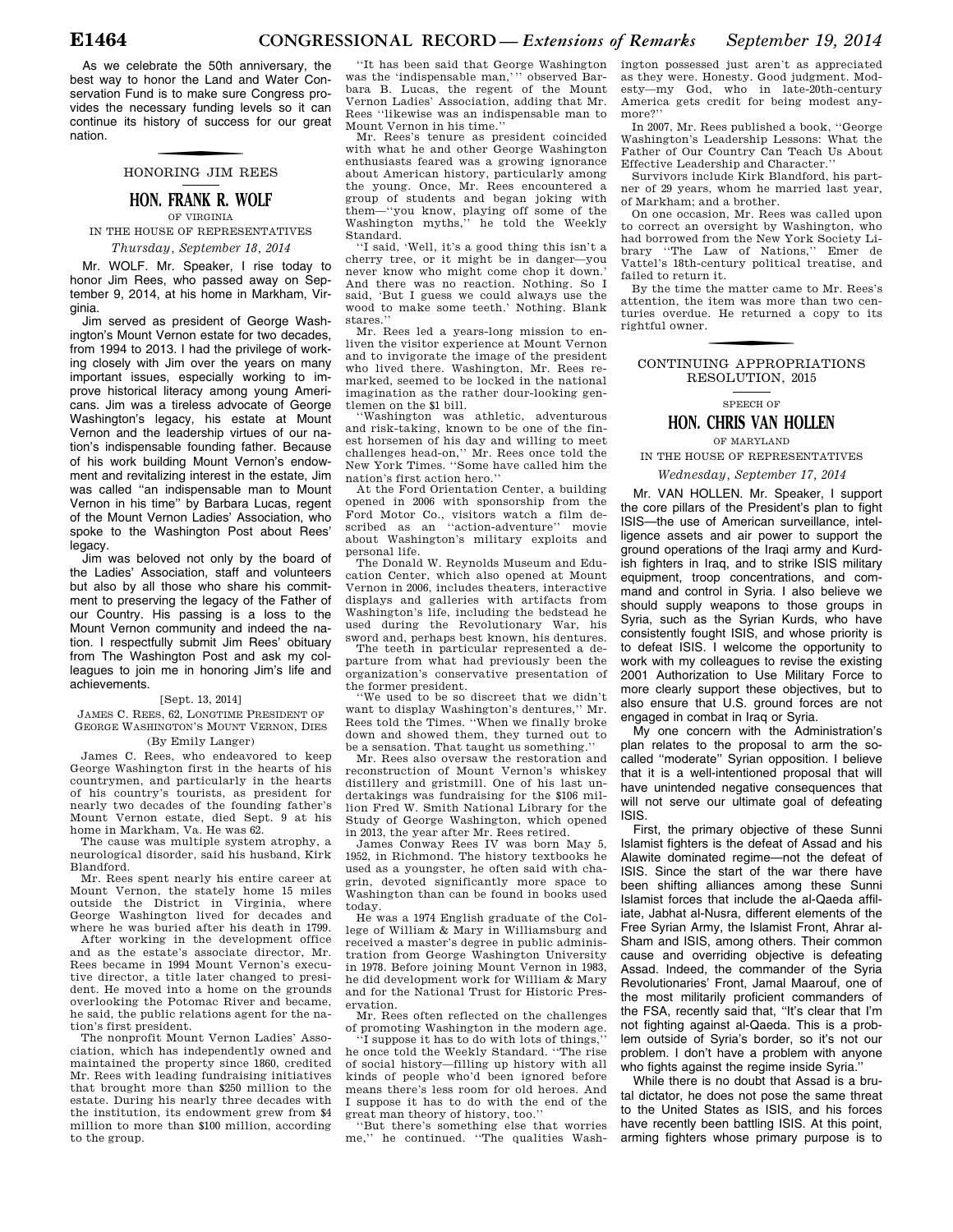weaken Assad has one unintended result strengthening ISIS. Indeed, I fear that the arms we provide to the so-called Syrian opposition are more likely to end up in ISIS hands than to be used against ISIS terrorists.

There is one group within Syria that has been battling ISIS from the start, and that is the Syrian Kurds. We should provide material support to these Kurdish fighters in Syria.

We should also continue our efforts to get the Sunni tribesmen in Iraq and Syria to take up the fight against ISIS. The President and his team deserve great credit for helping to push former Prime Minister Maliki from power. He ruled Iraq, not as a nationalist Iraqi leader, but as a Shia strongman. That sectarian approach alienated the Sunni population in Iraq, and made them more open to tolerating the rise of ISIS.

With the emergence of a more inclusive Iraqi government, we must work with all parties to assure Sunni tribesman that their interests are better served by a united Iraq than by ISIS. That is why the President's emphasis on a political component to this strategy is so important.

IN RECOGNITION OF JERRY DEAL

## **HON. JACKIE SPEIER**

OF CALIFORNIA

IN THE HOUSE OF REPRESENTATIVES

*Thursday, September 18, 2014* 

Ms. SPEIER. Mr. Speaker, I rise to honor Jerry Deal who is retiring after serving for eight years on the Burlingame City Council, the last four as Vice Mayor, and for 13 years on the Planning Commission, three times as the Chair. His work on the Planning Commission earned him the nickname "Father of Design Review.'' Jerry's commitment to his beloved home community and public service has benefitted the city of Burlingame and the quality of life of its residents.

As an architect, Jerry has used his training and skills to inform many of his public policy decisions. He was instrumental in the transformation of Burlingame Avenue and the building of the new Safeway, roof garden, pocket park and retail and office spaces. As a business owner himself and a member of the Burlingame Economic Development Committee, Jerry helped foster a business-friendly environment. His pragmatism and humor, essential to any good architect, have allowed him to be effective in leading the public and his colleagues.

Due in part to Jerry's leadership, the library was saved and Burlingame still maintains its own police department. Jerry is also a tireless advocate for children, promoting and protecting our schools and developing additional recreational fields.

Jerry's passion for community service began with a seat on the Board of Directors of the San Francisco Repertory Company, and as a board member of the free Shakespeare in the Park festival. During his time on the Burlingame City Council he was involved in a long list of issues and committees. In addition to the already-mentioned Economic Development Committee, Jerry served as a liaison between the city and the Burlingame Chamber of Commerce. He has one of the better attendance records at Chamber functions, and he listened closely when the Chamber made important

suggestions to improve the quality of life in Burlingame. He was also a member of the Fire Advanced Life Support (ALS) Joint Powers Authority, a public—private partnership launched in 1977 to provide improved emergency medical care to Burlingame citizens.

It isn't just the citizens of Burlingame who trust Jerry Deal to be fair and insightful. Jerry was elected by San Mateo County's 20 mayors to serve on the SamTrans Board of Directors overseeing fixed-route and para-transit bus services in San Mateo County. The county's mayors also elected him to serve as Vice Chair of the Peninsula Corridor Joint Powers Board which owns and operates Caltrain. The Caltrain Board of Directors appointed Jerry as its representative on the Transbay Joint Powers Authority (TJPA), the body responsible for overseeing the new Transbay Transit Center, a rail extension for Caltrain and High-Speed Rail and adjacent transit-oriented developments in downtown San Francisco. As you can surmise from this list, Jerry is smart, selfeffacing, and is passionate about improving the quality of life for all Bay Area residents directly impacted by city planning, housing and transportation.

Jerry's expertise, enthusiasm and effectiveness have left an indelible mark on the city of Burlingame which he has called home for over 35 years. He and his wife JoAnn Johnson-Deal, a teacher at Franklin Elementary School, have five children and ten grandchildren.

Mr. Speaker, I ask the House of Representatives to rise with me to honor Jerry Deal, the Vice Mayor of Burlingame, a proud resident and a dear friend, for over two decades of outstanding public service. He will be leaving us shortly to move to Oregon, but his legacy will live on in the beauty of Burlingame, in its architecture, in its family-focused activities and lifestyle, and in the example of fairness that Jerry exhibited during his time in public office. We will say farewell to a friend of decades who has etched his mark on decades yet to come.

f HONORING JON C. FOSTER

#### **HON. JULIA BROWNLEY**

OF CALIFORNIA

IN THE HOUSE OF REPRESENTATIVES *Thursday, September 18, 2014* 

Ms. BROWNLEY of California. Mr. Speaker, today I rise to recognize Jon C. Foster, a distinguished and exemplary Firefighter for Fire Station 74, San Nicolas Island, for the Federal Fire Department Ventura County, on the occasion of his retirement from a remarkable career of over 35 years of dedicated service to our community and our country.

Firefighter Foster has had an outstanding and admirable career, which began when he enlisted in the United States Air Force as a Firefighter in 1976. He quickly rose to the ranks of Staff Sergeant and Crew Chief before the end of his enlistment in 1982. Firefighter Foster continued his commitment and service to the community by working at the Construction Battalion Center, where he served as a Firefighter for the United States Coast Guard and worked with the CBC Fire Department.

Firefighter Foster was transferred to Point Mugu Fire Department, where he served for two years before being assigned to San Nicolas Outlying Field. Firefighter Foster has

shown his impeccable dedication to Ventura County by serving for the last 25 years at Fire Station 74, San Nicolas Island. His unwavering service to Ventura County has been invaluable to the safety of this community.

With over three and a half decades of exceptional work dedicated to the Department of Defense, Fire and Emergency Services, Firefighter Foster has set a superior standard of performance for those who serve with him. His service has truly lived up to the meaning of the Department of Defense, Fire and Emergency Services' motto, ''Protecting Those Who Defend America.''

Firefighter Foster's lifetime career of leadership and his many accomplishments are indicative of his steadfast commitment and dedication to our community. As this chapter in his career comes to an end, I want to express my sincere appreciation for Firefighter Foster's years of honorable and selfless dedication that greatly contributed to the success of the Federal Fire Department Ventura County.

For these reasons, I commend Firefighter Jon C. Foster and wish him the best in all of his future endeavors.

NATIONAL DAY OF TAIWAN

## **HON. MIKE COFFMAN**

OF COLORADO

IN THE HOUSE OF REPRESENTATIVES

*Thursday, September 18, 2014* 

Mr. COFFMAN. Mr. Speaker, today I rise regarding the continuing maritime disputes in the waters of the East China Sea, particularly surrounding a group of particular islands. Known as the Senkaku Islands to Japan, the Diaoyutai Islands in Taiwan, and the Diaoyu Islands in China, these islands are the focal point of the many disputes over the waters of the East China and South China seas.

Although tensions remain, Taiwan has emerged as a pro-active voice urging countries to work together to insure prosperity and security for all. Japan, China, and Taiwan all have claims to islands in the East China Sea, and the resulting tensions—particularly between China and Japan—threaten our political, economic, and security interests in the region.

Taiwan's President, Ma Ying-jeou, is determined to peacefully resolve this problem by working to build a trusting relationship with the countries involved. In 2012 President Ma proposed the East China Sea Peace Initiative, which demonstrates Taiwan's genuine interest in finding a permanent solution that benefits all stakeholders. The general response to the initiative has been positive in this country, and I believe it holds much promise. I am hopeful that regional tensions can be lessened because of the constructive steps taken by Taiwan.

Taiwan has proven time and again to be a friend working to ensure the peace and stability of the Asia-Pacific. With the National Day of Taiwan fast approaching on October 10, I would like to take this opportunity to thank the people of Taiwan for their friendship, thank President Ma for his contribution towards regional peace, and to wish all of Taiwan's people a wonderful and most happy National Day.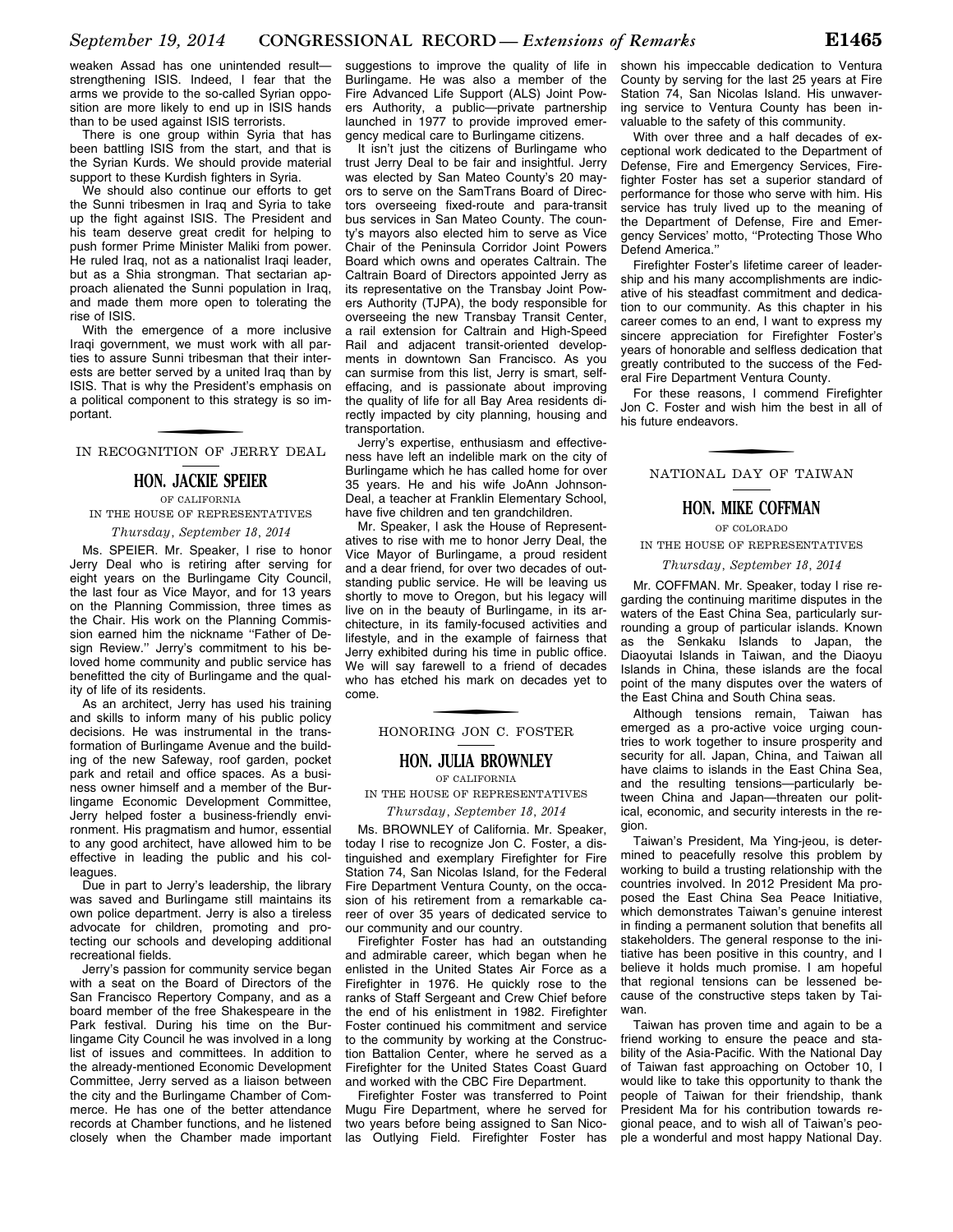IN RECOGNITION OF THE AXIS COMMUNITY HEALTH CLINIC IN PLEASANTON

## **HON. ERIC SWALWELL**

#### OF CALIFORNIA

IN THE HOUSE OF REPRESENTATIVES *Thursday, September 18, 2014* 

Mr. SWALWELL of California. Mr. Speaker, I rise today to honor the construction of a new community health clinic in Pleasanton, which is set to break ground in October. Axis Community Health is the sole provider of health services for indigent and low income families in Dublin, Pleasanton, and Livermore.

For over 42 years, Axis has ensured access to primary and preventative care to residents of the Tri-Valley. The rapid growth of the area's population coupled with changes in family income and changes made by the Affordable Care Act have left the Tri-Valley in need of additional facilities to accommodate residents in need of accessible health services.

Fourteen thousand residents rely on Axis Community Health and it is projected that by 2015, 20,000 residents will turn to Axis for medical and behavioral health services. The new clinic, slated to open next summer, will be critical to answering the growing needs of the community.

The new 24,000 square foot clinic will house 27 exam rooms, seven mental health counseling rooms, a health education classroom, an on-site patient pharmacy and a laboratory draw station.

Mr. Speaker, I ask my colleagues to join me in celebrating the expansion of the Axis Community Health Center and honoring its commitment to ensuring that every Tri-Valley resident, regardless of income, can achieve and maintain good health.

# SAFE PLAY ACT

#### **HON. BILL PASCRELL, JR.** OF NEW JERSEY

IN THE HOUSE OF REPRESENTATIVES

*Thursday, September 18, 2014* 

Mr. PASCRELL. Mr. Speaker, I rise today to recognize the first Children's Cardiomyopathy Awareness Month this month.

The Children's Cardiomyopathy Foundation, or CCF, is a non-profit group dedicated to raising awareness for the risk of sudden cardiac arrest in the young and helping to prevent tragic deaths.

The CCF works to raise awareness for serious cardiac conditions and provides resources and supports to families struggling with the impossible reality of discovering that their young children have critical conditions. CCF's work to bring attention to this issue and encourage better detection, prevention, and treatment for patients is important, and I thank them for these efforts. I invite my colleagues to join me in congratulating this organization's lifesaving work.

Today, I invite my colleagues to join me in supporting H.R. 5324, the Supporting Athletes, Families and Educators to Protect the Lives of Athletic Young Act, known as the SAFE PLAY Act. This legislation will provide school systems with resources to raise awareness for youth athlete safety, encourage the development of best practices to prevent, report, and address injuries, and educate teachers, students, and coaches on the risks of cardiomyopathy and other critical cardiac conditions. It will also allow students to learn CPR and how to use an automated external defibrillator, or AED, to help prevent death in the event of sudden cardiac arrest. This legislation will increase school safety and help reduce the number of deaths from this condition on school property.

f HONORING MASTER SERGEANT JESSEY J. BACA

## **HON. MICHELLE LUJAN GRISHAM**

OF NEW MEXICO

IN THE HOUSE OF REPRESENTATIVES

*Thursday, September 18, 2014* 

Ms. MICHELLE LUJAN GRISHAM of New Mexico. Mr. Speaker, I rise to honor Master Sergeant Jessey J. Baca, a dedicated service member, proud family man and loyal civil servant who is entering a well-deserved retirement.

Jessey's burning passion for his country is a distinctive characteristic that he has embodied throughout his life. On October 1, 1977, just a year before graduating high school in Los Lunas, New Mexico, Jessey enlisted in the United States Navy delayed entry program.

Jessey went on to serve 4 years in the Navy aboard the USS *Coral Sea* CV 43 with Squadron VA 27 out of Naval Air Station Lemoore, California. In 1983, Jessey joined the New Mexico Air National Guard as an Electronics Technician in the Avionics department to work on A–7s and F–16 fighters. In total Jessey would spend over 37 years in military service and 32 years in federal service to the United States of America, seeing to our interests across the globe, from Belgium to Chile, France to Iceland, and halfway around the world to China.

But it was Jessey's service in Iraq that would ultimately alter the course of his life. When Jessey returned to the United States, he was confronted with a multitude of ailments: everything from cancer, to chronic bronchiolitis, chemical induced asthma, brain lesions, TBI, PTSD and a host of other health complications. There was strong reason to believe that this was caused by exposure to burn pits in Iraq.

As Jessey explained:

''Contractors were burning all the waste. Anything from body parts to metal and everything in between. Computer parts, batteries, whatever could go in there were burned and it would burn 24–7.''

In unprecedented fashion, Jessey spearheaded a movement to create a national registry for veterans affected by bum pits during their service. Senator TOM UDALL of New Mexico, after meeting with Jessey, decidedly introduced the Open Burn Pit Registry Act of 2011 (S. 1798) with Senator BOB CORKER of Tennessee.

On January 10, 2013, Jessey's vision became a reality when President Obama signed into law legislation creating a national bum pit registry. The truth is that Jessey's life's work is a testament to true patriotism; not only did he fight and serve bravely on behalf of the American people, he spoke up for his fellow

service members and successfully created lasting protections for current, and future veterans returning home.

As Jessey enters his retirement, he looks forward to celebrating loving memories and time with his wife, and high school sweetheart, Maria Margaret Baca, his two girls Victoria Baca-Garcia, and Racheal Elizabeth Baca-Sweeney, and three grandchildren Ireland Ajai Lowe, Logan Kai Sweeney, and Zachary Kaikoa Garcia. Jessey's esteemed character, defined by selflessness, enthusiasm, and love of life are felt by all who know him. As he enters retirement I hope he continues to inspire future generations to give back as much as he has to our wonderful country.

> f TRIBUTE TO MG (RET) JOE ROBLES

## **HON. JOAQUIN CASTRO**

OF TEXAS

IN THE HOUSE OF REPRESENTATIVES *Thursday, September 18, 2014* 

Mr. CASTRO of Texas. Mr. Speaker, I rise

today to honor and thank an important leader in the San Antonio community, MG (Ret) Joe Robles. Joe will retire at the end of this year after an admirable career as a military officer, war hero, philanthropist, and the CEO and President of USAA. He will be profoundly missed by the employees at USAA, but his retirement will no doubt be felt by the greater San Antonio community and beyond.

Joe was the eldest of nine children born in Rio Piedras, Puerto Rico. His father, a waiter at the time, was recruited to work in a steel mill in Ohio—just as World War II ended and America was reindustrializing. When Joe was three years old, he came to the U.S. to reunite with his father who had saved enough money to bring his family to Ohio. For the next 35 years, his father worked at the steel mill and part time as a carpenter and plumber to make ends meet.

Joe learned the value of hard work early in life. At age 11, he began working as a stock boy and cashier at the local grocery store. As a teenager, he did yard work in the summers and helped his father on plumbing and construction jobs. It was this hard work that motivated Joe to pursue higher education. While in high school, Joe was awarded a medical school scholarship sponsored by the local medical society. The scholarship would pay for his education under the condition of returning to his hometown to practice medicine. He had to first earn an undergraduate degree and be accepted to medical school on his own. Joe graduated from high school in 1964 and worked that summer painting a house. The job paid enough to cover his first year of tuition at Lorain County Community College. Soon thereafter, Joe got married and took a full time job at a NASA nuclear plant.

In 1966, Joe was drafted into the United States Army. By any measure, Joe's military service was stellar. Joe served as the Chief of the Program and Budget office at the U.S. Army Headquarters, the Division Artillery commander of the 1st Infantry Division (Mech) at Fort Riley, Kansas; and the Army Planner and Director for Operations and Support at Department of the Army Headquarters.

As assistant division commander of the 1st Cavalry Division in Fort Hood, Texas, he prepared and deployed the division for Operations Desert Shield/Desert Storm. He also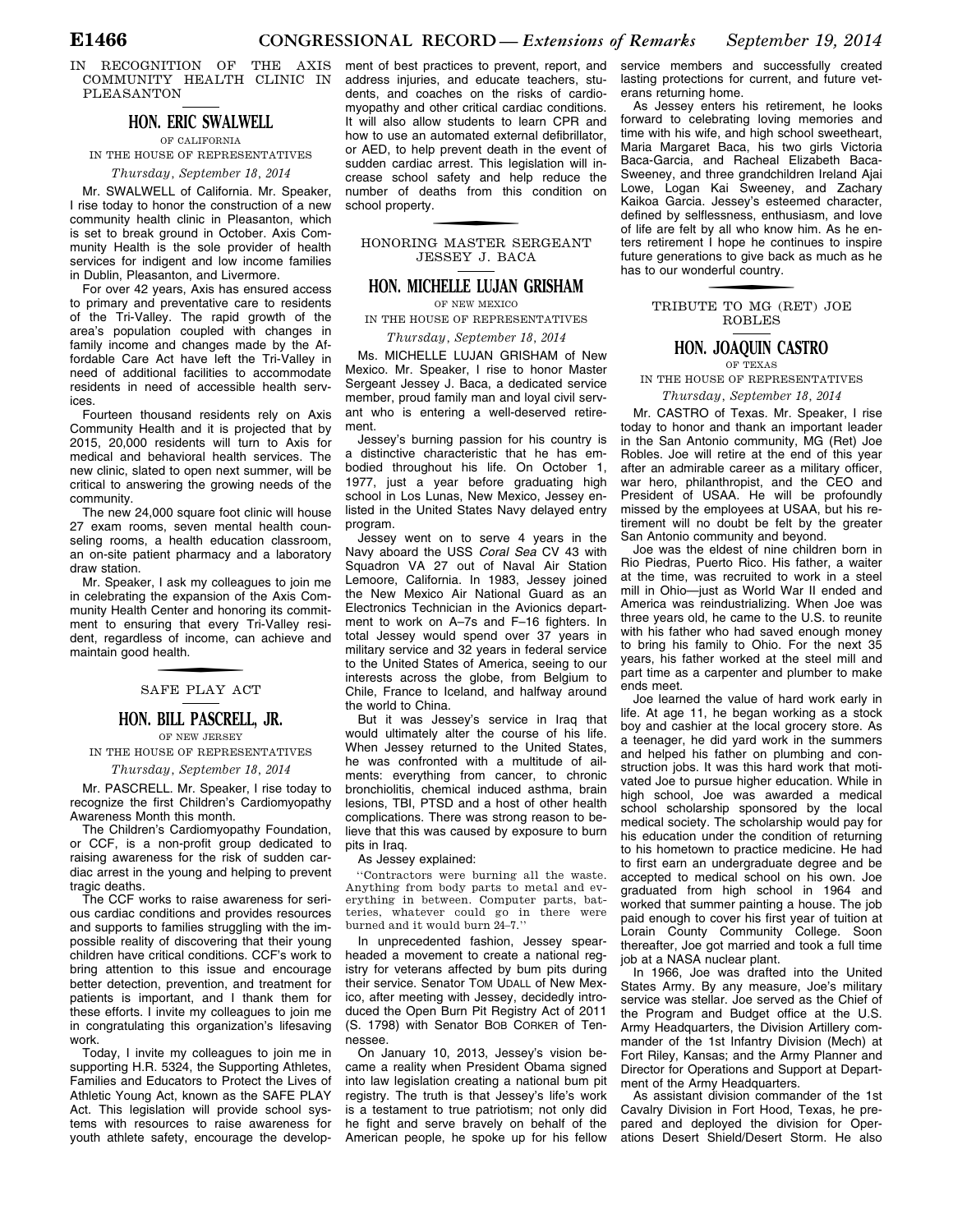served as the director of the Army budget and HONORING CHARLES GARNATI FOR as commanding general of the 1st Infantry Division (Mech) at Fort Riley, Kansas—the legendary ''Big Red One.''

Joe has earned the Distinguished Service Medal with Oak Leaf Cluster, the Legion of Merit with two Oak Leaf Clusters, the Bronze Star with Oak Leaf Cluster, the Meritorious Service Medal with Oak Leaf Cluster, the Air Medal, and the Army Commendation Medal with Oak Leaf Cluster.

Joe joined USAA in 1994 after retiring from the U.S. Army. He assumed the position of President and CEO in 2007 after serving as the CFO for several years. Under his leadership as CEO, USAA has thrived. Despite the economic slump Joe steered USAA to earn the highest possible ratings for financial strength from Moody's, A.M. Best, and Standard & Poor's.

Committed to advocating for military families, Joe has guided USAA to a leadership role in hiring veterans and military spouses and offering them careers in the private sector. Joe was invited to the White House and the U.S. Chamber of Commerce to be recognized for USAA's efforts in this area and demonstrating their commitment by ensuring that veterans and military spouses were 30 percent of USAA's new hires in 2013.

All of these achievements are astounding by themselves, but Joe also became a dedicated and active member of his community. Joe is the Chairman of the CHRISTUS Santa Rosa Health System and of the Pl6Plus Council of Greater Bexar County Foundation. He also serves on the American Red Cross Board of Governors and on the boards of directors of The Federal Reserve Bank of Dallas—San Antonio Branch, DTE Energy, the CHRISTUS Santa Rosa Children's Hospital Foundation, and San Antonio's Early Childhood Education Municipal Development Corporation, as well as the Advisory Board of the Kay Bailey Hutchison Center for Latin America Law at the University of Texas.

In 2009, The Christian Science Monitor named Joe the ''No. 1 Veteran in Business.'' That same year, American Banker named him "Innovator of the Year." In 2012, Robles was honored as ''Executive of the Year'' by Arizona State University and, in 2013, Bank Innovation named him one of the ''10 Most Innovative CEOs in Banking in the U.S.''

In 2010, Joe led the San Antonio and Bexar County United Way campaign to a record result, and in 2012, he was tapped by my brother, then-San Antonio Mayor Julian Castro, to co-chair the city's Brainpower Initiative, which led to the Pre-K 4 SA program to fund preschool education for thousands of San Antonio's children.

Joe has left an indelible mark on the military, USAA, and the San Antonio community. He will be sorely missed for his leadership, sound judgment, and commitment to the community. But what those closest to him will miss most are his immense compassion and genuine care for all those around him. Joe's character is, indeed, his hallmark. Congratulations, Joe Robles, on your successful career, incredible accomplishments—but most of all—your lasting impact on all those you have led and worked with along the way! As a native of San Antonio—I hope and expect I will see much more of you in the years to come.

HIS 30 YEARS OF SERVICE AS WILLIAMSON COUNTY STATE'S **ATTORNEY** 

# **HON. WILLIAM L. ENYART**

OF ILLINOIS

IN THE HOUSE OF REPRESENTATIVES

*Thursday, September 18, 2014* 

Mr. ENYART. Mr. Speaker, I rise today to ask my colleagues to join me in honoring Charles Garnati, who retired this month after 30 years as State's Attorney for Williamson County, Illinois.

Charles Garnati has actually served in the Williamson County State's Attorney's office for parts of five decades. He worked in the office for a brief time in the 1970s and then was elected to his first term as State's Attorney in 1984. He would serve continuously as State's Attorney until retiring this month due to health reasons. At his retirement, Garnati was the longest continuously serving state's attorney in the State of Illinois.

During his career as State's Attorney, Garnati has prosecuted perpetrators of the most heinous crimes, including 30 murder trials. He was able to get first degree murder convictions in 29 of those 30 trials. Garnati is quick to praise his legal staff in the State's Attorney's office as well as the law enforcement agencies within his jurisdiction for the success rate of his office.

Garnati always approached his job as both making those who commit crimes pay for their actions and also to provide justice to the victims of those crimes. Particularly in murder cases, he was keenly aware of the pain suffered by the families of victims.

Garnati accepted as a personal challenge the prosecution of those who harmed children. As part of that crusade, he helped found two programs for children, the Williamson County Child Advocacy Center and the Court Appointed Special Advocates of Williamson County program. His annual golf scramble has raised more than \$350,000 for these programs.

Mr. Speaker, I ask my colleagues to join me in wishing Charles Garnati well and thanking him for a lifetime of service to the people of Southern Illinois.

f REGARDING H. RES. 707

#### **HON. CHRIS VAN HOLLEN**

OF MARYLAND

IN THE HOUSE OF REPRESENTATIVES

*Thursday, September 18, 2014* 

Mr. VAN HOLLEN. Mr. Speaker, I rise as a cosponsor in support of H. Res. 707, a resolution condemning all forms of anti-Semitism. I also rise to spotlight the troubling and rising tide of hate crimes against Jews that has recently begun sweeping the globe. There have been violent attacks against Jews in the Middle East, death threats in Latin America, synagogues fire-bombed in Europe and the desecration of the property of Jews in North Africa.

World leaders have spoken out against these acts of violence and condemned those responsible. The resolution I helped to introduce expresses that same sentiment by unequivocally condemning all forms of anti-Semitism and urging the secretary of state to maintain as a foreign policy priority of the United States the fight against anti-Semitism in all of its forms.

The resolution also recognizes that condemnation alone will do little without the added threat of strong and effective laws to back it up. The resolution urges governments around the world to ensure that adequate laws are in place to monitor and punish those responsible for anti-Semitic violence and hate crimes.

Today I stand with my colleagues on the floor of the U.S. House of Representatives in solidarity with all those around the world who will not permit these hate crimes to pass without comment and who believe that acts of religiously and ethnically motivated violence against one of us is an act perpetrated against all of us.

f HONORING THE PLEASANT VALLEY HISTORICAL SOCIETY

#### **HON. JULIA BROWNLEY**

OF CALIFORNIA

IN THE HOUSE OF REPRESENTATIVES

*Thursday, September 18, 2014* 

Ms. BROWNLEY of California. Mr. Speaker, today I rise to recognize the Pleasant Valley Historical Society as it celebrates 50 years as an exceptional organization that has been dedicated to promoting community pride, encouraging historical interest, and preserving and presenting the history of the Pleasant Valley.

The Pleasant Valley Historical Society was founded in 1964, when a small group of community members, including the Honorable Stanley J. Daily, Mayor Emeritus of Camarillo, Ms. Pat Meredith, and Mr. Jack Fulkerson, established the organization with the intent to preserve the history and artifacts of the region, which is comprised of the areas of Camarillo, Pleasant Valley, Somis, and Santa Rosa.

The diverse people and cultures that have encompassed Pleasant Valley have contributed to making the area a unique and special place. From the time of the Chumash that resided in the region to the Spanish and Mexican settlers to the Americanos who settled there when the newly formed State of California emerged, the Pleasant Valley has a rich heritage and history.

Throughout the past five decades, the Pleasant Valley Historical Society has attracted hundreds of local residents and out of state visitors to enjoy and learn about the heritage of the Pleasant Valley. In 1985, the Museum and Botanical Gardens were established to showcase native plant species and educate visitors about the history of the land.

The Pleasant Valley Historical Society also holds annual celebrations recognizing valued longtime residents of Pleasant Valley and honoring these volunteers as pillars of the community; bestowing the title of Don and Doña upon them for their civic service and philanthropy . In addition, the Pleasant Valley Historical Society holds numerous events on local history that foster a sense of community within the region which is valued by all who have interacted with the organization.

For fifty years, the Pleasant Valley Historical Society has promoted and celebrated the history and culture of the Pleasant Valley area. It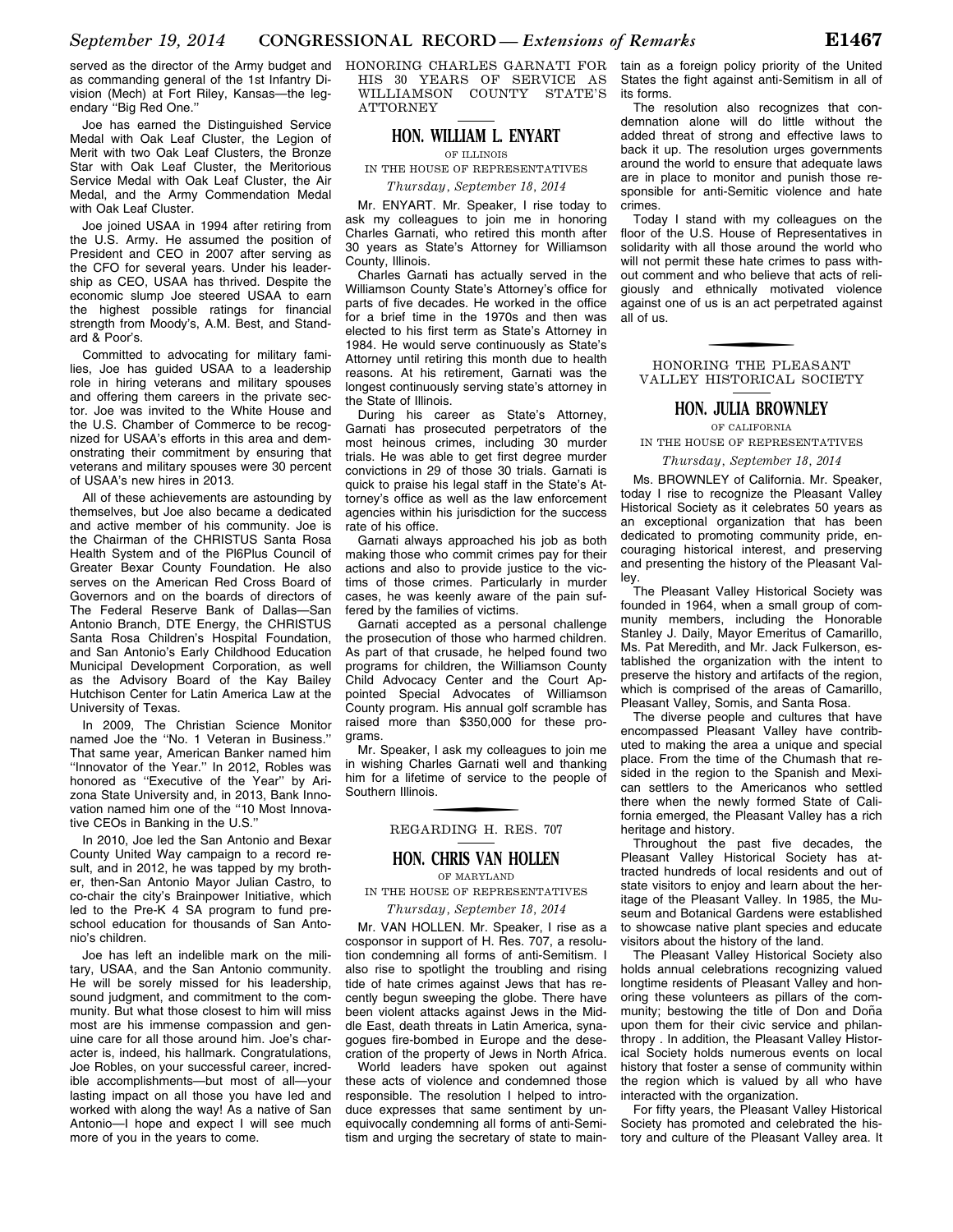is with great enthusiasm that I offer the Pleasant Valley Historical Society my sincere congratulations in reaching this significant milestone, and I am pleased to join them in celebrating the 50th anniversary of their establishment.

# **TURKEY**

#### **HON. STEVE ISRAEL**

#### OF NEW YORK

IN THE HOUSE OF REPRESENTATIVES

*Thursday, September 18, 2014* 

Mr. ISRAEL. Mr. Speaker, I rise today to express my grave concern for Turkey's actions, or should I say lack thereof, vis-a-vis regional security in the Middle East.

As ISIS sweeps across Iraq and Syria, we know many foreign fighters have joined their ranks. But what I find incredibly disturbing is that Turkey, a NATO ally, is one of the most active recruitment sources for ISIS. According to reports, as many as 1,000 Turks have joined the ranks of ISIS.

Turkey must do more to stop its citizens from joining ISIS, and a good starting point would be to shut down the recruitment operation that has thus far been ignored.

Also problematic are the dozens of oil fields and refineries that ISIS now controls across Iraq and Syria. Control of this oil has given ISIS a steady flow of funds placed around \$1– \$2 million per day on the black market. Turkey again needs to step up and do more to curb the flow of this oil through its territory and put a stop to ISIS's smuggling network.

I would also like to express my concern for the erosion of civil liberties and rule of law in Turkey. Intimidation of the press, private businesses, and other civil society actors has been reported. This, along with abuses of religious freedom and surface-level reforms, has made clear that Turkey's democracy is not moving in the right direction.

It's time for the Turkish government to take a stand. It's time to lift restrictions on the media and religion, among other key sectors of society. And it's time to put a stop to ISIS's financial and personnel networks that flow through Turkey.

f CONGRATULATIONS TO THE MEDI-CARE RIGHTS CENTER FOR 25 YEARS OF QUALITY SERVICE

# **HON. JANICE D. SCHAKOWSKY**

OF ILLINOIS

IN THE HOUSE OF REPRESENTATIVES

*Thursday, September 18, 2014* 

Ms. SCHAKOWSKY. Mr. Speaker, 25 years ago, the Medicare Rights Center was created. Since then, seniors, people with disabilities, their friends and family members, and policymakers have benefitted from the Center's expertise.

Since its founding in 1989, the Medicare Rights Center has provided critical advice to individuals who want to find out about Medicare's benefits, learn about enrollment and eligibility, and get help in resolving any problems that they may face. My constituents—and constituents around the country—have called the Medicare Rights Center's hotline and received help—whether from the Center's excellent

staff or from one of its many well-trained volunteer counselors.

The Medicare Rights Centers' newsletters— ''Dear Marci,'' ''Medicare Watch,'' and ''Inside Medicare Rights''—are invaluable. ''Dear Marci'' is a great tool for individuals who want clear and user-friendly information about how they can get the most from their Medicare benefits, avoid problems, get help and voice their views. Other publications and special reports provide those of us in Congress with critical information about the specifics of the law and its implementation. Because the Medicare Rights Center sees the actual, on-the-ground impacts of Medicare policies, they help us determine the actual effects of current policies and identify specific improvements that can be made.

Medicare Rights Center president Joe Baker and federal policy adviser Stacy Sanders are frequently found on Capitol Hill, testifying and responding to information requests from Congressional offices. The Seniors Task Force, which I co-chair, has been privileged to have Medicare Rights Center representatives join us to brief members and staff about Medicare trends, policies and impacts.

I want to congratulate and thank Diane Archer, the founder of the Medicare Rights Center, and all the past and current staff, volunteers and board members for the work that you have done to provide quality, affordable care for seniors, people with disabilities and all Americans.

Congratulations on your first 25 years of service to America, and I wish you many more productive years in the future.

f RECOGNIZING THE 50TH ANNIVER-SARY OF THE LAND AND WATER CONSERVATION FUND AND THE WILDERNESS ACT BEING SIGNED INTO LAW

## **HON. MICHAEL G. FITZPATRICK**

OF PENNSYLVANIA

IN THE HOUSE OF REPRESENTATIVES

*Thursday, September 18, 2014* 

Mr. FITZPATRICK. Mr. Speaker, September marks the 50th anniversary of both the creation of the Land and Water Conservation Fund and the Wilderness Act being signed into law. I rise in celebration of these two milestones, as they have resulted in the preservation of our nation's most treasured resources.

For 50 years, LWCF has remained the nation's premier conservation and recreation support program. While authorized by Congress, the program is not funded by taxpayer dollars, making it a responsible, practical method to protect our nation's natural landscape and beauty.

The parks, trails, forests, wildlife refuges, battlefields, historic sites, and working lands sustained by LWCF funding support an outdoor recreation and tourism sector that contributes a total of \$1.06 trillion annually to the American economy. This program supports 9.4 million jobs that are vital to our nation's recovery.

Additionally, since President Lyndon B. Johnson signed the Wilderness Act into law, Congress has added over 100 million acres to the unique land preservation system. This landmark conservation bill created a way for Americans to protect their cherished wild lands for future generations.

Polling has found that a strong majority of the American people believe that Congress should continue to honor its commitment to both the Land and Water Conservation Fund and the Wilderness Act. I am proud to stand with my colleagues on both sides of the aisle to preserve and protect these programs.

f OBSERVER STATUS FOR TAIWAN AT THE INTERNATIONAL CIVIL AVIATION ORGANIZATION

#### **HON. MICHAEL E. CAPUANO**

OF MASSACHUSETTS IN THE HOUSE OF REPRESENTATIVES

#### *Thursday, September 18, 2014*

Mr. CAPUANO. Mr. Speaker, greater, more meaningful participation for Taiwan in international organizations is based on the need for the international community to marshal all of its expertise in meeting today's global challenges. For example, in a world trying to contain what is a grave Ebola epidemic, it would make no sense for a nation with Taiwan's resources and expertise to be completely shut out of the deliberations of the World Health Organization. It took the SARS crisis for Taiwan to achieve observer status, but its participation should be maximized as much as possible, given that global health crises may grow more frequent with increased globalization.

Additionally, while I welcome the invitation that was extended to Taiwan by the leadership of the International Civil Aviation Organization to attend last September's assembly, Taiwan should at the very least have an ongoing seat at the table. The number of air travelers has grown, the threat of terrorism has not dissipated, and yet Taiwan is unable to receive the real-time safety information made available to all ICAO members.

These are just two examples of how the world does not benefit from Taiwan's isolation from the technical and expert deliberations of international organizations. There are others. Working to assist Taiwan to gain entry as an observer into the ICAO, just as we did in the case of the World Health Assembly and as we must do on other fronts, is the right thing to do for Taiwan, for the United States, and for the world. I urge my colleagues to redouble our efforts on this front.

# f HONORING NANCY ANN MCCALLISTER

## **HON. MICHELLE LUJAN GRISHAM**

OF NEW MEXICO

IN THE HOUSE OF REPRESENTATIVES

*Thursday, September 18, 2014* 

Ms. MICHELLE LUJAN GRISHAM of New Mexico. Mr. Speaker, I rise today to honor the life of New Mexico resident Nancy Ann McCallister, who passed away on August 16, 2014.

Nancy was a lifelong resident of New Mexico, with family ties to some of New Mexico's oldest families. She was a descendant of Don Juan Vigil y Montes de Santa Anna, and Michel des Marais, who would later become one of the founders of the city of Las Vegas in 1835. To this day Nancy's family continues to live in New Mexico, preserving the rich cultural heritage of their ancestors.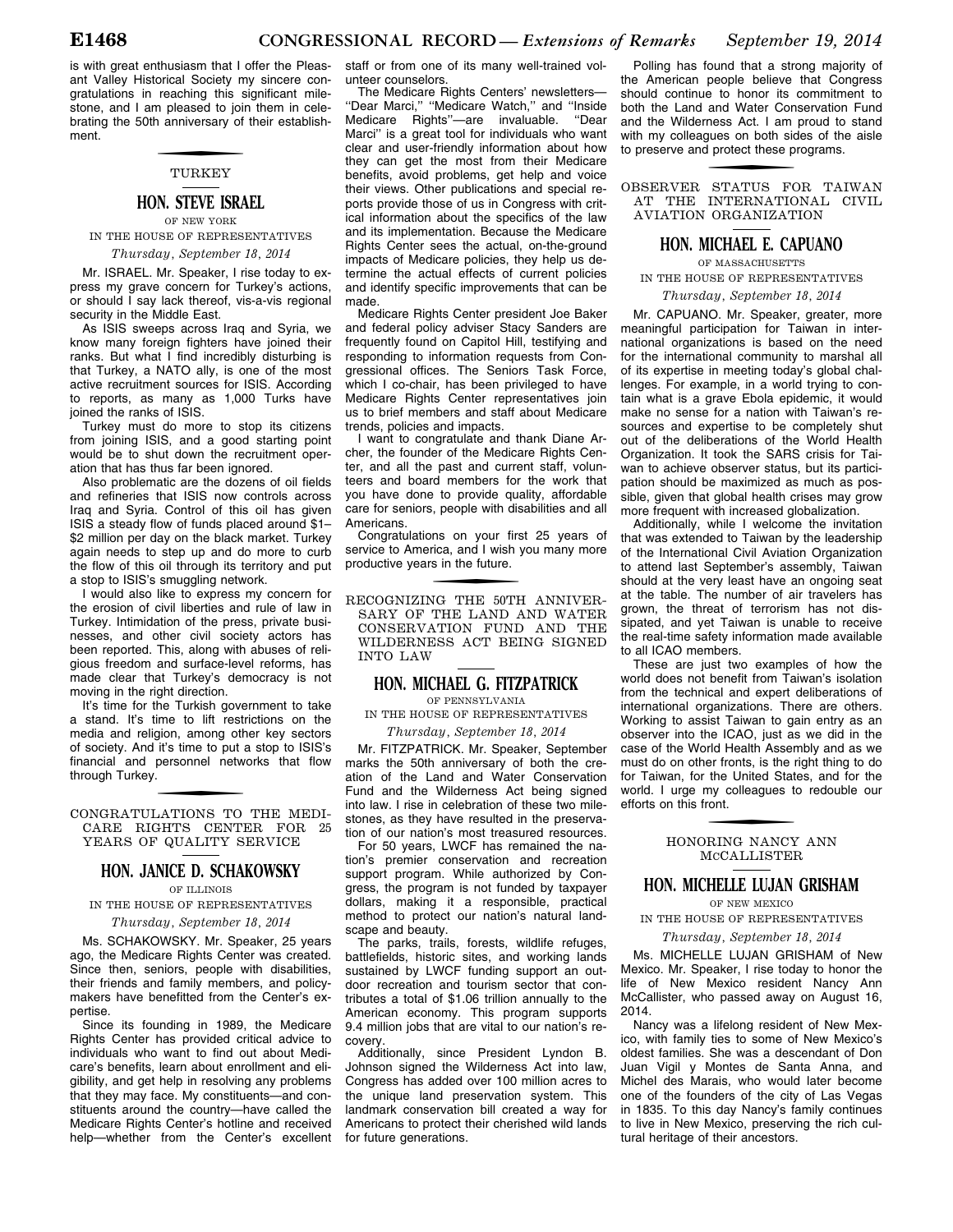For Nancy, there was nothing more important than her loving family, friends and helping those in need. Her love extended far beyond her eight children to her eighteen grandchildren and twelve great-grandchildren. She was a loving mother and nurturing caretaker.

Nancy loved gatherings with family and friends, and like a true New Mexican, enchiladas were mandatory. As her kids will tell you, she loved to entertain dozens of people and nothing brought her more delight and pleasure than making them smile. She would often tell her favorite story about training a young William G. ''Bing'' Grady when she worked at Albuquerque National Bank in the 1950s. Mr. Grady would go on to become president of the bank.

Nancy was a great listener and many people came to her for advice and wisdom. She was inclusive and never judgmental. Whether it was raising her kids or helping individuals overcome the burden of alcoholism, she always embraced the opportunity to help someone by teaching them with words of wisdom, a helping hand and a guiding heart. This kindheartedness and understanding made Nancy an exceptional person, cherished by her family and respected as a role model for all her kids.

A lifelong New Mexican with deep family roots in our state, Nancy represents the best of our state. The qualities she exemplified love, compassion and empathy—are the qualities New Mexico strives toward each and every day. Our state is richer and fuller because Nancy taught us to love more, not less; to be selfless, not selfish, and to always remember that it is the people around us who make life worth living.

f PROTECTING AMERICAN SHARE-HOLDER RIGHTS FROM RUSSIAN EXPROPRIATION

#### **HON. ELIOT L. ENGEL**

OF NEW YORK IN THE HOUSE OF REPRESENTATIVES

*Thursday, September 18, 2014* 

Mr. ENGEL. Mr. Speaker, as we and our allies deal with the numerous problems caused by Russian Federation President Vladimir Putin, we should not lose sight of the 10-year legal battle against Putin's illegal expropriation of Yukos Oil Company. After Yukos was privatized and stock was sold to investors in the United States and Europe, Putin manufactured a spurious tax claim against Yukos and manipulated the Russian legal system to seize the company's assets, most of which were turned over to Rosneft, a Putin-allied oil company.

For 10 years, representatives of the 55,000 Yukos shareholders have pursued judgments against the Russian Federation and compensation for their financial losses. In July, 2014, this massive legal effort culminated in two judgments in European courts in favor of the claimants and against the Russian government.

In the first case, the Permanent Court of Arbitration in The Hague ruled that the Russian government must pay \$51.6 billion to the largest Yukos shareholder, GML, Ltd, for what the court found was Russia's illegal confiscation of Yukos.

In the second case, the European Court of Human Rights ruled that the Russian govern-

ment must pay \$2.5 billion in partial compensation to the Yukos shareholders who were registered owners of the company at the time of the illegal tax proceedings used to forcibly bankrupt Yukos.

In both cases, the Russian government has an opportunity to appeal the rulings. Moreover, Russia could simply refuse to comply with the compensation orders. However, the two court rulings, if upheld, hold the possibility that the Russian government will be compelled to make some compensation, through seizure of Russian assets that come within the jurisdiction of the European authorities.

Under Vladimir Putin, the Russian government unfortunately has taken major steps backwards and now must be considered a rogue regime. Perhaps the court actions in Europe in the Yukos case will contribute to the international effort to turn Russia back to a path of international cooperation and constructive behavior.

TRIBAL GENERAL WELFARE EXCLUSION ACT OF 2013

SPEECH OF

## **HON. TOM REED**

OF NEW YORK

IN THE HOUSE OF REPRESENTATIVES *Tuesday, September 16, 2014* 

Mr. REED. Mr. Speaker, I take this opportunity to clarify a number of interpretive issues with regard to H.R. 3043 and the IRS guidance, Rev. Proc. 2014–35, that it generally codifies.

In passing this legislation, Congress expects IRS to apply its current guidance and any future guidance that it might issue to implement H.R. 3043 in a manner that does not impose significant administrative burdens on either a Nation or its members in administering the safe harbor programs. Thus, for example, we expect that a Nation may establish a program meeting the safe harbor program standards for the benefit of all of its members relying on certification and recoupment procedures.

Further, in applying the current guidance for prior periods, Congress expects that the IRS will not challenge arrangements that are consistent with the spirit of the guidance in terms of what payments are eligible and without regard to specific documentation and similar requirements imposed by the guidance.

Finally, with respect to the provision in H.R. 3043 suspending current audits and examinations, Congress intends that it apply to all payments and benefits from a tribal government to its members for their general welfare and further, that a tribal government may, at its option, waive suspension of its examination.

f INSURANCE CAPITAL STANDARDS CLARIFICATION ACT OF 2014

SPEECH OF

# **HON. KEITH ELLISON**

OF MINNESOTA

IN THE HOUSE OF REPRESENTATIVES *Monday, September 15, 2014* 

Mr. ELLISON. Mr. Speaker, I oppose The Insurance Capital Standards Clarification Act of 2014 (H.R. 5461). While I support efforts to provide flexibility under the Dodd-Frank Act's

Collins amendment by explicitly stating that regulators are not required to apply minimum leverage capital and risk-based capital requirements to firms with state-regulated insurance operations, this bill does more than that. It contains The Mortgage Choice Act of 2013, (H.R. 3211).

Mr. Speaker, as I stated during the hearing and the mark up on The Mortgage Choice Act of 2013 (H.R. 3211), there are serious concerns about steering consumers into buying title insurance with hidden commissions and inflated costs.

I bought two homes in my life. Like most homebuyers, I was asked to sign a bunch of papers with lots of fees such as origination charges, appraisal fees, scoring fees, recording charges, tax service fee and title insurance. Like most consumers, I chose my title insurance provider based on referral: I did not comparison shop.

For most of us, title insurance is the most expensive of the closing cost fees—sometimes running in the thousands of dollars. These fees are poorly understood by homebuyers. This can lead to paying higher fees than is necessary or appropriate.

When Congress passed the Dodd-Frank Wall Street Reform and Consumer Protection Act, we required the newly created Consumer Financial Protection Bureau (CFPB) to do a better job at protecting consumers when buying a home.

We know that the housing finance system had too much predatory and discriminatory lending. African Americans and Latinos were frequently charged much higher interest rates than they qualified for. Homeowners were refinanced into high fee and interest rates they could not afford. The result was more than five million foreclosures and a colossal loss of wealth.

In response to the new law, the CFPB wrote rules to protect people buying homes from products which would strip their wealth. One of those rules defined a Qualified Mortgage (QM) standard which was established in Dodd-Frank. As part of that QM standard, the CFPB established a ''points and fees'' bright line limit for mortgages that qualified under the Ability to Repay provision.

The CFPB established a limit on ''points and fees''—which account for a loan's origination costs—that exceed 3 percent of the loan amount—although it can be up to 8 percent for lower cost homes. Because of concerns that the affiliated title insurance system was leading to higher costs for borrowers in a market based on reverse competition, the CFPB wisely chose to require title insurance charges from affiliated title agents be within the points and fees cap.

H.R. 3211 reverses the CFPB's decision.

By excluding affiliated title insurance firms from within the points and fees cap, H.R. 3211 restores an incentive to overcharge homebuyers.

We know how hard it is to get people into homes. Homebuyers need to save thousands of dollars for a downpayment. So why should we make it easier to let them get overcharged as much as a thousand or more dollars on title insurance? Some say that as much as half or more of a title insurance premium goes to the referral agent. Why would we want to preserve this practice of overpricing title insurance to fund referral commissions?

At the Financial Services hearing that included this bill, I requested that we hear from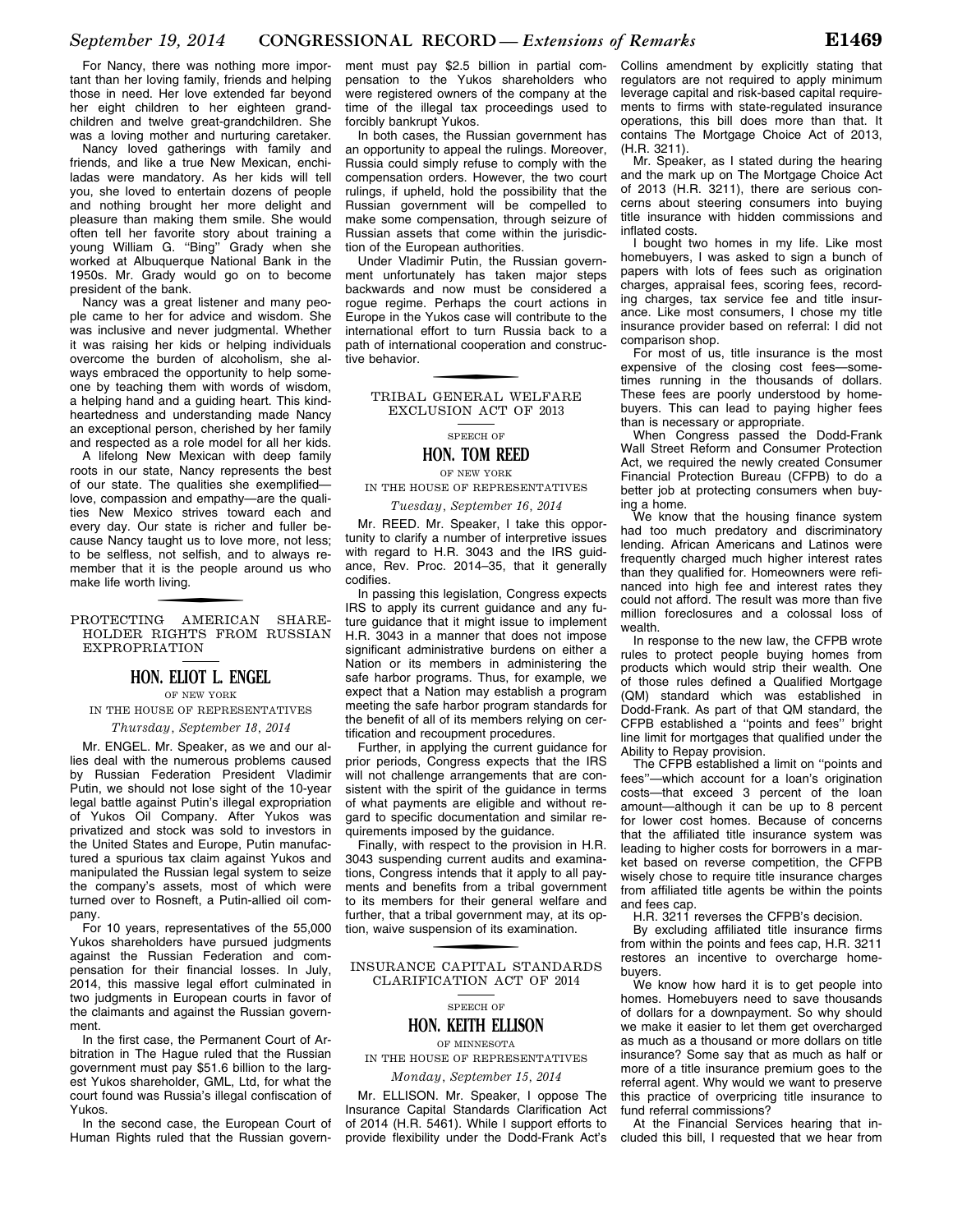independent land title agents as well as from groups like the Consumer Federation of America, the Center for Responsible Lending, Americans for Financial Reform and its 100 affiliates and the AFL–CIO.

I requested that the National Association of Independent Land Title Agents be invited to testify. I have heard concerns directly from title agents in my state that some referral sources ask to share ownership of their business. Since title insurance is based on referrals, when realtors, homebuilders and mortgage brokers refuse to provide referrals to a title agent firm, the firm may not be able to survive financially. Unfortunately, these independent unaffiliated title agents were not invited to testify nor was there another hearing on the bill.

Many organizations opposed the bill including the AFL–CIO, Alliance for a Just Society, Americans for Financial Reform, Center for Economic Justice, Center for Responsible Lending, Connecticut Fair Housing Center, Consumer Action, Consumer Federation of America, Consumers Union, Empire Justice Center, Home Defenders League, The Leadership Conference on Civil and Human Rights, NAACP, National Association of Consumer Advocates, National Association of Independent Land Title Agents, National Consumer Law Center (on behalf of its low income clients), National Council of La Raza, National Fair Housing Alliance, New Economic Project, Public Citizen, Woodstock Institute and Center for Responsible Lending.

These concerns about hidden referral commissions are not hypothetical. Last month, the Consumer Financial Protection Bureau (CFPB) fined RealtySouth, the largest real estate firm in Alabama for violations of the Real Estate Settlement and Practices Act (RESPA). RealtySouth improperly steered consumers to its affiliated firm, TitleSouth LLC. In addition, The CFPB has taken action against Borders & Borders PLC in Kentucky for funneling kickbacks to shell companies. In June, the CFPB fined Stonebridge Title Services in New Jersey for paying illegal kickbacks to referral sources.

Some who support H.R. 3211 say there are some fixed costs in lending that could result in lower valued mortgages to need to pay loans higher than the Qualified Mortgage guideline of points and fees established by smaller loans. However, the Consumer Financial Protection Bureau already provided for flexible definitions based upon the amount of a borrower's mortgage:

3 percentage cap on a loan balance at \$100,000 or greater. 5 percentage cap on a loan balance from \$20,000.00 to \$60,000, or 8 percentage cap on loan balances of less than \$12,500.

Since the average mortgage origination fees are below one percent according to the Center for Responsible Lending, the caps set by the QM are appropriate. I have not seen any compelling evidence that shows that lenders will not make loans if the title premiums charged by their affiliates are included in the points and fees cap. Lenders are free to make loans outside the ability to repay rules as well.

I have also heard the proponents of H.R. 3211 arguing that the availability of affiliate service providers helps reduce the overall cost of obtaining a mortgage loan. I question their evidence. The 2010 Harris Interactive study paid by the National Association of Realtors is suspect. In that study, more than 70% of buyers ''did not know'' what an affiliate service provider provided or what benefit it allegedly gave.

By contrast, in 2013, The National Association of Independent Land Title Agents (NAILTA) commissioned the first-ever national settlement preference survey of American real estate consumers. More than 900 consumers participated in the nationwide survey. The results include:

93% of American real estate consumers surveyed said it was important that title insurance agents remain a neutral third party in the performance of title insurance-related services.

62% of American real estate consumers surveyed said that a title agency cannot remain objective if it is partially owned by a bank, real estate firm, mortgage company or homebuilder.

Only 1% of American real estate consumers surveyed prefer a "one stop shop".

For all the efficiencies that proponents assert existed prior to this new rule that provided a disincentive to refer homebuyers to controlled/affiliated title firms, settlement costs exclusive of inflation—continue to rise. I believe the CFPB's rule could actually lower title insurance premiums and increase homeownership for Americans.

I have concerns about a market where people assert that half or more the cost of the product is a referral fee unlinked to the product itself Consumers and independent title insurance agents say that title insurance premiums can provide remuneration to the referral source based on the capture rate such as lower desk rental fees, bonuses, gifts or higher commissions. This should not be permitted.

I urge members to stand with homebuyers who want to understand all the fees they are charged.

I urge members to support a market free of pressures for referral commissions.

f HONORING MEL B. O'REILLY

# **HON. MICHELLE LUJAN GRISHAM**

OF NEW MEXICO

IN THE HOUSE OF REPRESENTATIVES

#### *Thursday, September 18, 2014*

Ms. MICHELLE LUJAN GRISHAM of New Mexico. Mr. Speaker, I rise to honor Mel B. O'Reilly for his dedicated work as a lawyer in New Mexico and tireless service to the Democratic Party of New Mexico.

From an early age Mel was a committed family member and disciplined individual. At the ripe age of 12, Mel's father fell ill which meant working extra shifts in the family restaurant and bar.

The extra hours he spent supporting his family meant less time for other activities and put a strain on Mel's attendance at morning chapel services. The parochial school's counselor, a monsignor, took notice and chastised Mel in front of his peers, called him a ''barmaid'' and threatened to expel him. Mel stood up to the monsignor and said: ''There's no need to expel me, I'll quit school. I've got to go to work.''

This hardship did not stop Mel's drive to succeed. He continued both working in the bar and studying, and during his senior year of high school, at 15 years old, Mel was ranked at the top of his class.

Still, none of colleges Mel applied to accepted him; he would later find out that the monsignor wrote to every school and told them to reject him. It was not until Mel took a trip with some friends to Long Island that Mel met a recruiter from St. Michael's College in Santa Fe, NM. That recruiter saw a bright young man in Mel, and St. Michael's College welcomed him with open arms, forever changing his life.

Mel would go on to graduate from St. Michael's College, and afterward from the University of New Mexico School of Law in 1971. That same year, Mel married Monica McCormick, daughter of Don G. McCormick, and moved to Carlsbad to join the late Mr. McCormick's law firm.

A few years later, Mel and Monica moved to Ruidoso where they raised twins, Colm and Dylan, and their youngest son, Brendan. Mel eventually opened his own law firm in Ruidoso in the late 70s. Mel practiced in all areas of law while in Ruidoso and developed an expertise in banking, commercial, corporate, real estate, and probate law.

In 1989, Mel and the family moved to Albuquerque where he set up his private practice working on everything from personal injury and wrongful death to contract and collection cases. It was in Albuquerque where Mel volunteered his legal services to the Democratic Party of New Mexico, and served as a longtime ward chairman and Democratic Party supporter. He served many roles, including Chair of the Democratic Party of New Mexico's Resolutions Committee, the Rules Committee, and the Platform and By-Laws Committee and respective committees for the Democratic Party of Bernalillo County.

A successful lawyer, community icon, and loving father—Mel is a talented man of courage and integrity. His character, love of life, enthusiasm and selflessness are felt by all who know him. As Mel enters retirement and reflects on his life and career, his proudest accomplishment is his family. He is very proud that he and his wife Monica raised three successful children: Dylan of Farmington and Brendan of Albuquerque who are both lawyers, and Colm who is an electrical engineer and renewable energy consultant living abroad.

I wish Mel all the best as he looks forward to traveling with Monica, diving with CoIm, and spending time with Dylan and Brendan in his retirement. His achievements and accomplishments are truly remarkable. I join his family and friends in celebrating the contributions he made, throughout his life, to his family, his community, and the great State of New Mexico.

# IN RECOGNITION OF SISTER SHIRLEY SAUNDERS

# **HON. FRANK PALLONE, JR.**

OF NEW JERSEY IN THE HOUSE OF REPRESENTATIVES

*Thursday, September 18, 2014* 

Mr. PALLONE. Mr. Speaker, I rise today to congratulate Sister Shirley Ann Saunders as she celebrates her 25th anniversary as First Lady of North Stelton A.M.E. Church in Piscataway, NJ. Sister Shirley's service to the congregation and the Piscataway community will be honored as North Stelton A.M.E.'s Women's Day Celebration and is truly deserving of this body's recognition.

The wife of Pastor Kenneth L. Saunders, Sr., Sister Shirley has been an active member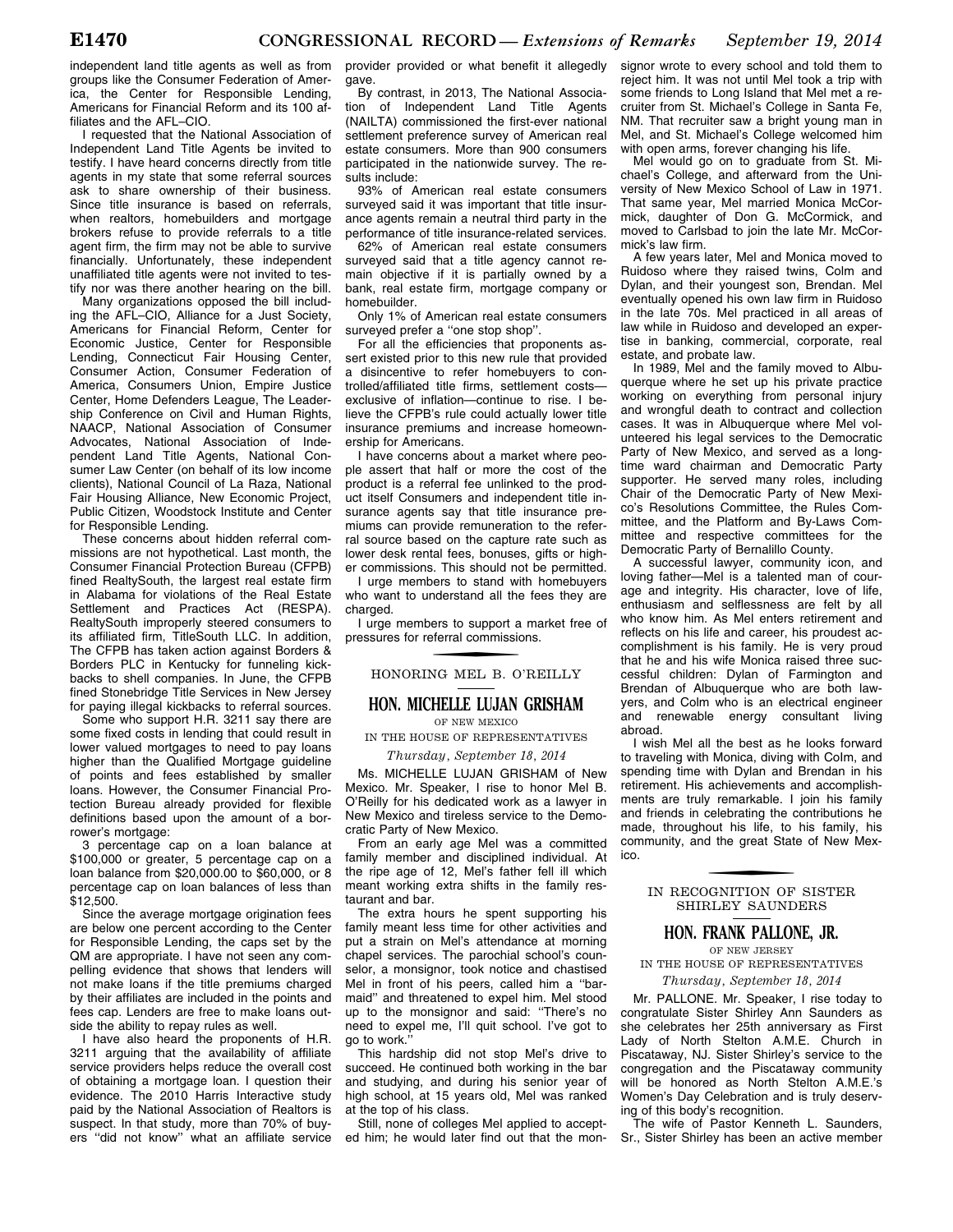of her faith for 37 years. She began her service to the church as a pastor's spouse and as the Youth Choir Director and the Young People's Division Director at Bright's Temple in Bermuda.

Currently, Sister Shirley serves as the Office Administrator of North Stelton A.M.E. Church, the Advisor for the Women's Ministry and the Anna Howard Missionary School. She is also the founder of the Shirley A. Saunders Praise Angels Liturgical Dance Ministry, which is named in her honor.

In addition to her roles within the North Stelton A.M.E. Church, Sister Shirley serves on the Board of Directors of the North Stelton Economic Development Corporation, as Vice President of KLS Positive Image, Inc. and as Executive Director of the Nubian Sisters for Christ Ministry, which she also founded.

Prior to her service in the church, Sister Shirley worked for Columbia Broadcasting Systems (CBS) in New York City and the College of Medicine and Dentistry Dental School in Newark. She is a graduate of Jersey City's Lincoln High School and Taylor Business Institute in New York City.

Mr. Speaker, once again, please join me in congratulating Sister Shirley Saunders on her 25 years of service to North Stelton A.M.E. Church.

# f RECOGNIZING DR. WILLIAM LAWSON

#### **HON. ELEANOR HOLMES NORTON**

OF THE DISTRICT OF COLUMBIA IN THE HOUSE OF REPRESENTATIVES

#### *Thursday, September 18, 2014*

Ms. NORTON. Mr. Speaker, I rise today to ask my colleagues to join me in recognizing Dr. William Lawson for his work as the Dean of Psychiatry and Behavioral Science at Howard University. Dr. Lawson has published over eighty-five articles, books, and other publications involving mental illness and its relationship to psychopharmacology, substance abuse and racial and ethnic issues, and is also an outspoken advocate for access to services for the severely mentally ill.

Dr. Lawson received his bachelor's degree from Howard University, master's from the University of Virginia, Ph.D. in Psychology from the University of New Hampshire and his M.D. from the University of Chicago, completing his residency at Stanford University Medical Center.

He has been named one of ''America's Leading Black Doctors'' by Black Enterprise Magazine, was the Andrea Delgado Honoree and Lecturer for the Black Psychiatrists of America, received the Jeanne Spurlock Award, E.Y. Williams Clinical Scholar Distinction Award from the Psychiatry and Behavioral Sciences Section of the National Medical Association, a Multicultural Workplace Award from the Veterans Administration for his outstanding contribution to the advancement of diversity and multicultural understanding, recognized as a national mentor by the National Alliance of the Mentally Ill, numerous awards for excellence in teaching, and state, federal, and foundation support for pharmacological research new and effective treatments.

Dr. Lawson is boarded in Psychiatry and Neurology with added qualifications in Drug and Alcohol Addictions. He is also a fellow of the American Psychiatric Association, member of the Scientific Advisory Committee, National Depression and Manic Depressive Society, and on the boards of the DC Mental Health Association for the DC Alliance for the Mentally Ill. He is currently directing a \$6.5 million contract with the National Institute of Mental Health Intramural Program to research Mood and Anxiety Disorders in African Americans and other minorities.

Mr. Speaker, I ask my colleagues to join me in recognizing Dr. William Lawson for his extraordinary works in the field of Psychiatry.

#### IN TRIBUTE TO MARILYN BUEL

#### **HON. JOE COURTNEY**

OF CONNECTICUT

#### IN THE HOUSE OF REPRESENTATIVES *Thursday, September 18, 2014*

Mr. COURTNEY. Mr. Speaker, I rise today to remember a friend, Marilyn Buel of Essex, Connecticut.

When I was a freshman state legislator in Hartford a long time ago, Governor Bill O'Neill's Chief of Staff, Chad McCullom, called me in for a meeting. McCullom was an Irish politician straight out of central casting—a cigar-chomping, hard-bitten veteran. It was a contentious meeting, but after we worked out the issue, we shook hands and he said to me, ''the thing about this business, unlike other walks of life, is that you really get a chance to see inside of people. Sometimes what you see is not very pretty, and sometimes it can be quite inspiring.''

I recount this story because over the last 12 years, I had a chance to see inside Marilyn Buel due to our political struggles together. And what I saw was beautiful and exquisite.

Twice, Marilyn stood beside me when I ran as a challenger for the United States Congress. Running as a challenger for Congress is probably one of the lowest percentage gigs you can imagine. This felt especially true when I ran the second time. It was hard to convince friends and family that I even had a chance. I remember one couple sent me a mass card when I announced, and it included a prayer to St. Jude. As the Roman Catholics in this body can attest, St. Jude is the patron saint of lost causes—which did not give me a great warm feeling about people's confidence in my ability to win this race.

When I called Marilyn Buel though, her first reaction was, ''what took you so long?'' And from that point on, she immediately got to work for the next 2 years—working tirelessly on what turned out to be the closest race for Congress in the last 20 years. Marilyn was passionate about the cause and focused on making her greatest impact. In the Town of Essex where I ran and lost in 2002, the losing margin was 716 votes. In 2006, the year we won the total district by 83 votes, my losing margin in Essex was only nine. In a race that was decided by 83 votes, picking up a 707 vote swing from one race to another was a major deciding factor in my victory. Marilyn helped open the door for me in 2006, which I will never forget as long as I live.

The one time in office Marilyn called me about a vote, she asked me to cosponsor a bill which would provide for more visas to Iraqi interpreters who, as the US troops were being drawn down at the end of the conflict, were

being left behind. What was so telling about her request is that there was probably no one I knew who was more passionately opposed to President Bush's decision to take us into the war in Iraq. Nonetheless, her opposition to the war did not blind her to the human consequences of people who were selflessly trying to help our troops communicate in a foreign environment.

Elie Wiesel famously said, ''The opposite of love is not hate, it's indifference.'' During my time in elected office, I have had the privilege of meeting scores of political activists dedicated to changing our nation for the better. In my experience, however, no one embodies or personifies Wiesel's quote better than Marilyn Buel. She was always trying to improve her community, state, and nation, and never expected anything in return—except to be a part of the solution to our challenges, rather than complaining or being negative. I was privileged to have the benefit of her support and will never forget it as long as I live.

We lost Marilyn in August after a long and brave battle with cancer. On behalf of this entire House and my colleagues, I want to extend my deepest condolences to Dick, Elizabeth and her family for their loss. Connecticut will never be the same without Marilyn Buel.

# f RECOGNIZING THE SERVICE OF JAMES STEM

#### **HON. JIM COSTA**

OF CALIFORNIA

IN THE HOUSE OF REPRESENTATIVES

*Thursday, September 18, 2014* 

Mr. COSTA. Mr. Speaker, I rise today with my colleagues Mr. SHUSTER, Mr. RAHALL, and Mr. DENHAM to recognize Mr. James Stem to congratulate him as he celebrates 48 years of service to America's unions and railroads. James will be retiring as the national legislative director at the United Transportation Union (UTU). James' extraordinary career and service to our country deserve to be honored.

James was born on June 19, 1948, in Raleigh, North Carolina. His career in the railroad industry started early at the age of 18 when he became a trainman for the Seaboard Air Line Railroad and a member of the Brotherhood of Railroad Trainmen. James' interest in the union movement began early on in his career, and he quickly became active in Local 1129 in Raleigh

By 1973, James worked part-time as a special UTU organizer, and two years later, was elected to be the secretary-treasurer of the Local 1129. He was also elected as a local chairperson and legislative representative. Because of his extensive background at the UTU, James served as delegate at five UTU international conventions from 1979 to 1995.

In 1984, James was elected as the North Carolina state legislative director. In 1998, with the necessary experience and knowledge, James was appointed the alternate national legislative director. He was then re-elected to that position at the UTU conventions in 1999, 2003, and 2007, and since 2009, James has served as the national legislative director.

Throughout his career, James held many positions including: trainman, switchman, hostler helper, hostler, fireman, and locomotive engineer. Additionally, he is a member of the original Positive Train Control Working Group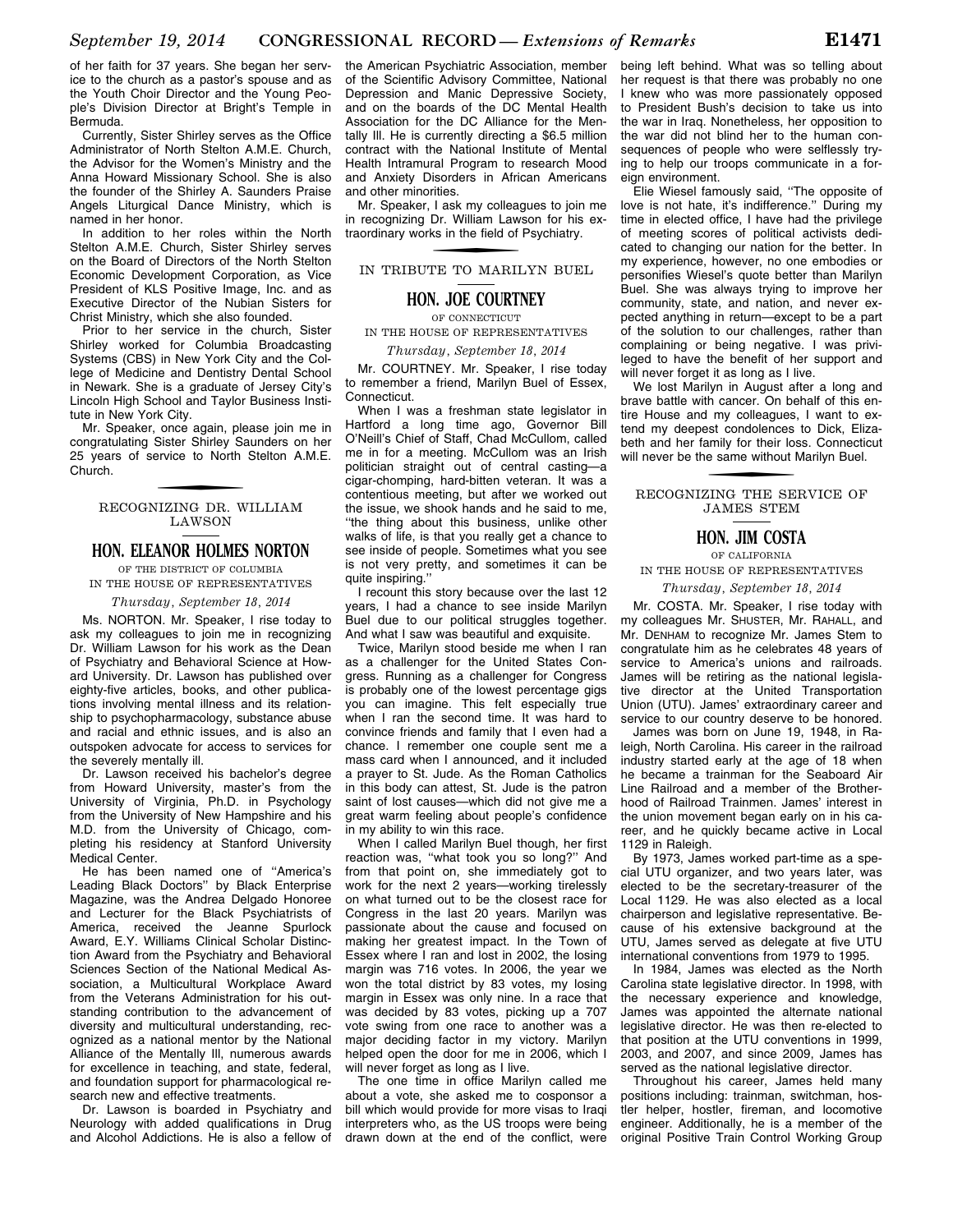which is sponsored by the Federal Railroad Administration.

Mr. Speaker, it is with great respect that Mr. SHUSTER, Mr. RAHALL, Mr. DENHAM and I ask our colleagues in the U.S. House of Representatives to recognize Mr. James A. Stem. The contributions he made to the United Transportation Union and the railroad industry deserve to be commended.

IN RECOGNITION OF THE 150TH AN-NIVERSARY OF ST. PETER'S EPISCOPAL CHURCH

# **HON. JACKIE SPEIER**

OF CALIFORNIA

#### IN THE HOUSE OF REPRESENTATIVES

#### *Thursday, September 18, 2014*

Ms. SPEIER. Mr. Speaker, I rise to honor the 150th Anniversary of St. Peter's Episcopal Church in Redwood City, California. This congregation cherishes its diversity and welcomes anyone who wants to join its spiritual journey.

Father Giles Alexander Easton founded the church in 1864 a few months after he led the first Episcopal service in Redwood City in a room at the old county courthouse. He named the congregation after St. Peter's Church in Smyrna, Delaware, where he had been baptized and confirmed.

St. Peter's was the second church in Redwood City to organize and construct a church building. In 1867, the ''Little Red Church'' was built and became a landmark for six decades.

In the 20th century, as the population in Redwood City increased, the parish outgrew its building and moved to its current location at 178 Clinton Street. In 1925, the congregation built a parish hall that served as the church and a meeting space. In 1952, the sanctuary, offices and classrooms were added as the baby boom reached its peak. While many of the baby boomers are thinking about retirement now, the young generations continue to utilize St. Peter's buildings and grounds. The church houses a Montessori preschool, the Ragazzi Boys Choir and its own youth group.

Over the last 150 years Redwood City has changed dramatically. The railroad transformed a small logging port into a suburb, and the explosive growth of Silicon Valley turned the suburb into the hometown of many technology companies and their employees. This explosive growth has brought wealth to many residents, but it has also left some of them behind. Many families struggle with skyrocketing housing prices and rents, a high cost of living and job insecurity. One thing that has not changed in Redwood City is that the doors of St. Peter's Church are open to everyone.

The parish is proud to include people from all walks of life and of all ages. It is also very active in mentoring young people to give back to the community. St. Peter's has delivered hundreds of backpacks and uniforms to local schools, has served many meals and filled many ''Hope Bags'' for the homeless.

Mr. Speaker, I ask the House of Representatives rise with me to acknowledge the good that St. Peter's Episcopal Church has done over the last 150 years for its parishioners and the community at large. May it continue to share its welcoming spirit for at least another 150 years.

50TH ANNIVERSARY OF FRIENDSHIP INDUSTRIES, INC.

## **HON. BOB GOODLATTE**

OF VIRGINIA

IN THE HOUSE OF REPRESENTATIVES

*Thursday, September 18, 2014* 

Mr. GOODLATTE. Mr. Speaker, celebrating their 50th anniversary this year, Friendship Industries, Inc. in Harrisonburg, Virginia has served the Commonwealth of Virginia well by offering employment and training opportunities for individuals with disabilities. With a vision of providing ''work opportunities to ensure immediate and full employment for all persons with disabilities'' who come to them for assistance, Friendship Industries has fostered a community that seeks to value all individuals, regardless of the challenges they may face.

Friendship Industries, founded in 1964, became one of the first social enterprises in the Shenandoah Valley of Virginia. What first began as the Linville-Edom Sheltered Workshop for post-high school aged males has grown and flourished into a manufacturing company that has earned both private and public contracts. Through all this growth and change, Friendship Industries has retained its social mission of developing and maintaining employment and training opportunities for individuals with disabilities.

I applaud Friendship Industries for its contributions to our community. For 50 years now, the business has provided work opportunities for individuals living with disabilities, embracing the sentiment that ''work offers community and belonging.'' It is an honorable goal to extend community and belonging to all people, and it is my great pleasure to congratulate them and celebrate the work they've done to achieve that goal.

Friendship Industries, Inc. will commemorate their 50th anniversary on October 7, 2014. I am pleased to recognize them here today in the United States House of Representatives.

CONGRATULATING 2014 MISSOU-RIAN AWARD RECIPIENTS JIM GIGLIO, CLIF SMART, AND TOM **STRONG** 

# **HON. BILLY LONG**

OF MISSOURI IN THE HOUSE OF REPRESENTATIVES

*Thursday, September 18, 2014* 

Mr. LONG. Mr. Speaker, I rise today to recognize and congratulate Jim Giglio, Clif Smart, and Tom Strong on receiving the 2014 Missourian Award.

The Missourian Award recognizes Missourians who have positively impacted their communities, state, or nation through contributions in civics, arts, business, or politics.

It is important that we strive to better the community we live in and it is apparent that these three men from Missouri's 7th Congressional District have continually done that.

Jim Giglio served as an officer in the U.S. Army and taught at Missouri State University for 39 years. He has produced eight books, including one of my favorites 'Call Me Tom: The Life of Thomas F. Eagleton,' along with the best seller out of the series on the study of John F. Kennedy in the American Presidency Series.

Since Clif Smart joined the Missouri State University community in 2007, he has not stopped working to better the school. When he became president in 2012, he immediately started to make new changes that would benefit the college and its students. Under President Smart, Missouri State University has met all five of its performance measures established by the Missouri Coordination Board of Higher Education and oversaw many improvements to the campus.

Tom Strong founded Strong, Garner, Bauer P.C. in 1976 and is admitted to practice law in front of the Supreme Court of the United States. The Missouri Association of Trial Attorneys awards the Thomas G. Strong Trial Attorney Award in his name to the attorney who is a great example of what a trial lawyer should be. He also authored a book that I thoroughly enjoyed titled 'Strong Advocate: The Life of a Trial Lawyer.'

I am proud of the initiative these three individuals have taken to make the great state of Missouri the best it can be. I urge my colleagues to join me in congratulating them on this tremendous honor.

IN RECOGNITION OF JEANNE FOX

## **HON. FRANK PALLONE, JR.**

OF NEW JERSEY

IN THE HOUSE OF REPRESENTATIVES

*Thursday, September 18, 2014* 

Mr. PALLONE. Mr. Speaker, I rise today to recognize Jeanne Fox on her retirement from the New Jersey Board of Public Utilities. Commissioner Fox is a dedicated public servant whose numerous achievements should be celebrated.

Commissioner Fox has been an outstanding advocate for environmental causes. She served as President of the Board of Public Utilities from 2002 until 2010 and served two terms as Commissioner. Prior to her positions at the Board, Commissioner Fox served as Regional Administrator of the United States Environmental Protection Agency and as Commissioner and Deputy Commissioner of the New Jersey Department of Environmental Protection and Energy. During her tenure as President of the Board of Public Utilities, the Board received several environmental awards, including the Golden Meter Award for Best Statewide Net Metering Program in the U.S. and the Network for New Energy Choices Award.

Additionally, Commissioner Fox has also been an active member of a number of environmental organizations and commissions. She served on the Board of Directors of the Regional Greenhouse Gas Initiative from 2003 until 2010, was President of the Mid-Atlantic Conference of Regulatory Utilities Commissioners and was a member of the Advisory Council to the Board of Directors of the Electric Power Research Institute, among others.

Commissioner Fox is a graduate of Rutgers University, earning her Bachelor's Degree from Douglass College and Juris Doctor from Rutgers University School of Law.

Mr. Speaker, please join me in congratulating Jeanne Fox on her retirement. Her commitment to public service and the betterment of our communities is truly deserving of this body's recognition.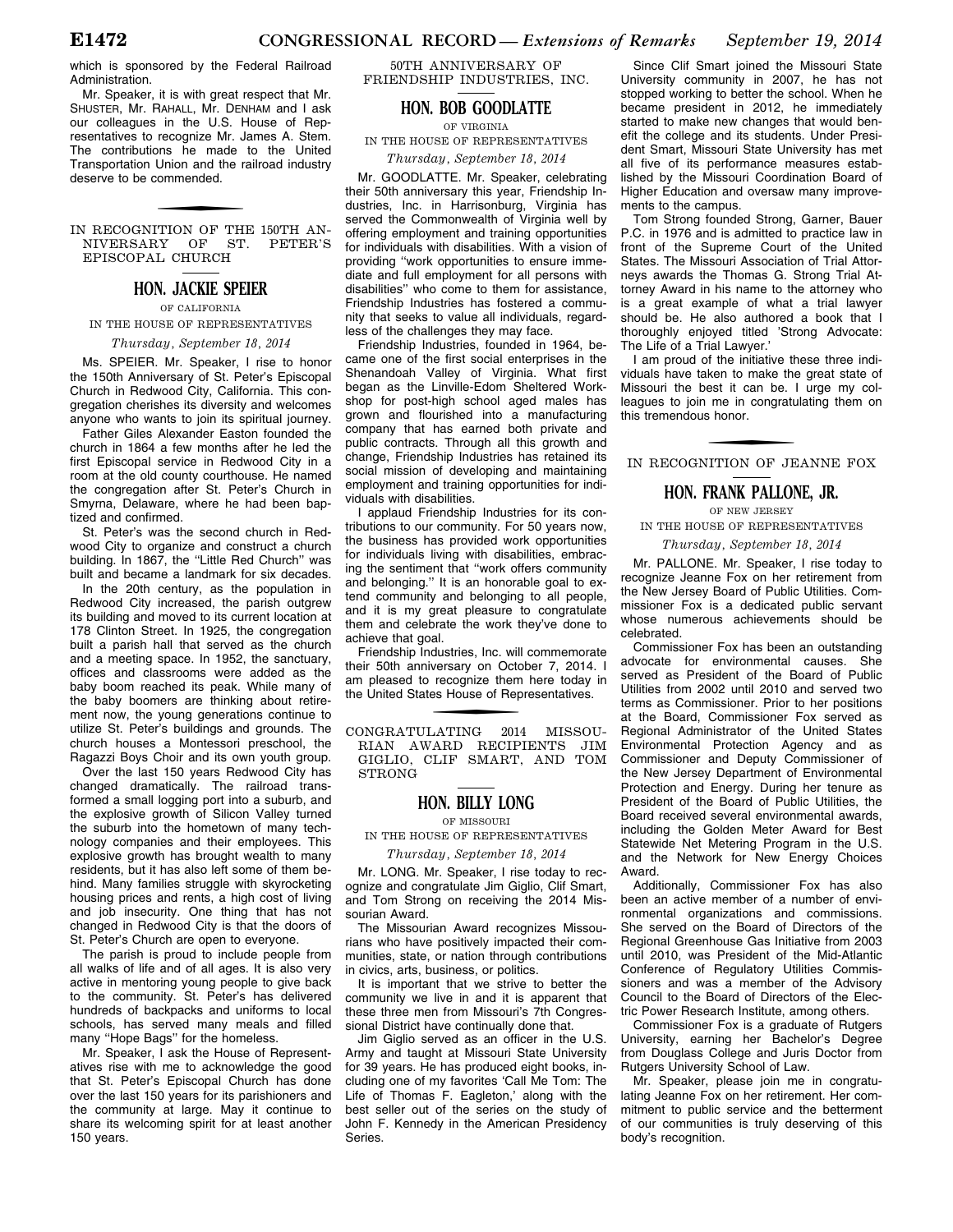HONORING THE LIFE OF JACK HALL

# **HON. JIM COSTA**

OF CALIFORNIA

IN THE HOUSE OF REPRESENTATIVES

*Thursday, September 18, 2014* 

Mr. COSTA. Mr. Speaker, I rise today to honor the life of Jack Hall, who passed away on August 20, 2014 at the age of 57 after a short battle with cancer. Jack made a positive difference in the lives of countless individuals, and he will undoubtedly be missed by many.

In 1957, Jack was born to Bill and Maureen in Cork, Ireland. When Jack was a year old, his family immigrated to the United States. After living in Los Angeles and Firebaugh, Jack's family settled in Fresno, California where he graduated from Bullard High School in 1975.

After graduating from high school, Jack worked with his father for a farming operation in Firebaugh. He then worked at an accountancy firm before serving as a fiscal analyst for the State Center Community College District. In 1999, Jack received his Bachelor's Degree in Business Administration from California State University, Fresno.

Jack's career in politics began in 2000 when he was hired to serve as the Director of the Central Valley and Agricultural Liaison for Governor Gray Davis. During his tenure with the Governor's office, Jack helped to create the ''Buy California'' marketing program which later became known as the "Californian Grown'' initiative.

When Governor Davis left office, Jack served as my first District Director. During his time, he was instrumental in establishing the offices in California's 20th Congressional District. He was an exemplary employee who truly cared about the San Joaquin Valley and our entire nation.

Upon his departure from my office, Jack served as the Southern California Regional Coordinator for the Alliance for a Better California. In addition, he served as the Statewide Political Director for the California Faculty Association. Jack also served on the Big Fresno Fair board, and he created his own firm, Central Valley Strategies.

In January 2010, Jack began working as a regional Director of Governmental Affairs for Comcast Cable. He served as Chairman of the Fresno Chamber of Commerce. Jack was well respected by community leaders, his colleagues, and many friends.

More important than his career in politics, Jack's family meant everything to him. He was a devoted husband to his wife, Christina, with whom he had two children: Liam and Rachel. He was a dedicated father who always took the time to attend his children's athletic events from their days in youth leagues through their collegiate careers. He is survived by his wife and children, as well as his mother, Maureen, his siblings: Patricia, Anne, Kevin, Tom, Bill, and Vince, and many loving nieces, nephews, cousins, and in-laws.

Mr. Speaker, it is with great respect that I ask my colleagues in the U.S. House Representatives to pay tribute to the life of Jack Hall. His service to our community and funloving spirit will always be remembered.

GEORGIA INDUSTRIES FOR THE BLIND

#### **HON. AUSTIN SCOTT**

OF GEORGIA IN THE HOUSE OF REPRESENTATIVES *Thursday, September 18, 2014* 

Mr. AUSTIN SCOTT of Georgia. Mr. Speak-

er, as we prepare to observe National Disability Employment Month this October, I am honored to recognize Georgia Industries for the Blind (GIB). GIB works in partnership with the Georgia Vocational Rehabilitation Agency to generate employment opportunities throughout Georgia in manufacturing and services for people who are blind. It is appropriate, at this, time to reflect on and celebrate their achievements.

There remains a significant gap in employment for those with disabilities. Today, nearly seventy percent of workforce-eligible blind individuals remain unemployed.

GIB has helped bridge the employment gap for blind individuals in Georgia since it began in 1949 by providing good jobs in manufacturing and service industries. They currently have four centers in Georgia that employ nearly 200 people, most of whom are blind, and generate over \$12 million in annual sales. Furthermore, GIB was presented with the Commissioner's Cup Safety Award for 2013, a distinction considered to be the top workplace safety award in the State of Georgia.

GIB demonstrates the importance of having an inclusive workforce. Their business success is not only measured in sales and awards, but also in changed lives by affording opportunities to those with disabilities. It is important for us to raise awareness regarding disability employment and the inherent value that employing those with disabilities brings to the workplace.

Mr. Speaker, please join me, on behalf of Georgia's Eighth Congressional District, in recognizing GIB for its strong work and contributions to Georgia.

f WISHING THE REPUBLIC OF CHINA A HAPPY DOUBLE TEN

#### **HON. MIKE QUIGLEY**

OF ILLINOIS

IN THE HOUSE OF REPRESENTATIVES *Thursday, September 18, 2014* 

Mr. QUIGLEY. Mr. Speaker, I rise today to recognize the Republic of China, commonly called Taiwan, on its upcoming National Day of the Republic of China on October 10, 2014.

This year marks the 35th anniversary of the Taiwan Relations Act, which has facilitated a special relationship between the United States and Taiwan. Since 1979, we have enjoyed close security cooperation, culture exchange and trade flows. The economies of the U.S. and Taiwan are tightly linked, and Taiwan has been an important trading partner to the United States.

I would also like to recognize the accomplishments of President Ma Ying-jeou in contributing to peace and security in the region. During his presidency, Taiwan and Mainland China have had constructive dialogue between their leaders. I hope that this dialogue will continue.

As a member of the Taiwan Caucus, I have had the opportunity to learn much more about

the amazing country that is Taiwan. As a beacon of freedom and democracy in the global community, I look forward to continuing to work with Taiwan to strengthen our friendship and alliance.

I wish the people of Taiwan a happy Double Ten, and I yield back the balance of my time.

IN SUPPORT OF THE NATIONAL PARENTS CORPS ACT OF 2014

## **HON. JOHN LEWIS**

OF GEORGIA

IN THE HOUSE OF REPRESENTATIVES *Thursday, September 18, 2014* 

Mr. LEWIS. Mr. Speaker, I rise today to reintroduce the National Parents Corps Act of 2014. I am proud to author this legislation which intends to combat youth violence and substance abuse in our country's schools.

The National Parents Corps Act aims to continue the successful National Parents Corps program first initiated in 2003. The bill revitalizes a program which trains parent leaders to collaborate with schools, students, and the community in order to proactively work together in deterring and reducing alcohol and drug abuse, bullying, gang involvement, and other dangerous activities.

The program targets middle school students and creates a collaborative network to recognize and respond to dangerous trends in the most susceptible school-age population—middle school. Professionally-trained parent leaders will build critical networks between students, parents, teachers, administrators, local law enforcement, and the community. They will develop prevention programs, share scientific research, best practices, and create spaces of open dialogue and targeted action.

Mr. Speaker, I have always stood for investing in children and for peaceful communities, which is why I am reintroducing this legislation. No child should live his or her life in fear or marked by drugs and violence. This bill responds to a clear need, with a targeted and effective approach, and I hope all of my colleagues will join this common-sense effort to support healthy, safe, schools.

RECOGNIZING THE CONTRIBU-TIONS TO JAZZ OF GERI ALLEN

#### **HON. JOHN CONYERS, JR.**

OF MICHIGAN

IN THE HOUSE OF REPRESENTATIVES

*Thursday, September 18, 2014* 

Mr. CONYERS. Mr. Speaker, jazz artist Geri Allen will be honored this year by the Congressional Black Caucus Foundation (CBCF) at the Jazz Forum and Concert during the 44th Annual Legislative Conference (ALC). Ms. Allen is an internationally renowned pianist, composer, and educator, who will also be performing at the Walter E. Washington Convention Center, in Washington, D.C. Ms. Allen will receive the 2014 CBCF ALC Jazz Legacy Award for her contributions to jazz and world culture.

Geri Allen was born on June 12, 1957 in Pontiac, Michigan, but she was raised in Detroit, where she attended Detroit public schools. Her early music education came at Cass Technical High School in Detroit, and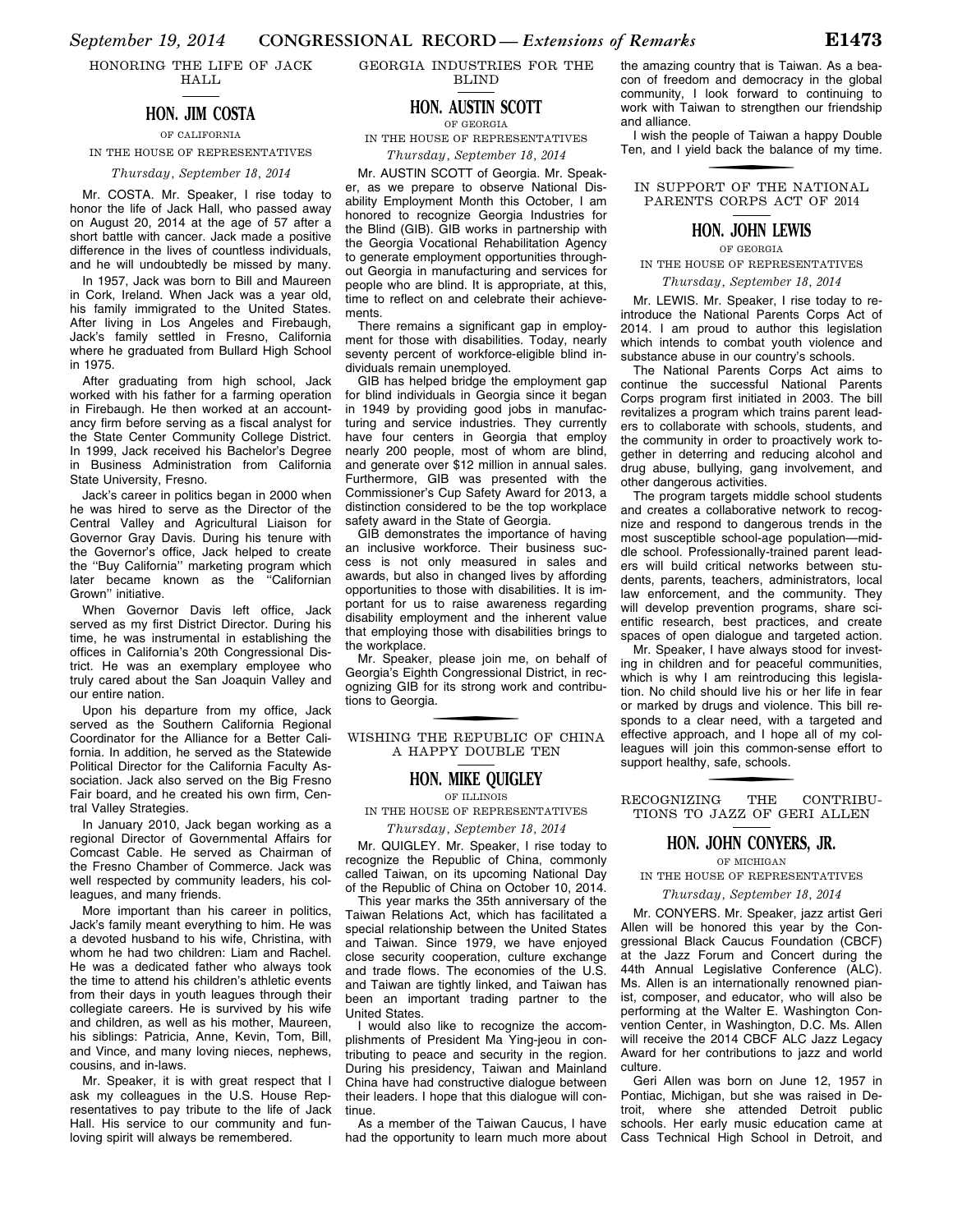through the Jazz Development Workshop, where she was taught by Marcus Belgrave.

She then came to Washington, D.C., where she received a degree from Howard University in Jazz Studies in 1979. At Howard, she studied under composers Thomas Kerr, pianists Raymond Jackson, John Malichi, Fred Irby, Arthur Dawkins, and Komla Amoaku. She then left D.C. for New York City, where she learned from bop pianist Kenny Barron. She then moved on to study ethnomusicology at the University of Pittsburgh, earning her masters there. She returned to New York, where she began touring with Mary Wilson and the Supremes in 1982. She later helped charter the Black Rock Coalition and the Brooklyn M-Base movement. She would collaborate on several works with a fellow charter member of that group, Steve Coleman.

Her own albums have displayed a depth of range and skill. Her first album, The Printmakers, displays what many have called an avant-garde talent. In 1995, her album Twenty-One, won the Soul Train's Lady of Soul Award for album of the year. In 2008, Ms. Allen won a Guggenheim Fellowship in Composition, which allowed her to release her composition Refractions: Flying Toward the Sound, which celebrates the work of Cecil Taylor, McCoy Tyner, and Herbie Hancock. She is the youngest person and the only woman to receive the Danish JAZZPAR award.

In addition to the massive number of awards she has received, which are simply too numerous to mention here, Ms. Allen has also been a remarkable mentor to younger jazz musicians. One example of such efforts is found in the powerful For the Healing of the Nations, a tribute to the survivors of 9/11, which was performed with Howard University's Afro-Blue Jazz Choir. In addition to her work with her alma mater, she has been a professional educator for many years, having taught jazz at the University of Michigan, and presently at the University of Pittsburgh.

Despite this list of accomplishments, she has yet to slow down and take a break. She recently released a recording celebrating our collective home town: Grand River Crossings: Motown & Motor City Inspirations. On May 10, 2014, she received an Honorary Doctorate of Music from the Berklee College of Music.

Geri Allen is a living national jazz treasure, and I encourage my colleagues to learn more about her tremendous contributions to the most American of art forms.

f RECOGNIZING SUNSHINE ELEMEN-TARY SCHOOL'S SESQUICENTEN-NIAL

# **HON. BILLY LONG**

OF MISSOURI IN THE HOUSE OF REPRESENTATIVES

# *Thursday, September 18, 2014*

Mr. LONG. Mr. Speaker, I rise today to recognize Sunshine Elementary School's sesquicentennial.

On October 24th, Sunshine Elementary School will celebrate 150 years of providing the children of Springfield, Missouri, with an outstanding education. Sunshine Elementary has always striven to provide children with the tools and skills necessary for them to be successful in life.

Though many changes have occurred in the past 150 years, one thing has remained constant, and that is the dedication of Sunshine Elementary faculty and staff to their students. Past and current faculty and staff have contributed long hours of committed service in providing each Sunshine Elementary student with the best education possible.

Sunshine Elementary would not be nearly as successful without the help and support provided by the surrounding Springfield community. Its strong ties to the neighborhood have allowed parents and faculty to work closely together, creating an environment especially conducive to learning and success.

Sunshine Elementary started out as a oneroom building 150 years ago and over the years has grown into a great elementary school for Springfield students.

I congratulate Sunshine Elementary School as the school celebrates 150 years.

# f LWCF AND WILDERNESS 50TH ANNIVERSARY

# **HON. RUSH HOLT**

OF NEW JERSEY IN THE HOUSE OF REPRESENTATIVES

#### *Thursday, September 18, 2014*

Mr. HOLT. Mr. Speaker, I rise today to commemorate the 50th Anniversary of two of our country's most transformational conservation laws, the Wilderness Act and the Land and Water Conservation Fund (LWCF) Act.

Earlier this month I celebrated the Anniversary of LWCF and the Wilderness Act at the Great Swamp National Wildlife Refuge in New Jersey. This area was the first wilderness established within the Department of the Interior following the passage of the Wilderness Act.

LWCF money has also contributed to the preservation of the Great Swamp, and in fact LWCF money totaling more than 400 million dollars has come to New Jersey. In other states around the country the LWCF has contributed even more.

I, along with Secretary Jewell and many members of Congress, have advocated making permanent full funding for the LWCF. We must remember that over 50 years, in only ONE year has the LWCF received the full authorized funding. The idea was to take revenues from depleted resources, in other words from off shore oil drilling and mineral extraction, and use that to preserve other resources, land.

Ecologists have made it especially clear in recent years that we really must have interlocking tracts of land, what Frederick Law Olmstead called emerald necklaces, across the country. It is not enough to protect only isolated places; that is not enough for migrating species and even plant communities, who must interact over long distances.

Wilderness is important for so many reasons. Wilderness provides more than simply beautiful vistas, it is how nature heals herself and it is critically important for human wellbeing. What we forget is that preserving only a few headliner areas is insufficient. And that is why Congress really must reauthorize and fully fund the Land and Water Conservation Fund because it is critically important to this whole picture.

One of my proudest moments in my now 16 year career in congress was in the early months in office when some of us junior members managed to revive the state side matching program, of the LWCF the landslide conservation program.

It certainly was a proud moment and since then I have led an annual effort to fund the LWCF.

This year 170 members of congress joined me in a letter to appropriators to provide funding for the LWCF. But it is not enough if we don't reauthorize it now and provide full finding.

This Congress I am also proud to be the sponsor of two wilderness bills of national importance, the Udall-Eisenhower Artic Wilderness Act, to permanently designate the Arctic Refuge Coastal Plain as wilderness, and the Red Rocks Wilderness Act, to protect as wilderness Utah's Red Rocks area.

We're going to get these bills passed one way or another, we must. It is so important, not just because of the naturalness that is preserved, but because of what it says about our country.

The Wilderness Act, when Hubert Humphrey and others introduced it, sat around on the legislative agenda for years—Congress after congress. It was the support of citizen activists that created the momentum necessary to pass The Wilderness Act. And it will be the work of activists like those with the Alaska Wilderness League, the Southern Utah Wilderness Alliance, and the Wilderness Society that will continue to work for the passage of wilderness bills.

The Wilderness Act provides some of the strongest land protections in the world by recognizing wilderness areas as where the earth and its community of life are untrammeled by humans, where humans ourselves are visitors who do not remain.

From the Great Swamp Wilderness in New Jersey to the Arctic Refuge in Alaska—wilderness is essential to safeguard our nation's most wild and beautiful areas, not simply to preserve beautiful scenery, but to give nature the necessary resilience to sustain itself, and also to give humans places to renew and master ourselves.

f IN RECOGNITION OF ST. JOHN A.M.E. CHURCH'S 144TH ANNIVER-SARY

#### **HON. SANFORD D. BISHOP, JR.** OF GEORGIA

IN THE HOUSE OF REPRESENTATIVES *Thursday, September 18, 2014* 

Mr. BISHOP of Georgia. Mr. Speaker, it is my honor and pleasure to extend my sincere congratulations to the congregation of St. John African Methodist Episcopal Church in Columbus, Georgia as the church's membership and leadership celebrates a remarkable 144 years. St. John A.M.E. Church will usher in this milestone with a celebration, aptly named ''Stung By The Spirit," and a day of service on Sunday, September 21, 2014.

St. John A.M.E. Church was founded as St. John's Chapel in 1870 and was located on Fifth Avenue in Columbus. Reverend John G. Mitchell served as the first faith leader to the founding congregation, a dynamic group of faithful and steadfast Reconstruction-era Christians who helped bring the church to life.

The church grew and evolved over the next century and on September 30, 1980, it was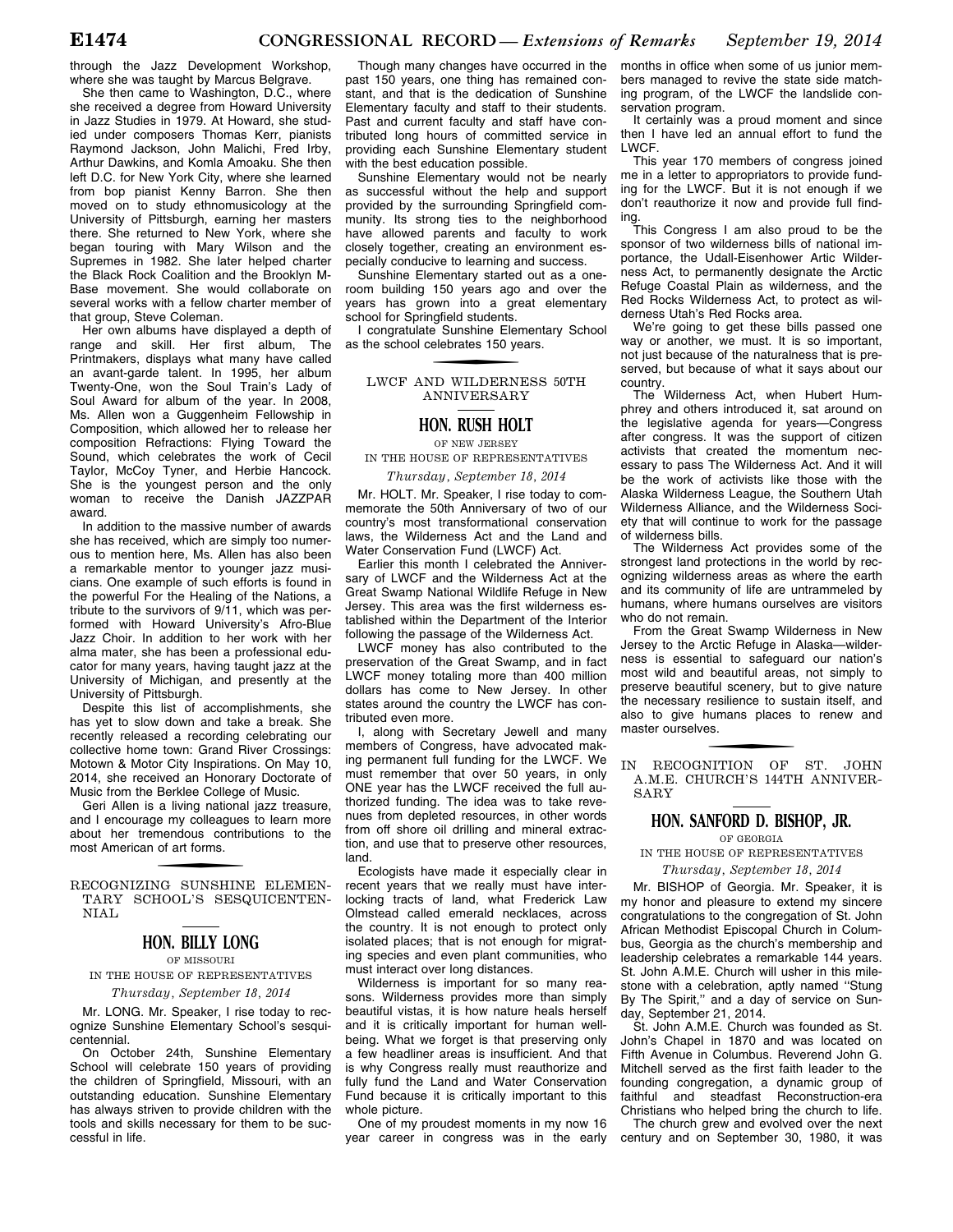placed on the list of National Historic Buildings. This honor was attributed to the church's Victorian Gothic architectural design, the melodious bell in the steeple towering over the brilliant stained glass windows, and its long and storied history.

Unfortunately, hardship struck on February 10, 1990, when a tornado swept through the community and severely damaged the church. As plans were drawn to restore the building, a second tornado created further damage to the structure on February 22, 1990. In a demonstration of compassion and unity, a great number of nearby churches opened their doors to the members of St. John. Reverend Elijah Smith, alongside other officers and the congregation, accepted the generous invitation extended to them by the Reverend Eugene Adams, Jr. from the nearby Saint James A.M.E. Church.

Eventually, the members of the St. John family made the decision to relocate and build a new church on Steam Mill Road in Columbus. The grand opening ceremony for the new location took place on September 2, 1991.

While the original location of the church is no longer in service, its members still consider that first edifice near and dear to their hearts. Thankfully, certain items, such as the stained glass windows, brass railings, and various pieces of furniture, were salvaged from the original location and artfully incorporated into the new church.

The story of St. John A.M.E. and its long history of coming together through the good and difficult times is truly an inspiring one of the dedication and perseverance of a faithful congregation of people who put all their love and trust in the Lord. Today, the church continues to flourish under the leadership of Rev. Dr. Debora F. Grant.

Mr. Speaker, today I ask my colleagues to join me in congratulating St. John African Methodist Episcopal Church on its 144 remarkable years of worship and service in the name of our Lord and Savior Jesus Christ.

f RECOGNIZING THE 100TH ANNIVER-SARY OF IRONWORKERS LOCAL UNION 155

#### **HON. JIM COSTA**

OF CALIFORNIA IN THE HOUSE OF REPRESENTATIVES

*Thursday, September 18, 2014* 

Mr. COSTA. Mr. Speaker, I rise today to recognize the Ironworkers Local Union 155 (Local 155) organization in celebration of their 100th anniversary.

On March 11, 1914, the Local 155 came into existence. The Local 155 was founded by great visionaries who saw an opportunity to extend the services of a Local Union to the Central Valley. Starting off from humble beginnings with just a mere \$28.50 in their general fund, the Local 155 has grown into a leader in the ironworker industry for not only California's Central Valley but also in parts of Nevada.

The Local 155 attributes much of their success to the founding fathers of the union. Their first president, L.R. Boltinghouse, Financial Secretary, Paul Kidd, and Recording Secretary, T.F. Harrigan all took the risk and responsibility of starting a Local Union. Their efforts paved the way for many more officers and workers to follow in their footsteps and become a part of the Local 155.

The Local 155 is a union which works to enrich the lives of residents in the Central Valley. They have proudly served the Fresno area and have made outstanding strides for the local economy. Although the Local 155 has battled some tough times, they always continue on with impressive resiliency. In addition, they have made great progress to improve the working conditions and wages for ironworkers.

Mr. Speaker, I ask my colleagues to join me in recognizing the Ironworkers Local Union 155 in celebration of the 100th Anniversary. I would like to thank them for their service in the Central Valley and wish them many more years of success.

# PERIPHERAL AUTOIMMUNE NEUROPATHIES AWARENESS

# **HON. JOHN GARAMENDI**

OF CALIFORNIA

IN THE HOUSE OF REPRESENTATIVES

*Thursday, September 18, 2014* 

Mr. GARAMENDI. Mr. Speaker, I rise today to call attention to rare and serious autoimmune neuropathies such as Guillain-Barré<br>
syndrome (GBS) Chronic Inflammatory (GBS), Chronic Inflammatory<br>ng Polyneuropathy (CIDP),  $D$ emyelinating Polyneuropathy Multifocal Motor Neuropathy (MMN), and related conditions. These diseases cause the body's immune system to attack healthy organs and tissues. In the case of conditions like GBS, CIDP, and MMN, the immune svstem attacks the body's peripheral nervous system.

As we find with so many ailments, awareness, recognition, and an early and accurate diagnosis are key to mitigating the serious health consequences of peripheral autoimmune neuropathies. The earlier treatment begins, the better the prognosis for the affected individual. These conditions can be progressive, and any delays in medical intervention can result in the patient being completely immobilized and using a ventilator to breathe, with the potential for residual damage and disability. Essentially, the more damage that is done to the nervous system, the longer it takes to heal.

According to the National Institutes of Health (NIH), symptoms are related to the type of affected nerve and may be seen over a period of days, weeks, or years. Muscle weakness is the most common symptom of motor nerve damage. Other symptoms may include painful cramps and uncontrolled muscle twitching visible under the skin, muscle loss, bone degeneration, and changes in the skin, hair, and nails. NIH plays a crucial role in the effort to combat these conditions, as treatment options are limited and diagnosis can be difficult. While there are many known triggers for the conditions, the underlying causes have yet to be defined. Investment in medical research and scientific innovation is needed to identify the root cause of these conditions and to improve the lives of affected individuals.

This October, the GBS/CIDP Foundation International is coordinating the 13th International Symposium on GBS, CIDP, MMN, and related conditions. This event will bring leading scientific minds, patients, and other stakeholders together with the goal of advancing our understanding of these conditions and improving care for affected individuals. I urge my colleagues to join me in supporting this

community's ongoing effort to raise awareness and advance medical research. We extend our sincerest gratitude and strong support as these dedicated individuals come together to collectively reach toward knowledge, cures, and the promise of healthier lives for all.

> f RECOGNIZING ARROWHEAD BUILDING SUPPLY, INC.

## **HON. BILLY LONG**

OF MISSOURI IN THE HOUSE OF REPRESENTATIVES

*Thursday, September 18, 2014* 

Mr. LONG. Mr. Speaker, I rise today to recognize Arrowhead Building Supply, Inc. on receiving the Small Business of the Year award presented by the Branson/Lakes Area Chamber of Commerce.

Arrowhead Building Supply, Inc. arrived in the Branson area four years ago and has made its mission to develop relationships and trust in the community. Arrowhead prides itself on integrity, a principle that has helped it fit in well with the Branson community.

With services like same day delivery, roofing recycling bins, and job lockers, Arrowhead provides value that other suppliers simply cannot match. Arrowhead designs and builds all of its own delivery equipment, job lockers, and shingling recycling bins. Manufacturing its own products allows it to save time and service more customers in a day.

Arrowhead has gone above and beyond to become a part of the Branson community and we are lucky to have it and the outstanding services it provides to customers.

I urge my colleagues to join me in congratulating Arrowhead Building Supply, Inc. on receiving the Small Business of the Year award.

PROMOTING JOB CREATION AND REDUCING SMALL BUSINESS BURDENS ACT

SPEECH OF

**HON. KEITH ELLISON** 

OF MINNESOTA IN THE HOUSE OF REPRESENTATIVES

*Monday, September 15, 2014* 

Mr. ELLISON. Mr. Speaker, I oppose The Promoting Job Creation and Reducing Small Business Burdens Act, (H.R. 5405). This bill contains 11 separate bills some of which I support and some I oppose. This legislation contains a number of potentially significant deregulatory measures, many of which are being addressed by regulatory action by the Securities and Exchange Commission and Commodities Futures Trading Commission. These bills stop those productive efforts replacing them with sweeping deregulation which I think is worse for investors and the economy.

I specifically wish to draw attention to my concerns with The Small Company Disclosure Simplification Act (H.R. 4164)—Title VII of this bill. This bill would exempt nearly 60 percent of public companies from complying with the EXtensible Business Reporting Language (XBRL) requirement. XBRL is an improvement the Securities and Exchange Commission (SEC) started in 2009 to enable more efficient investing, especially investing in smaller firms. Instead of investors, the public and regulators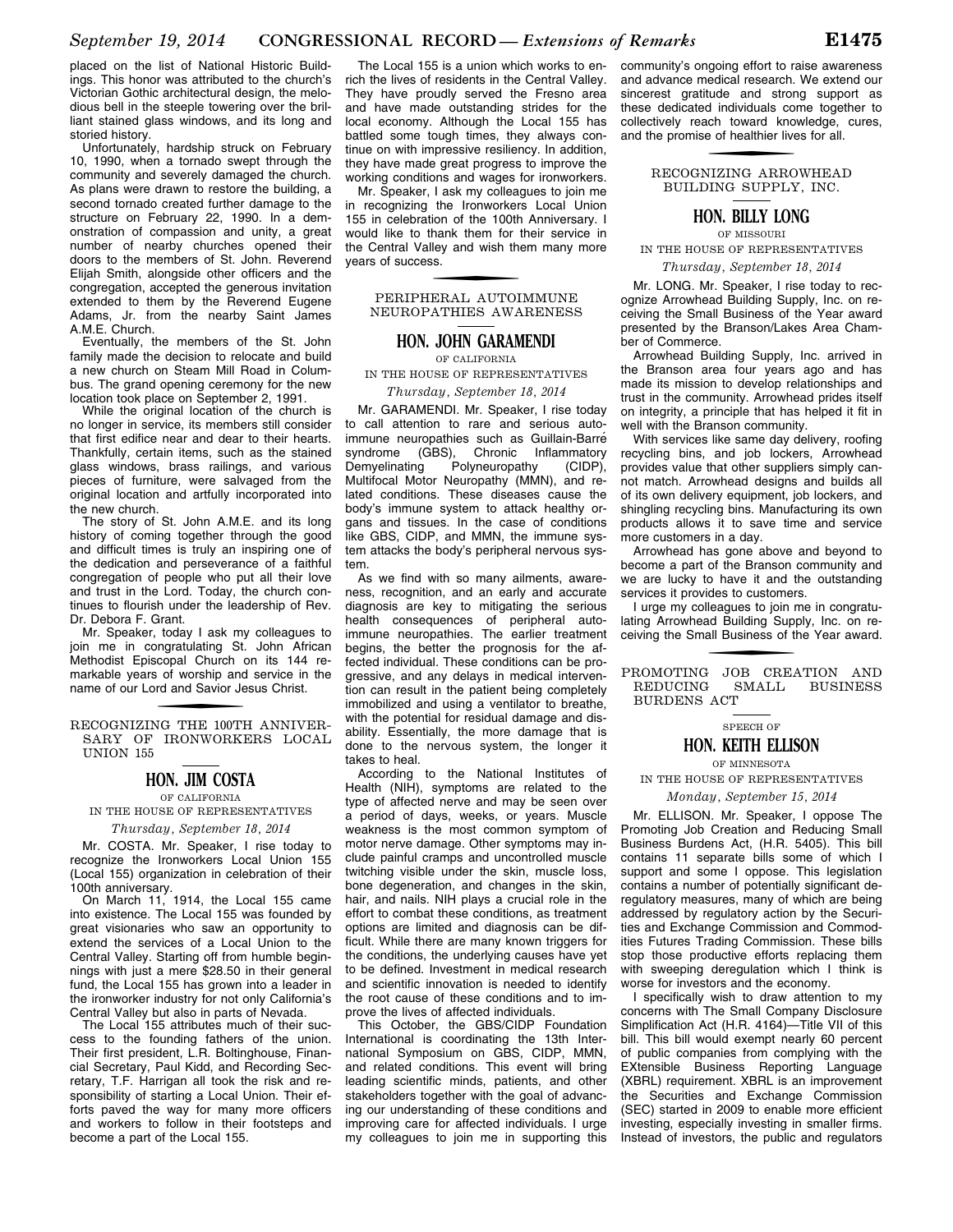reading and analyzing reams of paper filings, the market would be brought into the 21st Century with a searchable electronic database. Clearly, a searchable electronic database on companies' financial statements is much more efficient than requiring investors read reams and reams of documents.

When this bill came before the Financial Services Committee on March 14, 2014, I voted yes on this bill. I was concerned that the SEC was not paying adequate attention to ensure the accuracy of the XBRL database. Since that vote, the SEC has started enforcing the accuracy of the XBRL data format. The SEC sent out letters in July, 2014, to many firms urging they correct inaccurate reporting. The SEC action and my own research into the need for accessible corporate financial information to grow companies has made me oppose this broad exemption.

Congress should encourage, not discourage the move toward data-based financial reporting. An expansion of structured data enable investors to make better and faster decisions, especially related to smaller firms; strengthens the SEC's oversight ability and makes it easier to discover fraud and simplifies compliance responsibilities for firms.

More progress is still needed at the SEC. The agency still collects the same financial statement from each public company twice once as a document and again as XBRL data. And last July's letters were only a start. To make disclosures more useful to investors and less burdensome to companies, the agency must continue to improve data quality and must combine the two submissions into one. The Small Company Disclosure Simplification Act would prevent the SEC from ever taking these steps. If the agency is legally required to collect only documents, not XBRL data, from a majority of public companies, it will be unable to continue, and complete, the transformation that it began in 2009.

I submit a blog post from the Data Transparency Coalition detailing the ramifications of H.R. 5405 on data transparency.

[From http://datacoalition.blogspot.com/2014/ 09/new-proposal-includes-xbrl-exemption.html]

NEW PROPOSAL INCLUDES XBRL EXEMPTION— AND MAJOR SETBACK FOR OPEN DATA

(Data Transparency Coalition; September 10, 2014)

The Data Transparency Coalition advocates on behalf of the private sector and the public interest for the publication of government information as standardized, machinereadable data.

UPDATE: ON SEPTEMBER 16, 2014, H.R. 5405 PASSED THE HOUSE OF REPRESENTATIVES BY A VOTE OF 320 TO 102.

A major setback for open government data may be on the agenda for the U.S. House of Representatives.

Despite the opposition of the tech industry, Rep Robert Hurt's proposal to direct the Securities and Exchange Commission (SEC) to stop collecting financial data from most public companies has been included as part of a new legislative package—a new bill introduced on Monday, Sept. 8, by Rep. Mike Fitzpatrick and a number of other Republican members.

The new bill, H.R. 5405, brings together ten previous bills into a single one. One of those ten is Rep. Hurt's previous proposal, included in the new bill verbatim. Judging from the urgency of the current House schedule, H.R. 5405 could see action by the House of Representatives as early as next week.

Nine out of the ten bills included in H.R. 5405 have already been approved, as standalone bills, by bipartisan majorities in either the Financial Services Committee or the full House. (The Financial Services Committee passed Rep. Hurt's original bill in March 2014.) So it seems clear that the backers of H.R. 5405 want to craft a bill that will pass the House easily, without serious opposition.

H.R. 5405's introduction conveys that the bill is non-controversial by stating three innocuous purposes:

To make technical corrections to the Dodd-Frank Wall Street Reform and Consumer Protection Act, to enhance the ability of small and emerging growth companies to access capital through public and private markets, to reduce regulatory burdens . . .

But H.R. 5405, if approved by the House, introduced and passed in the Senate, and signed into law by President Obama, will dramatically restrict the availability of searchable corporate financial data to investors—and to the tech companies building investment tools.

Supporters of open data in financial regulatory reporting will remember that the SEC collects an open data version of each financial statement in the eXtensible Business Reporting Language (XBRL) structured data format, alongside the old-fashioned plaintext version, from every public company registered in the United States. Investors, markets, and the public can use the XBRL version of each financial statement to create a fully searchable data set of all U.S. public company databases. XBRL data supports free tools for investors like RankandFiled.com. It is also used by infomediaries like Morningstar and Thomson Reuters to enrich the information they deliver to paying clients.

Rep. Hurt's proposal, now incorporated into H.R. 5405, would direct the SEC to exempt all public companies with revenues below \$250 million—a majority of public companies—from the obligation to file an open data version. Supporters of the exemption claim that XBRL-formatted financial statements cost ''tens of thousands of dollars'' to create, but Financial Executive International found a median annual cost of \$2,000 for small companies (page 19) and some providers offer XBRL preparation services at even lower prices.

Supporters of the exemption had one valid point last spring: at that time, the SEC had not taken any steps to ensure the quality of the XBRL filings. Without assurance that the open data versions of financial statements were reliable, investors were reluctant to use them, and relied on the plain-text versions instead. But last summer, after a year of advocacy from open data allies in Congress, the SEC took its first public steps toward enforcing better data quality. As quality improves, investors and the tech companies serving them will make more use of the open data financial statements.

The companies themselves will benefit, too. Open, structured data delivers information more efficiently to the markets, which makes it easier for smaller companies to find eager investors and brings down their capital costs.

H.R. 5405 would cut off such progress by forcing the SEC to use documents, not open data, to collect corporate financial information.

Fans of open data should make their opposition to this portion of H.R. 5405 known.

A TRIBUTE TO HONOR THE LIFE OF KATHRYN CARANLIK SIMON

#### **HON. ANNA G. ESHOO**

OF CALIFORNIA

IN THE HOUSE OF REPRESENTATIVES *Thursday, September 18, 2014* 

Ms. ESHOO. Mr. Speaker, I rise to honor the life of a precious friend and an extraordinarily accomplished and loving woman, Kathryn Caranlik Simon, who died on September 17, 2014, at the age of 62.

A native of San Francisco and raised in South San Francisco, Kathy owned her own public affairs consulting business through which she worked as a community relations strategist, building and winning public support and approval of several high-profile projects. She played an instrumental role in several prominent San Francisco Peninsula development projects, including the Bay Meadows residential and retail complex in San Mateo, the IKEA store in East Palo Alto and the substantial renovation of Sequoia Hospital in Redwood City.

A graduate of Skyline College in San Bruno and San Jose State University, where she obtained a Bachelor's degree in public relations, Kathy Simon began her career at Ampex in Redwood City, worked at Shaklee Corp. in Emeryville, and for local public relations agencies before launching her own public affairs consulting business, Simon Communications.

Through her firm she partnered with other leading consultants specializing in strategic communications with residents to win support and approval for many of the Peninsula's highprofile, and often controversial, projects. She also was a key campaign advisor and communications strategist for local elected officials.

Diagnosed with breast cancer in 1991, Kathy was among the organizers of the Community Breast Health Project, a Palo Altobased organization dedicated to providing information, treatment options and mammograms to breast cancer patients. The group recently expanded its charter to other cancers and was recently renamed Bay Area Cancer Connections.

Active in the Greek Orthodox Church of the Holy Cross in Belmont, Ms. Simon was a member of the Board of Directors of Philoptochos, a women's organization that engages in community-based charitable works.

A resident of Redwood City for more than three decades, Ms. Simon is survived by her lifelong love, her husband, Mark, an executive with a local transit agency; her sons, David of New York City and Alex of Redwood City; her daughter-in-law, Jeanette O'Donoghue Simon; two granddaughters, Dylan Rose Simon and Sloane Kathryn Simon; two sisters, Elaine Adams of Santa Cruz and Beverly Heppler of Concord; and many nieces and nephews.

Kathy Simon's beloved husband Mark perfectly captured the essence of Kathy in his description of her as a woman of extraordinary courage, with an unstinting heart of gold and a fierce and proud love for her family and friends. I consider myself deeply privileged to have known Kathy and to have called her my friend.

Mr. Speaker, I ask my colleagues to join me in extending our most sincere condolences to the Simon family. Kathy Simon was a special person who has been taken from us too soon, but her life was a gift to each person who had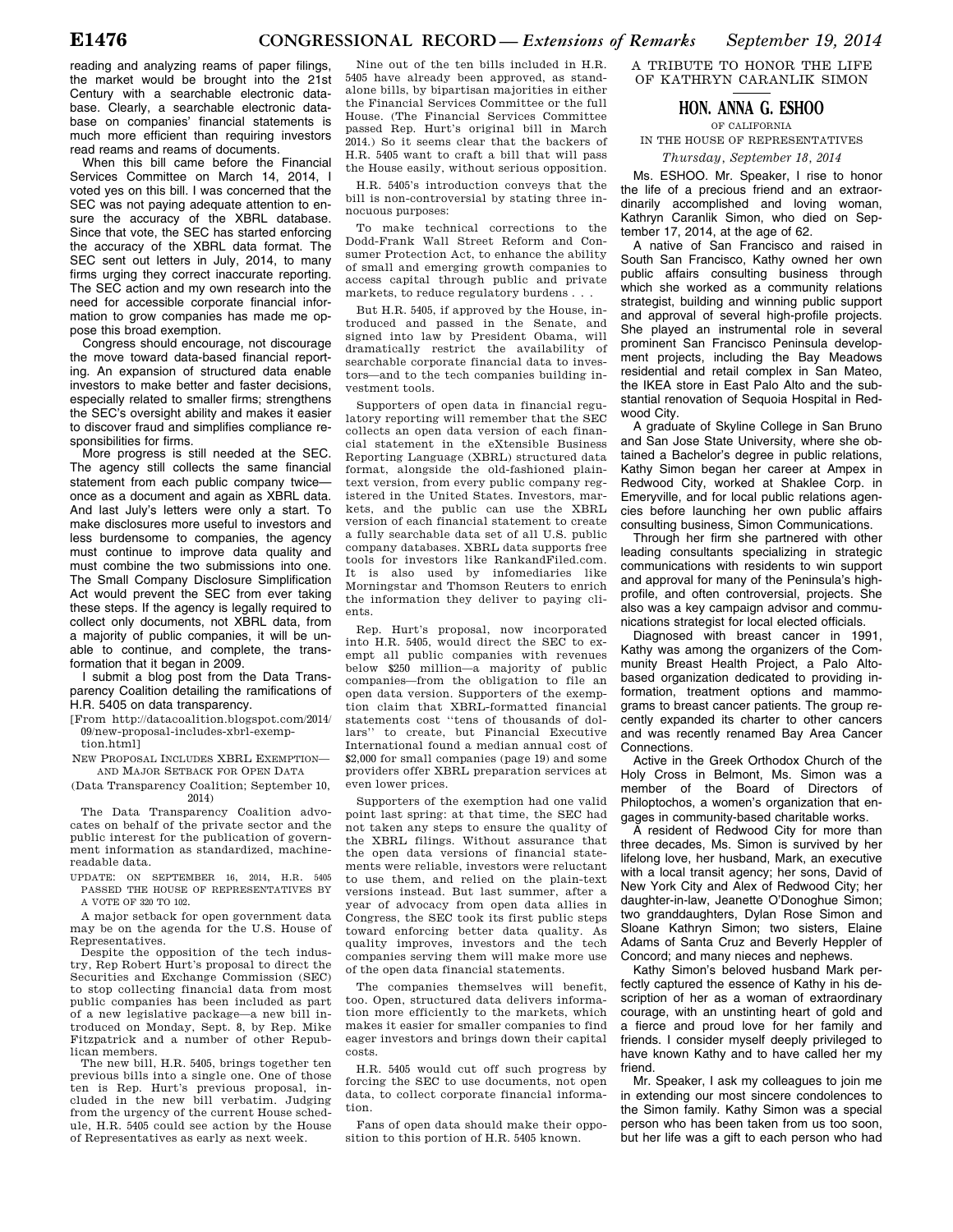the privilege to know her. Our community and our country were blessed and strengthened by her time with us.

# f HONORING THE LIFE OF ED RONTELL

# **HON. JIM COSTA**

OF CALIFORNIA

IN THE HOUSE OF REPRESENTATIVES

*Thursday, September 18, 2014* 

Mr. COSTA. Mr. Speaker, I rise today to honor the life of Eddie Rontell, who passed away on August 20, 2014, at the age of 88. Ed's family and friends as well as community members throughout Fresno will miss him dearly as he dedicated much of his life to the revitalization and wellbeing of the city.

Born in Fresno, California, Ed was the son of Italian immigrants and grew up during the Great Depression. Forced to drop out of Washington Union High School upon his father's death, Ed worked a number of jobs including time spent as a farm laborer and a fireman. Eventually, Ed founded an Auto Shop which he used to launch his lifelong career as a car dealer.

Ed was an honest businessman who often earned the loyalty of his customers for generations. Ed used the money he earned to help those in need. He was an anonymous donor to hundreds of charities throughout the state. Additionally, Ed spent much of his own free time volunteering with local non-profits including the Northern California Cancer Program, the Fresno Metropolitan Museum development board, the Fresno Community Hospital board, the Fresno Chamber of Commerce, the San Joaquin College of Law board, the Fresno Downtown Club, the UC Valley Medical Education Foundation, CaP CURE Prostate Cancer Foundation, and the Rotary Club of Fresno.

Ed was a friend of the late Bishop Steinbock and played a major role in the renovation of St. John's Cathedral. It was a project that Ed, a faithful Catholic who attended mass every morning, was very proud of.

Ed was also a devoted family man. He was a devoted husband to his wife, Margie; a proud father to his five children, Cathie, Eddie, Steve, Marilyn, and Carol; and a loving grandfather to his grandchildren and great-grandchildren.

Mr. Speaker, it is with great respect that I ask my colleagues in the U.S. House of Representatives to honor the life of Ed Rontell. He will be greatly missed, but his dedication to those around him will never be forgotten.

# f RECOGNIZING DIANE REHM

#### **HON. ELEANOR HOLMES NORTON**

OF THE DISTRICT OF COLUMBIA

IN THE HOUSE OF REPRESENTATIVES

*Thursday, September 18, 2014* 

Ms. NORTON. Mr. Speaker, I rise today to ask my colleagues to join me in recognizing Diane Rehm, who this week is observing 35 years in the District of Columbia at the public radio station, WAMU, where she has provided outstanding service to listeners in the District of Columbia, the national capital region, and the nation.

For more than three decades, Diane has been among the nation's most prominent radio hosts. Her reputation for welcoming all sides of every issue has allowed her to attract some of the nation's most influential guests and made her program one of the most popular in radio.

Diane Rehm, a native Washingtonian, began her career as an assistant producer at WAMU before becoming an award-winning journalist. In 1979, Diane became the host of WAMU's local morning talk show, ''Kaleidoscope.'' She grew the show until it was inevitably renamed ''The Diane Rehm Show,'' today with nearly 2.6 million weekly listeners across the country.

Among Diane's many accomplishments are her National Humanities Medal awarded by President Obama, and her George Foster Personal Peabody Award, one of the oldest and most prestigious awards in broadcasting. Diane is also a celebrated writer, authoring three best-selling autobiographical books: Finding My Voice, Toward Commitment: A Dialogue about Marriage, and Life With Maxi.

Mr. Speaker, I believe that most Members of Congress are familiar with Diane's excellence from hearing her program here in the nation's capital or at home. Therefore, I ask my colleagues to join me in commending Diane Rehm for 35 years of extraordinary contributions to the nation with ''The Diane Rehm Show'' and to wish her many more years of broadcast history.

f RECOGNIZING THE CRISIS CENTER

## **HON. BILLY LONG**

OF MISSOURI IN THE HOUSE OF REPRESENTATIVES

*Thursday, September 18, 2014* 

Mr. LONG. Mr. Speaker, I rise today to recognize the Crisis Center on receiving the Charity of the Year award presented by the Branson/Lakes Area Chamber of Commerce.

The Crisis Center was first established in 1990 for the purpose of providing safe shelter, support, and advocacy for victims of domestic and sexual violence and their children. Since its establishment, the Crisis Center has grown to be able to accommodate up to 40 women and children at one time.

The Crisis Center provides a large number of invaluable services to victims such as support groups, counseling, case management, crisis intervention, court advocacy and a 24 hour crisis hotline. It is the only non-profit in the area that provides such services, and all free of charge. The Crisis Center shelters an average of 300 women, men and children each year, and also provides services to 700 non-resident women, men and children.

As a member of the Missouri Coalition Against Domestic and Sexual Violence and its Board of Directors for the past 15 years, the Crisis Center has become involved with many other organizations that share its vision for providing a community based response to eliminating domestic and sexual abuse.

The services provided by the Crisis Center have greatly helped to make Branson a safer and happier community over the past 24 years.

I would like to ask my colleagues to join me in congratulating the Crisis Center on receiving the Charity of the Year award.

RECOGNIZING ''ONE GRATEFUL MINUTE''

#### **HON. MIKE THOMPSON**

OF CALIFORNIA

IN THE HOUSE OF REPRESENTATIVES *Thursday, September 18, 2014* 

Mr. THOMPSON of California. Mr. Speaker, I rise today in recognition of ''One Grateful Minute'', which will be observed at noon on September 21, 2014, for a period of sixty seconds in conjunction with World Gratitude Day and the United Nations World Peace Day.

With all that is going on in our world it is important for us to take this one minute out of our day to reflect and express gratitude for all that we have. This global initiative will allow us to all come together in shared gratitude and appreciation for all that is good in our lives.

Mr. Speaker, it is appropriate at this time that we recognize the ''One Grateful Minute'' initiative on September 21, and the positive impact that gratitude can have on our lives.

> f BOYS TOWN CENTENNIAL COMMEMORATIVE COIN ACT

> > SPEECH OF

#### **HON. LOIS FRANKEL** OF FLORIDA

IN THE HOUSE OF REPRESENTATIVES

*Monday, September 15, 2014* 

Ms. FRANKEL of Florida. Mr. Speaker, I rise today in support of H.R. 2866, The Boys Town Centennial Commemorative Coin Act. This legislation will create a coin to honor Boys Town's longstanding commitment to the needs of at-risk children and struggling families in communities across America.

Driven by the belief that every child deserves the opportunity to succeed, Boys Town serves children of every race, color, and religion. In my district, South Florida Boys Town provides incredible opportunities to help children achieve success and pursue their dreams.

I am pleased to honor Boys Town and I urge my colleagues to vote for this legislation and I yield back my time.

f IN RECOGNITION OF THE TIBURCIO VASQUEZ GRAND OPENING IN SAN LEANDRO

## **HON. ERIC SWALWELL**

OF CALIFORNIA

IN THE HOUSE OF REPRESENTATIVES

*Thursday, September 18, 2014* 

Mr. SWALWELL of California. Mr. Speaker, I rise today to honor the construction of Tiburcio Vasquez Health Center's (TVHC) state-of-the-art community health center in San Leandro. September 20, 2014, marks the grand opening of this new facility and the center's first health fair.

For over 41 years since its founding in 1971, TVHC has delivered culturally and linguistically appropriate health care services to residents of southern Alameda County. The need is undeniable, and in 2011, the U.S. Census Bureau estimated that over 195,000 Alameda County residents were uninsured.

The unincorporated areas of Ashland and Cherryland, where the new TVHC facility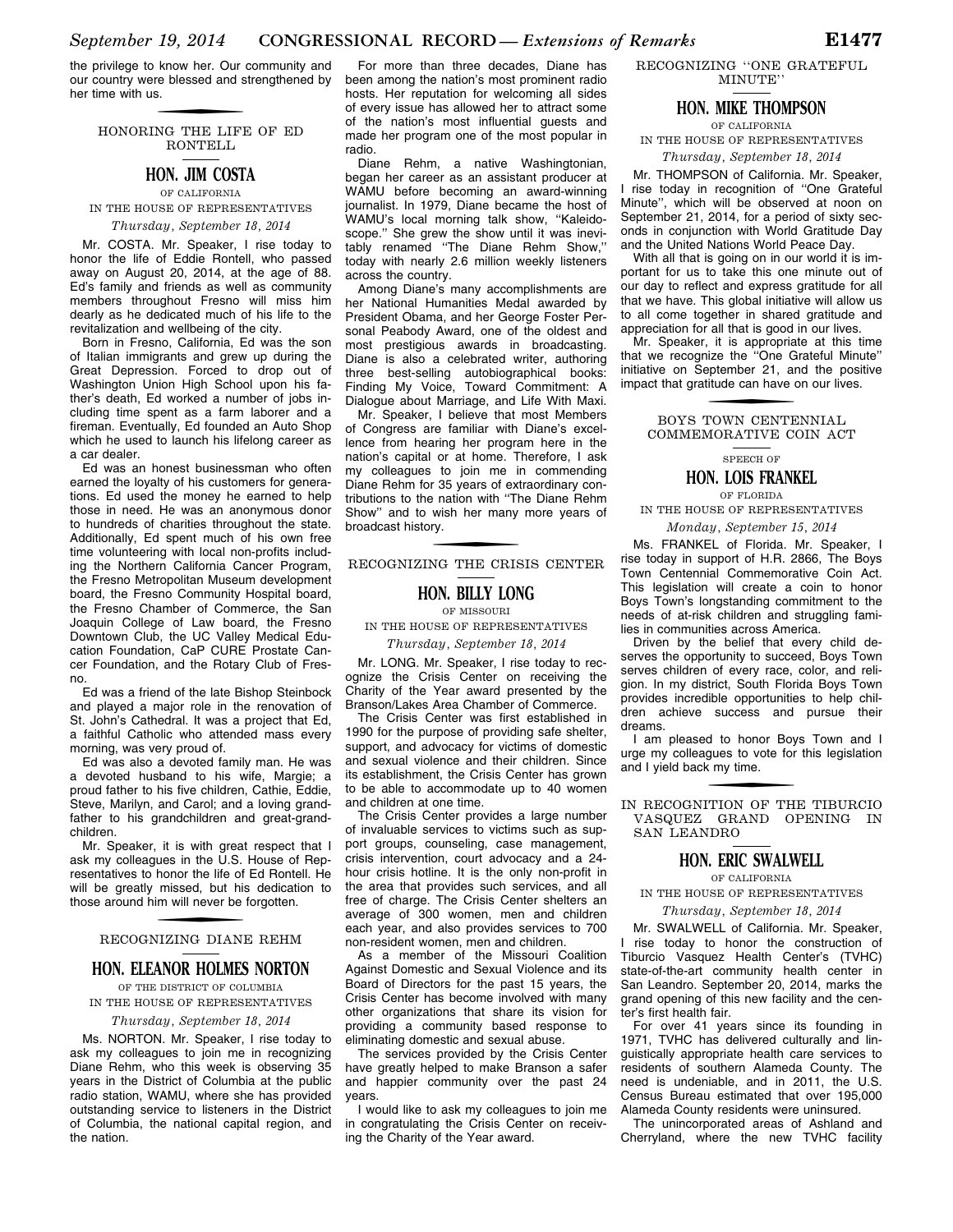stands, has the lowest life expectancy rate and the highest rates of teen pregnancy, diabetes, stroke and cancer in Alameda County.

The new TVHC facility answers the evident need for affordable medical and social services in the area. TVHC is now uniquely positioned to ensure every resident has access to quality service, advocacy, and community empowerment.

The new health center continues the TVHC tradition of delivering free and low-cost care with the dignity and respect that every patient deserves. The two-story, 20,000 square foot healthcare facility is equipped to serve 7,200 new patients and will employ 81 professional and administrative staff. This all-inclusive site will serve patients in family practice, women's health and pediatric specialties, dental and health education services.

Mr. Speaker, I ask my colleagues to join me celebrating the grand opening of this new community health center, and honoring Tiburcio Vasquez Health Center for promoting good health and well-being in our communities.

RECOGNIZING CHATEAU ON THE LAKE RESORT

## **HON. BILLY LONG**

OF MISSOURI

IN THE HOUSE OF REPRESENTATIVES *Thursday, September 18, 2014* 

Mr. LONG. Mr. Speaker, I rise today to recognize Chateau on the Lake Resort on receiving the Ozark Mountain Hospitality award presented by the Branson/Lakes Area Chamber of Commerce.

Chateau on the Lake prides itself on its outstanding customer service. Its client-based business philosophy has continually ensured that its customers always have the best experience possible during their stay. The Chateau takes the approach that the customer knows what they want and should receive nothing less.

The Chateau, also known as the ''Castle in the Ozarks,'' offers 301 beautifully appointed guest rooms and 57 spacious hotel suites with a focus on comfort and luxury. Nestled on Table Rock Lake, one can truly let one's cares melt away at this resort.

Chateau on the Lake has shown the community the true spirit of hospitality, and that spirit is exhibited in its employees' drive to meet the needs of its customers.

I urge my colleagues to join me in congratulating Chateau on the Lake on receiving the Ozark Mountain Hospitality award.

f THE 50TH ANNIVERSARY OF THE LAND AND WATER CONSERVA-TION FUND AND THE WILDER-NESS ACT

# **HON. MICHELLE LUJAN GRISHAM**

OF NEW MEXICO

IN THE HOUSE OF REPRESENTATIVES *Thursday, September 18, 2014* 

Ms. MICHELLE LUJAN GRISHAM of New Mexico. Mr. Speaker, this month marks the

50th anniversary of the Land and Water Conservation Fund (LWCF) and the Wilderness Act. This landmark legislation established a

dedicated and permanent funding source for the conservation and protection of America's irreplaceable recreational, natural, historic, and cultural landmarks.

All told, New Mexico has received over \$230 million from the LWCF to preserve areas that support our outdoor recreational economy and public well-being. In my district, important sites such as Petroglyphs National Monument and the Valle de Oro National Wildlife Refuge—the first refuge in the Southwest to serve an urban area—will be protected for generations to come thanks to the LWCF.

The LWCF has created outdoor recreation opportunities in every state and 98 percent of counties across the country, yet there are so many other natural and historic wonders that deserve protection.

The best way we can honor the LWCF's half century of success is to reauthorize the fund before it expires next year. We owe it to our children and our children's children to ensure LWCF has the opportunity to celebrate many more anniversaries.

f RECOGNIZING 50 YEARS OF THE LAND AND WATER CONSERVA-TION FUND

# **HON. CHELLIE PINGREE**

OF MAINE

IN THE HOUSE OF REPRESENTATIVES

*Thursday, September 18, 2014* 

Ms. PINGREE of Maine. Mr. Speaker, I rise today to join my colleagues in honoring the Land and Water Conservation Fund (LWCF).

The Land and Water Conservation Fund Act of 1964 was established to assist federal, state and local governments in their efforts to create and sustain public outdoor recreation facilities.

LWCF success stories have taken place in every state in the Nation. My home state of Maine alone has received \$40 million in grants for federal grant program projects since 1965. The program has helped preserve some of Maine's most treasured spaces—including the Rachel Carson National Wildlife Refuge, Acadia National Park, the Saint Croix Island International Historic Site, and the Appalachian National Scenic Trail—as well as many more nationwide.

As a member of the House Appropriations Committee, I will continue to fight for the full funding of the LWCF so that it can continue the great work it has been doing for the past 50 years. And I raise my voice along with those of others who are calling for a reauthorization of this important legislation.

Again, my sincere thanks go to the thousands of people across the country who work to make the LWCF a success. It is my honor to congratulate them and the LWCF program on this important milestone.

# f HONORING THE LIFE OF TOM BECKHAM

**HON. JIM COSTA** 

OF CALIFORNIA

IN THE HOUSE OF REPRESENTATIVES *Thursday, September 18, 2014* 

Mr. COSTA. Mr. Speaker, I rise today to pay tribute to the life of Marion Burkett

Beckham III, also known as Tom Beckham. Tom passed away on July 19, 2014, after a long bout with cancer.

Tom served his country honorably during the Vietnam War with the United States Marine Corps from 1965 to 1969. During his service, Tom earned the Presidential Unit Citation, the Good Conduct Medal, the National Defense Service Medal, the Vietnam Service Medal with 2 stars, the Vietnam Campaign Medal with device, and the Rifle Marksman Badge.

Tom was born in Clovis, California, on February 11, 1947. He was raised in the foothill area above Millerton Lake and graduated from Sierra High School.

A long time musician and singer, he entertained people over a span of 40 years. He played in bands, duos, and single engagements throughout the Central Valley and up and down the State of California, as well as Nevada, Alaska and other Western States. Tom was also well known as an instrument repairman for many years.

Tom spent many years raising show quality poultry that were endangered species or on the Breeds Conservancies Watch List. In addition, he was always happy to help 4–H and FFA students with their poultry projects.

Tom will be remembered for his strong determination, jovial ways, and a unique sense of humor. He will be greatly missed by his wife, Joy; son, Brad Beckham; step daughter, Pamela Piek; 10 grandchildren and step grandchildren; and his brother, Forest Beckham.

Mr. Speaker, it is with great respect that I ask my colleagues in the U.S. House of Representatives to honor the life of Tom Beckham. His presence will undoubtedly be missed, but the impact he made on our country and the community will never be forgotten.

f HONORING REX TILLERSON

#### **HON. EDDIE BERNICE JOHNSON** OF TEXAS

IN THE HOUSE OF REPRESENTATIVES

*Thursday, September 18, 2014* 

Ms. EDDIE BERNICE JOHNSON of Texas. Mr. Speaker, I rise today to honor Rex Tillerson. As the former President of the Boy Scouts of America and the current Chief Executive Officer of Exxon Mobil, Mr. Tillerson has touched countless lives and impacted them in a positive way. A Native of Wichita Falls, Texas, Mr. Tillerson attended the University of Texas at Austin and earned a Bachelor of Science degree in civil engineering.

He is one of the nation's most successful business leaders, but has always recognized the importance of charitable giving and community development. Mr. Tillerson's contributions to Texas and the country as a whole cannot be ignored. He served as the past national president of the Boy Scouts of America and is a former director of the United Negro College Fund. In those roles he influenced countless lives and provided a positive example for our nation's youths to follow. Under his leadership, Exxon Mobil has contributed greatly to K–12 STEM outreach programs, engaging students from all backgrounds in the STEM disciplines. Mr. Tillerson understands the importance of providing students with math and science skills, ultimately preparing them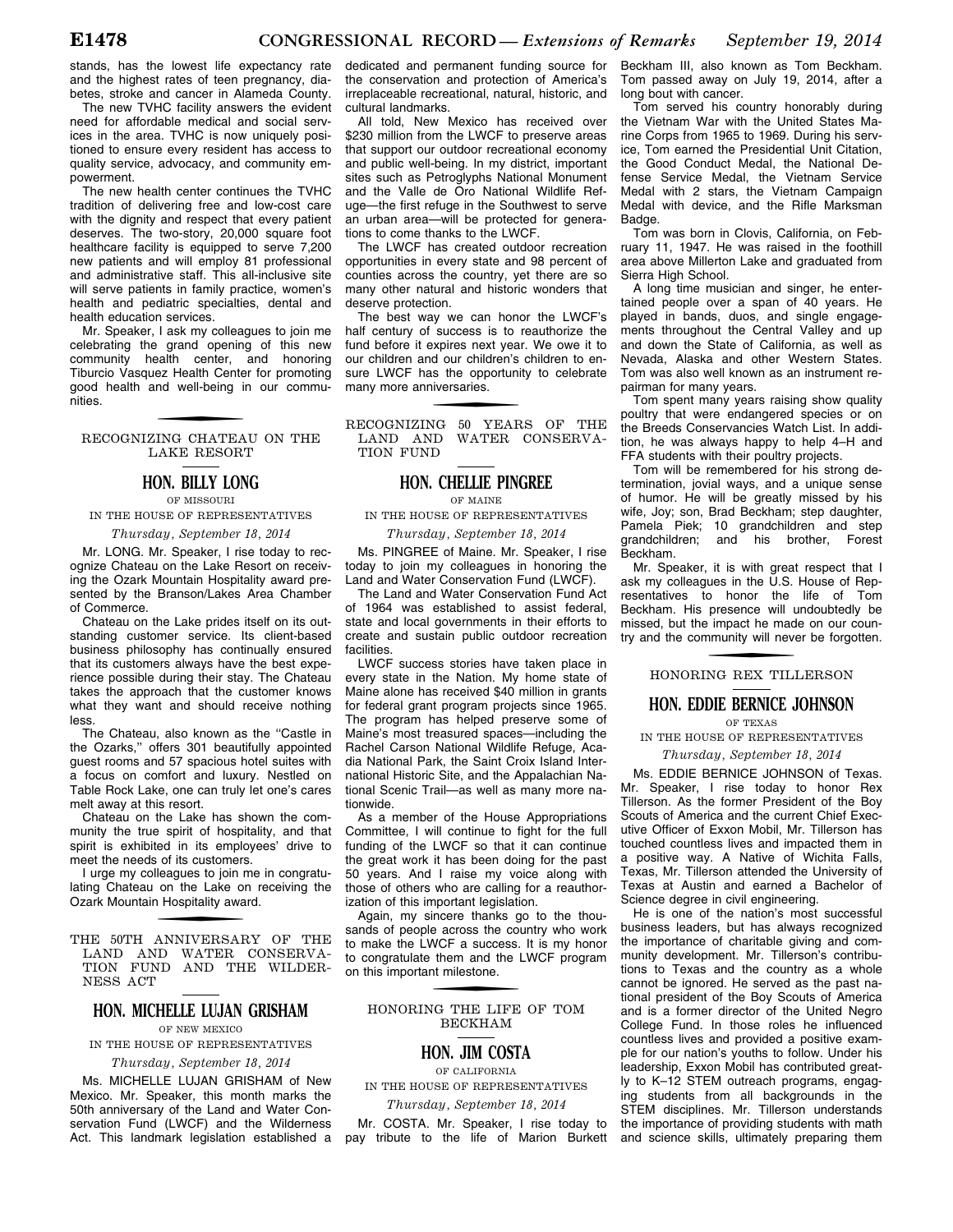for competition in a 21st century global economy.

I ask that my colleagues join me in celebrating Rex Tillerson's accomplishments.

f IN RECOGNITION OF PUBLIC BROADCASTING AND THE AMER-ICAN GRADUATE INITIATIVE

#### **HON. CHARLES B. RANGEL** OF NEW YORK

IN THE HOUSE OF REPRESENTATIVES *Thursday, September 18, 2014* 

Mr. RANGEL. Mr. Speaker, I rise to recognize support for public broadcasting and the American Graduate initiative in advance of American Graduate Day on September 27th.

Each year nearly one million students fail to graduate on time, and public media is working with partners across the nation to reach a goal of a 90 percent high school graduation rate by the year 2020. With the help of the American Graduate initiative and the many other institutions and initiatives grappling with this issue, remarkable progress toward this goal has been made in recent years. American Graduate Day puts faces on the dropout numbers and increases understanding of the risks and solutions through national and local content, covering all facets of the dropout issue for broadcast, web and mobile platforms.

An October 2013 study conducted by the Everyone Graduates Center at Johns Hopkins School of Education finds that the American Graduate initiative has succeeded in building community capacity to meet the national priority of ending America's high school dropout crisis. More than 80 public radio and television stations in over 30 states have joined forces with over 1000 partners and at-risk schools to shed light on the problem and share solutions. The dropout rate in the tri-state area is alarming, and I see students in my district struggling to complete their education every day; I support this important initiative that delivers real impact in our fight to end this dropout crisis.

RECOGNIZING MR. MICHAEL ELLENBOGEN AND WORLD ALZ-HEIMER'S DAY

# **HON. MICHAEL G. FITZPATRICK**

OF PENNSYLVANIA IN THE HOUSE OF REPRESENTATIVES

#### *Thursday, September 18, 2014*

Mr. FITZPATRICK. Mr. Speaker, in recognition of World Alzheimer's Day, my constituent, Michael Ellenbogen, wrote a touching excerpt detailing his experience with early onset Alzheimer's disease. Alzheimer's disease is a progressive, degenerative disorder that attacks the brain's nerve cells, or neurons, resulting in loss of memory thinking and language skills, and behavioral changes.

Alzheimer's disease is the most expensive disease in America, and is the only one of the top ten causes of death in America that can't be prevented, cured, or even slowed. It is important to work with brave people like Michael to raise awareness and take action on this issue as a legislative body. Please see Michael's touching words below:

It's been over a year since my last writing and since that time I have declined even

more. As you see, this disease is slowly robbing me of all of my skill sets and it is becoming so much harder to be a positive person in our society. I cannot even enjoy the hobbies I once loved. This is by far the worst way one can die. I cannot imagine the toll it's taking on my wife because it's like a never ending grieving process and one cannot even see the end in sight, just the horror that's coming.

Dementia, including Alzheimer's is the most expensive disease we face. It is costing us more than heart disease and cancer. I believe it to be the third cause of death in the United States. Breast cancer, heart disease and HIV have all made tremendous progress since the federal government made significant investments into research. Comparable investments must be made for Dementia so we can accomplish the same successes, while saving millions of lives and trillions of dollars.

Senator Pat Toomey recently stated at a Finance Committee Hearing that circumstances have changed historically, and as such we should be changing the way we fund this disease. I have been saying this for years.

Please make my life count and make it worthwhile for me in having this disease. I believe we could be at the tipping point. Make the hard choices; increase funding for Alzheimer's disease and reallocate existing funding sources. Do everything necessary to ensure that Alzheimer's disease gets the exposure, commitment and funding necessary to change the course of the disease.

Regards, Michael Ellenbogen.

Michael Ellenbogen—Advocate for all of those living with dementia, who can no longer speak, write, or have passed.

# f PEOPLE'S CLIMATE MARCH

# **HON. NYDIA M. VELAZOUEZ**

OF NEW YORK

IN THE HOUSE OF REPRESENTATIVES *Thursday, September 18, 2014* 

Ms. VELÁZQUEZ. Mr. Speaker, this Sunday will mark history as more New Yorkers than ever before come together to demonstrate their commitment to solving the climate change crisis. During the ''People's Climate March'', New Yorkers from all walks of life will march through Manhattan in support of a more sustainable future. I am proud to be joining this effort. UPROSE, a grassroots environmental justice organization in my district, is one of the lead organizers in New York City. UPROSE has a long record of working on environmental issues locally and globally through community empowerment and fostering future environmental leaders. I am proud to join with them in Sunday's march.

The backdrop for the New York event will be the United Nations Summit on Climate Change, where representatives from around the globe will convene to discuss this matter. Locally, this timely event will underscore the importance of working now to preserve our planet for future generations. However, this will be a global event with actions taking place throughout the world.

From London to Rio to Johannesburg to New Dehli, people everywhere will speak with one collective voice in calling for environmental justice, an economy that works for people and the planet, clean air and good jobs. I urge all my colleagues to join in these collective actions and show their support for protecting our planet.

#### RECOGNIZING HERMINE REIRING

# **HON. JIM COSTA**

OF CALIFORNIA

IN THE HOUSE OF REPRESENTATIVES *Thursday, September 18, 2014* 

Mr. COSTA. Mr. Speaker, it is with great pleasure that I recognize Hermine Reiring in celebration of her 100th birthday. Hermine is part of "America's Greatest Generation," and this amazing milestone deserves to be honored.

Hermine was born on August 4, 1914, in Hammond, Indiana. During World War II, Hermine joined the U.S. Army and served three years in the Navy WAVES (Women Accepted for Volunteer Emergency Service). She worked as a storekeeper in a hangar.

In 1945, Hermine married Leonard Reiring, and they built their lives together in California. They lived in San Diego and Burbank before settling in Madera in 1964. Hermine and Leonard raised three children together, and today, Hermine has eight grandchildren and 16 greatgrandchildren. Each day, Hermine's family has the pleasure of learning from a woman who has many special memories and life experiences to share.

The City of Madera has benefitted greatly from Hermine's efforts and service to the community. In addition to working at the Madera County Administrator's office, Hermine was also a member of the Women's Improvement Group, the Historical Society, and she volunteered as a docent for the county library. Staying active in the community is important to Hermine as she still loves to participate in bake sales and volunteer at her church.

Hermine's generation set an example for the coming together and establishing of our country in the 20th century. We have all been very fortunate to live and build from the investments and many sacrifices made by Hermine and others from her generation.

Mr. Speaker, it is with great pleasure that I ask my colleagues in the U.S. House of Representatives to honor Hermine Reiring as she celebrates this very exciting time in her life. Her service to the Madera community and the entire nation deserves to be commended.

HONORING THE LIFE OF MARY E. SINOPOLI

#### **HON. JIM COSTA**

OF CALIFORNIA

IN THE HOUSE OF REPRESENTATIVES *Thursday, September 18, 2014* 

Mr. COSTA. Mr. Speaker, I rise today to pay tribute to the life of Mary Sinopoli, who passed away on August 30, 2014, at the age of 93. Mary was a respected member of the Fresno community who will be greatly missed by residents throughout the Central Valley.

On December 7, 1920, Mary was born at her grandparents home on the corner of Stanislaus and F streets. She was the first child of Americo and Concetta Frediani. She attended Orange Center Elementary School, and Washington Union and Fresno Tech high schools.

Mary married George Sinopoli on May 11, 1941. They were happily married for 65 years until George's passing in 2006. Mary was a dedicated wife and a loving mother. She was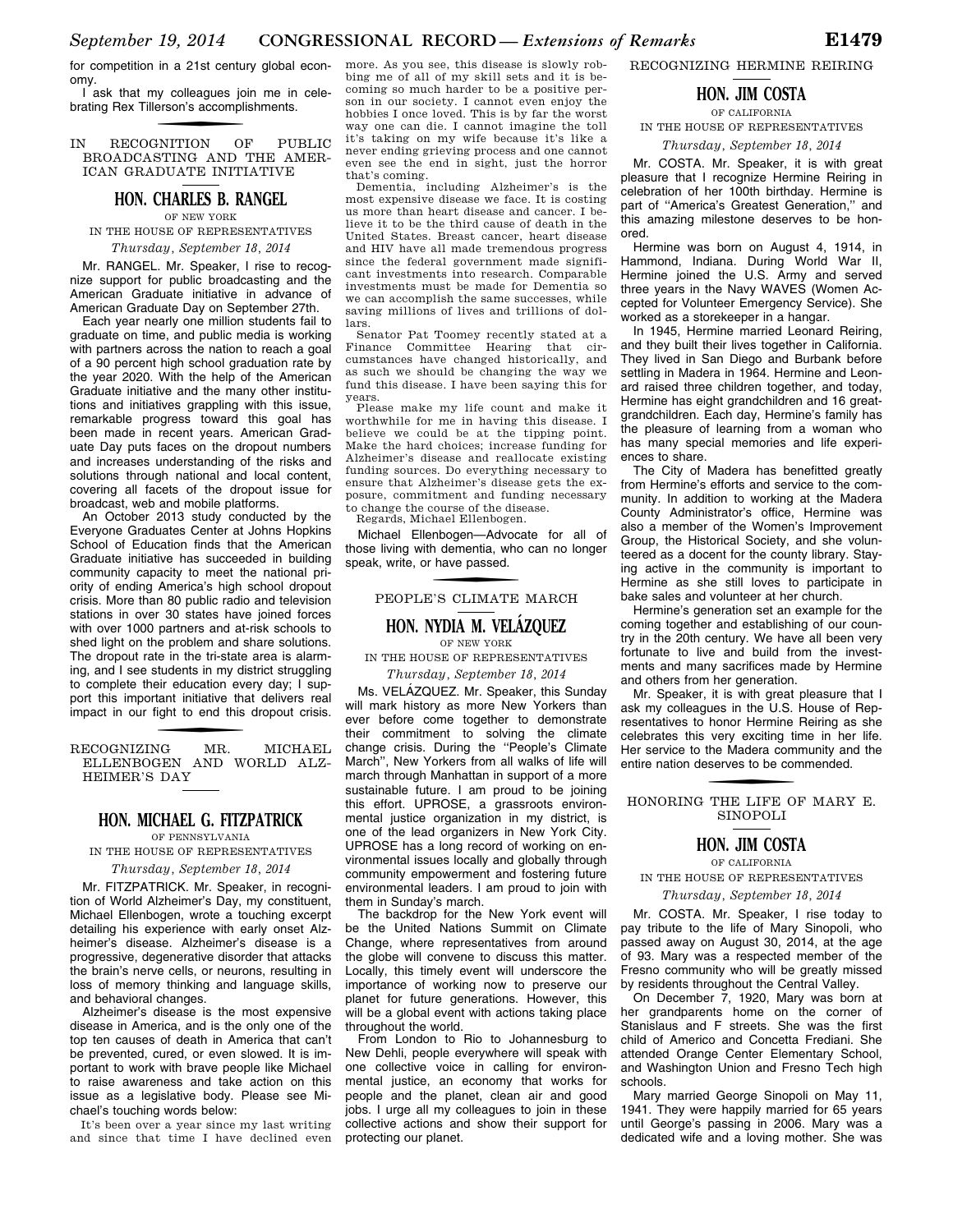a homemaker and took care of her family Mary had a knack for sewing, making all of her and her daughter's clothing as well as ties for George.

Besides her family, Mary's devotion was to the Fresno Veterans Hospital. She volunteered at the hospital for 60 years and gave over 30,000 hours of service. She was a 63 year life time member of the American Legion Auxiliary and served as their State Hospital Representative to the Veterans Hospital for 40 years. She served as president in the Auxiliary at the Unit and District level.

Mary will be greatly missed by her daughter, Gloria Jean Sinopoli; son, Sam Sinopoli; grandchildren, Anthony, Michael, Julia and Lauren; her sister, Palmira Smith and her husband Don; brother, Americo Frediani Jr. and his wife, Patricia; sister-in-law, Louise Petrucelli, cousins, nieces and nephews.

Mr. Speaker, it is with great respect that I ask my colleagues in the U.S. House of Representatives to honor the life of Mary Sinopoli, a standup American citizen. Her presence will undoubtedly be missed, but the impact she made on our community will never be forgotten.

# f RECOGNIZING OFFICER FERNANDO SANCHEZ

# **HON. HENRY CUELLAR**

OF TEXAS

## IN THE HOUSE OF REPRESENTATIVES *Thursday, September 18, 2014*

Mr. CUELLAR. Mr. Speaker, I rise today to recognize Officer Fernando Sanchez for his 40 years of dedicated service to law enforcement and for his commitment to Webb County and the state of Texas.

Officer Sanchez is a remarkable and highly respected citizen who has dedicated his career to the safety of his community. First serving in 1974, Officer Sanchez worked as a detention officer for Webb County. He then attended Laredo Jr. College, where he worked diligently toward his Basic Texas Peace Officer's Certification which he received in the fall of 1975.

It was then that Officer Sanchez was transferred to the Civil Division, where he began his service as a Bailiff of the first County Court at Law under Judge Antonio Zardenetta. When Judge Zardenetta was elected to the 111th Judicial District Court, Officer Sanchez was appointed as the bailiff of the court from 1979 to 1982. In 1982, he relocated to Victoria, Texas, where he served as a Sergeant in the Sheriff's Department before returning to Laredo to continue his service to the 111th Judicial District Court as a Bailiff.

After serving as the Bailiff for the 111th Court for a combined fourteen years, Officer Sanchez worked as an investigator for the Webb County Attorney's Office from 1997 to 2004. In 2005 he was appointed as Chief Deputy for the Webb County Sheriff's Department, and within the same year was promoted to Senior Lieutenant until 2008. In August of 2009, Officer Sanchez was hired as a criminal investigator for the Webb County Public Defender's Office. He was then appointed the Bailiff and Interpreter for the 406th Judicial District Court under Judge Oscar J. Hale, Jr. from August of 2010 until his retirement in August of this year.

Mr. Speaker, I am honored and pleased to have had this time to recognize Officer Fernando Sanchez not only on his career, but on his loyal service to his community. His willingness to work in various roles where he is most needed is admirable, and has helped to create a better Laredo and Webb County. I thank you for your time.

f RUSSIA'S CONTINUING DISREGARD FOR THE RULE OF LAW

#### **HON. MATT SALMON**

OF ARIZONA

IN THE HOUSE OF REPRESENTATIVES

*Thursday, September 18, 2014* 

Mr. SALMON. Mr. Speaker, I want to bring to my colleagues' attention a September 8, 2014 article by David Clark, printed in the Huffington Post UK, entitled, ''The Unacceptable Face of Putinism''. In this troubling article, Mr. Clark comments on Russia's continued efforts to ignore, and in fact undermine, the rule of law. At the heart of this most recent demonstration is Putin crony, Igor Sechin, a former KGB operative-turned-Rosneft CEO, who, reportedly, upon losing an arbitration case at The Hague under the Energy Charter Treaty and being required to pay \$50 billion in compensation to the majority shareholder of YUKOS Oil, threatened the plaintiff, Mr. Leonid Nevzlin.

The lawsuit stems from the Kremlin's act of taking over YUKOS Oil and imprisoning the company's top executives. As we watch Russia violate Ukraine's sovereignty through its annexation of Crimea and flout the international community's warnings about their actions in Eastern Ukraine, it is important to note that President Putin's government continues to violate the rule of law and must be held accountable. Russia must be required to live up to their international obligations, which includes compliance with rulings by The Hague as prescribed in the Energy Charter Treaty. The international community must ensure that Russia is held accountable for their actions and meets their responsibilities under the law. I hope my colleagues will take the time to read this article.

#### [From the Huffington Post, UK, Sept. 8, 2014] THE UNACCEPTABLE FACE OF PUTINISM

#### (By David Clark)

There isn't a better weathervane of Kremlin opinion than Igor Sechin. The 53 year old former KGB operative has been Vladimir Putin's most loyal and influential lieutenant since they worked together for the Mayor of St. Petersburg in the 1990s. Officially he has served as Deputy Head of the Presidential Administration, Deputy Prime Minister and now Chairman of Rosneft, the state oil company. Unofficially he has long been leader of the Kremlin's hardline siloviki faction; the group of senior intelligence and security officers who provide the muscle that makes Putin's leadership possible. So when Sechin publicly threatens the life of an exiled Russian businessman, as he did recently, it's worth paying attention. Russia's behaviour could be about to take another turn for the worse.

Sechin's outburst came at the end of a bad period for Russia. Already facing escalating international sanctions and a setback to its covert military intervention in Eastern Ukraine, an international tribunal in The Hague at the end of July found the Russian

government guilty of illegally expropriating Yukos Oil a decade ago and ordered it to compensate the company's former majority shareholders to the tune of \$50bn. This was a particularly bitter blow to Sechin who has been accused of personally orchestrated the destruction of Yukos and who's company. Rosneft, subsequently acquired its main production assets. Indeed, Rosneft stands to lose directly if its assets outside Russia are seized to facilitate payment of the award. Incensed by the loss of face and the possible loss of business, Sechin raged about the unfairness of the ruling before turing his remarks directly to Leonid Nevzlin, the largest former shareholder. Nevzlin, he warned, ''should take care of himself.''

It's hard to interpret this as anything other than a direct physical threat. Given Sechin's status and connections, it certainly deserves to be treated as more than a throwaway remark. Putin's Russia has a long history of using targeted assassination as a tool of policy, both inside Russia and abroad. Outside Russia the targets have usually been armed Chechen separatists. Investigating authorities in both Qatar and Turkey have accused the Russian intelligence agencies of murdering Chechen exiles on their territory.

Russia is hardly alone in carrying out the targeted assassination of those it deems to be terrorists. But it is also now one of the few countries that appears ready to use the same method against non-violent opponents. Rather than a shocking exception, the 2006 murder in London of former Russian intelligence officer Alexander Litvinenko may prove to be an ominous foretaste of what the Kremlin is capable of. Now the subject of a public inquiry, British officials long ago concluded that there was Russian state involvement in the crime.

Yet even in the Litvinenko case the motive was related to national security, or at least the Kremlin's interpretation of it. If Leonid Nevzlin has now been added to a hit list it marks a further escalation of Moscow's willingness to resort to violence beyond its border. After all, the offence that seems to have made him a target was to do nothing more than exercise his legal rights in a court of law.

In the context of the ongoing violence in Eastern Ukraine, it might be tempting for Western governments to treat Sechin's indiscretion as a matter of comparatively little importance. That would be a mistake. If Russia is allowed, in effect, to announce its willingness to resort to state terrorism, there is no way of knowing what consequences may follow. The Kremlin is strongly suspected of involvement in the dioxin poisoning that almost killed Victor Yushchenko shortly before he became President of Ukraine in 2004. Without a clear signal of international condemnation it might consider doing something similar today to President Poroshenko or Prime Minister Yatsenyuk. The message therefore needs to be sent that murder for political ends would put Russia outside the community of

civilised nations. The first step should be for the European Union to follow U.S. policy in putting Igor Sechin on the sanctions list of individuals subject to travel bans and asset freezes. The U.S. included Sechin on its list because of the immense influence he has exerted during Russia's lurch towards authoritarian nationalism. Perversely, the EU chose to exclude him from its own list for precisely the same reason. He is considered too important to be signalled out for punishment because of his involvement in the strategically vital energy sector where Europe's dependence on Russian imports has all but paralysed its capacity to act. That will need to change if the EU wants to challenge the impunity of the Russian elite.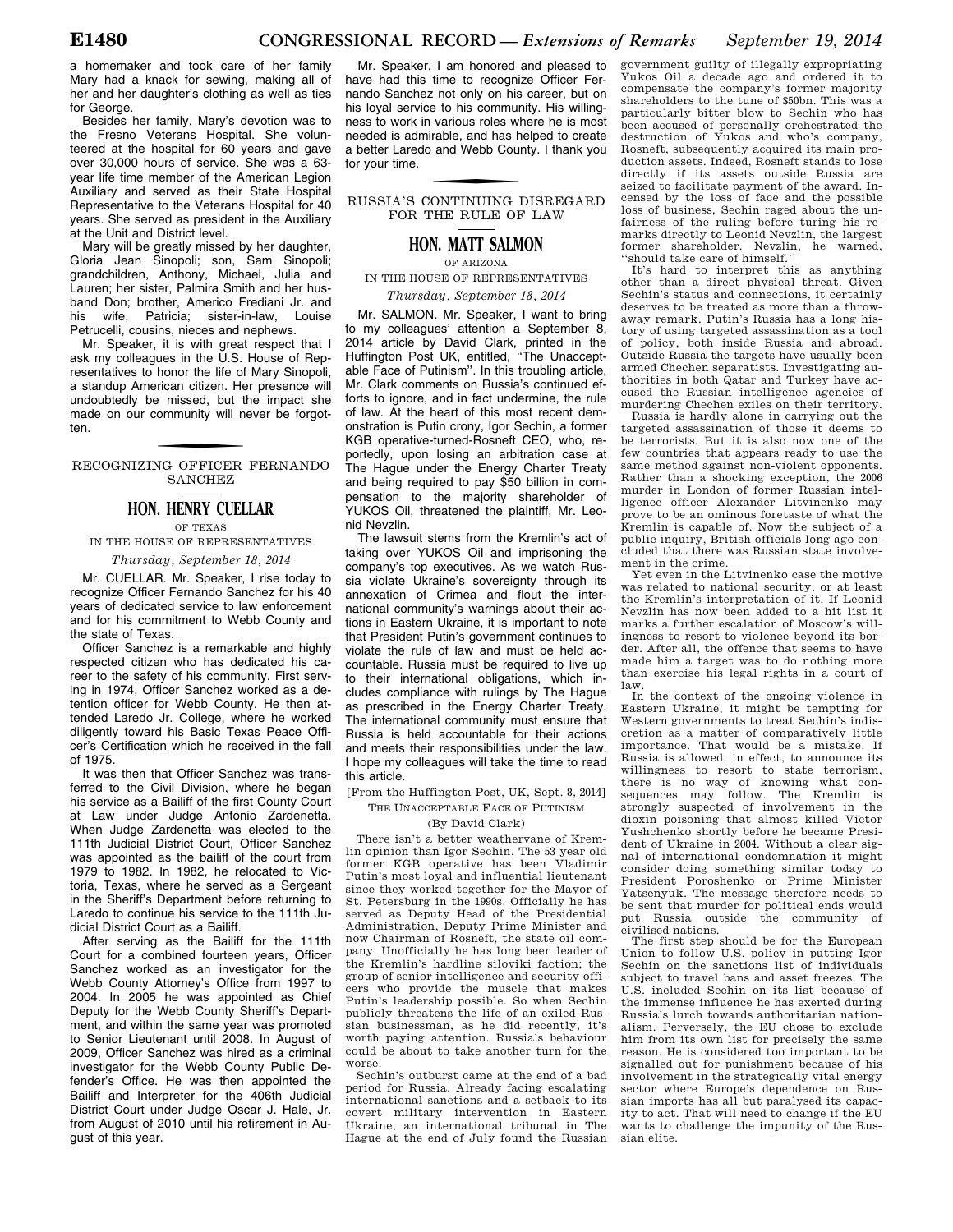A second step should be for Western governments to issue a formal démarche and put Russia's leaders on notice that the country will be designated a state sponsor of terrorism if any attempt is made to follow through on the threat against Nevzlin or anyone else legitimately standing up to the Kremlin. Difficult as this may be, the lessons of the recent past have to be learned. Every time the West has shied away from tough action in the face of Russian lawlessness the result has been to encourage its leaders to greater and more dangerous policy excess. It's time to draw a line.

TRIBUTE TO ST. JOHN'S CHAPEL OF CHARLESTON, S.C.

# **HON. JAMES E. CLYBURN**

OF SOUTH CAROLINA

IN THE HOUSE OF REPRESENTATIVES

*Thursday, September 18, 2014* 

Mr. CLYBURN. Mr. Speaker, I rise today to pay tribute to a church that has been a beacon of hope and a helping people and helping hand to people in Charleston, South Carolina since the 1800's. In 1839, St. John's Chapel opened its doors to welcome people to a spiritual environment and I join them today in celebrating a monumental milestone.

On October 11th St. John's will begin celebrating their 175th anniversary of creating spiritual, social and economic opportunity and advancement for families residing on Charleston's eastside and communities across the peninsula. Their activities include the re-dedication of their historically significant building and its service to the honor and glory of God.

The Charleston community has always seen this Chapel as a place of religious refuge. Their mission is to seek and encourage members to be participants in society through collaboration and empowerment. They attempt to do this in a setting where diversity is cultivated and celebrated. They also try to create an environment and community that are conducive to peaceful interactions of its residents by strengthening ethics and morality, reducing poverty and injustice and promoting community involvement.

The Reverend Dr. Dallas H. Wilson, Jr., Vicar, has served St. John's Chapel and the Charleston community with grace and dignity. He and his staff have spent their tenure at St. John's continuing to grow its mission and pursue goals through scripture, Sacraments and service through uncomplicated worship and wholesome community activities.

Mr. Speaker, I ask that you and my colleagues join me in congratulating St. John's Chapel for its 175 years of compassionate service to the Eastside and Charleston communities. As the church grows, I look forward to the services they will offer to the people of that area. I also hope they continue their mission furthering the cultivation of diversity. I offer best wishes and Godspeed on the occasion of this celebration, and hope they will continue their good work for many years to come.

SUTTER DAVIS HOSPITAL'S 2013 BALDRIGE NATIONAL QUALITY AWARD

## **HON. JOHN GARAMENDI**

OF CALIFORNIA

IN THE HOUSE OF REPRESENTATIVES

*Thursday, September 18, 2014* 

Mr. GARAMENDI. Mr. Speaker, Whereas, Sutter Davis Hospital (SDH) was one of three organizations in the country to receive the 2013 Baldrige National Quality Award, the nation's highest Presidential honor for performance excellence through innovation, improvement, and visionary leadership; and

Whereas, Sutter Davis Hospital was selected from a field of 22 applicants that were rigorously evaluated by an independent board of examiners in seven areas defined by the Baldrige Criteria: leadership; strategic planning; customer focus; measurement, analysis and knowledge management; workforce focus; operations focus; and results. An organization may compete for the award in one of six categories: manufacturing, service, small business, health care, education and nonprofit; and

Whereas, Since 1988, only 102 Baldrige awards have been presented to 96 organizations. To date, more than 1,500 U.S. organizations have applied for the Baldrige Award, and internationally, the program has served as a model for nearly 100 excellence programs; and

Whereas, Thousands of organizations worldwide use the Baldrige Criteria to guide their operations, improve performance and achieve sustainable results. This improvement and innovation framework offers organizations an integrated approach to key management areas. The criteria are regularly updated to reflect the leading edge of validated management practice; and

Whereas, Sutter Davis Hospital has been on a long quality journey to excellence and over the years has made significant improvements. This journey has placed SDH among the best hospitals in the nation, and has now distinguished SDH as a Baldrige winner as a result of the work accomplished by all employees, physicians and volunteers working together; and

Whereas, Sutter Davis Hospital is dedicated to a patient care mission, which aims to enhance the health and well-being of people in the communities it serves, through a not-forprofit commitment to compassion and excellence in health care services; and

Whereas, The community of Davis, and Yolo County as a whole, is proud of Sutter Davis Hospital for serving as a national role model for small hospitals and leading the transformation of health care to achieve the highest levels of quality, accessibility, and affordability; and

Now, therefore, be it resolved that Congressman JOHN GARAMENDI expresses his sincere appreciation and gratitude for the vision, leadership and organization shown by Janet Wagner, CEO, and her team of employees, physicians and volunteers at Sutter Davis Hospital, for bringing a national presidential honor to Yolo County, providing quality care to all patients and serving as a steadfast community partner.

TAIWAN'S 103RD NATIONAL DAY

## **HON. EDDIE BERNICE JOHNSON**

OF TEXAS

IN THE HOUSE OF REPRESENTATIVES

*Thursday, September 18, 2014* 

Ms. EDDIE BERNICE JOHNSON of Texas. Mr. Speaker, as we join in congratulating our friends in Taiwan on the occasion of their 103rd National Day, I think the best way to celebrate the tremendous progress Taiwan has achieved over the past decades, and its contributions to the world, is through the continuation of our efforts to support Taiwan's meaningful participation in international organizations.

Twenty years ago, in the 1994 Taiwan Policy Review, the Clinton Administration declared that it would support such participation, a pledge which successive Administrations have upheld.

Ten years ago, the House passed legislation in support of Taiwan's efforts to gain observer status in the World Health Organization. Last year, this House passed bipartisan legislation to secure observer status for Taiwan at the International Civil Aviation Organization, or ICAO.

Taiwan has enjoyed observer status at the World Health Assembly every year since 2009, and was invited last year to be a guest at the ICAO triennial Assembly by the ICAO Council President.

As Taiwan is a key security and trading partner of this country, it is vital for the House to continue its support of Taiwan by bolstering its standing and meaningful participation in international bodies. Taiwan is a democracy of 23 million people who are highly educated, and highly skilled. It is to the benefit of all the world's peoples that experts from Taiwan engage with their colleagues in the international forums that seek to tackle the challenges of the 21st century.

I ask my colleagues on both sides of the aisle to support Taiwan and its people on this issue, and on the other issues vital to our shared values, security, and prosperity. Meanwhile, I also wish the people of Taiwan a happy Double Ten Day and continued success and prosperity.

RECOGNIZING MRS. VIRGINIA CANNINGTON FOR 31 YEARS OF CONTINUOUS SERVICE TO OUR COUNTRY

#### **HON. AUSTIN SCOTT** OF GEORGIA

IN THE HOUSE OF REPRESENTATIVES

*Thursday, September 18, 2014* 

Mr. AUSTIN SCOTT of Georgia. Mr. Speaker, on the occasion of her retirement from the civil service with the United States Government, I want to recognize Mrs. Virginia (Ginger) Cannington for her 31 years of continuous service to our country. In her most recent position, Mrs. Cannington was an analyst for Medical Officer Special Programs in the Office of the Command Surgeon, Air Force Reserve Command, Robins Air Force Base, Georgia, where she served as the single point of contact for commissioning medical professionals into the Air Force Reserve.

Mrs. Cannington began her career with the United States Government in 1983 working for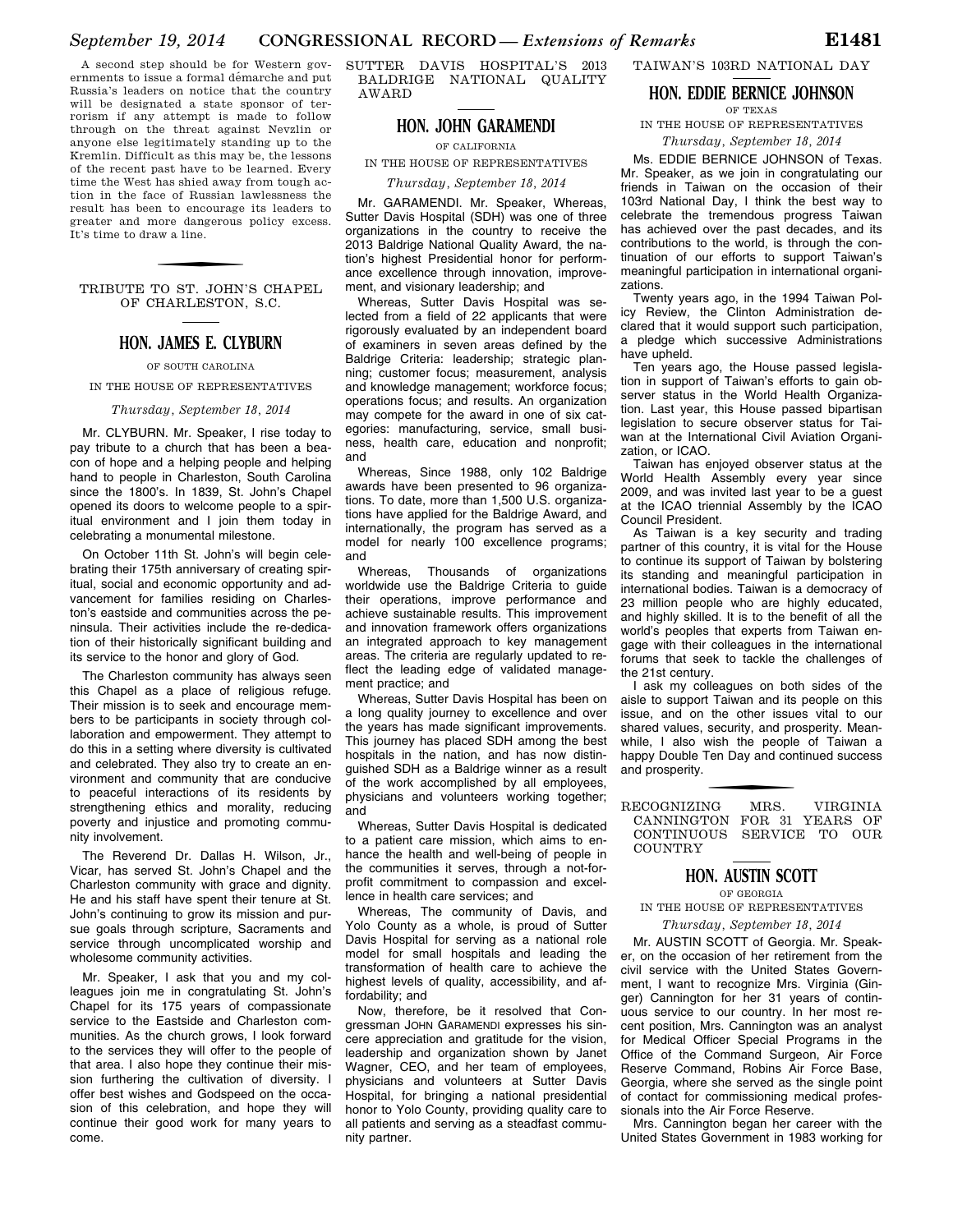the Internal Revenue Service in Shreveport, Louisiana. After 17 months, she transferred to the Army Corps of Engineers in Bossier City. She then began working for the 47th Fighter Squadron in October of 1985 on Barksdale AFB, Louisiana—which began her association with the Air Force. Mrs. Cannington would later join her husband with his Air Force assignments and work at 509th Tactical Missile Wing in RAF Greenhom Common, England; the 410th Transportation Squadron at K.I. Sawyer AFB, Michigan; the 480th Intelligence Group at Langley AFB, Virginia; culminating her career at the Medical Directorate for the Air Force Reserve Command, Robins Air Force Base, GA.

During her tenure, Mrs. Cannington was awarded the Air Combat Command Transportation Professional of the Year, Air Intelligence Agency Junior Professional of the Year, National Air Intelligence Professional of the Year, and a National Reserve Recruiting Award for Support Personnel several times. As an analyst at the Air Force Reserve Medical Directorate, she processed 2,811 commissioning packages. Her role was crucial in ensuring there were enough healthcare professionals for those wounded in battle, a mission at which she excelled.

Mrs. Cannington could not have made such a tremendous impact within the Air Force without the love and unfailing support of her family, specifically her husband of 44 years, re-Chief Master Sergeant Cannington; her children—Jennifer and her husband Bob; Josh; and Matt and his partner Gregg; her sister Cathy and her husband Dave as well as Melody and her husband Thor. She also contributes her success to her mother, Virginia Walker and her mother-in-law Ann Cannington.

Mr. Speaker, I would like to express my sincere appreciation to Mrs. Virginia Cannington for her outstanding service to both the United States Air Force and our great Nation. We wish her and her family the best of luck as she transitions into retirement. Mrs. Cannington is a true professional and a credit to herself, her family, and the United States of America.

f RECOGNIZING CVS HEALTH FOR RECEIVING THE PREVENT CAN-CER FOUNDATION'S CANCER AWARENESS AWARD

# **HON. JAMES P. McGOVERN**

OF MASSACHUSETTS

IN THE HOUSE OF REPRESENTATIVES

*Thursday, September 18, 2014* 

Mr. MCGOVERN. Mr. Speaker, today CVS Health received the Excellence in Cancer Awareness Award at the Twenty-Second Annual Action for Cancer Awareness Awards Luncheon. The annual award was given by the Congressional Families Cancer Prevention Program of the Prevent Cancer Foundation to CVS Health for their commitment to health by taking tobacco products off their shelves. Dr. Andrew Sussman accepted the award on behalf of CVS Health and I want to commend him, and CVS Health, for their commitment to prevent cancer and improving the health of every American by removing tobacco from their stores.

PREVENT CANCER FOUNDATION

AWARD ACCEPTANCE/RECOGNITION RECEIPT RE-MARKS FOR CVS HEALTH—ANDREW J. SUSSMAN, MD, PRESIDENT CVS/MINUTECLINIC, SVP AND ASSOCIATE CMO, CVS HEALTH

Thank you very much. I'm very happy to be able to join you all today and am honored to accept this wonderful recognition on behalf of CVS Health.

As you may have heard, we recently marked an important milestone in the history of our company. We officially changed our corporate name to CVS Health.

We made this change to reflect our broader health care commitment.

And along with the start of CVS Health, we also ended the sale of all cigarettes and tobacco products at CVS/pharmacy nationwide.

By removing these items from our store shelves, we believe we can make a difference in the health of all Americans.

In fact, there's evidence that removing tobacco products from retailers with pharmacies may lead to substantially lower rates of smoking with implications for reducing tobacco-related deaths.

A recent CVS Health study found that there was up to a 13 percent reduction in purchasers of tobacco products in Boston and San Francisco AFTER policies eliminating the sale of tobacco products at retailers with pharmacies were put in place.

If retailers with pharmacies across the country were to forego sales of tobacco products, the result could be up to 60,000 fewer tobacco-related deaths annually.

Along with removing tobacco-related products from our stores, we also launched a national smoking cessation campaign to help millions of Americans to quit smoking.

We know that 7 in 10 people who smoke want to quit.

We also know that for most people it will take several tries before they are successful.

That's why, with help from national experts, we designed the CVS Health smoking cessation program.

We've combined the efforts of CVS/pharmacy, CVS/minuteclinic and CVS/caremark to come up with a comprehensive program that will help smokers to quit.

The program is made of up four compo-<br>ents—Readiness assessment, Education, nents—Readiness assessment. Medication Support, and Coaching.

For example, at our 925 walk-in medical clinics called CVS/minuteclinic, our ''Start to Stop'' program puts all four of these support components into action.

Our Nurse Practitioners begin with an assessment to create a customized treatment plan.

They then provide ongoing education and support to meet the individual needs of smokers who are trying to quit.

Our team also provides an overview of medication options and, if appropriate, can prescribe medication.

And finally, our Nurse Practitioners provide face-to-face personalized coaching to help patients keep the momentum going and avoid relapse.

This is another example of how CVS/ minuteclinic is expanding access to walk-in health care seven days a week, as part of the changing health care landscape.

MinuteClinic is also affiliated with 41 major health systems around the country and growing—affiliations that include integration of electronic medical records, physician medical director collaboration, and collaboration on wellness programs such as smoking cessation.

As we have placed a growing emphasis on our purpose as a health care organization, we've been truly humbled by the outpouring of encouragement and support we've received since announcing the removal of cigarettes and tobacco products from our stores.

It's come from all corners . . . from our customers and colleagues, public health advocates, elected officials and the media.

And we are particularly thankful for today's recognition from the Prevent Cancer Foundation—a group that has been truly at the forefront of cancer prevention since it was founded, nearly 30 years ago.

I hope through our efforts, along with the work of groups like yours, we can help more Americans embark on their path to better health. Thank you again for this wonderful honor.

#### DO-NOTHING CONGRESS

#### **HON. GENE GREEN**

OF TEXAS

IN THE HOUSE OF REPRESENTATIVES *Thursday, September 18, 2014* 

Mr. GENE GREEN of Texas. Mr. Speaker, I rise to recognize the hardworking men and women of Houston and Harris County, who go to work every day without complaint and the failure of this Congress to do its job and pass pressing legislation that the good people of the 29th District of Texas and Americans throughout our country are relying on.

The 113th Congress, which is scheduled to end in less than 4 months, has passed only 142 laws to date. And 34 of those were ceremonial.

Last Congress had passed 151 laws by the same date.

The ''Do-Nothing Congress'' of 1947 and 1948 that President Harry Truman famously campaigned against passed 906 public laws. That is not even including the 458 private laws that were passed or the modern conveniences that we have today that should enable us to do more for the American people.

Over the past 20 months, our chamber has failed to bring to the floor critical legislation that would extend emergency unemployment insurance, cutting off benefits for 4 million Americans, raise the minimum wage for the 10 million-plus Americans who work full-time and live below the poverty line, or ensure equal pay for equal work for working men and women in our country.

Mr. Speaker, if this Congress ends without this chamber even bringing these bills for a floor vote, historians will have no choice but to rewrite the textbook and name us the true ''Do-Nothing Congress.''

TO ALLOW RAILROAD EMPLOYEES TO REMAIN ON DUTY AS NEC-ESSARY TO CLEAR A BLOCKAGE<br>OF VEHICULAR TRAFFIC AT VEHICULAR TRAFFIC AT GRADE CROSSINGS

#### **HON. THOMAS E. PETRI**

OF WISCONSIN

IN THE HOUSE OF REPRESENTATIVES

*Thursday, September 18, 2014* 

Mr. PETRI. Mr. Speaker, today, along with Representative SENSENBRENNER and Representative DUFFY, I am introducing common sense legislation that would provide flexibility for train crews to remain on duty past their maximum hours of service, when feasible to the extent necessary, in order to clear a blockage of vehicular traffic at grade crossings.

My district and the state of Wisconsin have seen a surge in traffic on our rail lines. This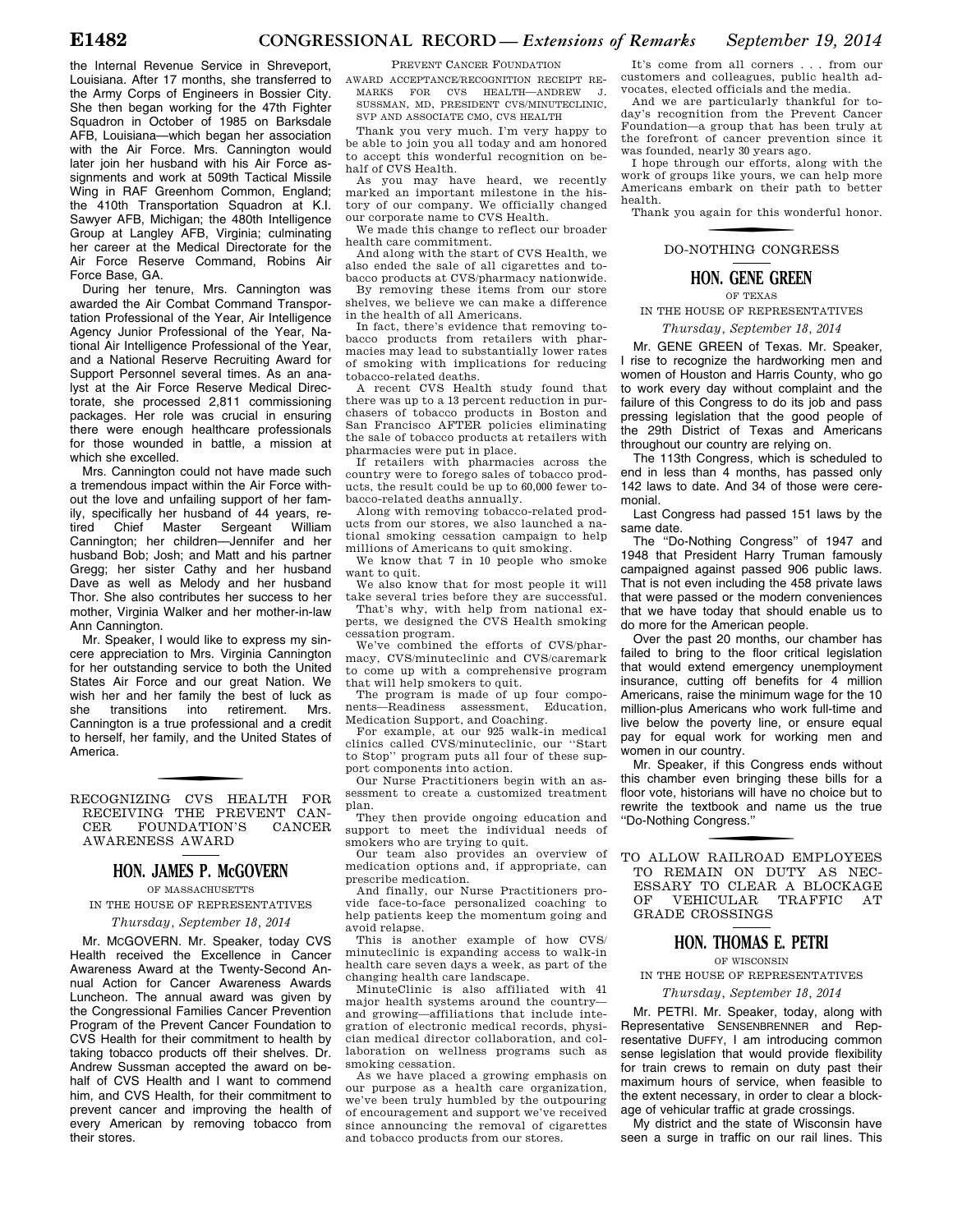is great, but it has also caused a logjam of trains waiting on rail lines and blocking crossings, sometimes for hours on end. It was reported that last week near the small community of Byron in my district, a train blocked a state highway for five hours and could not move the fifty feet to clear the crossing because the crew had reached its maximum hours of service. A new crew was required before the train could be moved.

I recognize that the rail system is very complex and there are many factors that go into trains being held and crossings being blocked. But I still struggle with the fact that motorists, including emergency services, were forced to wait five hours for a train to move fifty feet. Part of the benefit in moving goods by rail is to relieve congestion on the roads, not increase it. The goal of this legislation is to provide a common sense solution to scenarios such as the instance in Byron.

While I realize these are the waning days of the 113th Congress, I hope that by at least introducing this legislation now, it will continue a discussion here in Congress and with the rail industry and rail labor on this common sense solution.

# f PERSONAL EXPLANATION

## **HON. JIM GERLACH**

OF PENNSYLVANIA IN THE HOUSE OF REPRESENTATIVES

#### *Thursday, September 18, 2014*

Mr. GERLACH. Mr. Speaker, unfortunately, on September 15, 2014, I missed one recorded vote on the House ''floor.'' Had I been present, I would have voted ''yea'' on rollcall No. 497.

f INTRODUCTION OF THE HBCU HIS-TORIC PRESERVATION PROGRAM REAUTHORIZATION ACT

# **HON. JAMES E. CLYBURN**

OF SOUTH CAROLINA IN THE HOUSE OF REPRESENTATIVES

*Thursday, September 18, 2014* 

Mr. CLYBURN. Mr. Speaker, today I am introducing a bill to reauthorize the Historically Black Colleges and Universities (HBCU) Historic Preservation Program. I have always studied history, and taught it at the high school level. Throughout my tenure in Congress, I have worked to support historic preservation efforts which preserve and protect our nation's treasured institutions. The bill I am introducing today would continue a tremendously successful program which has been widely supported by many of my colleagues from both sides of the aisle.

HBCUs represent a unique and critical aspect of African American history in the United States. Many of these institutions are over 100 years old, but this history lives on today as these colleges and universities continue to thrive. In 1996, \$29 million was originally provided in grants to preserve historic sites on HBCU campuses. In 1998, at the request of the Congressional Black Caucus, the GAO conducted a study to identify and project the cost of preserving and protecting threatened historic buildings and sites on the more that 100 HBCU campuses in the United States. The GAO identified 712 historic sites which would require \$755 million to successfully preserve. Truly the costs of this project are challenging, but we have made progress. Responding to the GAO study, in 2002, Congress authorized an additional \$60 million for six years.

I have seen the results firsthand. Several historic buildings at Allen, Claflin, and South Carolina State Universities, and Voorhees and Benedict Colleges in my district have been successfully restored. These structures are icons on their respective campuses and in their communities. They are living testaments to African American and South Carolina history. Arnett Hall at Allen University was designed by an African American architect and built by the students themselves in 1891. If this building were lost, that link to the past would be severed, never to be revived again. Through a grant from this program, it has been stabilized, restored and is being preserved. These results are not limited to South Carolina. Since its origin in 1996, 59 institutions have benefited in 20 different states.

While there are many success stories, the need is still great. Sites identified by the GAO are still threatened and are continuing to deteriorate. The authorization for this program has expired, and it has not received appropriations since the Recovery Act in 2009. Congress must not abandon the progress we have made. This bill would reauthorize the program for ten years at the same funding level. It will not by itself reach the total funding needed for every threatened site, but it will revive this initiative and continue to make progress preserving these historic campuses. I have been privileged to receive strong support from my colleagues in the Congressional Black Caucus and many other members of both parties for these efforts, and I look forward to working with all of them to extend this vital program and preserve our Nation's history.

CELEBRATING THE GRAND OPEN-ING OF THE BRIDGESTONE AMERICAS BIORUBBER PROCESS RESEARCH CENTER IN MESA, AZ

#### **HON. MATT SALMON**

OF ARIZONA

IN THE HOUSE OF REPRESENTATIVES

*Thursday, September 18, 2014* 

Mr. SALMON. Mr. Speaker, I rise today to celebrate the grand opening of the Bridgestone Americas Biorubber Process Research Center in Mesa, Arizona on September 22, 2014.

I'm honored to represent this facility, which will serve as a research and development center for advancing the use of the desert-based Guayule plant—native to the Southwestern United States—as an alternative natural rubber source for Bridgestone products.

This research will help further the development of a more diverse domestic, sustainable and renewable source for natural rubber that will decrease the reliance on rubber trees.

The Biorubber facility will be supplied with guayule from the nearby Bridgestone Guayule Agro Operations Farm in Eloy, AZ which is expected to submit its first sample for research for evaluation by mid-year 2015.

The Biorubber facility will provide significant economic benefits to my district with 40 high-

skilled research and technician jobs, in addition to the almost 500 Bridgestone employees already in the state.

The opening of this facility further underscores Bridgestone's ongoing commitment to technological and environmental innovation, and adds to its reputation as a leader in corporate environmental sustainability.

Again, I would like to congratulate Bridgestone Americas on the grand opening of its new Biorubber Process Research Center.

I am proud that Bridgestone is an integral part of our community, and I'm pleased to commemorate this significant development in Arizona's 5th District.

SISTERS OF MERCY CELEBRATE 120 YEARS OF SERVICE

## **HON. HENRY CUELLAR**

OF TEXAS IN THE HOUSE OF REPRESENTATIVES

*Thursday, September 18, 2014* 

Mr. CUELLAR. Mr. Speaker, I rise today to celebrate a momentous occasion—the 120 years of service the Sisters of Mercy have graciously provided the City of Laredo, Texas. For over a century, these Sisters have faithfully contributed to the health and wellbeing of the residents within my hometown.

Three Sisters arrived in Laredo in 1894 with the mission of building the city's first hospital. They came from Dublin, Ireland, and less than one month after their arrival, they accomplished their goal and opened a medical facility with six rooms and twelve beds. Though they were not formally trained in nursing, they committed to learning in order to serve the needy of Laredo. As the population and health care needs grew, Sisters of Mercy expanded to new buildings to care for as many Laredoans as possible.

Over the last 120 years, nearly 120 Sisters have faithfully served in Laredo, many of whom served for decades at a time. There are presently five sisters who serve the Laredo community: Sister Maria Luisa Vera, who recently celebrated her 50th jubilee and is President of Mercy Ministries; Sister Rosemary Welsh, who has served Laredo for 22 years and is the Executive Director at Casa de Misericordia and the Director of Outreach Services at Mercy Clinic; Sister Olivia Obregon, who has served for a total of 33 years in various nursing supervisory positions; Sister Kathleen Tinnel, who has served Laredo for 12 years both as a pediatric nurse and a minister; and the newest Sister—Sister Beth Yoest—who is on the faculty at St. Peter Memorial School.

Mr. Speaker, I am honored to have the opportunity to recognize the Sisters of Mercy for commendably caring for the citizens of Laredo throughout the past 120 years. I thank you for this time.

# SUPPORTING THE REPUBLIC OF CHINA'S NATIONAL DAY

#### **HON. DINA TITUS** OF NEVADA

IN THE HOUSE OF REPRESENTATIVES *Thursday, September 18, 2014* 

Ms. TITUS. Mr. Speaker, I am pleased to rise today with the people of the Republic of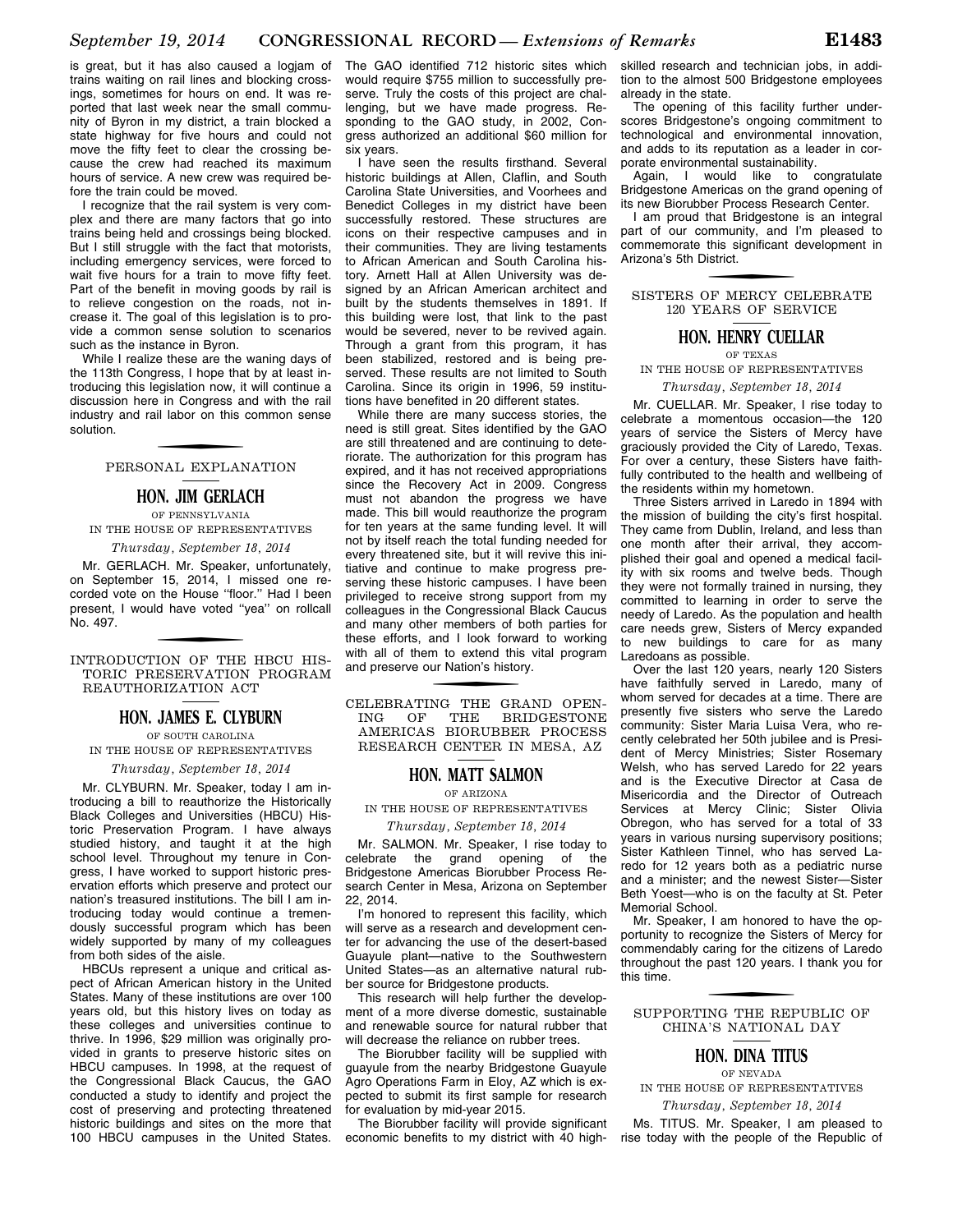China (Taiwan) as they celebrate their upcoming National Day on October 10th.

I visited Taiwan as a state legislator and often welcome its representatives to Las Vegas and to my Washington, DC office. With the expansion of the Visa Waiver Program to include Taiwan, we hope to continue to welcome more Taiwanese tourists and business travelers to Las Vegas.

Nevada's First Congressional District is home to a vibrant Taiwanese American Community that enhances our local culture.

I am proud to consider myself a friend of Taiwan. The relationship between our two nations has been strong over the past century. This mutually beneficial partnership relationship has strengthened and enriched our economic, political, and cultural ties.

It should be fostered and promoted in the coming years.

I congratulate the people of Taiwan on the occasion of their National Day and join them in their celebration.

f TRIBUTE TO FLATWOODS RED HAT **TULIPS** 

# **HON. SHELLEY MOORE CAPITO**

OF WEST VIRGINIA IN THE HOUSE OF REPRESENTATIVES

*Thursday, September 18, 2014* 

Mrs. CAPITO. Mr. Speaker, I rise today to recognize the Flatwoods Red Hat Tulips, a local chapter of the National Red Hat Society, an organization of women who provide community service in the town of Flatwoods and throughout Braxton County, West Virginia.

The Flatwoods Red Hat Tulips were founded in 2005 and have spent the past nine years organizing events and volunteering to make their community a better place to live, work, and raise a family. The impact of these women has been felt by an array of causes, including well known groups such as The American Cancer Society's Relay for Life, March of Dimes, Bikers for Babies, and The American Heart Association. In addition, the ladies have held fundraisers for local organizations like the Braxton County Animal Shelter and the local Lions Club, which helps provide eye exams and glasses to children. Every year in May, the ladies host a candlelight service at the local Hospice Memorial to honor members of the community who have passed away.

Just next month, the Flatwoods Red Hat Tulips will host an event benefitting the local animal shelter's Capture, Neuter, and Release Program, which aims at combating the stray dog and cat problem in the community. They remain an active group through the year and meet regularly at different restaurants in the area and can often be found visiting the Braxton County Senior Center in Sutton.

The Flatwoods Red Hat Tulips are led by Queen Mum Judy Norvell and Vice Queen Joyce Black.

Mr. Speaker, Flatwoods, Braxton County, and indeed the State of West Virginia, owe the Flatwoods Red Hat Tulips many thanks for their hard work and dedication to the community and their neighbors. I am honored to represent such a distinguished group of women in Congress.

TRIBUTE TO EDUARDO EURNEKIAN

#### **HON. DOUG LAMBORN**

OF COLORADO

IN THE HOUSE OF REPRESENTATIVES

*Thursday, September 18, 2014* 

Mr. LAMBORN. Mr. Speaker, I am honored to recognize Eduardo Eurnekian, a truly remarkable man.

As Chairman of the International Raoul Wallenberg Foundation (IRWF), Mr. Eurnekian has made a significant contribution to preserving and promoting the extraordinary legacy of Raoul Wallenberg, the WWII Swedish diplomat who is credited with saving scores of Jews in Budapest from the horrors of the Holocaust. Raoul Wallenberg disappeared on January 17, 1945 when he went to meet with members of the Soviet Army to discuss the future of the Jewish refugees in Hungary. Imprisoned by the Stalinist regime along with his loyal driver, Vilmos Langfelder, his fate and whereabouts, now 70 years later, remain shrouded in mystery.

In 1981, our nation honored Raoul Wallenberg by making him an Honorary Citizen of the United States, only the second person to be so honored (following Winston Churchill). More recently, on July 9, 2014, the U.S. Congress presented him the Congressional Gold Medal in recognition of his humanitarian service.

Under the leadership of Mr. Eurnekian and in collaboration with IRWF founder Baruch Tenembaum (who was honored by this House on September 10, 2003), the IRWF has worked tirelessly to preserve and promote the legacy of the hero who became a victim himself. It has been reaching out to tens of thousands of young people around the world, instilling Raoul's spirit of civic courage and solidarity in their hearts and minds.

Just recently, Mr. Eurnekian spearheaded the events celebrating the award of the Congressional Gold Medal to Raoul Wallenberg. Dozens of Members of Congress had the opportunity to learn about the IRWF and to pay tribute to its outstanding work at a luncheon ceremony prior to the moving award presentation in the Capitol Rotunda. Mr. Eurnekian was there presented with the ''Guardian of the Rescuer's Legacy," a magnificent statue symbolizing peace and solidarity that was created by the renowned artist Frank Meisler.

In an effort to raise global awareness of Raoul Wallenberg, and to pay tribute to world leaders who treasure the values of the Swedish hero, Mr. Eurnekian and Mr. Tenembaum have bestowed the Raoul Wallenberg Centennial Medal upon many distinguished individuals throughout the world. These include the former British PM Gordon Brown, the former President of Slovakia Ivo Gasparovic, the President of the European Commission Jose Manuel Barroso, the former Secretary of Pope John XXIII Cardinal Loris Capovilla, the legendary British savior Sir Nicholas Winton, the President of the Hellenic Republic Karolos Papoulias, the Former Minister of Justice of Canada and long-time Wallenberg supporter and prominent human rights activist Professor Irwin Cotler.

The IRWF strives to raise awareness of Raoul Wallenberg's legacy and fate, urging international leaders to raise their voices. President Obama did so in his video address

of April 19, 2012 entitled ''Remembering and Honoring Courage." Similarly, former Australian PM Julia Gillard paid tribute in a video address devoted to the Swedish diplomat.

Under Mr. Eurnekian's leadership, the IRWF has not shied away from difficult legal challenges. On August 5, 2014, after a protracted five-year-long battle, the Argentinean Supreme Court overturned a lower court judgment in favor of the grandson of an Argentinean diplomat, Luis Hernan Irigoyen, who had been stationed at the Argentine Embassy in Berlin during the Nazi regime. After the IRWF accused the diplomat of letting Argentine Jews die, the diplomat's grandson sued IRWF for damages. The high court decided that the IRWF will not have to idemnify the diplomat's grandson and that ''even the harshest criticism has Constitutional Protection.'' Years before this unprecedented ruling, following a campaign by the IRWF, the then-Foreign Minister of Argentina, Mr. Rafael Bielsa, ordered the removal of a plaque that was placed inside the Argentine Chancellery in homage to 12 Argentine diplomats (Irigoyen was among them) that allegedly worked in favor of persecuted Jews. The IRWF proved that this honor was undeserved.

Mr. Eurnekian is an internationally recognized entrepreneur. He is CEO and President of Corporacion America, whose diverse holdings include management of more than 50 airports, infrastructure development, mining, financial services, energy, agricultural, wine and nano-technology and microchip production. He serves as First Vice-President of the Argentinean Chamber of Commerce and is a Member of the Executive Board of the International Chamber of Commerce.

His work has earned him a variety of prestigious awards and prizes, including the following: "Businessman of the Year" from (Argentina 1995); "Leonardo Award" from the Italian Government (1999); ''Man of the Year'' from the Armenian General Benevolent Union (2010); ''Knight of Holy Etchmiadzin Order'' from the Catholicos of all Armenians, His Holiness Karekin II (2011); "Certificate of Appreciation'' from UNDP for his role as an ''advocate for sustainable development'' in Armenia (2012); ''Business for Peace Award'' from the Oslo Business for Peace Foundation (2012); ''Businessman of the Year'' from CAMACOL— Latin Chambers of Commerce and Industry (2012); and ''Businessman of the Year—Services Category'' from the Argentine Businessmen Association (2012). In spite of his many commitments, Mr. Eurnekian did not hesitate for a single moment when offered the challenge to lead the IRWF—and he has led with tireless commitment, passion and ingenuity.

Now 82 years old, Eduardo Eurnekian continues his activism with passion and vigor. Although he has never received any compensation for his work on behalf of the IRWF, he has generously contributed his own funds to the mission of this important organization, whose membership includes more than 300 heads of state, Nobel Prize laureates and accomplished individuals from all walks of life. Indeed, the former Archbishop of Buenos Aires, Jorge Mario Bergoglio, joined its ranks many years ago, and the IRWF is honored to include him, now known as Pope Francis, in its membership.

Together with Baruch Tenembaum and in the spirit of the IRWF, Mr. Eurnekian is now working to create an Armenian cultural center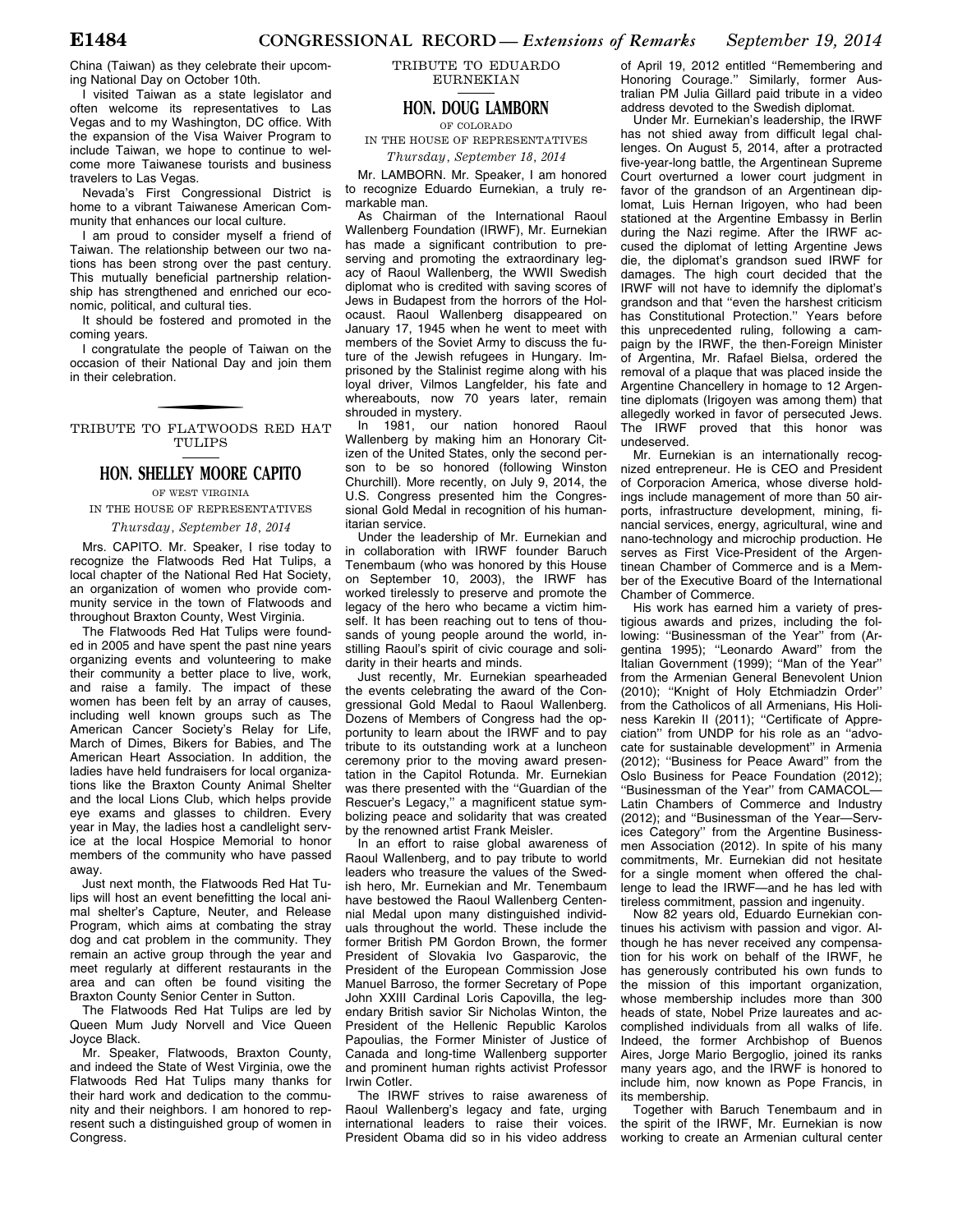in Yerevan, which will highlight the unparalleled contribution of the Armenian diaspora to the world during the last century in the fields of arts, science, culture, social welfare and business.

I am honored to pay tribute and express my gratitude and appreciation to Eduardo Eurnekian, and I urge my colleagues to join me in congratulating him on his outstanding achievements.

IN RECOGNITION OF CPL. VINCENT MANNION-BRODEUR

#### **HON. WILLIAM R. KEATING**

OF MASSACHUSETTS

IN THE HOUSE OF REPRESENTATIVES *Thursday, September 18, 2014* 

Mr. KEATING. Mr. Speaker, I rise today to commemorate the Dedication of Cpl. Vincent Mannion-Brodeur Patient Room at Spaulding Rehabilitation Hospital.

This newly-dedicated patient room, located in one of the leading rehabilitation hospitals in the country, recognizes Cpl. Mannion-Brodeur and his valiant service in the United States Army. While serving in Iraq in 2007 with the 82nd Airborne, Cpl. Mannion-Brodeur was critically injured by an insurgent trap. After surviving forty operations and a year-long coma, Cpl. Mannion-Brodeur became an inspiration for people throughout the country and an example of what it means to serve one's country. His noble actions and enduring strength have deemed him a Purple Heart and Bronze Star Recipient and have earned him the gratitude of an entire nation. With the assistance of his parents, Cpl. Mannion-Brodeur is now at the point in his recovery where he is able to motivate and speak to Walter Reed patients as well as work with other injured soldiers throughout their own recovery process.

Mr. Speaker, it brings me great pride to honor and thank Cpl. Vincent Mannion-Brodeur for his invaluable service in the United States Army and to recognize the dedication of the Cpl. Vincent Mannion-Brodeur Patient Room at Spaulding Rehabilitation Hospital. I ask that my colleagues join me in recognition of Cpl. Mannion-Brodeur and his distinguished service in our Armed Services.

f RECOGNIZING TWENTY-TWO FAM-ILY-OWNED FARMS FOR ONE HUNDRED FIFTY YEARS OR MORE OF FARMING IN MIN-NESOTA

#### **HON. MICHELE BACHMANN**

OF MINNESOTA

#### IN THE HOUSE OF REPRESENTATIVES *Thursday, September 18, 2014*

Mrs. BACHMANN. Mr. Speaker, I rise today to recognize twenty-two family-owned farms for reaching the milestone of family farming for one hundred fifty years or more. Throughout our state's history, Minnesota farmers have not only fed the citizens of our great nation, but they help to provide the world with food. These Minnesota families have stood the test of time and passed their farm from generation to generation; sharing their values of hard work, determination, and love of the land. Each family has its own story to tell about the trials and joys of farming, and no matter what those stories are, they can be proud of the heritage of farming that they have passed as parents to their children over and over again.

These are the twenty-two farm families from Minnesota's Sixth Congressional who have been recognized for their family-owned farms of one hundred fifty years or more.

From Benton County: James E. Donovan (Foley); Glenn Seppelt Family (Foley).

From Carver County: Dale Wildung (Cologne); Earl Schmidt Family (Cologne); Dorothy Light (Delano); Rodney Jaus (Hamburg);<br>Meldon Melcher Family (Norwood/Young Family (Norwood/Young America); Gerald Schimmelpfennig Family (Norwood/Young America); Eugene Kamann (Norwood/Young America); John H. Eklund (Watertown); James Hendricks Family (Watertown).

From Sherburne County: Shady Nook Farm/ Neal Weis Family (St Cloud).

From Stearns County: Ken Zumwalde (Cold Spring); Torberg/Prill Family (Richmond); Joyce Hansen (Rockville); Robert A. Moeller (St Cloud); David J Morreim (St Cloud); Jerome D. Schroeder (St Joseph).

From Wright County: Richard Lindenfelser (Albertville); William Weldele (Buffalo); Florence Roth (Delano); Lawren Horsch Family (Delano).

Mr. Speaker, I ask this body join with me in honoring these twenty-two family owned farms and their owners who represent a great piece of Minnesota's rich history and heritage.

TO RECOGNIZE ALEXANDER HUM-MEL AND THE KEYSTONE IRON WARRIORS

#### **HON. PATRICK MEEHAN**

OF PENNSYLVANIA

IN THE HOUSE OF REPRESENTATIVES

*Thursday, September 18, 2014* 

Mr. MEEHAN. Mr. Speaker, I rise to recognize Alexander Hummel, an inspiring, impressive 9-year-old from Pennsylvania who founded the Keystone Iron Warriors organization to help our veterans. Alexander is passionately dedicated to serving the needs of veterans and active duty personnel. He also dreams of becoming a U.S. Marine.

The Keystone Iron Warriors works to provide support and resources to veterans and their families who deal with the physical and mental trauma of returning from combat. The Iron Warriors rely on community support, generous donations, and the unified goal of giving back to those who have selflessly served our country. Community contributions go to providing service canines, transportation, and assistance with medical bills to alleviate some of the challenges that face our veterans. Alexander's Iron Warriors also provide friendship and comradery for those who have returned home. None of it would have happened without Alexander's leadership and generosity.

Mr. Speaker, I honor Alexander Hummel and the Keystone Iron Warriors for their dedication to serving and honoring our Nation's heroes. I applaud this young man's strength and thank him for the invaluable work he continues to do for our veterans.

HONORING DAVID C. LEYENDECKER

#### **HON. HENRY CUELLAR**

OF TEXAS

IN THE HOUSE OF REPRESENTATIVES

*Thursday, September 18, 2014* 

Mr. CUELLAR. Mr. Speaker, I rise today to honor the contributions of the late David C. Leyendecker of Laredo, Texas—a well-known citizen and a champion of education, veterans, and his community.

Mr. Leyendecker truly embodied the virtue of service in his everyday life. His dedication to his community is evident from the multitude of organizations in which he both led and participated. Mr. Leyendecker served as the Rotary District governor, the president of the Laredo Chamber of Commerce, and a member of the Border Olympics of Laredo. He also was the past president of the Blessed Sacrament School Board, and remained an active member until his passing. Mr. Leyendecker served as a commander of the Laredo Marine Corp League 895, and also was the first chapter president of the Korean War Veterans Association 1950 Chapter 209. His unrelenting dedication to education and the military is a testament to his memory and a shining example to us all.

Mr. Leyendecker is survived by his loving wife of 62 years, Nancy Knight Leyendecker; children, Nancy Goodman and her husband Andre; Patricia Martinez and her husband David; grandchildren, David Ford Goodman, Andre ''Trey'' Goodman and his wife Victoria, David Martinez, Jr., Jennifer Martinez and Teresa Martinez; and great granddaughter Kennedy Elizabeth Goodman. He is further survived by numerous nieces, nephews, other loved relatives and friends. His family and friends will cherish the values and faith that Mr. Leyendecker instilled in them, and will greatly miss his presence.

Mr. Speaker, I am honored to have had the opportunity to recognize the late David C. Leyendecker. His hard work and spirit have truly impacted many lives and our community. I thank you for this time.

f RECOGNIZING DENNIS J. TAITANO ON HIS RETIREMENT AFTER 32 YEARS OF DEDICATED FEDERAL CIVILIAN SERVICE

## **HON. MADELEINE Z. BORDALLO**

OF GUAM

IN THE HOUSE OF REPRESENTATIVES

#### *Thursday, September 18, 2014*

Ms. BORDALLO. Mr. Speaker, I rise today to recognize Mr. Dennis J. Taitano on his retirement from the U.S. Department of the Navy after 32 years of federal civilian service. Mr. Taitano retired as the Deputy Assistant Secretary for Financial Services.

Mr. Taitano was born and raised in Guam. He attended George Washington High School from 1975–1976 before pursuing higher education in the states. He holds a bachelor's degree in business management and economics from the University of Maryland and a master's degree in public financial management from the American University. He is also a graduate of the U.S. Department of Agriculture's Senior Executive Service Candidate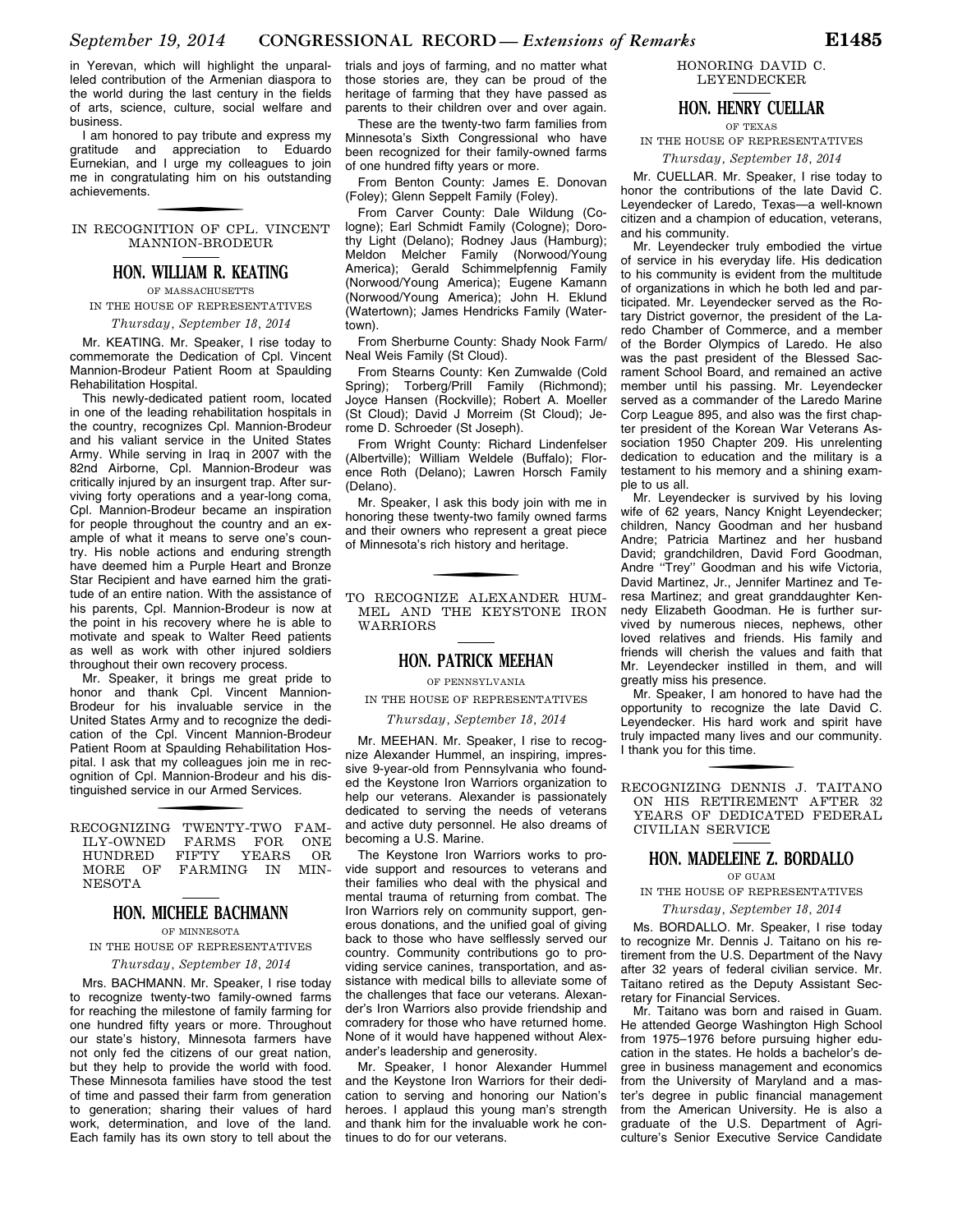Development Program, which he completed in 1999.

Throughout his professional career, Mr. Taitano has worked tirelessly to improve financial practices and procedures at the organizations he has led. He held numerous financial management positions with the U.S. Department of Agriculture (USDA) and the U.S. Department of the Navy (DON). He previously served as the Director of the USDA Farm Service Agency's Office of Budget and Finance, Chief Financial Officer of the FSA, and Chief Financial Officer of the USDA Foreign Agriculture Service. He has also served as the Comptroller of the DON Naval Sea Systems Command's Naval Ordinance Center and as a Special Advisor for Defense Reform within the Office of the Secretary of Defense.

In 2009, Mr. Taitano was appointed the Deputy Assistant Secretary for Financial Operations with the DON's Office of the Assistant Secretary (Financial Management & Comptroller). In this capacity he was responsible for overseeing the DON's \$170 billion operating budget and exercised financial oversight for the DON's 830,000 military and civilian personnel, including over 400 support contractors.

Mr. Taitano is the recipient of the 2009 Presidential Rank Award of Meritorious Service. He has also received two DON Meritorious Civilian Service Medals, multiple USDA Farm Service Agency Administrator Honor Awards, and the USDA CFO Summit Award for the Budget and Performance Management System.

On behalf of the people of Guam and a grateful nation, I commend Mr. Dennis Taitano for his many years of dedicated service to our country. I wish him the best in his retirement.

IN RECOGNITION OF THE 50TH AN-NIVERSARY OF THE WILDER-NESS ACT

#### **HON. PATRICK MEEHAN**

OF PENNSYLVANIA IN THE HOUSE OF REPRESENTATIVES

*Thursday, September 18, 2014* 

Mr. MEEHAN. Mr. Speaker, I rise today to celebrate the 50th anniversary of the Wilderness Act.

President Johnson signed the Wilderness Act in 1964 to permanently protect some of America's most beautiful wild places. The Act has so far protected 757 wilderness areas, accounting for a total of 109 million acres.

The National Wilderness Preservation System—comprised of four federal agencies—was established to monitor and protect these untrammeled spaces. In Pennsylvania alone, the NWPS has designated more than 9,000 acres of wilderness, including the Allegheny Islands and the Hickory Creek wilderness areas. These protected lands are void of construction, roads and permanent structures. Wilderness lands are also void of any logging and mining activities.

The NWPS not only protects the resident wildlife and natural ecosystems, but it also supports outdoor recreation activities and jobs. Wilderness areas provide tremendous opportunities for hiking, camping and fishing. Yet we are just visitors to these lands.

Mr. Speaker, the Wilderness Act and the National Wilderness Preservation System have helped to protect our nation's last remaining unspoiled lands and waters for the past 50 years. I celebrate the Wilderness Act and look forward to the excellent work the NWPS will continue to do in the years to come.

f IN RECOGNITION OF OAKLAND COUNTY COMMISSIONER MATTIE MCKINNEY HATCHETT FOR HER DECADES OF SERVICE TO THE PONTIAC COMMUNITY

## **HON. GARY C. PETERS**

OF MICHIGAN IN THE HOUSE OF REPRESENTATIVES

*Thursday, September 18, 2014* 

Mr. PETERS of Michigan. Mr. Speaker, I rise today to recognize my dear friend, Oakland County Commissioner Mattie McKinney Hatchett, as she prepares to step down from the commission at the end of her term.

When her tenure ends in December, Commissioner Hatchett will have completed more than a decade of service to the people of Pontiac as their elected representative to the Oakland County Board of Commissioners and will end the most recent chapter in her more than five decades of public service to the City of Pontiac. In 1963, Commissioner Hatchett began serving her community as an employee and volunteer in the Pontiac Public School District. As an education professional, Commissioner Hatchett has been involved in Pontiac Public Schools for more than fifty years and currently serves as a Trustee on the Pontiac Board of Education. During her time in Pontiac Public Schools she has held a variety of positions from teacher to elementary school principal, and several high-ranking administrative roles.

Through Commissioner Hatchett's many public service endeavors in the Pontiac community, she has become a leader, mentor and passionate advocate for her constituents, friends, and neighbors. Her extensive work in the community includes service as the Chairperson of the Pontiac General Hospital Building Authority, an Oakland Livingston Human Services Agency Counselor for Youth Corp., Deputy Mayor of the City of Pontiac, and as a member of the Golden Opportunity Club. She has also been a member of many national organizations like the National Congress of Black Women and the National Baptist Congress.

In her most recent role as Oakland County Commissioner, Commissioner Hatchett has continued to be a staunch advocate for the Pontiac community. She has worked tirelessly to ensure that the voices of her constituents are heard and has been involved in finding solutions to the issues affecting them. She has been an active member of the National Association of Counties and, in 2011, was named the first African-American Woman to serve as President of the Michigan Association of Counties.

As an elected representative, I have been honored to serve the residents of Pontiac in my time as a Michigan State Senator and Member of Congress, and I have been so fortunate to have Commissioner Hatchett as a local leader with whom I have been able to work to address many issues affecting our constituents. Commissioner Hatchett's leadership has earned her countless awards and

recognition from local community organizations—she has been honored as the Zeta Phi Beta Sorority Inc. Woman of the Year, a 2014 Wonder Woman Award recipient and the 2013 IMAGE AWARD recipients from Northern Oakland County NAACP. In recognition of the profound impact Commissioner Hatchett has made on the Pontiac community, in 2008, First Lady Michelle Obama acknowledged her as the ''Mother of Pontiac''.

Mr. Speaker, the people of Pontiac have been so fortunate to have a passionate advocate and leader as their voice to Oakland County for the last twelve years. Commissioner Mattie McKinney Hatchett's commitment to public service and decades of engagement with Pontiac residents to find solutions for the issues affecting their city and Oakland County are an example of the important work done by our locally elected officials. I know Commissioner Hatchett's voice on the Oakland County Commission will be greatly missed by her peers and by her constituents and wish her well as she begins a new chapter in her service to the people of Pontiac.

CPB'S ''AMERICAN GRADUATE: LET'S MAKE IT HAPPEN''

#### **HON. EARL BLUMENAUER**

OF OREGON

IN THE HOUSE OF REPRESENTATIVES

*Thursday, September 18, 2014* 

Mr. BLUMENAUER. Mr. Speaker, this Saturday marks the 3rd annual ''American Graduate Day,'' a live, public broadcasting event highlighting those working to keep America's students on the path to graduation.

Our local public broadcasting station's reporting is only the beginning of the work they do.

The American Graduate initiative, made possible with seed money from the Corporation for Public Broadcasting, is the perfect example of this.

The initiative is a long-term effort by our public broadcasters to shed light on America's dropout crisis. But these efforts don't stop in the newsroom.

It's followed by local stations joining forces with over 1,000 partners and at-risk schools in their communities to find ways of meeting the initiatives goal: A 90 percent high school graduation rate in the U.S. by the year 2020.

This effort couldn't be more critical.

Each year, nearly one million students fail to graduate on time. The U.S., which once had some of the highest graduation rates of any developed country, now ranks 22nd out of 27 developed countries. That means today's generation will not be prepared for the jobs of tomorrow.

The initiative has made an impact. A study by Johns Hopkins found that American Graduate has successfully built local capacity to end the dropout crisis.

As the founder and co-chair of the Public Broadcasting Caucus, it's an honor to highlight the success of this program and the broader issue it is meaningfully addressing.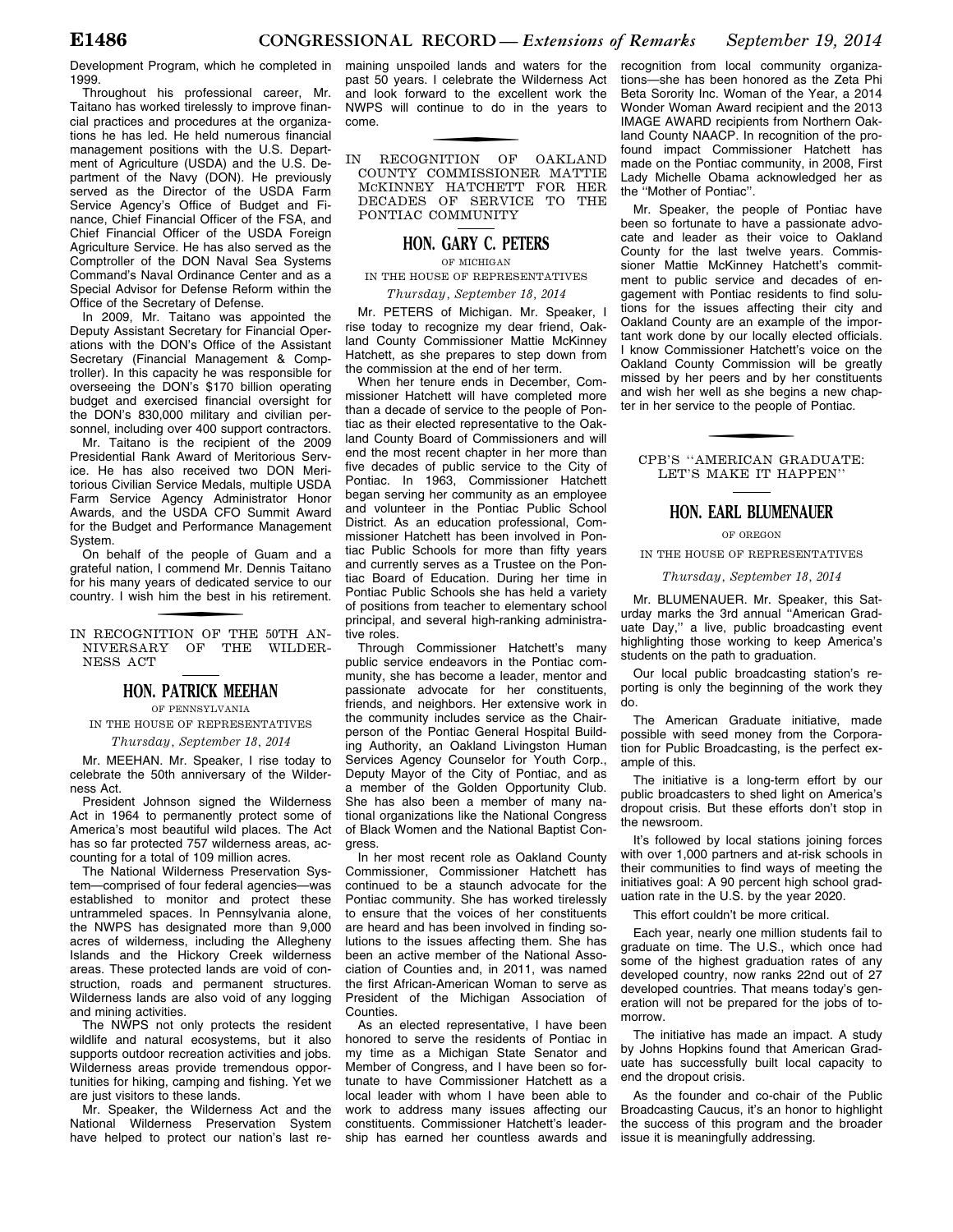RECOGNIZING THE SERVICE OF DENNIS O. FREYTES

#### **HON. ALAN GRAYSON**

OF FLORIDA

IN THE HOUSE OF REPRESENTATIVES *Thursday, September 18, 2014* 

Mr. GRAYSON. Mr. Speaker, I rise today, in honor of Hispanic Heritage Month, to recognize Dennis Freytes. Dennis has worked and excelled in the business, government, and non-profit sectors, and as a Lieutenant Colonel in the U.S. Army.

During his time in the Army, he was the Commander of Infantry, Special Forces, Engineer, Medical, and other units deployed worldwide on security and humanitarian missions. He served on General Staff and dealt diplomatically with over 32 countries.

Upon retiring from the Army, Dennis worked at a number of institutions and companies including BlueChip Energy/Advanced Solar Photonics, the Small Business Administration, the University of Michigan Institute for Social Research, the University of Puerto Rico, and Mathematic Policy Research.

Dennis has volunteered his time to help seniors, youth, veterans, small businesses, and state, local and national government. He is the current Vice President for the Southeast Region of the National Association for Uniformed Services. In his role as Vice President, Dennis helps to promote a strong national defense and to protect veterans' benefits. Dennis also serves as Veterans Advisor to Orange County Mayor Teresa Jacobs and as Chair of the Florida Civil Rights Association's Government Committee.

Dennis previously served as Trustee for Valencia Community College and sat on the Orange County Schools Search Committee. He also volunteered with the Citizens Commission for Children, Alliance for Children and Families, Seniors First, the United Way Board, YMCA Youth Achievers, and a number of other civic and social justice groups.

Dennis is the Founding Chairman of the Hispanic Achievers Grant Council. He has received numerous medals and awards for his outstanding military, professional, and volunteer service.

I am happy to recognize Dennis Freytes, during Hispanic Heritage Month, for his service to the United States and contributions to the Central Florida Community.

# f HONORING TRUDY HEALY

## **HON. MICHELLE LUJAN GRISHAM**

OF NEW MEXICO IN THE HOUSE OF REPRESENTATIVES

*Thursday, September 18, 2014* 

Ms. MICHELLE LUJAN GRISHAM of New Mexico. Mr. Speaker, I rise today to honor Trudy Healy; a woman of remarkable talents who has an unwavering commitment to preserving water quality in our great State of New Mexico.

From an early age, Trudy proved to be curious and passionate about her surroundings She was gifted with a virtuous heart, and immersed herself in every aspect of her community in Taos, New Mexico. Her mother, Mercedes Gonzales Valerio, was her trusted friend and confidant whom Trudy loved dearly.

Trudy would tell others that her creativity stemmed from her mother, who surrounded herself with artists, instilling in her daughter a deep appreciation for art.

Her father was Juan I. Valerio, a two-term County Commissioner for Taos, and a well-respected man who was revered for his generosity and service to his community. He also proudly served as the ''acequia mayordomo'' or ''ditch boss'' and he taught his daughter how to farm, irrigate, appreciate water, and recognize the vitality it brings to a community. Trudy would carry these values with her throughout her entire life.

Trudy and her husband, Edmund Healy, would go on to found the Healy Foundation to focus on land and water issues and projects that promote healthy New Mexico communities. Through their foundation Trudy and Edmund have built partnerships with local, state and federal entities to generate funding for land and water projects in New Mexico and invested in courses at New Mexico State University for regulators and inspectors. They also contributed to the film ''The Water Haulers,'' spurring swift approval of the Navajo-Gallup water project in Congress. The project helped make clean water available to more than 240,000 residents.

In 2001, Governor Bill Richardson appointed Trudy to the Water Trust Board and was elected its Treasurer. Her involvement had an immediate effect. As the proud founder of the Acequia Project Fund for the Water Trust Fund, Trudy championed a holistic approach to water issues and fought to ensure the prosperity of underrepresented rural communities in New Mexico. Trudy understands the connection between water and people; what it means for survival, economic livelihood, and cultural heritage.

It is astonishing to think of all that Trudy has accomplished and fulfilled in her life: a horseback rider, successful art gallery owner and connoisseur, folk singer, guitar player, film writer, avid rancher, passionate water advocate, loving mother and proud wife to name a few. Her zest for life is endless and if you talked to anyone who knows her, they would tell you that water is her true passion. I look forward to continuing to work with Trudy on the important water issues facing our state and country and would like to take this moment to recognize all that she has done for New Mexico.

RECOGNIZING THE 125TH ANNIVER-SARY OF THE GREATER PENSA-COLA CHAMBER OF COMMERCE

#### **HON. JEFF MILLER**

OF FLORIDA

IN THE HOUSE OF REPRESENTATIVES

*Thursday, September 18, 2014* 

Mr. MILLER of Florida. Mr. Speaker, I rise to recognize the 125th anniversary of the Greater Pensacola Chamber of Commerce. All across our Nation, local Chambers of Commerce play vital roles in supporting economic growth and development throughout their communities, and the Greater Pensacola Chamber of Commerce exemplifies this proud tradition.

The Greater Pensacola Chamber of Commerce's impressive history dates back 125 years to its first meeting on September 16, 1889, where a small group of business lead-

ers got together at the Pensacola Opera House to form the Pensacola Chamber of Commerce. At their first meeting, they elected the Pensacola-area railroad magnate and future State Senator, William Dudley Chipley to serve as their first Chairman. The Chamber represented a wide variety of professions and local businesses, and it quickly proved its worth to the community, helping to grow the Port of Pensacola into the largest in Florida by 1900. Thanks to this prosperity and the tireless work of the Chamber, many new and important corporations were started in the Pensacola area.

By the turn of the century, the Chamber had also established a strong military affairs component, linking the Pensacola-area business community to Northwest Florida's growing military installations. In fact, the Chamber's leadership helped lobby for new defense activities during the 1898 Spanish-American War. Over the years, the Chamber has served as a key component driving Pensacola's transition from a small Navy Yard to the Cradle of Naval Aviation.

Meanwhile, during the early 20th century, the Chamber also brought together the business community and local city and county officials to help upgrade Pensacola's local infrastructure to meet the needs of a growing population and economy. Thanks to the work of the Chamber, local leaders, and the broader Pensacola community, the entire Pensacola area grew from a small town with no paved roads and few utilities to a world-class city that is home to tens of thousands of residents, countless successful businesses, and millions of visitors each year.

Over the years, the Greater Pensacola Chamber of Commerce has grown with the surrounding Pensacola community. From its humble beginnings 125 years ago, as a small group of civic leaders with no full-time staff, the Chamber has grown immensely and today the Greater Pensacola Chamber of Commerce represents more than 1,200 members working on a daily basis to help bring world-class economic development projects to benefit Northwest Florida's businesses and citizens.

Mr. Speaker, on behalf of the United States Congress I am proud to congratulate the Greater Pensacola Chamber of Commerce on its incredibly successful 125-year history and look forward to another 125 years of success and prosperity.

# f HONORING MICHELLE SCULLY

#### **HON. JOHN GARAMENDI**

OF CALIFORNIA IN THE HOUSE OF REPRESENTATIVES

*Thursday, September 18, 2014* 

Mr. GARAMENDI. Mr. Speaker, I submit the following:

Michelle Scully (Educator, agriculture and economic development advocate; Lake County): Michelle has a 20-year history of service to Lake County, particularly in the areas of education, agriculture, and economic development. When Michelle and her husband relocated to Lake County as he went to work in the family's pear packing and farming businesses, she quickly immersed herself in community activities. She was appointed to an advisory board tasked with researching the divisive issue of genetically modified crops. She also served on the steering committee that developed Lake County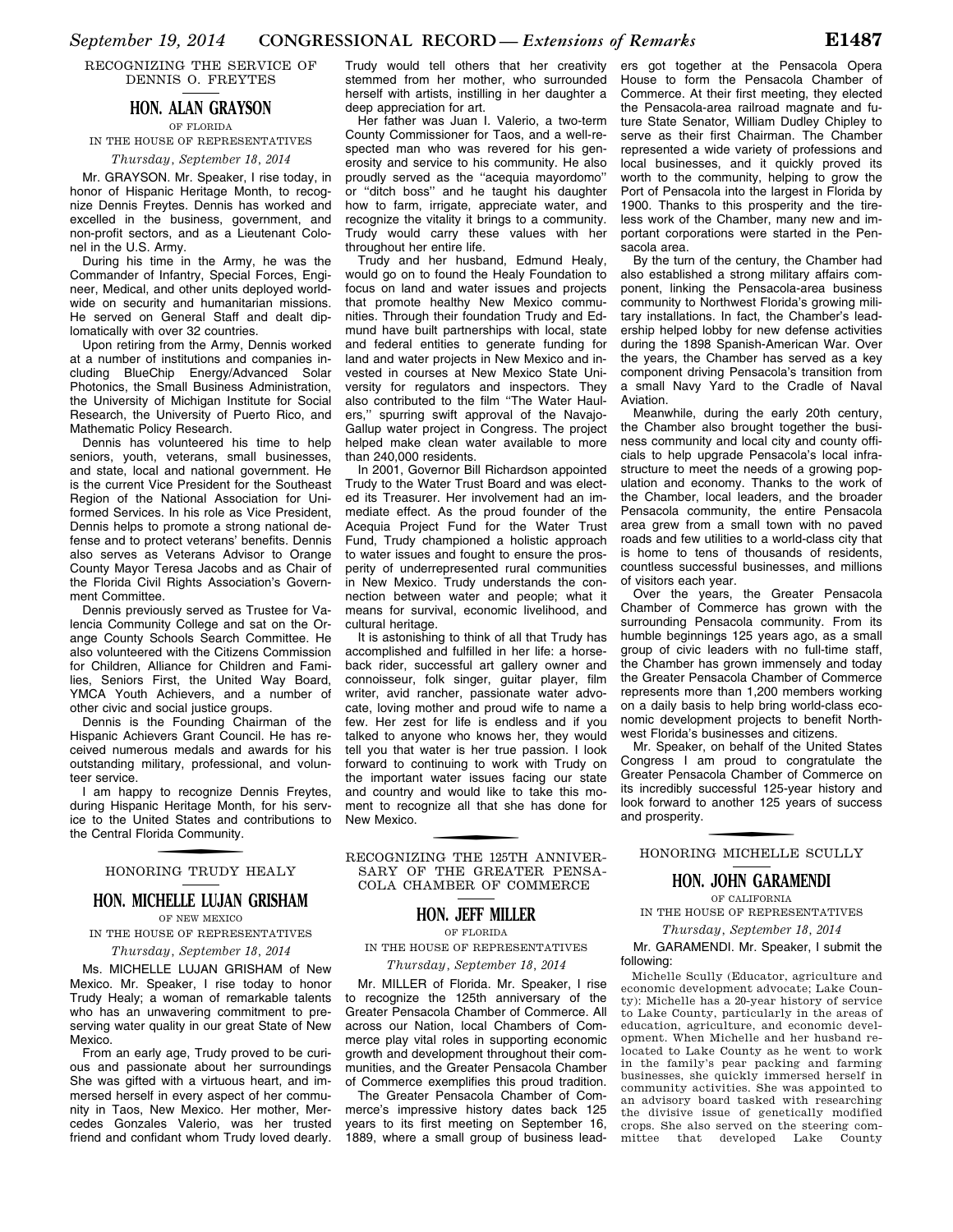AgVenture, a program to educate community leaders on the importance of agriculture to Lake County. To address the issue of hunger, Michelle organized a very successful Bountiful Gift Box fundraiser for the county's Hunger Task Force. She brings creativity and solid business ideas to the table of the Regional Economic Development Committee with a style that keeps community members excited and engaged in realizing opportunities. She was a member of the Advisory Council appointed to be a driving force behind the opening of Marymount California University's Lakeside Campus and now serves as the campus's inaugural executive director.

Michelle has weathered storms, professional and personal, with infinite grace and a smile on her face. When she fell and broke her back riding her horse on their ranch, Michelle dragged herself, using only her arms, a quarter mile home where she laid on the floor until her husband arrived and insisted on taking her to the emergency room. Once home from surgery she missed just three lectures of teaching her biology class at Mendocino College, where she is still an instructor. Michelle personifies grit—she is able to work hard, overcome adversity, and bring long-term passions and community goals to fruition.

# f JIM OBERSTAR

# **HON. EARL BLUMENAUER**

OF OREGON

#### IN THE HOUSE OF REPRESENTATIVES *Thursday, September 18, 2014*

Mr. BLUMENAUER. Mr. Speaker, as I get on my bike to ride home tonight I'll be smiling, thinking of Jim Oberstar.

There has never been anyone in public life who was more committed to cycling. The joys of the exercise, the power to help people enjoy the freedom, health and advantages of cycling—no one more committed to making it safe for our families.

And that's just the tiniest fraction of the Jim Oberstar story. We could spend the next two hours talking about his contributions to aviation, to a strong rail system, to making our roads and bridges safe, resources to expand infrastructure where we need, and the vision and money to maintain and improve where we need to.

Jim dedicated his life to rebuilding and renewing America. Over the last half century, his fingerprints are on all the major advances, whether he was in a staff capacity, a Committee member, in a powerful leadership position, in the Minority or in the Majority, Jim Oberstar was there, his influence felt, his advice and guidance welcomed, and he made a difference.

As rich and important were his many contributions to rebuilding and renewing America, he was far more than that. He was a kind and caring Member of this Chamber who listened to people regardless of their position in the legislative pecking order.

Jim truly was interested in what they needed, what they thought, and if there was a way that he could help them, consistent with his vision and values. Because he was a consummate legislator, often, he could do both.

Last, but by no means least, Jim Oberstar was a caring family man, driven by his principles, his faith, love for his family, and concern for everyone else's family.

To his beloved wife Jean, thank you so much for sharing this unique human being with us and being his partner helping him do so much, bring so much joy and so much . . . not just progress . . . but joy . . . a man who truly loved his work as he loved his family and he loved his country.

Yes, Jim Oberstar will be missed. But I for one will feel his presence, his commitment, his example, every day I serve in Congress and so it is for many others.

f FORMER REPRESENTATIVE JIM OBERSTAR

## **HON. ZOE LOFGREN**

OF CALIFORNIA

IN THE HOUSE OF REPRESENTATIVES

#### *Thursday, September 18, 2014*

Ms. LOFGREN. Mr. Speaker, I rise to join in honoring our former colleague from Minnesota, Congressman Jim Oberstar.

He was a legendary figure in the House, elected in 1974 as part of the class of Democrats called the Watergate Babies that also included my colleagues from California, HENRY WAXMAN and GEORGE MILLER.

During his service in Congress, he became a well respected voice for transportation and infrastructure issues, earning him the nickname of ''Mr. Transportation.''

For decades he fought tirelessly to rebuild and renew our country's infrastructure and he eventually rose to chair the House Transportation and Infrastructure Committee.

Under his leadership he championed transportation, reinvigorating commerce, and good stewardship of our environment. An avid cyclist, he championed the creation of trails for hiking and cycling. Under the American Recovery and Reinvestment Act of 2009, he can be credited with including major funding for transportation and infrastructure projects that put Americans back to work rebuilding our bridges and roads—and rebuilding our economy in the process.

I have very fond memories of Jim Obstar.

At the time Democrats were in the majority—I was Chair of the Ethics Committee—I enjoyed Jim's wise counsel and perspective on many legislative matters when we gathered with our fellow Chairs during the Leader's weekly Chair meetings.

Jim was a real expert in transportation and infrastructure but his passion was for working people. I appreciate Jim Oberstar as an amazing and multi-faceted person.

He was born into humble roots in Chisolm, Minnesota and he rose to greatness through hard work and higher education:

He earned his Bachelor of Arts from College of St. Thomas (now the University of St. Thomas) in St. Paul, Minnesota in 1956.

He earned his Master's degree in European Studies from the College of Europe in Bruges, Belgium in 1957.

And he studied further at Université Laval in Sainte-Foy, Quebec, Canada and Georgetown University in Washington, DC.

Jim even spent four years as a civilian language teacher in the United StatesMarine Corps, teaching English to Haitian military personnel and French to American Marine officers and noncommissioned officers.

Jim's talents did not go unnoticed and when he served as a Congressional staffer he quickly rose to Chief of Staff for Congressman John Blatnik (D–Minnesota–8).

Later, he was elected to represent his beloved Minnesota as the Congressman from the 8th District, ultimately being reelected for 18 terms—the longest tenure in Minnesota history for a Member of Congress.

Many of us will remember Jim Oberstar as a modern renaissance man of many talents and an amazing intellect but—he never forgot his hardworking roots, or stopped fighting for the hard working people of his state and our country.

Like many of my colleagues, I join in praising Jim Oberstar and send my deepest sympathy to his wife Jean, his children and his grandchildren. We share your feelings of loss and send our sincerest gratitude to you for sharing this great man with our country.

f HONORING THE LIFE OF FORMER CONGRESSMAN JIM OBERSTAR

#### **HON. MICHELE BACHMANN**

OF MINNESOTA

IN THE HOUSE OF REPRESENTATIVES

*Thursday, September 18, 2014* 

Mrs. BACHMANN. Mr. Speaker, I rise today in memory of the former Congressman from Minnesota's 8th Congressional District, Jim Oberstar, who passed away on May 3 at the age of 79.

I had the privilege of serving with Jim Oberstar for four years, and will always remember his mastery of multiple foreign languages. It was a remarkable talent.

Jim was a dedicated representative who will be remembered for devoting 36 years of his life in service to Minnesota and the country in the U.S. Congress. We joined our hearts, efforts, and voices in the protection of the unborn and I am especially grateful for his work as the co-chairman of the House Pro-Life Caucus.

My prayers are with his family, particularly his wife Jean, and friends during this difficult time.

Mr. Speaker, I ask this body join with me in honoring the life and legacy of the late Congressman Jim Oberstar. May he rest in peace.

f RECOGNIZING THE SIXTIETH WED-DING ANNIVERSARY OF JOHN AND CHRISTINA BROXSON OF GULF BREEZE, FLORIDA

#### **HON. JEFF MILLER**

OF FLORIDA

IN THE HOUSE OF REPRESENTATIVES

*Thursday, September 18, 2014* 

Mr. MILLER of Florida. Mr. Speaker, I rise today to commemorate the Sixtieth Wedding Anniversary of John and Christina Broxson of Gulf Breeze, Florida. I am proud to honor the Broxsons and congratulate them on this remarkable milestone.

John and Christina met in 1953 at Southwestern Assemblies of God University (SAGU) in Waxahachie, Texas where John earned his Bachelor of Science degree in May 1954. They were married the following month on June 4, 1954 and spent the early years of their married life in pastoral ministry as well as missionary evangelism.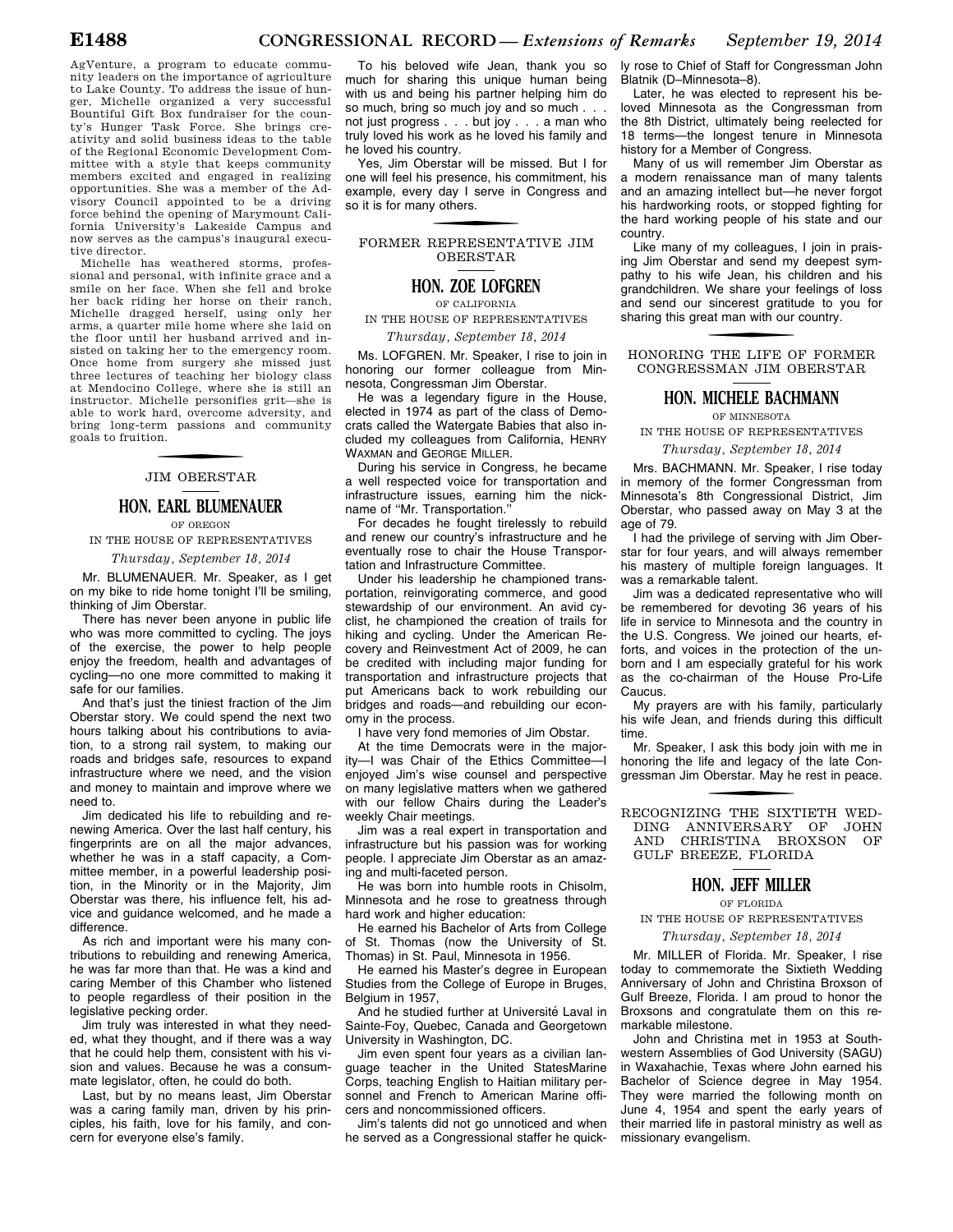In 1959, John was appointed by Florida Governor Leroy Collins to complete his father's term as Santa Rosa County Sheriff, and in 1962, John was elected to the Florida House of Representatives. John and Christina moved to Gulf Breeze, Florida, with their family in 1964 to begin their business, John Broxson and Associates, Inc., an Independent Insurance agency and real-estate brokerage company. Committed to public service, John also served in other various roles to include, Florida State Senator and Santa Rosa County Commissioner.

Both John and Christina have lived a life of service to God and country, while raising five children: Sylvia, Bob, Cheryl, Bart, and Angela. John and Christina are loving and devoted parents, grandparents, and great-grandparents.

Mr. Speaker, on behalf of the United States Congress, it is my pleasure to join John and Christina Broxson; their children; grandchildren; great-grandchildren; and the entire Broxson family in celebration of their sixty years of marriage. My wife, Vicki, and I wish John and Christina many more years of happiness and all of God's blessings.

# f CHAIRMAN OBERSTAR

#### **HON. JOHN J. DUNCAN, JR.**

OF TENNESSEE

IN THE HOUSE OF REPRESENTATIVES *Thursday, September 18, 2014* 

Mr. DUNCAN of Tennessee. Mr. Speaker, several years ago, they sent us to a civility conference because they didn't think that Democrats and Republicans were getting along well enough in the Congress, and I have never forgotten something our first speaker said.

David McCullough, the great historian, told a story about a Russian visitor who came up into the House gallery in 1948 and watched for a while, and then he went out and shook his head and he said, ''The House is a strange place.'' He said, ''A man stands up and says absolutely nothing, no one pays any attention, and then everyone disagrees.''

They say there is a little bit of truth in the best humor, and I guess there is some truth in that humor. But David McCullough was kind enough to go on from there and say, but if he had a chance to live his life over again and he could choose what he wanted to do, he would choose to be a member of that wild and raucous bunch known as the United States House of Representatives.

I think today, because of some of the television talk shows, that many people around the country think that we all dislike each other or that we hate each other at times, or that Democrats and Republicans just don't get along at all. But that is not true at all, and I think for the great, great majority of Members, all of us get along really well with everyone, regardless of party, and all of us consider it a great privilege and honor to serve in the United States House of Representatives.

We are losing many, many good Members from both sides of the aisle this year because of retirements, running for other offices, or for all sorts of reasons, and there are many other Members, both Democrat and Republican, who are good friends of mine who are leaving to whom I should pay tribute. But I rise tonight to pay special tribute to a very special man, and that is Congressman Jim Oberstar from Minnesota.

In my entire 22 years in this Congress, I have served on the Transportation and Infrastructure Committee. I had a couple of chances in my early years to move to other committees, and I think people were surprised that I didn't take either one of those offers. But I enjoyed serving on the Transportation and Infrastructure Committee, originally called the Public Works and Transportation Committee, in part because it was considered to be the most bipartisan, or nonpartisan, committee probably in the Congress. It was often said that there is no such thing as a Republican highway or a Democratic highway; and on many, many things people on both sides of the aisle on that committee worked together to help build America.

Certainly, Congressman Oberstar was one of the great leaders of that committee through his entire time in the Congress. Jim Oberstar served for 11 years on the committee staff, rising to the position of staff director. He then began his service in the House and continued to serve for the past 36 years.

It is an astounding figure to think that a man worked on this one committee for 47 years of his life, but he has done so with great honor and distinction. In fact, I think almost everybody knows that there is no one in the Congress and probably never has been anyone in the history of the Congress who has known transportation issues and understood them and worked on them longer and harder and with more effectiveness than Jim Oberstar has.

At one point, he was chairman of the Aviation Subcommittee. In 1994, after the election, the Republicans took control and I had the honor of becoming the chairman of the Aviation Subcommittee, and I served for 6 years in that position, which was the maximum allowable on our side.

When I took over as chairman of the Aviation Subcommittee, I had frequently heard Jim Oberstar referred to as ''Mr. Aviation.'' So I went to him and asked for his help, and he helped me and guided me and gave me advice that to this day I appreciate very much, and he did that in a very kind and humble way.

Then, of course, in the last 4 years, he reached the pinnacle and became chairman of that committee, a committee that he loves. He has been a great chairman, and I think he has tried to help everyone on both sides of the aisle.

So I just wanted to rise and pay tribute to a man that I consider to be a great American and a great Member of Congress, Congressman James Oberstar.

# f JIM OBERSTAR

#### **HON. RICHARD M. NOLAN**

OF MINNESOTA

IN THE HOUSE OF REPRESENTATIVES

*Thursday, September 18, 2014* 

Mr. NOLAN. Mr. Speaker, what an honor it is for me to convene this special order for our friend and colleague—Minnesota's longest serving Member of Congress and my predecessor in representing our state's Eighth Congressional District. . . . A giant of a man—the truly great former Chairman of the Committee on Transportation and Infrastructure—Jim Oberstar.

We can all take comfort—and some pleasure as well—in knowing that Jim was well aware of the respect and esteem we ALL had for him—Republicans, Democrats, liberals and conservatives.

That was evident when he quietly entered this chamber in January of last year—for the first time as a former Congressman.

First one member spotted him—then another and another—and within a few seconds everyone was standing, cheering, and applauding spontaneously.

It was a truly unforgettable moment—a gesture I haven't seen in this historic place since Hubert Humphrey addressed a joint session of Congress shortly before he passed away some 36 years ago.

When I think of Jim Oberstar, four big words come to mind. The first word is accomplishment.

He was the son of a miner who grew up in a little House in Chisholm, Minnesota—whose career in public service and as a leader on the Transportation Committee touched every great city, every town, and every small community in our great nation . . . .

With a road—a bridge—a park—a harbor an airport—a public building. Tens of millions of people have a better, safer quality of life thanks to Jim Oberstar.

And those accomplishments were genuinely bipartisan in nature.

As Chairman, Jim believed a good idea is a good idea regardless of who proposes it.

So Committee debates were wide open. with plenty of give and take. If you had an idea, Jim made sure it was heard and debated—and that it received an up or down vote after all was said and done.

The second big word that applies to Jim is work—hard work.

Regardless of how early you showed up you couldn't arrive early enough to beat Jim to the office every morning. And his light was always the last one to go out after the rest of us had left for the night.

Of course, Jim didn't worry about DC traffic. This man, who presided over hundreds of billions of dollars in transportation projects and who understood more about the intricacies of transportation policies than most of the rest of us combined—just wove through the traffic jams riding his bike to work every morning.

And by the way, thanks to Jim's ''Safe Routes to School'' program, millions of kids are walking and biking to work every day across our nation.

The third word for Jim is intellect. To paraphrase President Kennedy—Thomas Jefferson was the smartest American to ever dine alone—except perhaps when Jim Oberstar was grabbing a bite to eat in the Rayburn cafeteria.

Jim was simply brilliant He spoke six languages fluently—from French to Creole to that strange combination of Finnish and English we call ''Range Speak'' up north on Minnesota's Iron Range.

There was no detail to small—and no vision to grand—for Jim to comprehend—and then articulate in a manner everyone else could understand as well.

Last but not least—when I think of Jim, I think of home.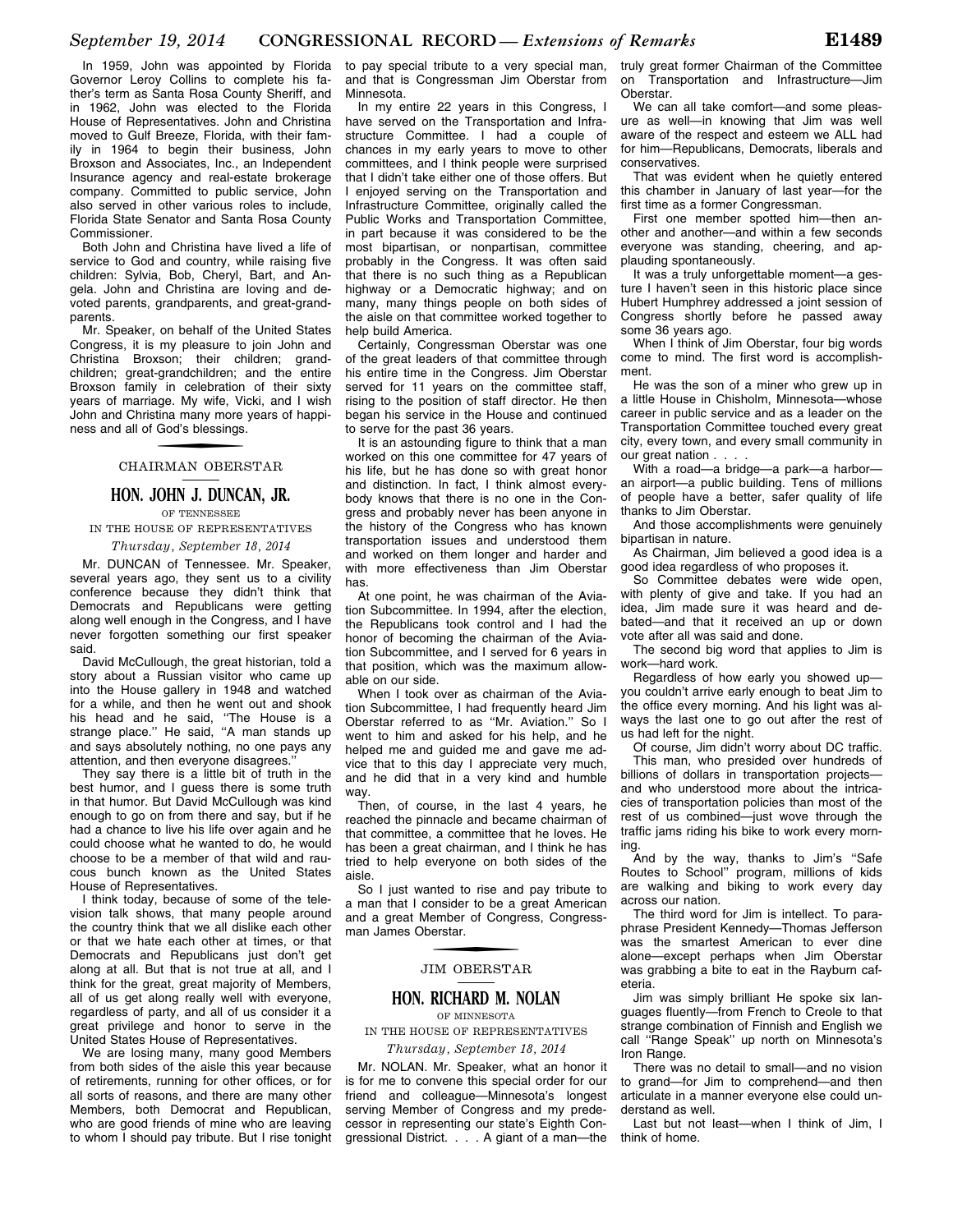Home on the range. Minnesota's Iron Range and Minnesota's Eighth District.

Jim loved our great northland—our lakes our timberlands—our great mining industry the port of Duluth—Superior National Forest and the beautiful Boundary Waters.

His heart was always back there—as well as here in this Chamber and in this House he loved so well.

We loved him dearly. We will miss him terribly. And we will do our best to carry on in his great work in a spirit of bipartisan respect and decency.

HONORING PENNSYLVANIA STATE TROOPER JOSEPH J. SEPP, JR.

## **HON. KEITH J. ROTHFUS**

OF PENNSYLVANIA IN THE HOUSE OF REPRESENTATIVES

#### *Thursday, September 18, 2014*

Mr. ROTHFUS. Mr. Speaker, I rise to recognize the exemplary service of Pennsylvania State Police Trooper Joseph J. Sepp, Jr. Trooper Sepp gave his life while defending his community on November 10, 2002.

Trooper Sepp was born on August 23, 1968 in Wilkinsburg and raised in Windber. He graduated from Windber Area High School in 1986 and the University of Pittsburgh at Johnstown in 1991. He joined the Pennsylvania State Police on February 24, 1992, fulfilling his lifelong dream of serving as a State trooper.

Trooper Sepp was shot while chasing a suspect at high speed in Ebensburg. He died thirty-eight hours later on November 10, 2002. More than 1,200 law enforcement officers from across the nation attended his funeral at St. Anthony of Padua Roman Catholic Church in Windber.

Trooper Sepp is survived by his wife Jenny and their children Joey, Andy, and Amanda Jo. He is also survived by his sister Tina and parents Joseph and Lana Gay Sepp.

Mr. Speaker, we name our buildings, bridges, and monuments after those who have served and sacrificed for our community in extraordinary ways. It is fitting that the bridge carrying 17th Street over State Route 56 will now be named the Joseph Sepp Memorial Bridge.

I join all Western Pennsylvanians in honoring Joseph J. Sepp, Jr., a State trooper who gave his life to protect and serve his community.

f INTRODUCTION OF THE 10–20–30 ACT OF 2014

#### **HON. JAMES E. CLYBURN**

OF SOUTH CAROLINA

## IN THE HOUSE OF REPRESENTATIVES *Thursday, September 18, 2014*

Mr. CLYBURN. Mr. Speaker, I am proud to introduce the 10–20–30 Act of 2014.

It is no secret that there are major disagreements among the two political parties over the role that the federal government should play in fighting poverty and confronting many other national challenges. These disagreements, put simply, come down to a question of federal resources: I believe that we should target more resources to impoverished communities than the proposed Republican budgets allocate, and I believe we can do so efficiently and effectively.

I was privileged to have the opportunity to work through some of these disagreements last year as a member of the Budget Conference Committee, and the deal that resulted, while not 100 percent of what either side wanted, was a reasonable compromise on federal spending through the end of the next fiscal year that I was proud to support.

Now that we have determined how much the federal government will spend, we must determine how to spend it most effectively. It is on this latter question—how to allocate finite federal resources to get the most ''bang for the buck''—that I believe we may be able to find more common ground to make real strides in combating persistent poverty in America. The 10–20–30 Act is a bill that members of both parties should support.

Mr. Speaker, there are currently 488 persistent poverty counties in America—so defined because 20 percent of the population has lived below the poverty line for the past 30 years or more. They are diverse, including Appalachian communities in states like Kentucky and West Virginia, Native American communities in states like Alaska and South Dakota, Latino communities in states like Arizona and Texas, African American communities in states like South Carolina, Mississippi, and Alabama. They are urban communities in the Northeast, and rural in America's heartland. 139 of these counties are represented in this august body by Democrats, 331 by Republicans, and 18 are split between the two parties. Combating persistent poverty should matter to all of us, regardless of party, geography, or race.

In early 2009, when we were putting together the Recovery Act, I proposed language to require at least 10 percent of funds in the rural development account to be directed to projects in these persistent poverty counties. This requirement was enacted into law. In light of the definition of persistent poverty counties as having at least 20 percent poverty rates over 30 years, this provision became known as the 10–20–30 initiative.

This provision bore dividends, as economic development projects proliferated in persistent poverty counties across the country. The Recovery Act funded a total of 4,655 projects in persistent poverty counties, totaling nearly \$1.7 billion. I saw firsthand the positive effects of these projects in South Carolina. Projects were undertaken and jobs created that would have otherwise gone lacking. Among these investments was a \$5.8 million grant and \$2 million loan to construct 51 miles of water lines in the Britton's Neck community in Marion County. In Lowndes County, Mississippi, \$17.5 million was spent to install a water line, elevated tank, and two wastewater pump stations, providing potable water to Mississippians and creating badly needed construction jobs. The Wellborn Special Utility District in Brazos County, Texas, received a \$538,000 loan to construct more than 9 miles of new water distribution lines and connect over 60 households to a new water source.

The legislation I am introducing today would expand 10–20–30 to other federal agencies. In 2011, I joined with our former Republican colleague, then-Representative Jo Ann Emerson of Missouri, to introduce an amendment to the Continuing Resolution that would have continued 10–20–30 for rural development and expanded it to 11 additional accounts throughout the federal government affecting economic development, education, job training, health, justice, the environment, and more. This bill would apply 10–20–30 to these accounts for the next 10 years.

I want to make two things clear about the 10–20–30 Act. First: It would not—I repeat, would not—add one dime to the deficit. It would simply allocate resources from funds already authorized or appropriated. Second: it would be no remedy for an inadequate budget. If we cut spending on economic development programs as much as some advocate, allocating 10 percent of this reduced amount to persistent poverty counties would be wholly insufficient to addressing the great need in these areas.

Over the past 30 years, the national economy has risen and fallen multiple times. During each economic downturn, while we have been rightly focused on getting economy as a whole back on track, we have not given adequate attention to these communities that are suffering from chronic distress and Depression-era levels of joblessness. As a result, they have suffered even in good economic times. The 10–20–30 Act of 2014 would create a mechanism to address this deprivation in times of want and in times of plenty, in times of federal investment and in times of fiscal austerity.

I published an article on 10–20–30 in the most recent issue of the Harvard Journal on Legislation. I discuss the history of our nation's efforts to address chronic poverty and more fully lay out the case for broadly implementing 10–20–30 in a bipartisan fashion. I look forward to working together to pass the 10–20–30 Act to lessen the scourge of persistent poverty in these distressed communities.

CELEBRATING THE NATIONAL DAY OF THE REPUBLIC OF CHINA (TAIWAN)

#### **HON. ILEANA ROS-LEHTINEN**

OF FLORIDA

IN THE HOUSE OF REPRESENTATIVES

*Thursday, September 18, 2014* 

Ms. ROS-LEHTINEN. Mr. Speaker, it is a great honor for me to commemorate the National Day of the Republic of China, commonly known as Taiwan. National Day is on October 10, when the people of Taiwan will celebrate the birth of their country. I am proud to memorialize this significant milestone here in Congress in tribute to the great spirit and pride of the people of Taiwan, our close friend and ally. The alliance between Taiwan and the United States is strong but I believe it is time to take even bolder steps to improve and enrich our cooperation on a range of important issues that confront both of our nations.

Already our 12th-largest trading partner, we should be acting aggressively to enhance our economic relationship with Taiwan in ways that will benefit both our nations. A Bilateral Investment Agreement with Taiwan is long overdue and I urge the Administration to conclude negotiations in an expeditious manner so that our two nations can sign an agreement as soon as possible. In addition to bolstering Taiwan's economic strength, there is much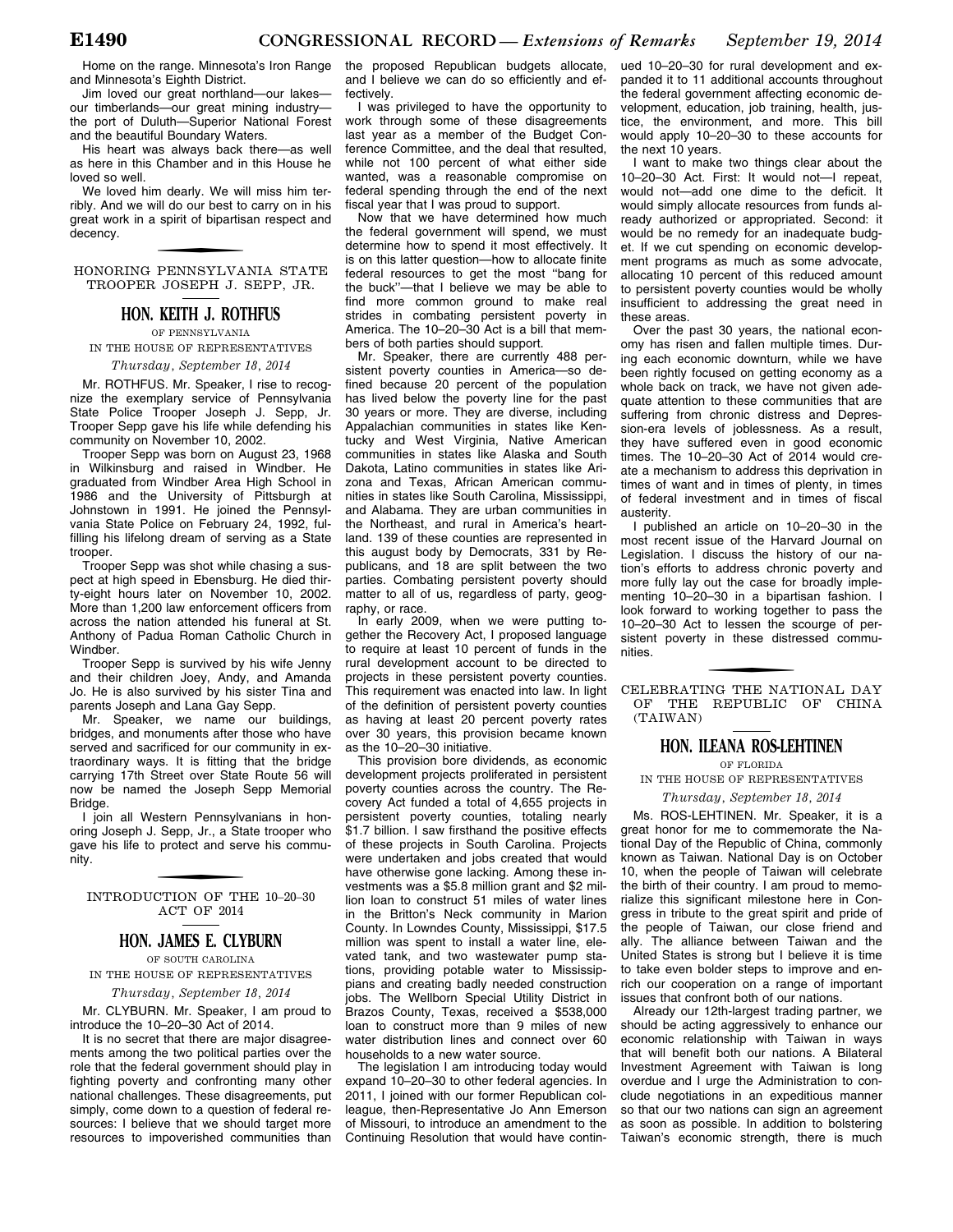more the United States can do to support our democratic ally politically and militarily. We must support Taiwan's democracy and the human rights of the Taiwanese people by providing the tools and assistance necessary to resist Chinese coercion. The United States should help to modernize Taiwan's defense capabilities by building its capacity to partner with other friendly foreign militaries and through the sale of necessary defense articles. We can also support Taiwan by encouraging visits by high-level officials between our nations and supporting the meaningful participation of Taiwan in international organizations.

Along with my colleagues Representatives MARIO DIAZ-BALART, ALBIO SIRES, GERRY CON-NOLLY, and JOHN CARTER, the co-Chairs of the Congressional Taiwan Caucus, I have introduced legislation called the Taiwan Policy Act that would accomplish these objectives, strengthening the U.S.-Taiwan relationship politically, economically, and militarily. As Taiwan's National Day approaches, let us use this auspicious occasion to find ways to improve our relations even further. Taiwan is a beacon of freedom in the Pacific and we cannot afford to support Taiwan any less than to the best of our ability. Happy Double Ten Day, Taiwan.

# f HONORING MS. AI-JEN POO

#### **HON. KEITH ELLISON**

#### OF MINNESOTA

IN THE HOUSE OF REPRESENTATIVES

#### *Thursday, September 18, 2014*

Mr. ELLISON. Mr. Speaker, I rise today in honor of Ai-jen Poo to congratulate her on the 2014 MacArthur Foundation Fellowship. Mac-Arthur "Genius" Fellows show extraordinary dedication and originality in their field, as well as exceptional promise for continuing their creative pursuits in the future. Ms. Poo demonstrated these qualities through her successful organization of domestic workers on a national and international level. She has created better working conditions for women who are often exploited, by establishing fair labor standards which were originally nonexistent.

Ms. Poo started organizing immigrant women workers in 1996. In 2000, she cofounded Domestic Workers United, the organization that has successfully advocated for passage of the state of New York's Domestic Workers' Bill of Rights in 2010. Currently, Ms. Poo is the Executive Director of the National Domestic Workers Alliance (NDWA), which arose from the first national domestic workers convention in 2007 that she helped plan. NDWA is a leading organization in building fair labor standards for the 2.5 million domestic workers in the U.S. Recently, Poo was instrumental in the Department of Labor's decision to include caregivers for the elderly and disabled in federal minimum wage and overtime protections.

Ms. Poo is also Co-Director of Caring Across Generations, a campaign that brings together caregivers and the employers into an alliance that supports immigration reform, health care, and labor policies. This confluence of interest results in better labor conditions, and greater quality care for America's aging population.

Aside from being a 2014 MacArthur Foundation fellow, Ms. Poo was previously recognized with numerous other accolades including the World Economic Forum Young Global Leader award in 2013, and the Ms. Foundation Woman of Vision Award. In 2012, she was named one of TIME Magazine's 100 Most Influential People in the World.

Ms. Poo has exhibited outstanding devotion to a cause that continues to improve countless lives. I appreciate all that she has done to serve our nation, and I congratulate her for her achievement. She is more than deserving of this honor.

f HONORING NICOLE MONTNA VAN VLECK

## **HON. JOHN GARAMENDI**

OF CALIFORNIA

IN THE HOUSE OF REPRESENTATIVES

*Thursday, September 18, 2014*  Mr. GARAMENDI. Mr. Speaker, I submit the following:

Nicole Montna Van Vleck (Rice grower and industry leader; Sutter and Sacramento Counties): Nicole Montna Van Vleck is the managing partner of family owned and operated Montna Farms in Yuba City, a major grower of Japanese short grain specialty rice. Nicole is actively involved in all aspects of the operations from growing to drying and milling and her involvement with California agriculture is long-standing. She is a third generation Sutter County rice farmer who has been a leader in numerous associations as an advocate for the state's farmers.

For more than a decade she has served on the California Rice Commission where she currently sits on the Board of Directors and on numerous committees. She is a member of the California Rice Industry Association Board and in 2011 joined the Board of Directors for American Commodity Company. From February of 2011 to July 2013, Nicole served as co-chair for the USA Rice Federation Rice Quality Task Force and remains active. She also is active in the USA Rice Producers Group.

In the area of water, Nicole has leadership roles in the Northern California Water Association. She is Vice President of the Sutter Bypass Butte Slough Water Users Association, having been president for more than a decade. She is Treasurer of Garden Highway Mutual Water District. Outside of agriculture, Nicole is a member of the Board of Directors for River Valley Community Bank. Nicole is a graduate of the California Agricultural Leadership Program, and of the USA Rice Leadership Program. Early in her career she worked as a legislative analyst for the law firm of Morrison & Foerster before returning to the family farm in 1994. As Vice Chair of the California State Fair Agricultural Advisory Board, Nicole advocates for agricultural education programs for youth. She raised money for State Fair Scholarships and school tours of the State Fair Farm. Nicole is a respected leader and champion for women in agriculture statewide and for economic development in Sutter County.

f VAWA; HISTORIC LAW CONTINUES TO HELP WOMEN AND GIRLS

#### **HON. CHRISTOPHER H. SMITH**

OF NEW JERSEY IN THE HOUSE OF REPRESENTATIVES *Thursday, September 18, 2014* 

Mr. SMITH of New Jersey. Mr. Speaker, this week we mark the 20th anniversary of enactment of the Violence Against Women Act, which was signed on September 20, 1994. I supported and continue to strongly support this law. I voted to create the programs in 1994 and helped ensure enactment of the first reauthorization in 2000 by attaching it to my anti-trafficking law—the Victims of Trafficking and Violence Prevention Act (PL 106–386/ TVPA). I also cosponsored the 2005 reauthorization, fought to ensure these programs are fully funded to assist the maximum number of victims and voted for seven of the first seven VAWA reauthorization bills offered through 2012.

All of these efforts have helped draw national attention to the epidemic of domestic violence and invested significant resources to prevent domestic violence, assist the women and children who fall victim to it, and improve our justice system's response.

Millions of victims have been helped by VAWA, but more remains to be done.

The release of a video last week of then-Baltimore Ravens runningback Ray Rice assaulting his now wife in an elevator in Atlantic City horrified us all. I, like most Americans, was shocked and disgusted by the unacceptable brutality and violence captured on the video. But regrettably, the violence exposed does not represent a rare, isolated incident but rather an exploitation that remains all too prevalent in our modern day society.

VAWA is one component of a solution, but we must work harder and have a more robust national conversation on the culture of violence in America and how we can better protect vulnerable women and children.

Of course, acts of violence against women and children are not a uniquely American problem. Around the world, women and children are abused and assaulted, and in many places, unable to receive any form of assistance or hold perpetrators to account. In conflict zones rape is used as a weapon of war and intimidation. Modern day slavery continues as traffickers sell women as commodities. Gendercide, where babies are aborted based exclusively on their sex, is commonplace in many cultures, particularly in China.

Again, Mr. Speaker, we can, and must, do better.

In 2000, when VAWA was up for renewal and there was a concern that it may not pass, I helped secure its enactment by attaching the reauthorization bill in it entirety to my landmark TVPA. The TVPA was a significant breakthrough—for the first time we put significant U.S. resources and the real force of law towards the prosecution of those who sexually exploit and traffic women and children and significant resources towards shelters and treatment for women abused both here in the U.S. and around the world. Simultaneously we reauthorized the VAWA programs; enacted ''Aimee's Law'' under which any state that prematurely releases violent criminals will be forced to reimburse another state if the criminal repeats the crime; and expanded the scope of Megan's Law so that it covered college campuses.

The version of VAWA that was signed into law last year reauthorized some of these antihuman trafficking programs but unfortunately gutted the State Department's Trafficking in Persons (TIP) Office. As I stated at the time, these provisions: ''represents a significant retreat in the struggle to end human trafficking.''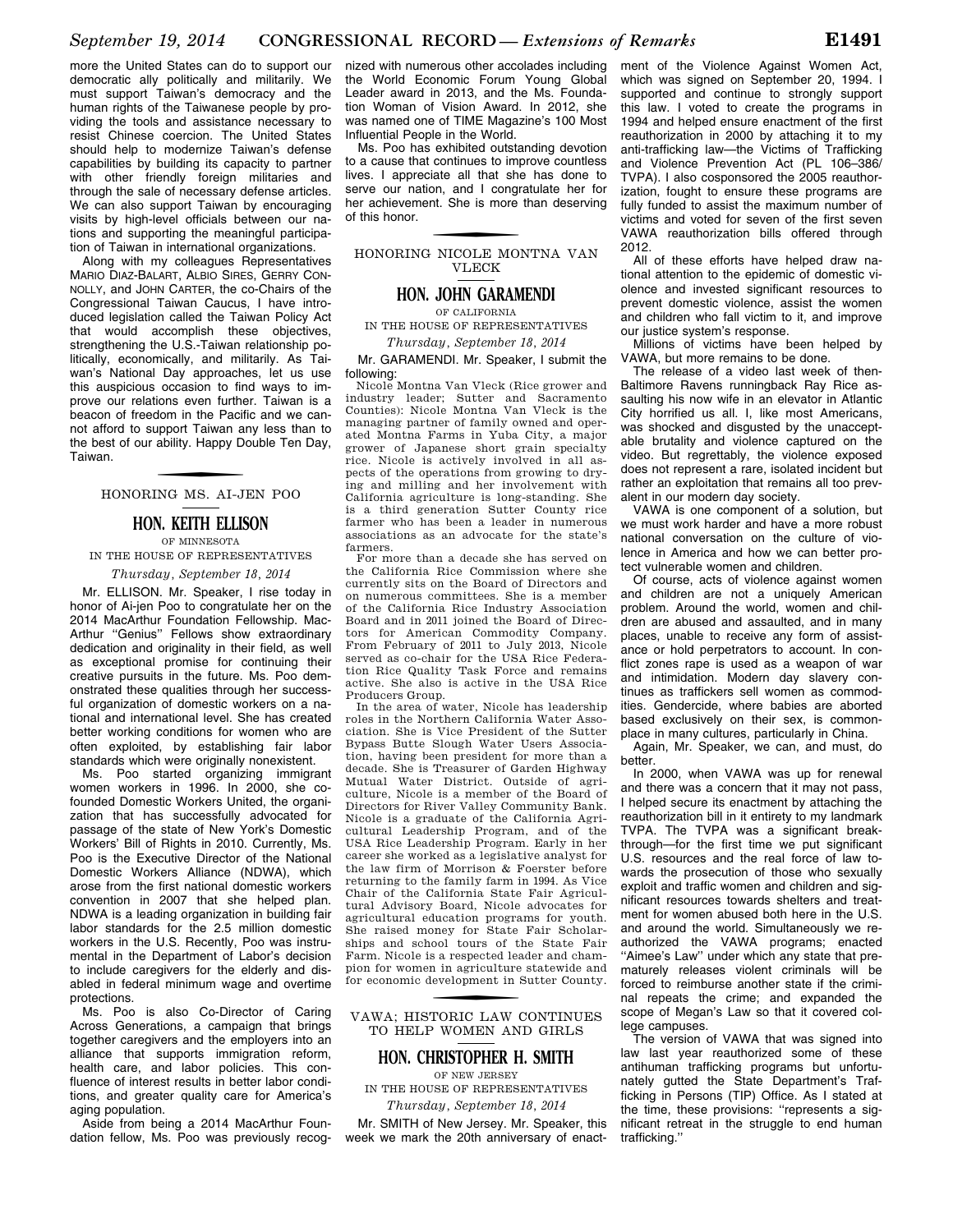The TIP Office is an extraordinary advocacy mechanism and has had a huge impact worldwide. In addition to 'best practices' advocacy, the office monitors labor and sex trafficking in every country of the world pursuant to minimum standards prescribed in the TVPA and makes recommendations for whether or not countries should be ranked Tier I, Tier II Watch List or Tier III. Countries with bad records and who fail to make 'serious and sustained' efforts to improve are designated Tier 3—the worst ranking—which may result in sanctions.

For over a decade the TIP Office has been the flagship in our struggle to combat the violence of human trafficking, and demoting our anti-trafficking efforts, as PL 113–4 did, was wrong and must be addressed. On behalf of the women and children who fall victim to the soulless traffickers every year, we need to ensure these efforts remain a top priority.

Accordingly, I authored, and the House passed the Human Trafficking Prioritization Act (H.R. 2283) to raise the profile and influence of the TIP Office by making it a bureau within the State Department. My bill is pending in the Senate.

Mr. Speaker, the House has also passed my first of its kind anti-sex tourism bill this year, my International Megan's Law to Prevent Demand for Sex Trafficking (H.R. 4573)—as part of a phenomenal package of legislation that builds on our efforts to end the exploitation of and violence against women and children.

H.R. 4573 will combat child sex tourism by alerting countries of destination concerning the travel plans of convicted U.S. pedophiles. And to protect American children, the bill encourages the President to use bilateral agreements and assistance to establish reciprocal notification so that we will know when convicted childsex offenders are planning to come to the U.S

The legislation is named for Megan Kanka, a 7-year-old from Hamilton, NJ, who was kidnapped, raped, and brutally murdered in 1994. Megan's assailant was a convicted, repeat sex offender living across the street, unbeknownst to residents in the neighborhood. Due to public outcry in response to the tragedy and to the hard work by Megan's loving parents, Richard and Maureen Kanka, the New Jersey State Legislature passed the original Megan's Law to require public notification of convicted sex offenders living in the community. Today, all 50 States and all the territories have a ''Megan's Law'', an important tool in preventing more children from becoming victims.

My International Megan's Law takes the lessons we have learned on how to protect our children from known child sex predators within our borders and expands those protections globally.

The Senate, thus far, has yet to act on these important bills—as well as the many other anti-trafficking measures we've passed.

The Majority Leader has an opportunity right now to send a strong message. On the anniversary of VAWA and as we approach Domestic Violence Awareness month, I call on Majority Leader REID to bring these bills to the floor.

As the nation is focused on the NFL's response to the horrific abuse perpetrated by a few of its players, HARRY REID can set an example of how organizations can act, deliberately and aggressively, to end the culture of violence that harms women and children.

COMMEMORATING THE 40TH ANNI-VERSARY OF THE BERRYDALE VOLUNTEER FIRE DEPARTMENT IN JAY, FLORIDA

#### **HON. JEFF MILLER**

OF FLORIDA

IN THE HOUSE OF REPRESENTATIVES

*Thursday, September 18, 2014* 

Mr. MILLER of Florida. Mr. Speaker, I rise to commemorate the 40th Anniversary of the Berrydale Volunteer Fire Department in Jay, Florida, and recognize the dedication and selfless service of its members in protecting the citizens of the Northwest Florida community.

The Berrydale Volunteer Fire Department has been protecting the citizens of Northwest Florida since it was officially chartered in October 1974. The fire department started as a small operation, acquiring their first fire truck for \$300, with Holley Phillips appointed as their first Fire Chief. Since its charter, the department has served as an unrivaled knowledge base of fire safety and a safeguard for the residents of Jay.

In the 40 years that the Berrydale Volunteer Fire Department has been serving the community, it has grown considerably. Today, 12 honorable and distinguished volunteers selflessly serve their community as volunteer firefighters. This courageous group put their lives on the line daily to ensure the safety of their fellow Northwest Floridians by responding to thousands of calls within the community, over the years.

With community support, the Berrydale Volunteer Fire Department has added to their fleet three new trucks. A tanker, a pumper, and a rescue truck have been integrated into their arsenal to combat fires in Jay and keep its citizens out of harm's way. Current Fire Chief, Jim Cagle, has been leading the department for the past 24 years. What has remained true over the 40 years is the commitment to protect Northwest Florida and ensure its residents know they are safe under the watchful eye of the Berrydale Volunteer Fire Department.

Mr. Speaker, on behalf of the United States Congress, it gives me great pleasure to commemorate the 40th anniversary of the Berrydale Volunteer Fire Department. My wife Vicki joins me in thanking all of the volunteers for their faithful service and wishing them and the department continued success.

f HONORING BURNS & MCDONNELL

## **HON. PETER J. ROSKAM**

#### OF ILLINOIS

IN THE HOUSE OF REPRESENTATIVES

*Thursday, September 18, 2014* 

Mr. ROSKAM. Mr. Speaker, I rise today to recognize Burns & McDonnell, an employeeowned consulting firm with locations in Downers Grove and Chicago. Burns & McDonnell, which serves my constituents in the Sixth District, has been recognized as being not only one of the best places to work in the state of Illinois, but also in the nation.

Since opening in 1994, the professionals at Burns & McDonnell have offered a full range of engineering, architecture, construction, environmental and consulting services. Their clients include government, industry, utility and institutional organizations. Burns & McDonnell have been involved with many major projects around the Chicagoland area such as the Illinois Tollway, O'Hare International Airport, and countless others.

With over 160 employees in their local offices, Burns & McDonnell ranked 14th in Fortune 100's ''Best Companies to Work For'' in 2014 and was named to the 2014's ''Best Places to Work in Illinois'' list by the Daily Herald Business Ledger, one of only sixty Illinois companies to receive this honor.

Mr. Speaker and my distinguished colleagues in the House, please join me in honoring Burns & McDonnell for their legacy of excellence. Burns & McDonnell is a company that truly cares not only for their clients, but also for their employees.

f RECOGNIZING THE HONORABLE KENNETH WILLIAM ''KEN'' HECHLER FOR HIS 100TH BIRTH-DAY

#### **HON. NICK J. RAHALL II** OF WEST VIRGINIA

IN THE HOUSE OF REPRESENTATIVES

*Thursday, September 18, 2014* 

Mr. RAHALL. Mr. Speaker, this Saturday, September 20th, a former Member of the House from my State of West Virginia, Dr. Ken Hechler, will celebrate his 100th birthday.

First elected to the House in 1958 and reelected to eight consecutive terms, Ken Hechler is now the longest living former Member of Congress, and remains a champion for black lung benefits for which he successfully fought during his tenure. Subsequent to his service in this body, he would continue his dedicated public service to the people of West Virginia by being elected Secretary of State for four terms.

Before serving in the House, Dr. Hechler served as a military historian, writing about major European battles, and he retired from the U.S. Army as a Major.

Dr. Hechler then worked as a speech writer in the Truman Administration. Entrusted with a Ph.D. from Columbia University, he devoted a considerable amount of his career to teaching; that included teaching in the Political Science Department at Marshall University in Huntington, West Virginia.

Dr. Hechler has authored nine books, including The Bridge at Remagen, West Virginia Memories of President Kennedy, and Working with Truman: A Personal Memoir of the White House Years.

In an era when this Nation seems so divided on the issues of the day, Dr. Hechler's perspective on the job of a Member of Congress is pertinent for political observers, pundits, students of government, our fellow citizens, and, particularly, Members of Congress.

In speaking about taking unpopular positions, yet being elected time and again, Dr. Hechler has said, ''Well, if you do your job on other things; to most people that's more important. If you answer your mail directly and they believe you're honest in your beliefs, why, this is usually accepted even if they disagree with you.''

Ken Hechler and I have been occasionally at odds, but upon one thing we have consistently agreed: Tending to the needs and interests of those we have the high honor of representing in the Congress—one call, one letter at a time—is our highest obligation.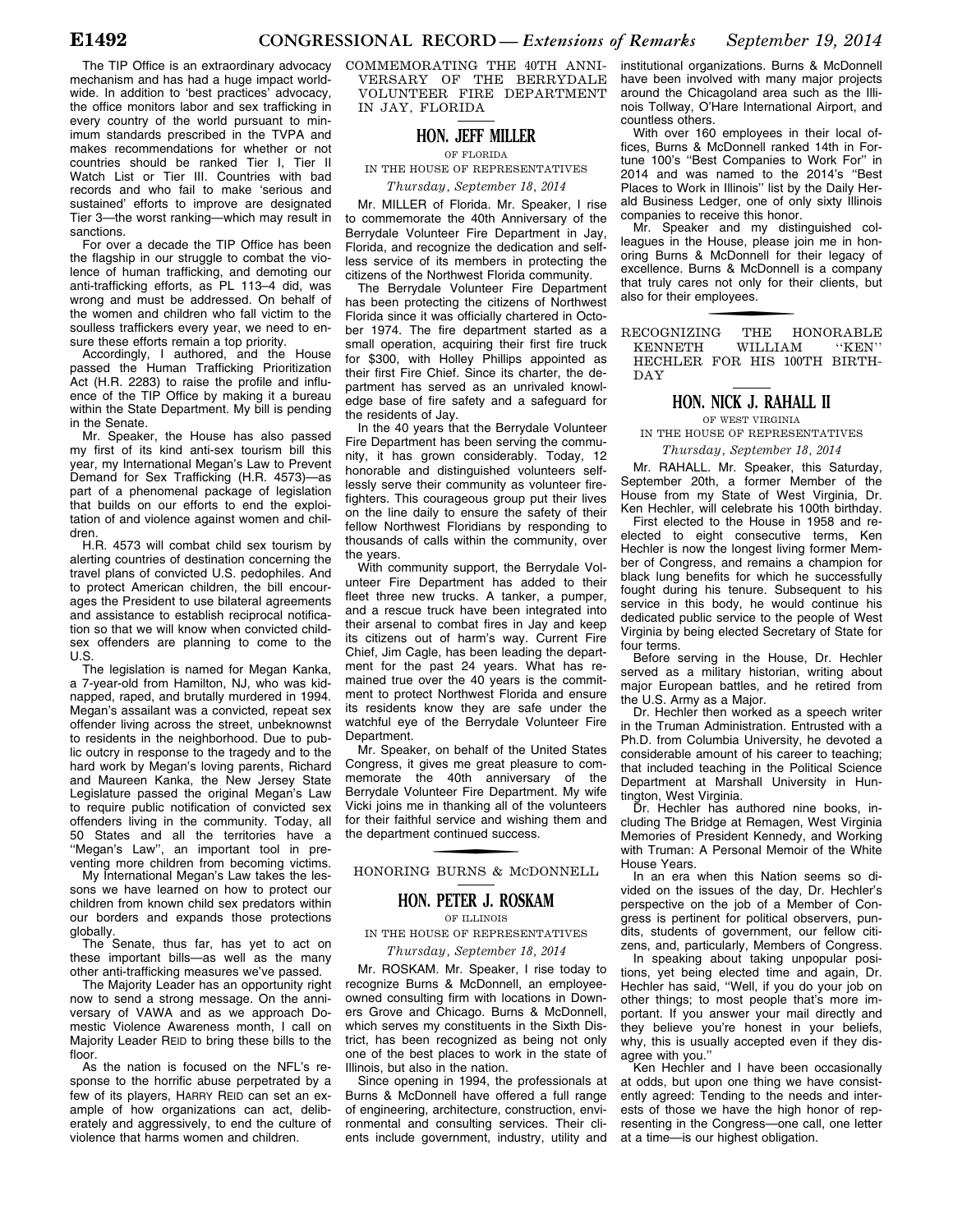Thank you for your many contributions to our Nation, Ken, and Happy Birthday on this centennial milestone.

# f RECOGNIZING SHANA RUNCK

# **HON. MICHELLE LUJAN GRISHAM**

OF NEW MEXICO IN THE HOUSE OF REPRESENTATIVES

*Thursday, September 18, 2014* 

Ms. MICHELLE LUJAN GRISHAM of New Mexico. Mr. Speaker, I rise today to congratulate Ms. Shana Runck as she receives the White House Champion of Change award. Each week, the President of the United States honors local leaders, who perform extraordinary work on a daily basis in their community to build a better America.

Shana is the Assistant Vice President of Community Relations and Financial Capabilities with New Mexico Educators Federal Credit Union. Every day she shares her experience and knowledge, providing financial education and job training to at-risk Latino students in New Mexico. Shana is a true role model, instilling in others the same confidence that drives her success. She shares her work ethic in a selfless way and teaches others that with persistence and determination, anything is attainable.

Our very own city of Albuquerque is fortunate to have such a remarkable person in Shana. She has played a vital role in developing the City of Albuquerque's ''Running Starts for Careers'' program, and she has designed the Financial Services Career Exploration course to ensure they receive college credit for their internship experience. Shana's outstanding work within the local community has helped students continue their education and get job-training in trade fields that interest them

Shana exemplifies the bedrock principles of our nation; civic engagement, love for our neighbor, an understanding that one ripple of change can soon become a current, and the idea that one individual can have a profound impact on a community. I have no doubt that Shana will continue to accomplish great things in all her future endeavors.

f HONORING PROJECT CHILDREN AND FOUNDER DENIS MULCAHY

#### **HON. RICHARD E. NEAL**

OF MASSACHUSETTS IN THE HOUSE OF REPRESENTATIVES

*Thursday, September 18, 2014* 

Mr. NEAL. Mr. Speaker, this year marks the 40th anniversary of the founding of Project Children.

Since its founding in 1974, Project Children has brought over 22,000 children from both Protestant and Catholic communities in Northern Ireland to America, uniting them with over 15,000 American host families for a summer of peace and a lifetime of friendship. Summer vacation in the United States has given these children a break from the conflict and politics of their country and a chance to experience what many might take for granted during their youth.

Denis Mulcahy and his brother Pat founded the program together after they immigrated to New York. A retired member of the New York City Police Bomb Squad, Denis is truly the heart and soul of Project Children. His extraordinary dedication to peace and understanding has made a tangible difference in the lives of many in the U.S. and in Northern Ireland, and to the peace process on the island.

A nonprofit all-volunteer organization, the program has fostered countless friendships among communities in Northern Ireland, Ireland, and America. Project Children along with host families, coordinators, fundraising volunteers, benefactors, and alumni here in the United States have played a pivotal role in the growth of this organization.

Project Children has had a tremendous impact on the peace process along with U.S. and Irish relations. This group is one of the organizations that laid the community-wide foundation for the Good Friday Agreement, while continuing to serve as an example of the power of peace and reconciliation efforts at the grassroots level—as well as the power of individual leadership exemplified by Denis Mulcahy.

During my time as a member of Congressional Friends of Ireland Caucus, I have been fortunate enough to be a part of many significant achievements in implementing peace in Northern Ireland. I have seen firsthand what organizations like Project Children have done to offer hope and a better life for future generations. Without this organization's commitment along with the leadership of Denis Mulcahy, many young men and women from Northern Ireland would not have the quality of life they have today. Congratulations to both Project Children and Denis Mulcahy on this momentous occasion.

f CALIFORNIA 3RD CONGRESSIONAL DISTRICT'S WOMEN OF THE YEAR

#### **HON. JOHN GARAMENDI**

OF CALIFORNIA

IN THE HOUSE OF REPRESENTATIVES

*Thursday, September 18, 2014* 

Mr. GARAMENDI. Mr. Speaker, the success of our districts and the livelihood and future of our communities relies heavily on the devotion and service of those who go above the call of duty, willing to devote their time and energy to improving society and the lives of people around them. This fall, through my 2014 Women of the Year awards, I have made an effort to recognize, honor, and celebrate the vital contributions of outstanding women in my district.

Each of these women exemplifies sacrifice and devotion. These civic leaders have helped improve their communities in various ways, and are compelling advocates for critical issues including education, flood protection, environmental stewardship, and the arts. They promote healthy communities, organize events to promote world peace, and raise community awareness to end bullying. They are all women in California's Third Congressional District who have succeeded in bettering their communities and the lives of those around them—living proof that when women succeed, America succeeds.

Throughout our history, America's foremothers have made great strides in securing their equal rights and equal treatment under the law. And while we have come so

far, there is still work to be done. We stand on the shoulders of giants, but that does not mean we should cease to reach further. Thanks to these women and others like them, I see our communities reaching further every day.

Pat Ash (City Councilwoman and preservationist; Williams—Colusa County): Pat Ash, the current mayor of Williams, has served as a Williams City Council Member for many years. She is the founding and most active member of Citizens for a Better Williams, known locally as CBW.

Through her membership on the city council and in CBW, Pat has played a crucial role in beautifying vacant areas, including a parcel that was annexed into the town square park. An outstanding example of Pat's leadership and generous spirit is her preservation of the aging Masonic Hall in town. Pat recently purchased it herself, thus maintaining its historic value to the city and county.

Under Pat's sustaining leadership CBW recently arranged for a mural to be painted on the Masonic Hall, adding local interest and a festive atmosphere to this popular park. On June 7th, the mayor hosted a mural dedication ceremony that featured Governor Jerry Brown and relatives of W.H. Williams, founder of the town. Through her creativity and tenacity, Pat has been instrumental in organizing Williams' Summer Concerts in the Park series featuring local musicians. The venue offers the community a place to mingle and for nonprofit groups to hold fundraisers. In further testimony to Pat's enduring appreciation for her city, she has written a book illustrating the influence of Western Europeans settling in Williams. Pat's fellow citizens appreciate her efforts to preserve and showcase the city's history.

Marci Coglianese (Municipal law attorney, former city official, land use advocate; Rio Vista—Solano County): Marci Coglianese, past mayor and council member for the City of Rio Vista, has practiced municipal and environmental law for more than 25 years. Her achievements in furthering good land use planning, and environmental and risk management practices for the Delta are extraordinary. Marci represented the League of California Cities on the State Floodplain Management Task Force and on the public advisory committee to update the California Water Plan. She has been instrumental in protecting Solano County farmland and served as co-chair of the Delta Levees and Habitat Subcommittee of the Bay Delta Public Advisory Committee. She is an active member of the Rio Vista Army Base Steering Committee.

Marci has always been a vocal and staunch advocate for fairness and for racial and gender equality in local government. After assuming office she was notable for her openness in listening and responding to the needs of her constituents of every political stripe and economic status. A person of the highest integrity and forthrightness, Marci sets an exemplary standard for all in political office, from the smallest village to the national capitol. Despite serious illness and family trauma, she has maintained a manner of openness, grace, and humor toward even her most bitter opponents. Marci Coglianese is greatly loved and admired by all who know her.

Deborah Eernisse (Fitness instructor, mentor, and volunteer; Davis—Yolo County): Deborah's outstanding trait is her ability to build community with diverse groups of all ages, particularly around fitness and health. In Davis she has built a supportive community of older adults who remain active and engaged in their own health and happiness. Her ''Fit for Life'' program at the Davis Senior Center has reduced injuries, falls, and the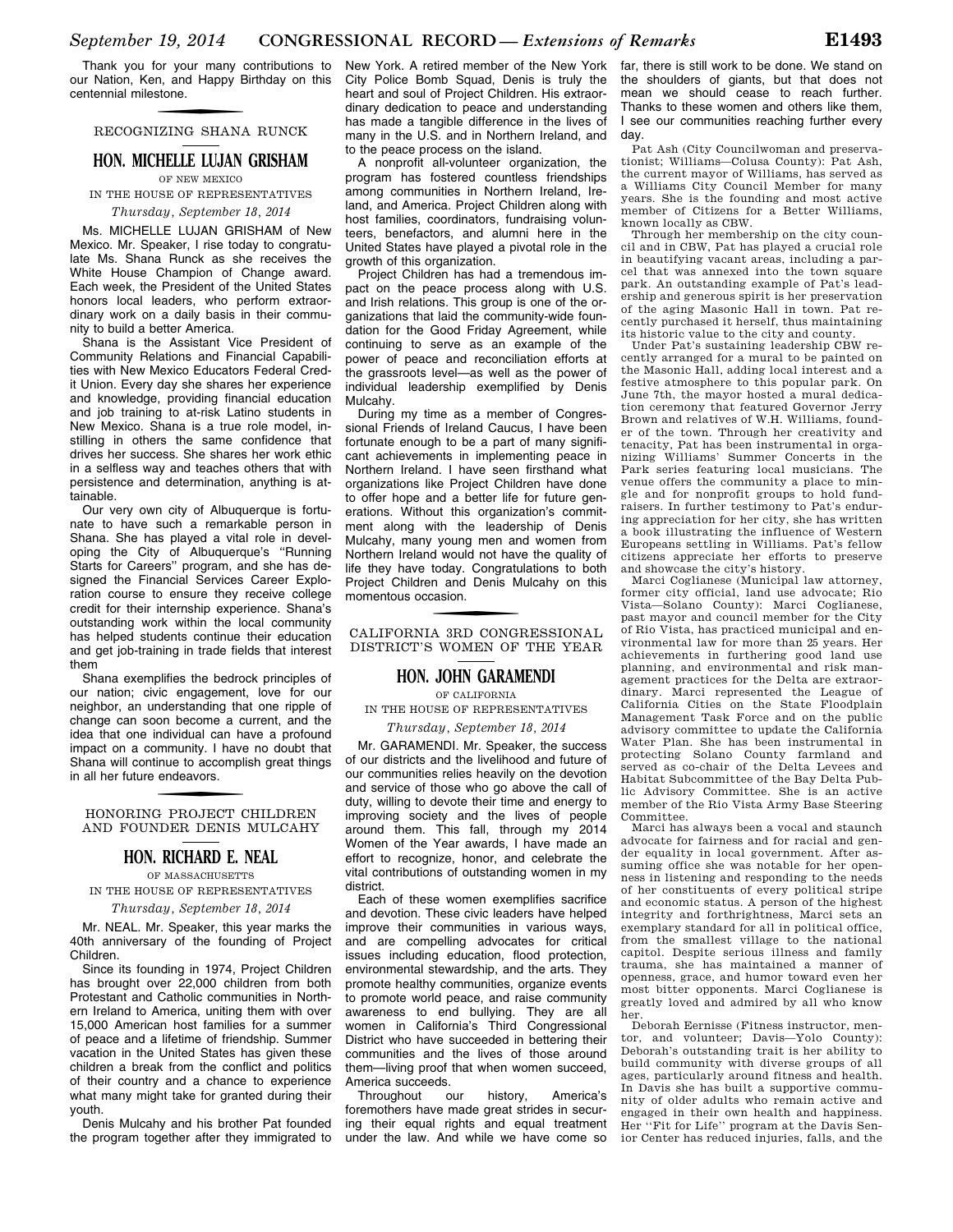need for hospitalization or skilled nursing care.

Deborah graduated from UC Davis with a minor in Adult Development and Aging. She had planned to be an at-home mom, but faced with serious medical problems in her immediate family she had the foresight and strength to persevere and graduate from the Occupational Therapy Assistant Program at Sacramento City College. Since then she has

earned a number of other certifications. Participants in Deborah's fitness classes have been able to improve their muscle tone, balance, coordination and strength in such a way that many age-related declines are slowed or prevented. Class members who have had strokes, joint replacement, fractures and similar problems are able to follow through with their long-term rehabilitation. Those with chronic conditions such as diabetes or neuropathy are able to optimize their independence and quality of life. Beyond strength, friendships are created and social support flourishes. Her classes fill up quickly and have a waiting list. Deborah also conducts a popular free yoga class for the Davis High School football team, and she has served on the board of the Davis Food Co-op. Recently she completed 30 hours of training to become part of the Davis Community Emergency Response Team (CERT). Deborah is now part of a pool of volunteers ready to assist in large-scale emergencies.

Gloria Estrada (Veteran advocate and peace activist; Williams—Colusa County): Gloria Estrada works tirelessly for the interests of Colusa County families, donating much of her time to organizations that benefit the community's veterans and the families of fallen soldiers. On August 11, 2011, not long after recovering from a head-on crash Gloria's son, Pfc. Rueben ''Boy'' Lopez, was killed in action by a roadside bomb in Afghanistan. Since then Gloria has dedicated herself to helping families in need and advocating for peace. She celebrates her son's service and sacrifice by paying it forward.

One way she has done this is by arranging for the placement of Peace Poles in each community in Colusa County. The Peace Pole serves as a symbol to remind community members that they are the peace builders. On August 11, 2014, Gloria and her family organized a ceremony on the grounds of the state capitol in Sacramento. Veterans of Colusa County traveled to the state capitol for the ceremony in which 193 full-size flags of the world were carried. A Peace Pole featuring the message ''May Peace Prevail on Earth'' in 12 different languages was presented to the People of California.

Each year on the anniversary of her son's death, Gloria chooses an agency, school, or group where she hosts a celebration urging those present to celebrate life and to please pay good works forward. Gloria is a tireless community volunteer and an exceptionally loving and giving woman. Whenever someone is in need, Gloria is quick to search on their behalf. If someone needs company, Gloria is at their side with reassuring words. Those who know her well agree that each of us is a better person because we have Gloria in our life.

Lee Ann Grigsby-Puente (Flood protection advocate; Hamilton City—Glenn County): As president of Reclamation District 2140 Lee Ann played a leading role in working with Congressman Garamendi and other federal, state and local representatives to secure federal funding in an Energy & Water Development appropriation to begin construction of the Hamilton City Flood Damage Reduction and Ecosystem Restoration Project.

The current J Levee, now mostly in disrepair, was built in the early 1900s. The levee failed twice in the 1970s and required emergency reinforcement six times in the past 30

years. If the river floods, the homes of 2,000 Hamilton City residents are at risk, as are the farms and Highway 32.

The project is multipurpose. Plans include 6.8 miles of setback levee to protect the town and farmland. The existing J levee will be ''degraded'' and 1,400 acres of land will be restored to native habitat along the Sac-ramento River floodplain. Thanks to Lee Ann's perseverance and effective work with elected representatives, Glenn County Sheriff Larry Jones, who serves as head of Glenn County's Office of Emergency Services, was able to say: ''I am very pleased. The project is vital to our public safety. . . . Now I can start to look forward to the time when the J Levee is no longer one of my biggest concerns.''

Lee Ann serves on the Hamilton City Task Force developing a 5–10–20 year strategic plan for the city. She is president of the Hamilton City Women's Club that leads the way in adding new civic amenities in the downtown.

Mary Grimmer (School and community volunteer extraordinaire; Arbuckle—Colusa County): Mary Grimmer is an amazing woman, full of energy and passion, and extremely giving of her time and resources. For the past five years, Mary has volunteered at least 12 hours per week in the school library, helping students locate books, cataloging new books, and reminding students to return overdue ones. Each year she donates a generous number of titles to the library collection.

Meanwhile, the school office can count on Mary to help with school pictures in the fall and spring of each year. Through the Parent Club, she takes the lead on ordering all of the school tee-shirts and sweatshirts that students purchase. You also will see Mary Grimmer at all kinds of events, camera around her neck, taking thousands of pictures that she shares with the students. Mary is an active 4–H leader and a member of the Arbuckle Little League where she is responsible for many aspects of the organization, including scheduling of games. She is a part-time employee of the Arbuckle Parks & Recreations Department, giving more time than she could ever be compensated for. And, when someone in the community is ill or has just had a baby, Mary graciously delivers a home-cooked meal as a show of support for them.

Programs for children just don't happen. They take the dedicated people who care about kids to devote their time, energy and often their own financial resources. Mary provides initiative and the physical labor to fill the gaps. She is a beacon calling others to volunteer their time to change the lives of children.

Samina Masood (Working to end poverty, homelessness, and abuse of women; Fairfield—Solano County): Since 2012 Samina Masood has partnered with the City of Fairfield to seize the twin horns of homelessness and domestic abuse in order to demonstrate that renewal is possible for homeless, abused, and neglected women and their children. Were it not for her direct intervention and program services, hundreds of women and children would go without hope, a place to live, or resurrected lives. Each year her organization, Heather House, takes in hundreds of needy and vulnerable women, then shelters and supports them. Samina resides on campus with them to run the seven-daya week program. Empowered by their experience in a 90-day work program, they are able to leave the shelter with a job, housing, and the skills to achieve economic independence. Samina's passion and dedication are quite infectious, engaging many city leaders to join hands and work together on behalf of these at-risk local women and their children.

She has served as a commissioner on the Mayor's Commission on Crime to help prevent and reduce crime in the city.

Masood herself is a role model. She came to the United States as an immigrant from the third world country of Pakistan. She is a writer and published columnist with her columns appearing in the Tracy Press nationally and in the U.S. State Department Gazette. Samina has two master degrees—an MA in Communications and an MS in Clinical Psychology. In the 80s and 90s she worked for the World Health Organization, the U.S. Department of State, and U.S.-AID as an advocate for women and children. An abuse survivor herself, Samina talks openly about her childhood growing up in a county where women and children are deprived of rights. She often speaks of how she saved her own soul by fighting for other women who had no voice. She is writing a memoir.

Dr. Frances Nelson (Librarian, educator, literacy advocate; Fairfield—Solano County): Frances Nelson has brought outstanding gifts to the educational community of Solano County. She is a preeminent librarian whose commitment to diversity and whose advocacy for the teaching of U.S. history and government have enriched the lives of many students and adults. Frances has a myriad of community and educational experiences over more than 15 years in Vacaville's secondary classrooms and, after her retirement, as adjunct librarian with 20 years of service at Solano Community College. She is the only African-American librarian that Solano Community College has had in its seventy-year

history. Dr. Nelson has pioneered information access techniques with individuals of all ages and backgrounds. Through the California School Library Association Dr. Nelson participated on a committee that developed ''Standards for Information Literacy: Grades k–12.'' This endeavor prompted her to develop a library skill workbook and a video tape presentation on school site curriculum for a Vallejo school library. Frances travels regularly to Oakland to select as many as 75 books that she then donates to the Solano Juvenile facility. She also donates hair care products to African-American girls there when these are requested. Dr. Nelson is a newly appointed Juvenile Justice Delinquency Prevention Commissioner for Solano County, is active in the Delta Kappa Gamma Society Beta Psi Chapter, and has served in leadership roles at her church. Dr. Frances Gholson Nelson has elevated the whole community—not just with the time she has spent in community service but in the quality of her service that counts for so much more.

Gloria Partida (Advocate for restorative justice and anti-bullying activist; Davis— Yolo County): When her son was savagely attacked near downtown Davis the night of March 10, 2013 in what was deemed to be an anti-gay hate crime, Gloria Partida responded with composure and grace. She not only cared for her son Mikey's needs, physical and emotional, she led the community in a candlelight vigil coordinated by concerned community members. Mikey spent months in rehabilitation and many more in at-home care by family members relearning the tasks of daily life and receiving counseling for PTSD. Gloria faced the tragedy and its aftermath courageously and with compassion. In an October 6, 2013 editorial, ''Innocence Lost: Now where are my virtues?'' she set a powerful example, showing our community how to push back against hate crimes and bullying behaviors of all kinds: ''Having survived this magnitude of violence, my son and family became magnets for people who had suffered similar experiences and wanted to share their stories. Sadly, there were many. This produced for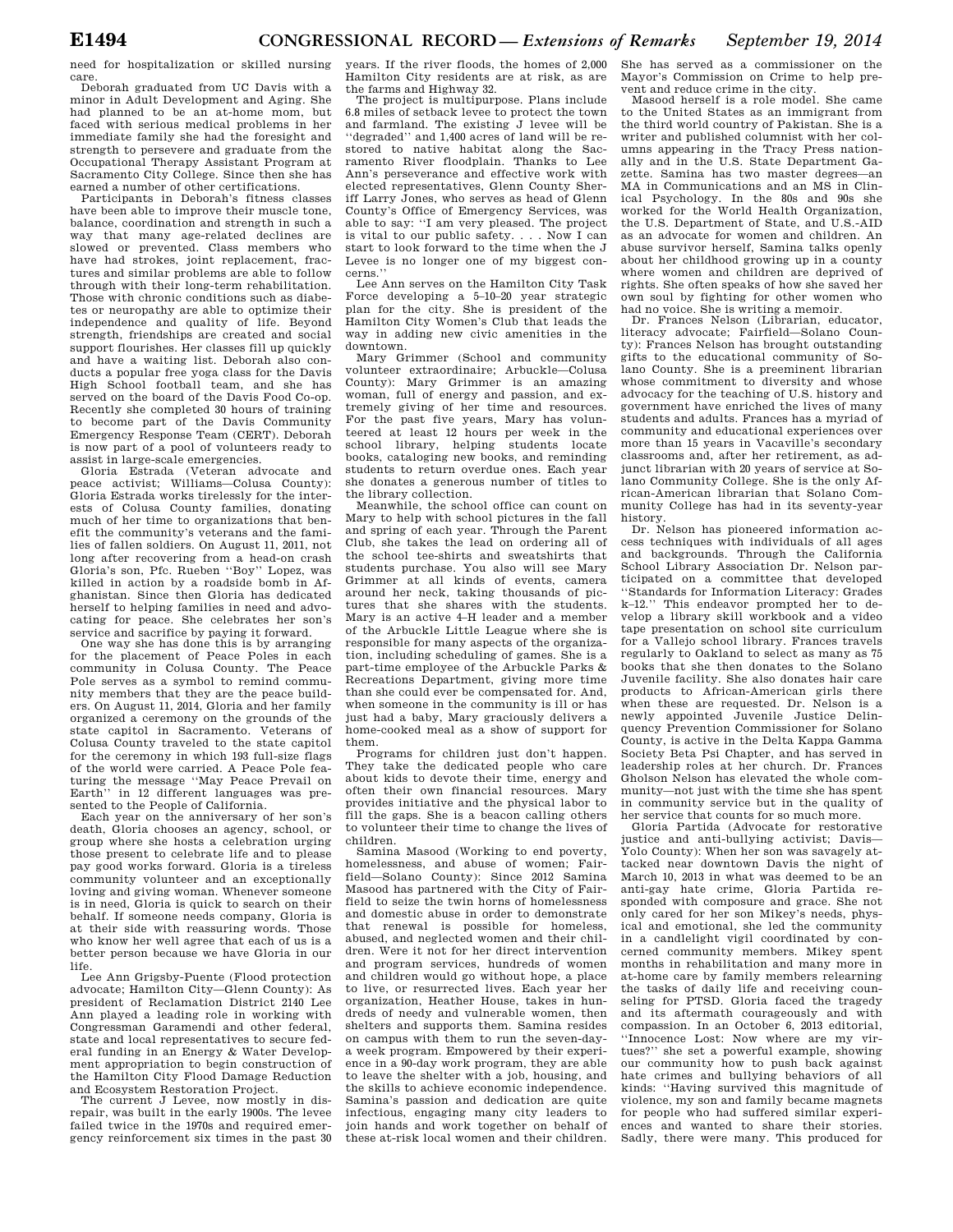me, ever the optimist, an internal civil war. How could people who started out sweet and promising turn into vessels of evil? What became evident to me . . . was that I needed to be responsible for more than my own children. And not just the smart, easyto-get along with ones . . . the marginalized ones.''

Gloria attended a church meeting on the topic ''Standing Up to Hate,'' and in that meeting the Davis Phoenix Coalition was born. Gloria worked ceaselessly on the group's projects, including a March 2014 antibullying workshop; a screening and discussion of ''The Laramie Project'' and other awareness-raising events; find-raising and attending the ''Not in Our Town'' national gathering in Montana; designing a tee shirt and bumper sticker; writing an anti-bullying brochure . . . always turning a devastating personal event into an opportunity for community growth.

Linda Plummer (Healthcare advocate, arts supporter, community volunteer; Marysville—Yuba County): Linda Plummer is known as a distinguished advocate for health care and for the arts, twin passions that merged when she created Rideout Healthy Kids. RHK is a musical theater program teaching healthy eating and exercise habits. Still in its first year, the program created seven jobs—four actors, a director and two sound technicians—and reached more than 4,000 school children in its first season.

As part of her job as marketing manager for Rideout Health, Linda helps to get the word out about the newly expanded Rideout Regional Medical Center, the largest construction project in recent memory in Marysville and its neighboring communities. Linda is a dedicated steward of the project. As 30 ironworkers, eight carpenters, six deck builders, two rebar workers and 15 other laborers and inspectors worked on the structure last year, Linda observed the sudden transformation following years of planning.

''It's like Christmas,'' she said. The Yuba-Sutter Chamber of Commerce has recognized Linda for her deep community involvement. She founded the Way, Way, Way Off Broadway event to give performance opportunities to high school actors. She is a board member of the Sutter Performing Arts Association and Yuba-Sutter Arts. A past president of the Rotary Club of Yuba City, she has been involved with Friends of Yuba City Parks and Recreation; the Casa de Esperanza shelter for victims of domestic violence; Marysville Charter Academy for the Arts; and the Galena Street East performance group to encourage young artists. She was a judge for the Sacramento Regional Theater Alliance. When asked how she manages her busy schedule, she admitted: ''What schedule?'' For Linda, ''Volunteering is addictive. Whatever form it may take, volunteerism has an incurable impact on people—you see it change lives.''

Lonetta Riley (Educator and school district trustee; Yuba—Sutter County): Lonetta Riley has served on the Yuba City Unified School District board for 16 years as District 3's representative and for the past two years as board president. Says a friend, ''you can count on Lonetta's support for the students and she stands up for teachers and the job that they try to do in these times of diminished funding.'' Lonetta Riley is the only African-American woman to ever have been elected to office in Sutter County. When asked what it was like to be the first, she always responds that ''it doesn't really matter unless I work to make sure there is a second, third and fourth.''

Lonetta began her advocacy for education in 1970 while a graduate student at the University of Nebraska where she led dem-

onstrations to address the poor graduation rates of black athletes. As a member of the Douglas County (Nebraska) Citizens Committee, she was instrumental in bringing attention to local civil rights violations. More recently as a Juvenile Justice Commissioner for Sutter County, she has worked to raise awareness and organize efforts to address the difficult issues facing delinquent youth. She is passionate in believing that mentoring during probation is an opportunity to help individuals get their lives back on track.

A criminal justice professor in the Los Rios Community College District, Lonetta is the Training Coordinator for the Regional Public Safety Training Center of American River College and guides the training of law enforcement personnel. She is a member of the Bethel AME Church, the National Urban League, Delta Sigma Theta Sorority, Bridges 2 Housing and other community organizations. Lonetta believes that ''if you don't use your voice for change, your silence says the status quo is okay.'' She exemplifies the adage to be the change you would like to see in the world.

> f TRIBUTE TO JACKSONVILLE PUBLIC LIBRARY

#### **HON. CORRINE BROWN**

OF FLORIDA

IN THE HOUSE OF REPRESENTATIVES

*Thursday, September 18, 2014* 

Ms. BROWN of Florida. Mr. Speaker, I rise today to commemorate the Jacksonville Public Library's 100th anniversary as a Member of the Federal Depository Library Program. Since its designation in 1914, The Jacksonville Public Library system has faithfully provided information from the federal government to the citizens of Northeast Florida, providing a better informed and educated citizenry. Additionally, employees of the Library have offered guidance and acted as liaisons to the wealth of knowledge that the Depository contains.

The Federal Depository Library Program was established by Congress to ensure that the American public has access to its Government's information. Materials—whether, print, media or e-resources—are added by cataloging to the library's catalog and can be searched just like anything else. In the past government documents were not automatically cataloged and thus were missing from the records. The Jacksonville Public Library has an array of legacy materials from the 1860's, statistics, reports, newly published titles, as well as a mix of non-print media.

I am proud of the work that the Jacksonville Library has done on behalf of the community. The Library has made accessing information easier and more convenient for those wanting to extend the breadth of their knowledge. This achievement makes me particularly proud to call myself a Jacksonville native.

# STOP ACT

#### **HON. DANNY K. DAVIS** OF ILLINOIS

IN THE HOUSE OF REPRESENTATIVES

*Thursday, September 18, 2014* 

Mr. DANNY K. DAVIS of Illinois. Mr. Speaker, we are now half way through September, and young people in Chicago and throughout the nation have started a new school year. As they advance in age and begin to realize their potential, many teens from junior high through the first years of college are confronted with peer pressure and normal curiosity to engage in illegal underage drinking. In spite of great progress in reducing underage drinking, the statistics remain unacceptably high.

For many years, the dedicated staff of the Federal Trade Commission has promoted a consumer education program known as We Don't Serve Teens. It is an effort to inform parents and other adults of the ways in which teens acquire alcohol and the risks they face. The FTC initiative is reinforced by members of the alcohol beverage industry who publicize the information in the media and at retail outlets throughout the nation.

According to survey data compiled for the Substance Abuse and Mental Health Services Administration, many young teens have easy access to alcohol. A study funded by that agency showed that 93.4 percent of adolescents ages 12–14 who drank alcohol in the past month got it for free.

In most cases, adolescents have access to alcohol through family members, from their own homes or homes of friends. The same survey indicates that more than 500,000 youngsters in that 12–14 age group consumed alcohol within the last month. Alcohol consumption at that age can be the indication of other problems. If ignored, it can lead to patterns of abusive drinking and other risky behavior that adversely affect the teenager for a lifetime.

In addition to monitoring the activities and behavior of young teens, illegal alcohol consumption poses a serious risk to high school and younger college students. This past August, the National Institute on Alcohol Abuse and Alcoholism published guidance titled, Fall Semester: A Time for Parents to Revisit Discussions About College Drinking. As our young people enter their later teenage years, the challenge for parents and the broader community increase. High school and college students have older friends who can purchase alcohol for them. They also have smart phones, cars, and other means to communicate and travel.

We often hear the message, "If you see something, say something,'' from our homeland security agencies. Parents, friends, neighbors, pastors, and teachers all have different experiences and interactions with teens. We need to enlist all people of good will to say something if they see a teen that they know engaged in underage drinking.

Last year, alcohol was a factor in over 190,000 emergency room visits by persons under the age of 21. Some of those teens died and some suffered traumatic injuries that will permanently change their lives and diminish their potential. Those numbers are every bit as troubling as the national security issues we face. The We Don't Serve Teens web site and materials provide many common sense approaches to limit teen access to alcohol and to recognize the signs that a young person you know may be consuming alcohol illegally.

In addition to supporting the We Don't Serve Teens message, I urge my colleagues to support the H.R. 498, the Sober Truth on Preventing Underage Drinking Act, better known as the STOP Act. It was introduced by Rep. ROYBAL-ALLARD again in this Congress. Thanks to her efforts and those of our Republican colleague FRANK WOLF, portions of this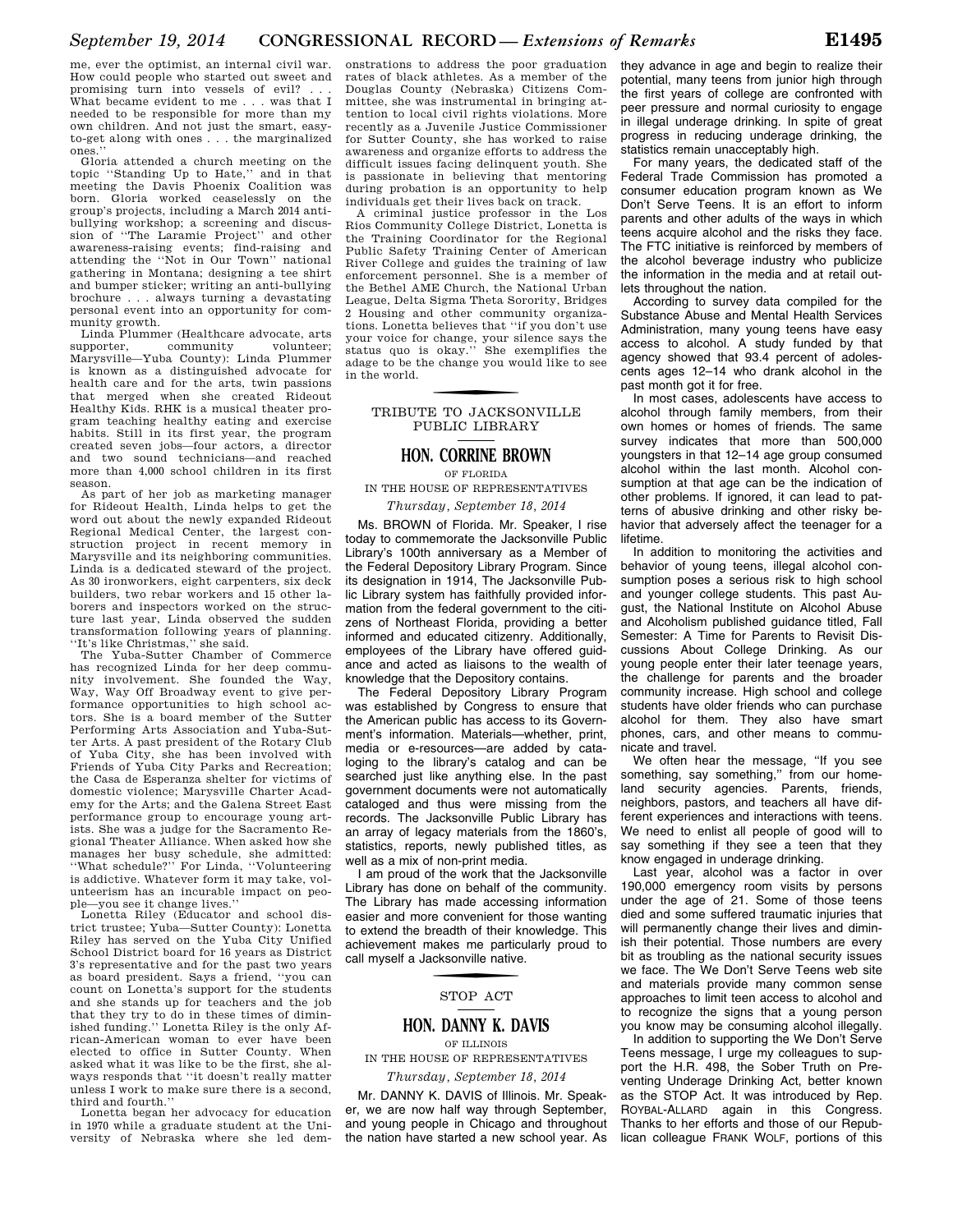legislation have been included in continuing resolutions and appropriations bills since 2006.

The STOP Act strengthened our response to the challenge of underage drinking. Seventeen federal agencies now worked through an interagency committee to better coordinate activities to further reduce underage drinking. A number of valuable studies and recommendations have been shared with government officials and civic-minded citizens throughout the nation. I commend our colleagues for their work.

To the men and women in agencies responsible for administering STOP Act research and grants, I ask you to persevere. Your work has saved many lives, and with sustained effort at the federal, state, and community level, we can further reduce underage drinking and its terrible consequences for our families and communities.

To the Commissioners and staff of the Federal Trade Commission, I commend the We Don't Serve Teens initiative and encourage you to sustain it in the future. I would also like to express appreciation for a company in the district I represent, Constellation Brands Beer Division, which promotes the We Don't Serve Teens message in the media and at alcohol beverage retail outlets throughout the greater Chicago area.

Underage drinking is a problem we can all work together to solve. I urge my colleagues and all Americans to utilize the tools prepared by the FTC and other agencies and help further reduce underage drinking and its consequences for our younger citizens.

THE RECOGNIZING THE CONTRIBU-TIONS OF CARIDAD CORTES

#### **HON. ALAN GRAYSON** OF FLORIDA

IN THE HOUSE OF REPRESENTATIVES *Thursday, September 18, 2014* 

Mr. GRAYSON. Mr. Speaker, I rise today, in honor of Hispanic Heritage Month, to recognize Caridad Cortes. Caridad was born and raised in the Bronx, New York. She relocated to Kissimmee, Florida with her children in 1994, while her husband continued to work in

New York until he retired in 1997. She has worked in the healthcare industry for most of

her career as a Case Manager. In 2006, when her children were grown, Caridad was ready to continue her education. She returned to Walden University where she graduated with her Bachelor of Science degree in Business Administration and a Minor in Human Resources in 2009. Caridad is a freelance writer for online media and is an avid photographer in her spare time. She is always exploring her creative side.

Since she first moved to Kissimmee, Caridad has seen immense changes in her community. Caridad seeks to spark change by getting involved in local social causes. She is the Recording Secretary of the Democrats of Osceola and a member of the Osceola Chapter of the Democratic Hispanic Caucus.

Caridad is married to John Cortes, Democratic Candidate Elect for the Florida House of Representatives, District 43. John and Caridad have been married for 33 years and have two children and one grandchild. Caridad is always there for her family, and there is no task too large or small for her to take on.

I am happy to honor Caridad Cortes, during Hispanic Heritage Month, for her contributions to the Central Florida community.

RECOGNIZING THE YODER FAMILY AS THE 2014 ESCAMBIA COUNTY, FLORIDA, FARM FAMILY AND AGRICULTURAL INNOVATOR OF THE YEAR

# **HON. JEFF MILLER**

OF FLORIDA

IN THE HOUSE OF REPRESENTATIVES *Thursday, September 18, 2014* 

Mr. MILLER of Florida. Mr. Speaker, it is with great pleasure that I rise to recognize the Yoder Family from Century, Florida, for being selected as the 2014 Escambia County, Florida, Farm Family and Agricultural Innovator of the Year.

The Yoder family farm, a 100-acre farm located in northern Escambia County, Florida, is a family affair. Run by Brent, and his wife Janice, the Yoders' four children—Blake, Brian, Allison, and Bryce—also play an integral role in the Yoder family's success. Having grown up on farms themselves, both Brent and Janice understand the importance of agriculture and the vital role that a strong family plays in operating a successful farm.

On their farm, the Yoder family runs a small grass-fed Grade A dairy farm with an on-site processing facility for pasteurization and a processing and bottling facility. The Yoder family started in 2009 with just one cow, Daisy, and the original intent was simply to produce the highest quality milk for their growing family; however, as soon as the Yoder family began to share their product with the local community, they saw that there was a great demand for their golden-yellow wholesome product.

Today, the Yoder family has 15 Jersey cows, chosen due to their high butterfat content, and, by grass feeding and grazing their cows, the Yoder family products offer consumers a healthy balance Omega fatty acids, conjugated linoleic acids, and low levels of saturated fats. Brent delivers the Yoder family milk on a dairy route one day a week, and the Yoder family milk is also delivered to eight local storefronts. The Yoders are also very welcoming and happy to open their farm to the local community to demonstrate the importance of agriculture, and many of their customers drive to the northern part of Escambia County to see the farm and dairy and purchase milk directly from the Yoders. The Yoders also work closely with Institute of Food and Agricultural Sciences Extension, and their farm served as a stop on the 2012 Escambia County Farm tour, where Brent led visitors on a tour of their farm, while Janice provided guests with home baked cookies and ice cold Yoder family milk.

In addition to their dairy farming activities, the Yoders also have a local partnership with Janice's father, a local row crop producer who also raises hogs, to grow non-GMO grains that is then delivered to local farms to be used for their mixes. The Yoder family personify the innovation and ingenuity of our Nation's agricultural industry, through their first-rate dairy operation, and their innovate mixes. The Yoders are always looking to improve their operations, and currently, Brent is utilizing a peanut base to create a soy-free poultry mix.

Outside of their farming operations, both Brent and Janice are also highly dedicated to their local community and their church. Brent works closely with the Lower Alabama 4–H Club, where he helps teach young people from Northwest Florida and Southern Alabama about the importance of agriculture. In addition, both Brent and Janice serve their local church in leadership capacities and raise their four children in a faith-filled environment. In addition, Brent also helps spread inspiring and family-oriented reading material through his service as Chairman of the Gulf States division of Choice Books.

Mr. Speaker, our great Nation was built by farmers and their families. The Escambia County Outstanding Farm Family of the Year Award is a reflection of the Yoders' tireless work and their dedication to family, faith and farming. On behalf of the United States Congress, I would like to offer my congratulations to the Yoder family for being outstanding in their field. My wife Vicki and I extend our best wishes for their continued success.

f INTRODUCTION OF THE BRIDGE TO A CLEAN ENERGY FUTURE ACT

## **HON. EARL BLUMENAUER**

OF OREGON IN THE HOUSE OF REPRESENTATIVES

*Thursday, September 18, 2014* 

Mr. BLUMENAUER. Mr. Speaker, today I am introducing legislation to support the continued development of clean energy in the United States. The impacts of a changing climate are far-reaching, representing a threat not only to our ecosystems but to our national security as well. To help avoid the worst effects of carbon pollution, consumers must have a dependable supply of energy that is clean and renewable. That much of this energy—and many of the devices used to produce it—is American-made means that our country retains the innovation, export opportunities, and manufacturing jobs that are so important to a twenty-first century economy.

The Bridge to a Clean Energy Future Act of 2014 would extend critical clean energy incentives to provide market certainty and to strengthen investment in that sector. For example, this extends the Production Tax Credit for wind energy through 2016, offering parity with the Investment Tax Credit enjoyed by solar energy investments, while also granting the solar industry access to credits at the start of a project's construction, as in the wind industry. The bill also provides a range of other important incentives, such as the Advanced Energy Project credit, which aids U.S. manufacturers across the clean energy industry.

This bill supports thousands of jobs in clean energy industries, advances U.S. manufacturing, and supports our transition to clean, renewable energy. Most renewable energy investments are spent on materials and workmanship to build and maintain the facilities, rather than on costly energy imports. Renewable energy investments are usually spent within the United States, frequently in the same state, and often in the same town. Meanwhile, renewable energy technologies developed and built in the United States are being sold overseas, providing a boost to the U.S. trade deficit.

It is in the national interest to cut pollution while growing our economy. Tax credits for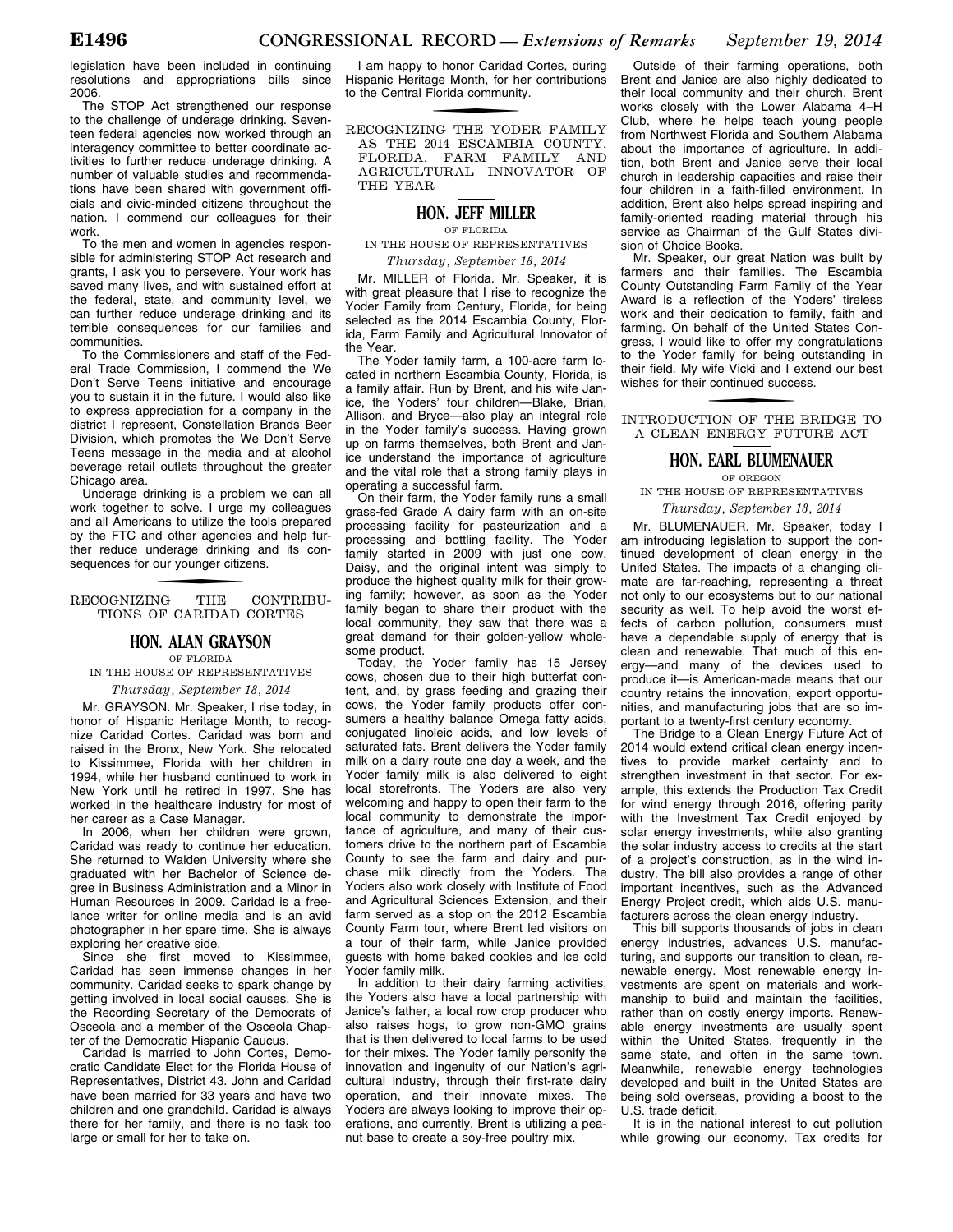clean energy and energy efficiency must be updated and extended. It is important to note that the fossil energy alternatives these industries are competing with have permanent tax incentives. We cannot continue to direct scarce tax dollars to industries that are a major contributor to climate change.

f INTRODUCTION OF THE DESIGNA-TION OF THE ''JUANITA MILLENDER-MCDONALD POST OF-FICE''

## **HON. JANICE HAHN**

OF CALIFORNIA IN THE HOUSE OF REPRESENTATIVES

*Thursday, September 18, 2014*  Ms. HAHN. Mr. Speaker, as you know, here in Washington we have the unique opportunity

to work for the citizens of this great nation and provide positive change in the lives of many. Together we work for the good of our communities, and in the process we cross paths with some remarkable leaders.

Today I am introducing a bill that will recognize the life of one of those very special leaders of our time, the late Congresswoman Juanita Millender-McDonald, by designating a facility of the United States Postal Service in my district as the ''Juanita Millender-McDonald Post Office.''

Rep. Millender-McDonald was a pillar in many of the communities I represent. She was a resilient public servant who was deeply loved by her community first as an educator, then as program coordinator for a nonprofit fighting gender issues, and finally as a beloved elected official. Undaunted by the work to be done, Rep. Millender-McDonald took charge of her opportunity to serve and became the first African American woman to be named Chairwoman of the House Committee on Administration. She was also an active member of the Congressional Black Caucus and served over a decade in the House of Representatives.

An exemplary piece of her legacy was her work to better the lives of not just those here at home but internationally as well. Her work to aid victims of genocide and human trafficking serves as a testament to her dedication to creating a better world. Millender-McDonald worked tirelessly for her constituents, taking only a week of leave before she succumbed to cancer.

By designating a United States Postal Service facility in my district as the ''Juanita Millender-McDonald Post Office,'' we honor an exemplary woman with an incredible public service record that I hope will further serve as inspiration for the community which I serve the same community which so revered her.

# f TRIBUTE TO THE HONORABLE L. CLIFFORD DAVIS

#### **HON. MARC A. VEASEY** OF TEXAS

IN THE HOUSE OF REPRESENTATIVES

*Thursday, September 18, 2014* 

Mr. VEASEY. Mr. Speaker, I rise today in order to celebrate an entire life of accomplishment, fighting for civil rights, and devotion to improving the lives of others for a greatly re-

spected constituent of mine in Fort Worth, the ON THE OCCASION OF THE ELE-Honorable L. Clifford Davis.

Following graduation from Philander Smith College with a degree in Business Administration in 1945, Mr. Davis then enrolled at Howard University Law School for the school year 1945–1946.

In the spring of 1946, he applied for admission to the University of Arkansas Law School but, because he is African-American, was not admitted. In the school year 1946–1947, he enrolled at Atlanta University majoring in Economics but continued to seek admission to the University of Arkansas Law School. In the fall of 1947, he returned to Howard Law School but continued correspondence with the University of Arkansas in an effort to gain admittance.

In January 1948, a press conference was called at the University of Arkansas to announce that if he applied he would be admitted if he enrolled. But, because of the ''separate but unequal'' arrangements at Arkansas, Mr. Davis elected to remain at Howard and graduate with a Juris Doctor Degree in 1949. His efforts ultimately led to the University of Arkansas' decision to integrate its graduate programs, becoming the first southern state university to do so without litigation.

After graduating from law school, Mr. Davis returned to Arkansas and was admitted to practice law on July 4, 1949. He has practiced law in Arkansas and Texas for over 65 years and represented numerous plaintiffs in public school de-segregation cases. After serving as legal counsel for the NAACP in the 1960s, he became one of the first African American state district judges in Tarrant County, serving from 1983 to 1988 in Criminal District Court No. 2.

For his Civil Rights efforts, the NAACP has awarded him the highest award for Civil Rights litigation, and he has been recognized by the National Bar Association's Hall of Fame and the Arkansas Black Hall of Fame. On the local level, he has received numerous awards including the Blackstone Award, the highest award presented to a lawyer, and the Civil Gavel Award, the highest award presented to a judge, both awards presented by the Tarrant County Bar Association. Today, the L. Clifford Davis Elementary School in Fort Worth bears his name.

Judge Davis has been Counsel at the Johnson, Vaughn & Heiskell law firm since 1989, where he still practices law today. Despite the great time demands of these many accomplishments, he served his country in the military from 1954 to 1955 and was also an Assistant Professor in the Business Department at Paul Quinn College from 1952 to 1954.

Judge Davis is happily married to Ethel R. Davis and they have two daughters, Avis and Karen; and is a member of the St. Andrews United Methodist Church.

I am grateful for Judge L. Clifford Davis' many decades of service to this nation in advancing Civil Rights, serving in our military, and paving the way for others by establishing scholarships so that students can follow in his path. Our nation is grateful as well for his service.

VATION OF REVEREND DOCTOR JAMES C. PERKINS TO THE PRESIDENCY OF THE PROGRES-SIVE NATIONAL BAPTIST CON-VENTION

#### **HON. GARY C. PETERS** OF MICHIGAN

IN THE HOUSE OF REPRESENTATIVES

*Thursday, September 18, 2014* 

Mr. PETERS of Michigan. Mr. Speaker, I rise today to recognize Reverend Doctor James C. Perkins on his election as the new President of the Progressive National Baptist Convention.

Beginning his service as an ordained minister in 1974, Dr. Perkins has served as pastor of Greater Christ Baptist Church for the last thirty years. Under his leadership the congregation of Greater Christ Baptist has grown deeper in its fellowship and in it is outreach to the Greater Detroit community.

As a strong believer that faith requires a person to care about both their spiritual wellbeing and the well-being of their community, Dr. Perkins has led his congregation in the creation of ministries that have been making a difference in the Greater Detroit region. Among the many projects these ministries have supported are the Fellowship Nonprofit Housing Corporation, which serves the community as a force for economic development and the Benjamin E. Mays Male Academy which opened in 1993 and operated for 17 years with the mission of providing access to education for young males in the Greater Detroit community. As a result of these efforts, the Providence Place complex, which provides housing to fifty low and middle income families, hundreds of young men have seen their quality of life improve. In addition to these accomplishments, Greater Christ Baptist runs a food pantry that provides vital food products to families in need, a political awareness ministry that fosters community interest in civic participation and the Progressive Matrons ministry that supports homeless women.

Realizing that his role as a spiritual leader is one that intersects with other community interests, Dr. Perkins also serves on the boards of a number of community organizations. These organizations include: the Michigan Progressive Baptist Convention where he served as president, the Detroit Baptist Pastors Council, the Detroit Chapter of the NAACP, Kappa Alpha Psi Fraternity Inc., and the Steering Committee of the Detroit Jobs Alliance. For his work he has been recognized with many awards, including: the Gandhi King Ikeda Award from Morehouse College, the Pastor of the Year Award from the Southern Christian Leadership Conference, and the Charles Andrew Hill Award from the Michigan Progressive Baptist Convention.

Mr. Speaker, Dr. Perkins' elevation to the presidency of the Progressive National Baptist Convention (PNBC) is a recognition of the profound impact his leadership has made on the Greater Detroit community, and the inspiration that leadership has instilled in his congregation and other members of the PNBC. I congratulate him on achieving this important milestone in his service to the congregation of Greater Christ Baptist Church, the PNBC and the Greater Detroit community. I know he will continue to be a strong leader and staunch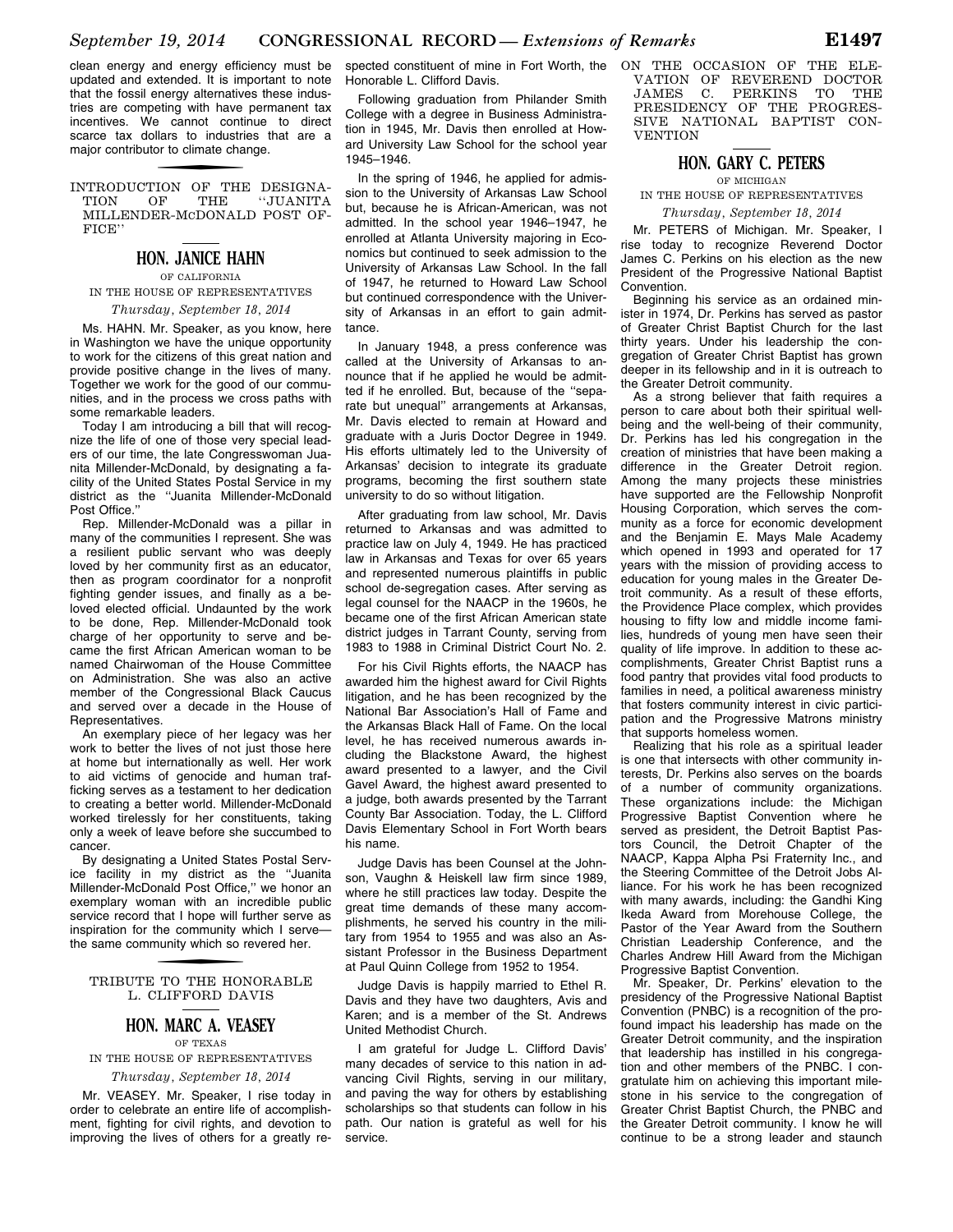advocate for his congregation and the Southeast Michigan community, and wish him continued success in his future endeavors to strengthen the Greater Detroit region.

# f TRIBUTE TO NEW MEXICO PBS

# **HON. BEN RAY LUJAN**

OF NEW MEXICO IN THE HOUSE OF REPRESENTATIVES

*Thursday, September 18, 2014* 

Mr. BEN RAY LUJÁN of New Mexico. Mr. Speaker, I rise today to commend New Mexico PBS for again receiving an American Graduate: Let's Make It Happen community service grant that will enable its stations to continue their efforts to improve graduation rates for students in New Mexico. This grant through the Corporation for Public Broadcasting is part of an effort to close "graduation<br>gaps" for students of different races. for students of different races, ethnicities, family incomes, disabilities, and those with limited English proficiency.

In today's economy, a high school diploma is a necessity and a college degree is so important to opening the doors of opportunity. In New Mexico, sadly, we have seen troubling graduation rates, with too many of our young people failing to graduate from high school. New Mexico PBS will use this grant to highlight local leaders who are helping increase graduation rates and playing a vital role in encouraging our children to complete their education. It will also work to increase understanding of the challenges facing students, working with partners to develop long-term solutions that emphasize the importance of early education.

This effort is a continuation of New Mexico PBS's mission to provide educational programs that strengthen our communities and build a brighter future for our state. I commend New Mexico PBS for its efforts and also the American Graduate program for their commitment to our young people.

RECOGNITION OF ACCESS TUCSON IN HONOR OF 30 YEARS OF SERVICE

#### **HON. RON BARBER**

OF ARIZONA IN THE HOUSE OF REPRESENTATIVES

*Thursday, September 18, 2014* 

Mr. BARBER. Mr. Speaker, I rise today in recognition and celebration of Access Tucson, an independent, nonprofit, membership-based organization that is celebrating 30 years of serving the people of Tucson, Arizona. I also want to commend Executive Director Lisa Horner for her many years of service to this community.

Access Tucson provides the training and facilities for Tucsonans to communicate with their community through electronic media. Access Tucson producers provide the ideas, information and diversity to create the most visible part of Access Tucson's operations: the programming.

Public access television is the only forum in which individual citizens have the opportunity to express their opinions and perspectives to the community through cable television. Access Tucson provides an important venue for

exercising one of our First Amendment rights: the right to free speech. Public access television makes the use of electronic media possible for many groups that are under-represented or not heard or seen in conventional broadcast television.

Access Tucson provides programming with an important social benefit—such as programs that assist refugees learn how various Tucson services operate and how they can become fully integrated into our community. Access Tucson also provides media training and media literacy to many individuals, including people living with a disability.

I congratulate Access Tucson on its 30th anniversary and look forward to enjoying its service to our community for at least another 30 years.

f CONGRATULATIONS TO AMERICA'S CREDIT UNIONS ON REACHING<br>100 MILLION MEMBER MILE-100 MILLION MEMBER **STONE** 

## **HON. JOE WILSON**

OF SOUTH CAROLINA IN THE HOUSE OF REPRESENTATIVES

*Thursday, September 18, 2014* 

Mr. WILSON of South Carolina. Mr. Speaker, today I rise to recognize America's credit unions on reaching an historic milestone of achieving 100 million members nationwide. Credit unions are liked by their members for the quality service and financial education they offer. That is why one in three Americans have proudly united themselves with the common values and principles of credit union membership.

South Carolina is especially appreciative of credit unions as Ed Templeton, President and CEO of SRP Federal Credit Union of North Augusta, South Carolina, recently became the new chairman of the National Association of Federal Credit Unions (NAFCU).

Since America's first credit union opened its doors in Manchester, N.H. in 1908, millions have made the choice to become credit union members. Credit Unions help unite communities. It is likely you can join a credit union if you live, work, or worship in a particular area. Membership can be obtained through employers, families, school or alumni associations, industry or trade groups, and even homeowners' associations.

As a credit union member myself, I stand proudly in congratulating the more than seventy South Carolina credit unions and approximately 1.4 million citizen-members on this historic achievement. When 100 million Americans have united as credit union members, each one knows he or she is in good company.

IN RECOGNITION OF MS. CAROL LINDE, WINNER OF AUBURN'S<br>POLITICAL SCIENCE LEADER-POLITICAL SHIP AWARD

# **HON. MIKE ROGERS**

OF ALABAMA

IN THE HOUSE OF REPRESENTATIVES *Thursday, September 18, 2014* 

Mr. ROGERS of Alabama. Mr. Speaker, I rise today to commend an outstanding young leader who attends Auburn University, which is a leading research and educational institution in my district in Alabama. Auburn's political science department each year recognizes a student leader who excels in both the classroom and the community. It is my honor to announce that Ms. Carol Linde is this year's winner of Auburn's Political Science Leadership Award. A faculty committee selected Carole after careful consideration of her outstanding credentials.

Carol grew up in Delaware. She is a senior pursuing a dual degree in Political Science and Psychology, with minors in English and Women's Studies. With a perfect 4.0 cumulative grade point average, Carol has been rightfully recognized for her academic abilities as the recipient of many awards, including the Sloan Y. Bashinsky, Sr. and Sam Long Hutchinson endowed scholarships. She is on the Dean's List, and is a member of Auburn's Honors Congress, the National Society of Collegiate Scholars and several other honor societies.

Carol has demonstrated her leadership in multiple ways. At Auburn, she has worked as a peer instructor for first year students in the Honors College, tutored student athletes and provided writing assistance for students through Auburn's Miller Writing Center. Beyond campus, she has helped spearhead recycling efforts on football gamedays, assisted with the East Alabama Food Bank and assisted local preschools' Head Start programs.

Carol has also involved herself in the policymaking process as an intern. She interned in the state office of our colleague in the other chamber, Senator TOM CARPER, as well as in my district office in Opelika, Alabama. As with everything else in which she has participated, Carol did an outstanding job working on behalf of the citizens of my district, and I am sincerely grateful for her efforts. I am convinced her record of service and success will continue after she graduates in May 2015, and I look forward to hearing of her future accomplishments.

Mr. Speaker, I offer my congratulations to Carol, and express my appreciation to her parents, Eric and Melinda Linde, and to Auburn University for producing such an outstanding student and citizen.

> f HONORING JUDGE JAMES D. **TRIMBLE**

#### **HON. ANDY BARR**

OF KENTUCKY IN THE HOUSE OF REPRESENTATIVES

*Thursday, September 18, 2014* 

Mr. BARR. Mr. Speaker, I rise in honor of Judge James D. Trimble, who has served his family and community throughout his lifetime while striving to put others before himself.

Judge Trimble chose to dedicate 30 years to the Menifee County School System. Of those, 22 were spent as a teacher and eight of were spent as a principal. Some of those years were even spent driving a bus throughout Menifee County and coaching the girls' basketball team. After retiring from the school system in 1994, he became a part-time tobacco farmer and worked part-time at the Frenchburg Job Corps for five years teaching driver's education.

From 2003 until 2006, Trimble served as Menifee County Judge Executive under the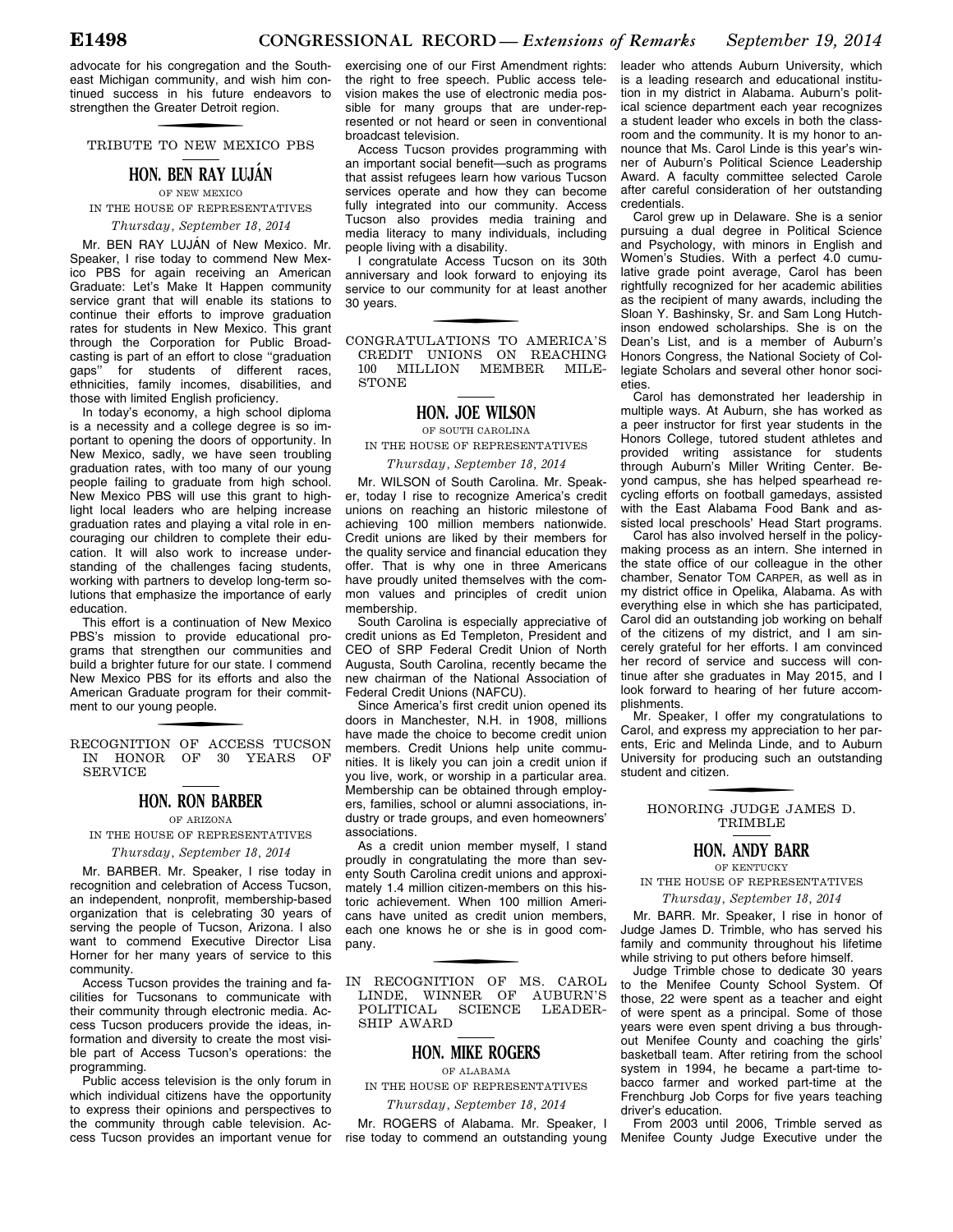motto ''Leave Menifee County better than you found it.'' As Judge Executive, Trimble was able to accomplish a great deal for Menifee County, reducing the county's debt from \$900,000 to \$600,000 in just three years. He secured a grant for two new garbage trucks; purchased a new boom mower for the county; and worked in conjunction with 911 Director Christy Wayman and Commercial Mobile Radio Services (CMRS) to obtain a new 911 system for Menifee County, which also received a two year raise for all county employees and \$100 million in additional money for blacktopping from the Governor's office while Trimble was Judge Executive. Judge Trimble also worked with Gail Wright of the Gateway Area Development District office to receive funds from Community Development Block Grants and Appalachian Regional Commission for a new Senior Citizens Center for Menifee

County. Trimble has been happily married to Lucille Coldiron Trimble for 49 years. They have two children, Jami Miller and Jimmy Trimble; and three grandchildren—Travis Trimble, Kyle Miller and Bryce Miller.

Trimble is a proud member of the Frenchburg Baptist Church, where he serves as a deacon and an adult Sunday school teacher as well as leading Wednesday night prayer meetings.

In his spare time, Trimble enjoys playing basketball in adult recreation leagues. He also enjoys the Bluegrass Games, and has taken home both gold and silver medals with his group. He is an active member of the Shift Masters Car Club, and coached Little League for five years while his son Jimmy played for "The Royals." He has enjoyed volunteering with Habitat for Humanity as well.

James D. Trimble has devoted his life to serving those around him, and his service to Menifee County, our Commonwealth and our community is greatly appreciated.

RECOGNITION OF THE NATIONAL DAY OF THE REPUBLIC OF CHINA

## **HON. VIRGINIA FOXX**

OF NORTH CAROLINA IN THE HOUSE OF REPRESENTATIVES

*Thursday, September 18, 2014* 

Ms. FOXX. Mr. Speaker, I rise today to recognize the upcoming anniversary of the beginning of the Wuchang Uprising. This event, which began on October 10, 1911, is commemorated every year as the National Day of the Republic of China. The Wuchang uprising led to the establishment of the Republic of China, commonly called Taiwan, in 1912.

Over the years, the United States and Taiwan have fostered a mutually beneficial relationship based on interests and values that we share. This friendship has led to far reaching economic benefits and unique cultural ties.

Taiwan is a trusted ally and trading partner and has acted as an example of democracy in the Asia-Pacific region. It is in our mutual best interest to continue to strengthen our economic relationship and cultural ties. I hope our trade and investment continues to grow in the years ahead.

I hope that the longtime friendship between the United States and the Republic of China continues to blossom and develop for decades to come.

HONORING ALLISON HUGHES

# **HON. PETER J. ROSKAM**

OF ILLINOIS

IN THE HOUSE OF REPRESENTATIVES

*Thursday, September 18, 2014* 

Mr. ROSKAM. Mr. Speaker, I rise today to recognize Mrs. Allison Hughes of Barrington, Illinois. Allison is co-founder of a charity called Heels on the Ground, whose mission is to improve and enrich the quality of life for the caregivers of America's wounded soldiers.

Allison served our country for 8 years as an Army UH–60 pilot and was deployed in Iraq twice. Her husband, Special Forces Major Breg Hughes, was wounded on May 29, 2012 in Afghanistan when his Humvee drove over an IED, just days before Allison was due to give birth to the couple's second son. Breg sustained 3rd degree burns and severe injuries. While caring for her husband and raising two children, Allison has remarkably found the energy to co-found Heels on the Ground and work to support other caregivers.

Heels on the Ground is a charity that seeks to provide support for caregivers through the creation of local support chapters, individualized mental and physical wellness plans, educational webinars, quarterly workshops for chapter leaders, and through Wounded Warrior caregiver retreats for small groups with the goal of developing skills learned in other channels. The goal is to teach caregivers how to manage the stress, anxiety, and the countless other demands that are placed on them in caring for their wounded spouses, often while juggling responsibilities for children, work, their own personal mental and physical wellbeing.

Mr. Speaker and Distinguished Colleagues, please join me in recognizing Mrs. Allison Hughes for her impressive service to our country as both a woman in uniform and caregiver to one of our wounded servicemen. She has truly set an example for us all to live by.

f HONORING DENISE RUSHING

#### **HON. JOHN GARAMENDI**

OF CALIFORNIA

IN THE HOUSE OF REPRESENTATIVES

*Thursday, September 18, 2014* 

Mr. GARAMENDI. Mr. Speaker, I submit the following:

Denise Rushing (County Supervisor and economic strategist; Upper Lake—Lake County): Denise Rushing is best known for her work as a business growth strategist. With a background in energy technology and digital marketing, Denise helps change-makers innovate, create and enter new markets consistent with their values. She has generated grassroots momentum to find renewable and regenerative solutions to environmental problems. In 2006, after living in Lake County for just 18 months, Denise was elected to the Board of Supervisors in one of the most transformative elections in Lake County history as her platform of justice and environmental stewardship resonated with voters.

Lake County's economic evolution over 71⁄2 years is a testament to Denise's leadership and evidenced by California's Green Summit Environmental Leadership Award two years in a row. One project is the largest public solar installation in the western United States; the other, ''appropriate tech'' park

structures constructed with volunteer labor and all local and natural materials. Denise was instrumental in transforming a blighted trailer park into an eco-park, and a leading advocate in bringing the county's first fouryear educational institution to Lucerne. She has been passionate about finding healthy solutions for improving water quality in Clear Lake and has worked collaboratively on local boards and committees, including one that brought traditional agriculture and the organic community together in a ''Food Roundtable.'' Denise was elected in a resounding fashion and, true to her promises, has effected lasting, sustainable change in Lake County and the people who live here.

f RECOGNIZING THE WARD FAMILY AS THE 2014 SANTA ROSA COUN-TY, FLORIDA, OUTSTANDING FARM FAMILY OF THE YEAR

#### **HON. JEFF MILLER** OF FLORIDA

IN THE HOUSE OF REPRESENTATIVES

*Thursday, September 18, 2014* 

Mr. MILLER of Florida. Mr. Speaker, it is with great pleasure that I rise to recognize the Ward Family from Allentown, Florida, for being selected as the 2014 Santa Rosa County, Florida, Outstanding Farm Family of the Year.

The Ward family farm was started in 1917 when James B. Ward settled in Allentown and set up a farm near Highway 89. Today, nearly 100 years later, the Ward family farming tradition continues with James E. "Jimmy" Ward. tion continues with James E. "Jimmy" his wife Angela, and their three sons, Jamie, Justin and Dustin. Like many family farmers, Jimmy Ward has been farming for as long as he can remember, and he discovered his love of farming and learned the core values of hard work, integrity, and generosity from working on the farm with his father, Lamar, and his three uncles. Since taking over the farm, 24 years ago, Jimmy has carried on the proud Ward family farming tradition, and today, the Ward family incorporates the lessons learned from generations of farming to grow peanuts, cotton, corn, and wheat on their 900-acre farm.

In addition to their work on the farm, the Ward family is also deeply involved in their local community and in various agricultural organizations. Jimmy currently serves as Chairman of the Agriculture Financial Services Corporation Farm Committee and is an active member of the Florida Farm Bureau, where he can help share his vast experience and knowledge with other Florida farmers.

Mr. Speaker, our great Nation was built by farmers and their families. The Santa Rosa County Outstanding Farm Family of the Year Award is a reflection of the Ward's tireless work and their dedication to family, and farming. On behalf of the United States Congress, I would like to offer my congratulations to the Ward family for being outstanding in their field. My wife Vicki and I extend our best wishes for their continued success.

f RECOGNIZING THE ALBUQUERQUE DUKES

# **HON. MICHELLE LUJAN GRISHAM**

OF NEW MEXICO

IN THE HOUSE OF REPRESENTATIVES *Thursday, September 18, 2014* 

Ms. MICHELLE LUJAN GRISHAM of New Mexico. Mr. Speaker, I rise today to honor the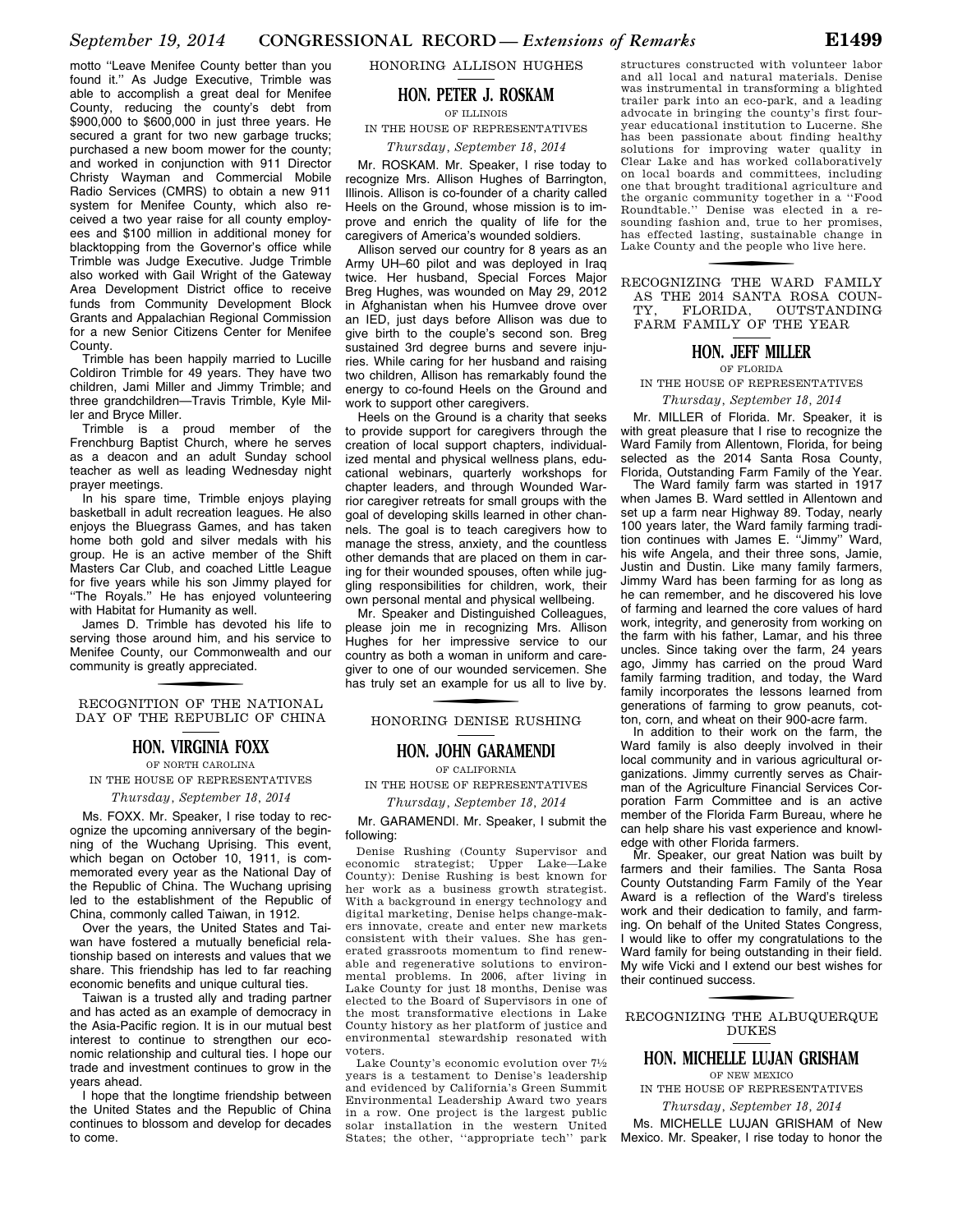everlasting heritage of the Albuquerque Dukes baseball team, the famous "Duke" logo strewn across their dirt-stained jerseys and its rich cultural representation of our great state of New Mexico. I would also like to extend my gratitude to trademark owners Fred Matteucci and Steve Palmisano for recognizing the rich historical significance of this iconic symbol and bringing it back to our community.

In 1915, the Albuquerque Dukes became the first recognized professional baseball team, and joined the Class D Rio Grande Association featuring the Spanish conquistador as their symbol and mascot; they called him the ''Duke''.

The symbol of the Duke had far reaching ties to the identity and narrative that defines the city of Albuquerque. It derived from Francisco Cuervo y Valdez who wrote to Francisco Fernández de la Cueva, a viceroy of New Spain, later known as The Duke of Alburquerque to inform him of their newly founded villa. The "r" would later be dropped, but that site still remains and now features our beautiful Albuquerque metropolis of over 500,000 people.

It is remarkable how much the Dukes baseball team impacted our community. From the Great Depression, to the Manhattan Project, to the Cold War, and to the countless other events in our nation's history the Albuquerque Dukes were always there.

For 88 years, the Dukes took the field. Most New Mexicans still remember the smell of the grass, the pop of the ball when it met the wood of the bat, and preparing a fresh hot dog on the back of a pick-up truck parked above the lava rocks beyond the outfield fence. The Dukes became a cultural identity, a representation of what it is to be New Mexican and a sense of pride for everyone in Albuquerque. Families and friends celebrated victories and mourned the losses, but through it all they never lost faith in their team.

Although the Dukes no longer play, their legacy endures. Each spring, The Duke City and the Albuquerque Isotopes renew this commitment. Many fans still sport the Spanish-influenced red and gold jerseys and remember back to the excitement of the first pitch of every game. Thanks to individuals like Fred and Steve and the countless Albuquerquians who continue to proudly display the iconic conquistador, we can continue to preserve our unique history and tradition for future generations.

RECOGNIZING THE CONTRIBU-TIONS OF STATE REPRESENTA-TIVE RICARDO RANGEL

# **HON. ALAN GRAYSON**

#### OF FLORIDA IN THE HOUSE OF REPRESENTATIVES

*Thursday, September 18, 2014* 

Mr. GRAYSON. Mr. Speaker, I rise today to recognize Florida State Representative Ricardo Rangel. Born in Bronx, New York, Ricardo grew up in a military family, traveling the country with his father, who retired as a Master Sergeant. His passion for leadership developed at an early age, as he was very active as a teenager and took on a number of leadership roles.

After graduating high school, Ricardo followed in the footsteps of his father and enlisted in the U.S. Army. Ricardo was honorably discharged as a Sergeant after serving twelve years and earning five Certificates of Achievement for Outstanding Work Performance, two Army Achievement Medals for Outstanding Work Performance and three Good Conduct Medals for being a model soldier. Ricardo currently works as a senior marketing manager for AT&T.

Ricardo is no stranger to public service. After the Army, Ricardo has continued his focus on public service. He has been involved in community events such as United We Paint, Bowl for Kids' Sake and the Ricardo Rangel Annual Softball Game benefitting Big Brothers/ Big Sisters of Central Florida. His continued activism and leadership in the community earned him the Emerging Leadership Award from the NAACP and the National Leadership Award from the Business Council.

Ricardo graduated with a Bachelors and a Masters degree in Management from Warner University, which has afforded him opportunities to work on different political campaigns. He has managed local races in Florida as well as federal races for candidates in Arizona, New Jersey and Pennsylvania. Recognizing his management skills and strong work ethics, Ricardo was voted ''Florida Young Democrat of the Year'' in 2003.

With the economy still sluggish and the desire to help working families, Ricardo decided to run for the Florida House of Representatives. In 2012, Ricardo was elected with 68 percent of the vote to represent Osceola County's District 43 in the Florida House of Representatives. Within a few months of being in office he quickly jumped in and led the charge to protect working-class families. He also earned the respect of the business community by showing that he supports business friendly policies and is eager to work across party lines for economic development that will help create jobs.

As a member of the Florida Legislature, Representative Rangel serves on the Govern-<br>ment Operations Appropriations Sub-Appropriations committee, Government Operations Subcommittee, Veteran and Military Affairs Subcommittee, Local and Federal Affairs Committee, and State Affairs Committee. Ricardo also currently serves as a member of the State Executive Committee for the Florida Democratic Party.

I am happy to recognize Representative Ricardo Rangel, during Hispanic Heritage Month, for his leadership and service to the Central Florida community.

# f ANOTHER CONTINUING RESOLUTION

## **HON. EARL BLUMENAUER**

OF OREGON

IN THE HOUSE OF REPRESENTATIVES

#### *Thursday, September 18, 2014*

Mr. BLUMENAUER. Mr. Speaker, today I reluctantly voted for another Continuing Resolution to ensure funding for government programs in Fiscal Year 2015. It's a low bar and a sad metric when preventing another government shutdown is hailed as an accomplishment. What Congress needs to be doing—and what the American public deserves—is a return to regular order instead of governing on autopilot. We should pass all 12 of our appro-

priations bills because Congress needs to make thoughtful changes to our spending so they reflect the challenges and priorities of the day.

There were some encouraging exceptions. Through this CR, Congress was able to provide a short-term reauthorization of the Export-Import Bank, which supports 1.2 million jobs in the U.S., and financing for over 3,400 of America's small-business exporters. While it's important that it not expire, a nine month extension restricts the ability to finance importance large and long-term projects. Oregon's businesses looking to reach new markets abroad deserve real help. Also included in the CR is critical funding for the Centers for Disease Control and HHS's Biomedical Advanced Research and Development Authority to respond to the Ebola outbreak. Close to home, it provides increased funding so that we can make further progress on the VA claims backlog.

The final CR also includes an amendment that would provide the President with the limited and narrow authority he needs to address the atrocities perpetrated by ISIS in Iraq and Syria. My statement on the House floor and the Website explains why I felt it critical to support this amendment.

IN RECOGNITION OF BISHOP CHARLES ELLIS FOR HIS LEAD-ERSHIP AS PRESIDING BISHOP OF THE PENTECOSTAL ASSEM-BLIES OF THE WORLD

# **HON. GARY C. PETERS**

OF MICHIGAN

IN THE HOUSE OF REPRESENTATIVES

*Thursday, September 18, 2014* 

Mr. PETERS of Michigan. Mr. Speaker, I rise today to recognize Bishop Charles Ellis on his reelection as the Presiding Bishop of the Pentecostal Assemblies of the World (PAW) earlier this year.

This milestone in Bishop Ellis' service to the PAW and his congregation of Greater Grace Temple in Detroit is a recognition of the significant impact his spiritual leadership has made on the Greater Detroit community and on the broader community of PAW worshippers around the world.

As the son of a pastor, Bishop Ellis grew up with a deep appreciation and understanding of the power that spiritual leaders have to be agents of positive change within their communities. After graduating from Mumford High School and Wayne State University, he went on to serve the congregation of Greater Grace as its main financial administrator. Upon the death of his father, then Elder Charles Ellis was elevated to pastor of congregation at Greater Grace, where the congregation has continued to grow it is present membership of nearly 6000. It was just a few years later that he was appointed as a Bishop in the PAW, becoming the second youngest bishop in its history.

Under Bishop Ellis' leadership, Greater Grace Temple has developed more than 300 ministries that offer vital support to the Greater Detroit community—leading efforts to assist others that include issues of: education, the arts, families in need, victims of domestic violence and seniors. The impact of these ministries has been significant, and as a result,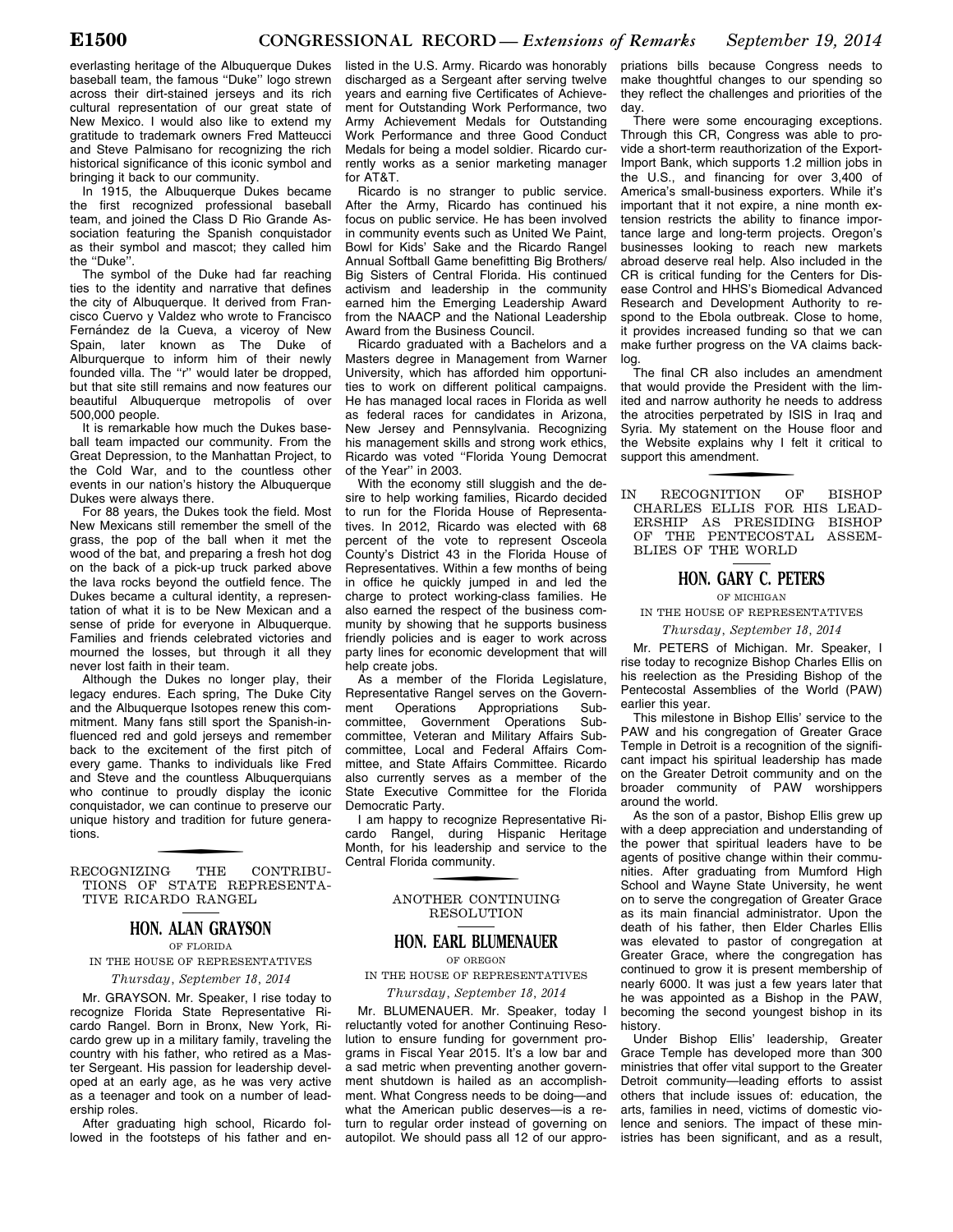Bishop Ellis and the congregation of Greater Grace Temple have been honored with recognition from many organizations. These honors include being named: Distinguished Leader of the Year by DTE Energy, Michigan Pastor of the Year by the Southern Christian Leadership Conference, and Black Alumni of Year by Wayne State University.

In addition to his leadership at Greater Grace, Bishop Ellis also serves on the boards of many local organizations, volunteering his energy to the success of community groups that improve the quality of life in the Greater Detroit region. Among the organizations he serves as a board member are: the Detroit Zoo, the YMCA of Metropolitan Detroit, Sinai-Grace Hospital and the Booker T. Washington Business Association.

Mr. Speaker, throughout his decades of service to the congregation of Greater Grace Temple, the members of the Pentecostal Assemblies of the World and the Greater Detroit community, Bishop Charles Ellis has made an impact that has affected thousands of lives. I congratulate him on his re-election as the Presiding Bishop of the PAW and wish him and his congregation continued success in their mission of fellowship and service to the Southeast Michigan region.

# f PERSONAL EXPLANATION

# **HON. ADAM SMITH**

OF WASHINGTON IN THE HOUSE OF REPRESENTATIVES

#### *Friday, September 19, 2014*

Mr. SMITH of Washington. Mr. Speaker, on Monday, September 15, 2014, I was unable to be present for a recorded vote. I request that the record show that had I been present, I would have voted ''yes'' on rollcall vote No. 497, on the motion to suspend the rules and pass H.R. 5108, as amended.

IN RECOGNITION OF NATIONAL MANUFACTURING DAY

### **HON. SCOTT DesJARLAIS**

OF TENNESSEE

IN THE HOUSE OF REPRESENTATIVES

#### *Friday, September 19, 2014*

Mr. DESJARLAIS. Mr. Speaker, Friday, October 3, is National Manufacturing Day. In honor of this day, I rise to recognize the important role held by the employees and businesses of the manufacturing community. Back home in Tennessee, the manufacturing industry accounts for nearly 15 percent of the state's total output and employs approximately 12 percent of its workforce.

Over the last several years, I have had the opportunity to meet and visit with a variety of manufacturers across Tennessee's Fourth Congressional District, and I always leave with an admiration for their commitment to providing high-quality products and services. Although the term ''manufacturing'' refers to a broad range of operations, one commonplace characteristic held by industry members is a sincere dedication not only to their occupations, but to the communities in which they work.

This unique trait is exemplified across the Fourth Congressional District, especially in Bradley County, where businesses such as McKee Foods, Whirlpool, Duracell and many others, not only provide a major boost to our State's economy, but also volunteer countless hours and resources to support an untold number of civic and charitable endeavors.

In light of all the contributions made, the manufacturing industry and its members are more than deserving of recognition on National Manufacturing Day.

I applaud the hard-working individuals and businesses who comprise the manufacturing industry and who continue to make the great state of Tennessee proud.

# f PERSONAL EXPLANATION

#### **HON. BRAD R. WENSTRUP**

OF OHIO

## IN THE HOUSE OF REPRESENTATIVES

#### *Friday, September 19, 2014*

Mr. WENSTRUP. Mr. Speaker, I missed two votes on September 18, 2014, due to being unavoidably detained at an earlier event. If I were present, I would have voted on the following:

Thursday, September 18, 2014:

Rollcall No. 512: On Motion to Recommit with Instructions, H.R. 4, "nay."

Rollcall No. 513: On Passage of H.R. 4, ''yea.''

# f HONORING DEAN WATERS

# **HON. CHARLES J. ''CHUCK'' FLEISCHMANN**

OF TENNESSEE

IN THE HOUSE OF REPRESENTATIVES

*Friday, September 19, 2014* 

Mr. FLEISCHMANN. Mr. Speaker, members of the Oak Ridge, Tennessee scientific community are mourning the recent passing of Dean Waters, a community leader and a pioneer in nuclear physics.

Dean Waters was an innovator in the field of uranium enrichment centrifuge technology a technology that creates the fuel that provides nearly 20 percent of our electricity, powers our nuclear Navy and protects our national security.

After earning two undergraduate degrees at Yale and a master's degree in nuclear engineering from North Carolina State University, Dean Waters worked for 54 years on the development and deployment of gas centrifuge technology for uranium enrichment. In 1977, President Carter presented Dean with the E.O. Lawrence Award for his contributions to the uranium enrichment technology. The Award is given only to those ''who helped elevate American physics to world leadership.'' Dean obtained more than 18 patents in the United States and England throughout his career.

In the early 1980s, Dean was the lead engineer at the Union Carbide/Martin Marietta project, which was responsible for developing the gas centrifuge process. He led a technology team of 500 people. Later, he was named chief scientist of the USEC ''American Centrifuge'' program. He was instrumental in preserving the core of the 1980s government program that served as the basis for a private sector investment. The program re-established American leadership in advanced centrifuge

design. Dean served as a mentor to many who now carry on the banner of this critical technology.

Dean Waters was active in the National Society of Professional Engineers, the American Society of Engineering Management, and the Oak Ridge Rotary Club, where he served as president. Beyond his accomplished professional life, he was active in his church and community charities and was a competitive yachtsman, runner and cycler.

Many of Dean's accomplishments will forever be cloaked under the mantle of national security. What is certain is that his decades of leadership in the realm of uranium centrifuge technology are manifest today in a state-ofthe-art American centrifuge technology. This indigenous form of uranium enrichment will enable the United States to maintain its national security, remain a positive force in the arena of nuclear nonproliferation and provide the fuel for future nuclear power plants, which will provide millions of people with reliable electricity while combating the effects of climate change.

As a nation, we should be grateful for the contributions of Dean Waters—a scientist and patriot—whose achievements in nuclear physics will stand forever as a source of inspiration to scientists in Oak Ridge and around the world.

# f HONORING THE LIFE OF KEITH JEFFERTS

#### **HON. RICK LARSEN**

OF WASHINGTON IN THE HOUSE OF REPRESENTATIVES

*Friday, September 19, 2014* 

Mr. LARSEN of Washington. Mr. Speaker, I rise today to honor the life of Keith Jefferts, a constituent and friend of mine. Keith Jefferts was characterized by three great passions: salmon, science, and piloting—both air and sea.

Keith was born May 10, 1931 and graduated from Edmonds High in 1949. He went on to earn a B.S. in Physics at the University of Washington. After the University of Washington Keith went on the U.S. Naval flight school, and he eventually received several awards for his military service.

He went on to work at Bell Laboratories, where he worked with radio astronomers Arno Penzias and Robert Wilson and helped discover carbon monoxide in the Orion Nebula, work that was eventually recognized with a Nobel Prize.

More recently, Keith founded Northwest Marine Technologies, which was an innovator in tracking and tagging young salmon.

This technology has proven critical in monitoring and restoring endangered salmon populations. More than a billion tags have been implanted in salmon and other marine species worldwide.

The world's fisheries will be beneficiaries of Keith's work for decades to come. I salute Keith Jefferts' life as a Navy fighter pilot, world renowned physicist, inventor, and environmental leader.

I extend my sympathies to Keith's wife Sue, his children Katherine, Ingrid, Steven, Erik, Amy and all of his family.

Let Keith Jefferts' spirit inspire us all to protect the world's fish populations, but I am certain Keith wouldn't mind if we prioritized the protection of the salmon in the Northwest.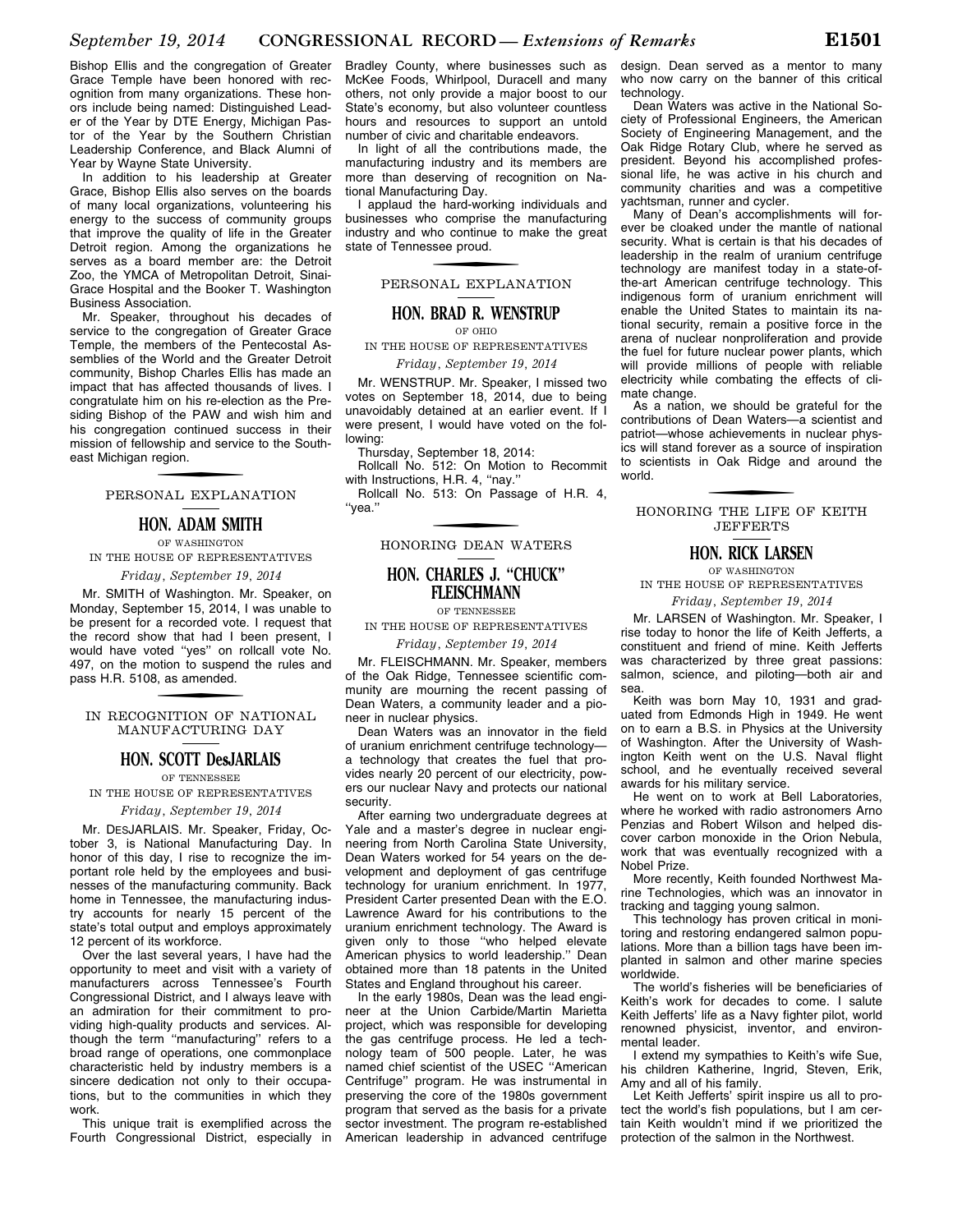THE EVILS OF GAMBLING

#### **HON. FRANK R. WOLF** OF VIRGINIA

## IN THE HOUSE OF REPRESENTATIVES

*Friday, September 19, 2014* 

Mr. WOLF. Mr. Speaker, I have long been opposed to any expansion of legalized gambling and have continually sought to raise awareness of the dangerous economic and social costs of gambling. That is why I want to submit for the RECORD a statement I received from one of the foremost experts on the dangers of gambling, Tom Grey, and the director of Stop Predatory Gambling, Les Bernal.

STATEMENT BY LES BERNAL, NATIONAL DIREC-TOR, STOP PREDATORY GAMBLING AND TOM GREY, SENIOR ADVISOR TO STOP PREDATORY GAMBLING

Today, we would seek to speak for the ''losers.'' The ''losers'' are those citizens sacrificed by our government in its failed experiment of sponsoring and promoting gambling to extract as much money as possible from the public. ''Losers'' isn't a term we coined. That's the word used by a slot machine designer at America's biggest maker of electronic slot machines, International Gaming Technology (IGT), to describe the citizens who use the machines he makes, many of whom are your constituents. ''When I asked one I.G.T. artist if he ever plays, he acted as if I had insulted him,'' wrote New York Times reporter Gary Rivlin in his cover story on slot machines for The Times Sunday Magazine. ''Slots are for losers,'' he spat, and then, coming to his senses, begged me to consider that an off-the-record comment.''

Scott Stevens of Steubenville, Ohio was one of these ''losers'' who we speak for today. Yet Scott Stevens was a success by nearly every measure we use in America. Through hard work and sacrifice, Scott became a very successful business executive, earning an upper-middle class income. He was happily married with three daughters and actively served his community in a variety of different volunteer leadership roles.

But the lives of Scott Stevens and his family changed forever when they intersected with a government program unlike any other. It is a government program that exists to extract as much money as possible from citizens to fund government itself. This program has been called ''government-sponsored gambling'' but a growing number of Americans in the public square today call it more accurately as ''predatory gambling.''

Predatory gambling is when government uses gambling in the form of casinos and lotteries to cheat and exploit citizens. For-profit gambling is illegal unless the government gives its full support, and in nearly every instance operates in partnership with gambling interests whether in the form of state lotteries, commercial casinos or tribal casinos. Scott Stevens knew firsthand about predatory gambling.

Today, the electronic gambling machine has become government's preferred method of extracting money from citizens. Slots make up to 80% of gambling profits. These gambling machines are literally designed so citizens cannot stop using them, exploiting aspects of human psychology and inducing irrational and irresponsible behavior. Every feature of a slot machine—its mathematical structure, visual graphics, sound dynamics, seating and screen ergonomics—is designed to increase a player's "time on device" which means how long a person plays.

Gambling operators found that their profits were not about the size of the gamblers' stakes but rather the volume of their play. ''If you provide them with the right time-ondevice, they will stay and play,'' one slot designer said to MIT Professor Dr. Natasha Schull in her recent book on slot machine technology titled Addiction By Design. ''If you take it too quickly and they lose, they're going to leave.'' In the actual language of the casino business, the goal is to get every user ''to play to extinction''—until all their money is gone, Dr. Schull quotes a slot marketing expert. ''I want to keep you there as long as humanly possible,'' another slot operator told her. ''That's the whole trick, that's what makes you lose.''

The slot machine is designed to be so effective at extracting money from people, wrote Dr. Schull, that it is "a product that, for all intents and purposes, approaches every player as a potential addict—in other words, someone who won't stop playing until his or her means are depleted.''

Scott Stevens was one of the ''losers'' who used a slot machine. He became someone who used the slot machine the way its maker and promoter intended: he could not stop using it.

Aggressively marketed to the public as 'fun" and actively promoted by public officials, why would Scott ever possess any concerns about using a modern slot machine?

Citizens like Scott Stevens who use slot machines as intended are the most lucrative 'losers'' of all for government and the gambling operators it partners with. Over the last decade there are 11 different independent studies—studies not funded by gambling interests—that show 40 percent–60 percent of slot machine profits are taken from citizens like Scott Stevens. Citizens who have been turned into gambling addicts.

In America today, at least 10 million citizens are gambling addicts; citizens who have become addicted to what is, literally, a government program. We call these millions of citizens who have ruined their lives and painfully wounded their families so our government can extract more money, ''The Expendable Americans.''

Scott Stevens was an Expendable American. He lost his job because he took company money and poured it into slot machines sponsored by the government. He maxed out his credit cards to tens of thousands of dollars. He emptied his daughters' college savings accounts and his 401k retirement funds. He owed huge debts to the IRS for not paying taxes on what government labeled his ''winnings,'' despite losing far greater money than he won.

On August 13, 2012, even though he had already given almost everything he had to this public policy, Scott Stevens made one last sacrifice. He drove to a children's soccer park in his town that he raised money to build. He sat down on a park bench. He called 911 on his cell phone and told them what he was planning to do. When the police and ambulance arrived at the park he said, ''You're not here to stop me, you're here to take me home'' and then shot himself in front of them. In the days afterward, a letter arrived in the mail addressed to his wife Stacy. Scott mailed it before taking his own life. It said, in part:

''I know you don't believe it but I love you so much! I have hurt you so much. Our family only has a chance if I'm not around to bring us down any further. You're such an unbelievable wife and mother. I know you will hold the family together  $.\ .\ .$ 

While millions of men and women like Scott Stevens and their families have sacrificed and hurt so much to provide needed revenues to American government, no one has ever thanked them for their ''service.'' There are no parades with fluttering American flags in the breeze. No yellow ribbons. Our country simply renders them failures.

Failure is the right description but it is directed toward the wrong participant. Government's experiment with gambling is the definition of failure, representing one of the biggest public policy busts of the modern era. Over the past four decades, government's partnership with gambling has failed in a multitude of ways.

It has transformed gambling from a private and local activity into the public voice of American government, such that ever-increasing appeals to gamble, and ever-expanding opportunities to gamble, now constitute the main ways that our government communicates with us on a daily basis.

It has broken its promise to remain a small component of our government and a small part of our society. In the brave new world envisioned by this power structure where every cell phone is a ''casino in your pocket'' and every bar, gas station, convenience store, computer, and home in the nation is a place to place a bet—the essential driving message from the American government to the American people is ''All gambling, all good, all the time.

It has fueled irresponsibility and non-accountability in government by imposing a giant excise tax on the citizenry that politicians never have to call a ''tax.''

It has failed to deliver on its over-hyped promises to fund education, lower taxes, or pay for needed public services.

It has taken political power away from the people and handed it over to gambling lobbyists.

It has perpetrated a phony model of economic development—a model with a jobs multiplier effect of approximately zero, since, in this model, nothing of value is produced.

It has promulgated the very economic attitudes and practices—short-term is more important than sustainable, wealth can come from ever-growing debt, something can come from nothing, slickness trumps honesty that led us into the debt bubble and the Great Recession of 2008 and beyond.

It has caused neighboring states to compete against each other in a race to the bottom.

It has taken dollars from the poor to fund programs for the better-off.

It has spread addiction into our population, using the new science of machine design to produce out-of-control behavior that, according to scientists, closely resembles addictive behavior from cocaine.

It has spread debt and bankruptcy into our population.

It has led to serious gambling-related problems among young people.

It has contributed to broken families and child neglect and other social messes everywhere it goes, and has taken little or no responsibility to clean them up.

It has turned many law-abiding citizens into criminals who cheat, steal, and embezzle in order to continue to gamble.

It has arrogantly exempted itself from truth-in-advertising laws so that it can use taxpayer money to create and spread deceptive advertising.

It has corrupted our sense of community and undermined our faith that we're all in this together.

It has deliberately changed the word ''gambling'' to ''gaming'' in order to make this often destructive activity sound as innocent as child's play.

It has fueled cynicism about the motives of our government.

It has repudiated the value of thrift by creating mass incentives to turn potential savers into habitual bettors.

It has repudiated the virtue of ''love your neighbor'' and replaced it with a government endorsement of predatory practices, or preying on human weakness for gain.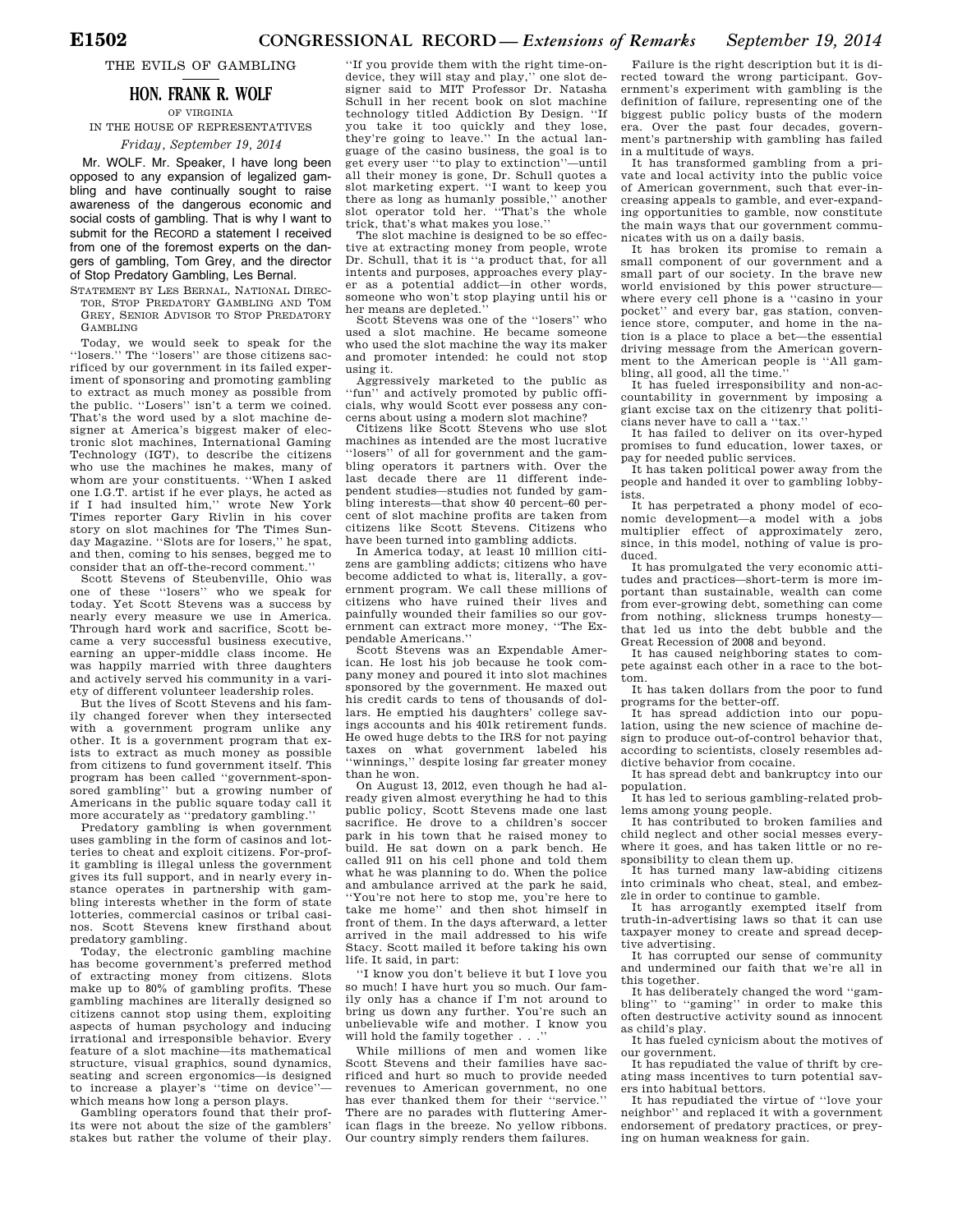It has withered our capacity as a people to confront forthrightly our reluctance to pay taxes for the public services we desire.

It has trampled on the ideal of ''justice for all.''

It has broken faith with the wisdom and leaders of earlier generations who, seeing the failure of gambling in the past, amended state constitutions to ban gambling activities.

It has lied to us about how the government actually uses the money it gets from gambling.

It has lied to us by repeating again and again that luck—rather than work—is the key to the American dream.

This is a critical moment. How our generation responds to the reach and arrogance of the government-gambling power complex will largely determine the legacy we pass on to the next generation. Politically, economically, ethically, and spiritually, the stakes are extraordinarily high.

Politically: Government's partnership with gambling fundamentally changes the compact between government and the governed. It pits government's interests against the best interests of its people. For government to win, its citizens must lose.

Economically: No great nation has ever built prosperity on the foundations of personal debt, addiction, and the steady expansion of ''businesses'' that produce no new wealth. Relying on gambling as an economic development strategy is a sign of surrender and defeat on the part of leaders who have failed to lead.

Ethically: A decent government does not finance its activities by playing its most vulnerable citizens for suckers, thus rendering the lives of millions expendable, exploitable, and unworthy of protection.

Spiritually: We mock the higher values that any good society depends on—honesty, mutual trust, self-discipline, sacrifice, concern for others, and a belief in a work ethic that connects effort and reward—when government tells its citizens every day that it is committed to providing ''fun'' instead of opportunity; that a rigged bet is the way to achieve the American dream; and that spending one's hard-earned dollars on scratch tickets is a form of good citizenship.

This is America. Surely we can do better than this. Surely we must. The choice is not—it has never been—between tying our future to gambling and accepting economic decline. Government-sponsored gambling is itself a form of economic decline. The alternative is to muster the courage to chart a path to true prosperity. An America freed from the yoke of government-sponsored gambling would be an America once again on the move—an America with broader and more sustainable economic growth, more honesty in government, more social trust, and the rekindling of the optimism that has long been our defining national strength.

While many leaders on both sides of the political aisle loudly proclaim they are committed to fighting unfairness and inequality of opportunity in America, their support of sponsoring and promoting gambling is actually intensifying the very unfairness and inequality that they decry. Many forces currently contributing to the rise of inequality, such as globalization and technological change, cannot be directly controlled by public policy. But government-sponsored gambling is a public policy—and it exists only because policy makers want it to exist.

A mounting pile of independent evidence further confirms this reality. Governmentsponsored gambling is harming health, draining wealth from people in the lower ranks of the income distribution, and contributing to economic inequality. These are among the findings of Why Casinos Matter: Thirty-One Evidence-Based Propositions from the Health and Social Sciences, a report released from the Council on Casinos in September 2013, an independent group of scholars and public policy leaders convened by the Institute for American Values, a nonpartisan New York City-based think tank.

After four decades of unfulfilled promises, corrupt deals and broken dreams, it is time for our government to end its partnership with organized gambling interests and to embrace a fundamentally different and higher vision of the path to American prosperity.

In short, after four decades of consistent failure, it is time for our government to get out of gambling and for gambling to get out of our government. Stop Predatory Gambling is a Washington, DC-based nonprofit. transpartisan network of individuals and organizations from diverse backgrounds, political convictions and religious faiths dedicated to this fundamental national reform. We are committed to end the unfairness and inequality of opportunity created by government-sponsored casinos and lotteries.

We are part of the most diverse movement in the nation, an affirmation that most Americans share basic principles and values regardless of their position along the political spectrum. Today, we also provide a voice to all of these citizens from coast-to-coast who have bravely and selflessly fought in recent decades on behalf of our core belief that no taxpayer dollar should be used by government to lure citizens into gambling away their money and becoming slaves to debt; no agency or entity of government should depend on gambling to fund its activities; and no legislature, whether in the name of economic development or raising revenue, should pass laws to promote or sponsor gambling.

Some of you may ask what if government stopped sponsoring and promoting gambling? A better question that leads to a more revealing answer would be how did our nation educate children prior to introducing the lottery? Did not our parents as stakeholders fund government to provide the educational pathways to citizenship and potential prosperity? After World War II, how did America pivot from waging battle to creating jobs for a prosperous peacetime and enabling its citizens to become economic winners? Did not our government invest in not only roads and our infrastructure but more important, in breadwinners and families?

Already underway is a reclaiming of America from the devastation and heartbreak of government-sponsored casinos and lotteries.

It began in earnest with the establishment of the National Gambling Impact Study Commission by Congress in 1996 and its subsequent report in 1999 provided citizens with clear cut recommendations. The bipartisan commitment and courage by Congressman Frank Wolf, Congressman John LaFalce, Senator Richard Lugar and the late Senator Paul Simon to determine the truth about government-sponsored gambling, sustained and nourished the bottom-up growth of a national citizen movement opposing this dishonest and harmful public policy. What began as a diverse national coalition of groups and individuals, ultimately led to the organization of Stop Predatory Gambling, where today empowered citizens are challenging the gambling promoters with ever increasing intensity at the local, state and now, with the push for internet gambling, the federal level.

Perhaps the most visible challenge in 2014 is happening at the ballot box, that sacred public place where citizens can vote out of their best hopes or their worst fears for a common future. Citizens in Massachusetts have inspiringly waged a relentless fight against government-sponsored casinos for al-

most four years running. These citizens succeeded against overwhelming odds to achieve the first ever ballot question in a major state attempting to repeal state gambling laws in modern American history. Regardless of the outcome, the repeal drive signifies the unavoidable rising tide bringing a surge of major national reform on this issue.

Over the long-term, the most profound and lasting change may happen in our justice system. The family of Scott Stevens is ensuring he is no longer voiceless by bringing the facts of their story to federal court. Such litigation is bolstered by the rapidly-growing awareness of gambling addiction as a major public health issue, evidenced by the national story published last week by The Columbia University School of Public Health about the massive public health impacts of government-sponsored casinos and lotteries. It spotlights how predatory gambling is harming millions of Americans and the communities they live in.

It's inevitable that government-sponsored gambling will be phased out in most places across the United States. It is not a question of if but when. It's inevitable because we are a people who believe government should promote fairness and equality of opportunity for all. The speed of reform is up to all of us because it is we who will decide how many more ''losers'' like Scott Stevens we are willing to sacrifice from our own families and communities. Please join us in this good fight. Thank you.

#### TAIWAN NATIONAL DAY

## **HON. STEVE STIVERS**

#### OF OHIO

IN THE HOUSE OF REPRESENTATIVES

*Friday, September 19, 2014* 

Mr. STIVERS. Mr. Speaker, on October 10th Taiwan celebrates its National Day, commonly referred to as ''Double Ten Day'' because of its occurrence on the tenth day of the tenth month. On Double Ten Day, Taiwanese citizens pause and honor its first glimpse of becoming an independent and self-governing country.

Exactly six months ago, on April 10th, the United States and Taiwan celebrated a special anniversary—the 35th anniversary of the Taiwan Relations Act. This bill passed Congress and was signed into law by President Jimmy Carter in 1979. The Taiwan Relations Act was crucial in establishing a legal relationship between our country and that of Taiwan.

The Taiwan Relations Act has been mutually beneficial to both the United States and Taiwan—boosting our economies and establishing a confidence of protection to the newlyestablished democracy of Taiwan.

The people of Taiwan have contributed to our thriving economy in many ways—and for that, we are grateful. In fact, just last year, Taiwan imported nearly \$26 billion worth of American goods. In Ohio alone we have reached over \$450 million from exports to Taiwan—making the country Ohio's 5th largest Asian export market.

We are grateful for Taiwan's friendship and look forward to many more years of this successful partnership.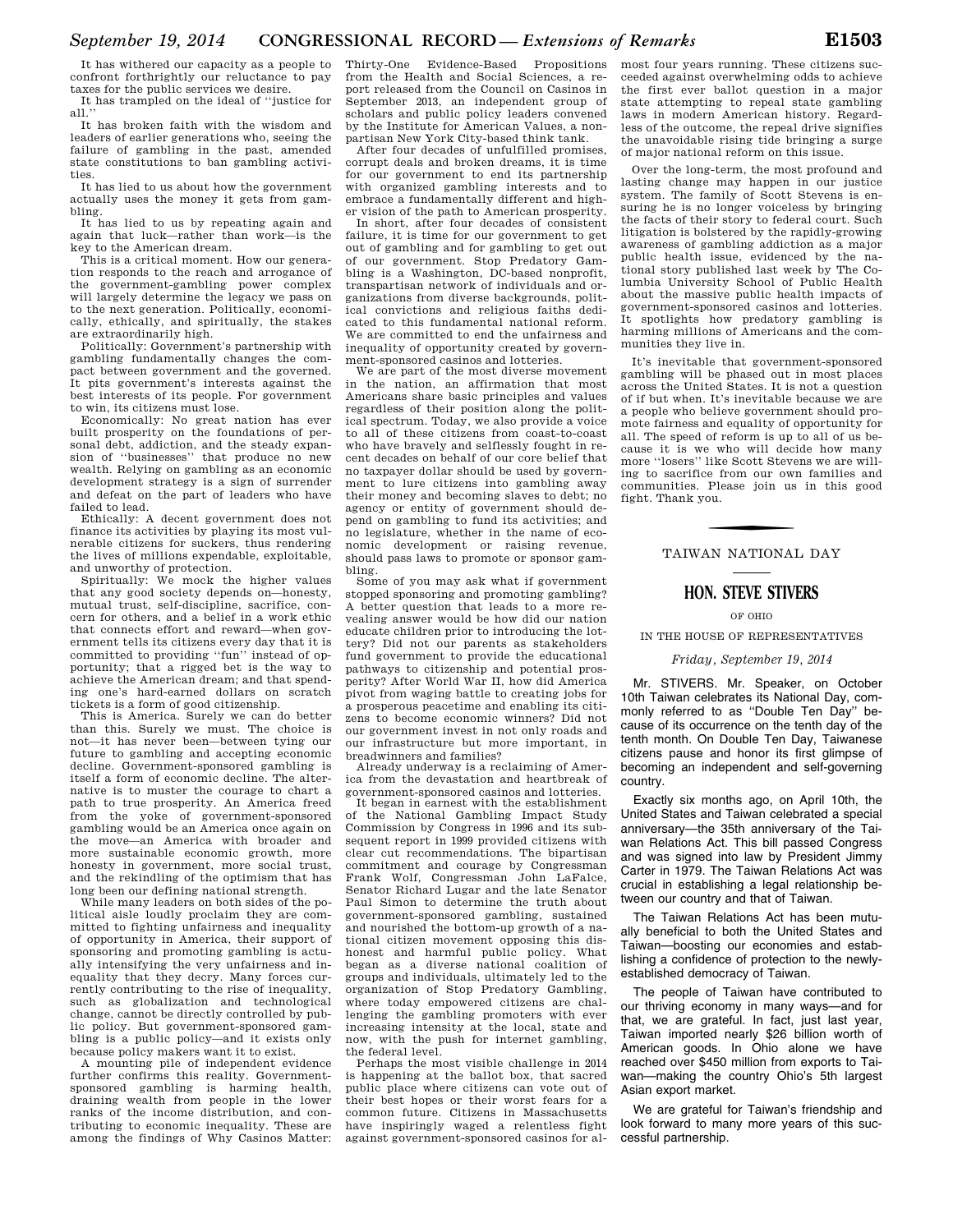RECOGNIZING THE ACHIEVEMENTS OF BOB DICKERSON

#### **HON. ADAM SMITH**

OF WASHINGTON IN THE HOUSE OF REPRESENTATIVES

*Friday, September 19, 2014* 

Mr. SMITH of Washington. Mr. Speaker, I rise to honor Bob Dickerson of RESULTS, a grassroots organization dedicated to creating the political will to end poverty in the U.S. and abroad. Mr. Dickerson has contributed immeasurably to the local and international community over the last twenty-five years as a volunteer leader.

After working as an attorney in Seattle for a number of years, Mr. Dickerson left his law practice and began working nearly full-time as a RESULTS volunteer. His passionate and ever present voice for the powerless—especially children—is truly remarkable. In 2005, his work was recognized with the Thomas C. Wales Foundation Award for Civic Engagement and Passionate Citizenship.

As the RESULTS Seattle Group Leader, Mr. Dickerson has developed deep partnerships with powerful coalitions, elected leaders and the media. His work inspired Members of Congress and volunteers across the country on both sides of the aisle to serve as vocal spokespersons in support of the Global Poverty Act, the Education for All Act, the Global Fund for AIDS, TB and Malaria, and the Global Alliance for Vaccines and Immunizations, among many others.

Mr. Speaker, it is with great admiration that I recognize Bob Dickerson for twenty-five years of excellence. I wish him the best of luck in all his future endeavors.

# f TAIWAN NATIONAL DAY REMEMBRANCE

#### **HON. KURT SCHRADER** OF OREGON

IN THE HOUSE OF REPRESENTATIVES

#### *Friday, September 19, 2014*

Mr. SCHRADER. Mr. Speaker, our ally and friend in Southeast Asia, Taiwan, will celebrate their 103rd National Day on October 10th. Known as Double Ten Day, it celebrates the start of the Wuchang Uprising which ultimately led to the formation of Taiwan as we know it today.

Double Ten Day has the same significance to Taiwan as Independence Day does to us here in the United States. It is a day that people are able to celebrate and remember the sacrifices that led to creation of Taiwan. Both the U.S. and Taiwan are relatively new; in July we celebrated our 238th anniversary and Taiwan is celebrating their 103rd.

On this occasion, I would like to note how important Taiwan is to my home state of Oregon. Last year, Oregon exports to Taiwan reached \$825.6 million. Taiwan became our 5th largest trading partner in Asia and the 7th largest in the world. From agriculture to machinery, Oregon products serve a large part of Taiwan's industries. There are more opportunities to capitalize on and I look forward to working to grow investments and exports to help both our peoples.

Again I wish a happy National Day to Taiwan. We look forward to continuing our friend-

ship and partnership on the many issues that we both face.

IN RECOGNITION OF THE SAN MATEO COUNTY LAW LIBRARY

# **HON. JACKIE SPEIER**

OF CALIFORNIA IN THE HOUSE OF REPRESENTATIVES

*Friday, September 19, 2014* 

Ms. SPEIER. Mr. Speaker, I rise to honor the San Mateo County Law Library, a unique California resource that provides public access to justice. The law library in Redwood City, founded in 1916, houses a wealth of information not available at other public libraries and is used by some 9,000 individuals a year. In addition to attorneys, legal professionals and students, ordinary citizens use the library to get assistance with landlord/tenant complaints, marital and child custody disputes probate questions, entrepreneurial pursuits, safety issues and a broad range of other legal issues. In fact, last year the general public constituted 26 percent of all library users.

Individuals without legal training are not left to their own devices to find and interpret legal literature. Librarians help everyone find answers to their legal questions, regardless of their educational background or financial circumstances. The appreciation for this service is best expressed by the public users themselves. One patron said, "The best legal librarians in the Bay Area. Superior kindness, knowledge and patience.'' Another said, ''The staff here have made my life better, and for that I feel compelled to dole out some kudos to them."

The idea for law libraries was born in the Bay Area. In 1870, the San Francisco Law Library Act required the City and County of San Francisco to provide facilities and services at no charge and mandated access to county citizens. In 1891, the California Legislature adopted this practice at the state level requiring each county to have a law library. The libraries were not connected as a system, instead each county library rendered services according to the needs of its communities and was funded by the filing fees generated by the court system.

Because the state law does not provide any financial support to maintain the law collections or services, the San Mateo County Library is now at risk. Filing fees have dropped dramatically.

Before the San Mateo County Law Library opened at its current location at 710 Hamilton Street in Redwood City, it used to consist of two branches to serve the entire peninsula, one in San Mateo's Superior Court and the other in South San Francisco's courthouse. Due to funding cuts, support for the law collection at San Mateo's Superior Court had to be discontinued many years ago and then the courthouse was closed. Similarly, support for the law collection at the South San Francisco courthouse was discontinued in 2011 due to cutbacks and then the courthouse was closed. This created a Catch 22: as the courts closed and filing fees increased, fewer law suits were filed, more members of the general public used the law libraries to solve their legal issues, and the funding for the library dropped. The popularity of the San Mateo Law Library has ironically contributed to its threat of extinction.

California's County Law Library Statute was a direct result of the progressive movement in the late 20th century when disparity in wealth resulted in armed clashes between the working and moneyed classes. Lawyers were considered tools of the rich and the law libraries were tools for the common man to be his own lawyer. Justice Conrad Rushing wrote: "The establishment of law libraries was not by any means the most important feature of what grew out of the progressive movement, but it nevertheless spoke strongly to the idea of equality under the law.''

Mr. Speaker, I ask the House of Representatives to honor the important role the San Mateo County Law Library continues to play today by providing access to legal support services and justice. May it be saved for all San Mateo County residents as a symbol and manifestation of ''equality under the law.''

THE 140TH ANNIVERSARY OF<br>TRANSFIGURATION ROMAN TRANSFIGURATION CATHOLIC PARISH OF WILLIAMS-BURG, BROOKLYN, NY

# **HON. NYDIA M. VELÁZOUEZ**

OF NEW YORK

IN THE HOUSE OF REPRESENTATIVES

#### *Friday, September 19, 2014*

Ms. VELÁZQUEZ. Mr. Speaker, I rise to pay tribute to Transfiguration Roman Catholic Parish of Williamsburg, Brooklyn as it celebrates its 140th anniversary. The church is commemorating this special year by hosting a series of events celebrating the parish and community's rich history.

A church of humble beginnings, Transfiguration originated to serve Irish Catholic immigrants. Its first Mass was celebrated in 1874 by Friar John Fagan in a carpenter's shop on Hooper Street. In 1875, Transfiguration R.C. Church was dedicated. As the congregation and diversity grew, so did the needs of the parishioners. In 1912, the Sisters of St. Joseph established a parochial school that educated thousands of students until 2006 when it closed its doors.

In the late 1900's there were 500 Puerto Ricans living in New York City, and by the 1930's the population increased to more than 45,000. Many of these families moved to Williamsburg and settled in the Southside/Los Sures community near the Transfiguration parish where they lived among Irish Catholics, Italians and Jews. Transfiguration embraced the Latino community and adopted changes to its ministry and services to meet the spiritual, social and educational needs of its new parishioners. In 1956, after his ordination, Monsignor Bryan J. Karvelis, a then young priest came to the parish and saw first-hand the conditions and social needs of the families it served.

Transfiguration, under the leadership of Monsignor Karvelis, worked to improve the lives and social and economic status of the poor and refugee community it served. It founded and helped create organizations like the Southside Mission, the Transfiguration Parish Federal Credit Union, Southside Immigration Services, Nuestros Ninos Daycare Center, a men's shelter and food pantry and Casa Betsaida, a hospice residence opened during the AIDS crisis for individuals infected with the virus. Monsignor Karvelis served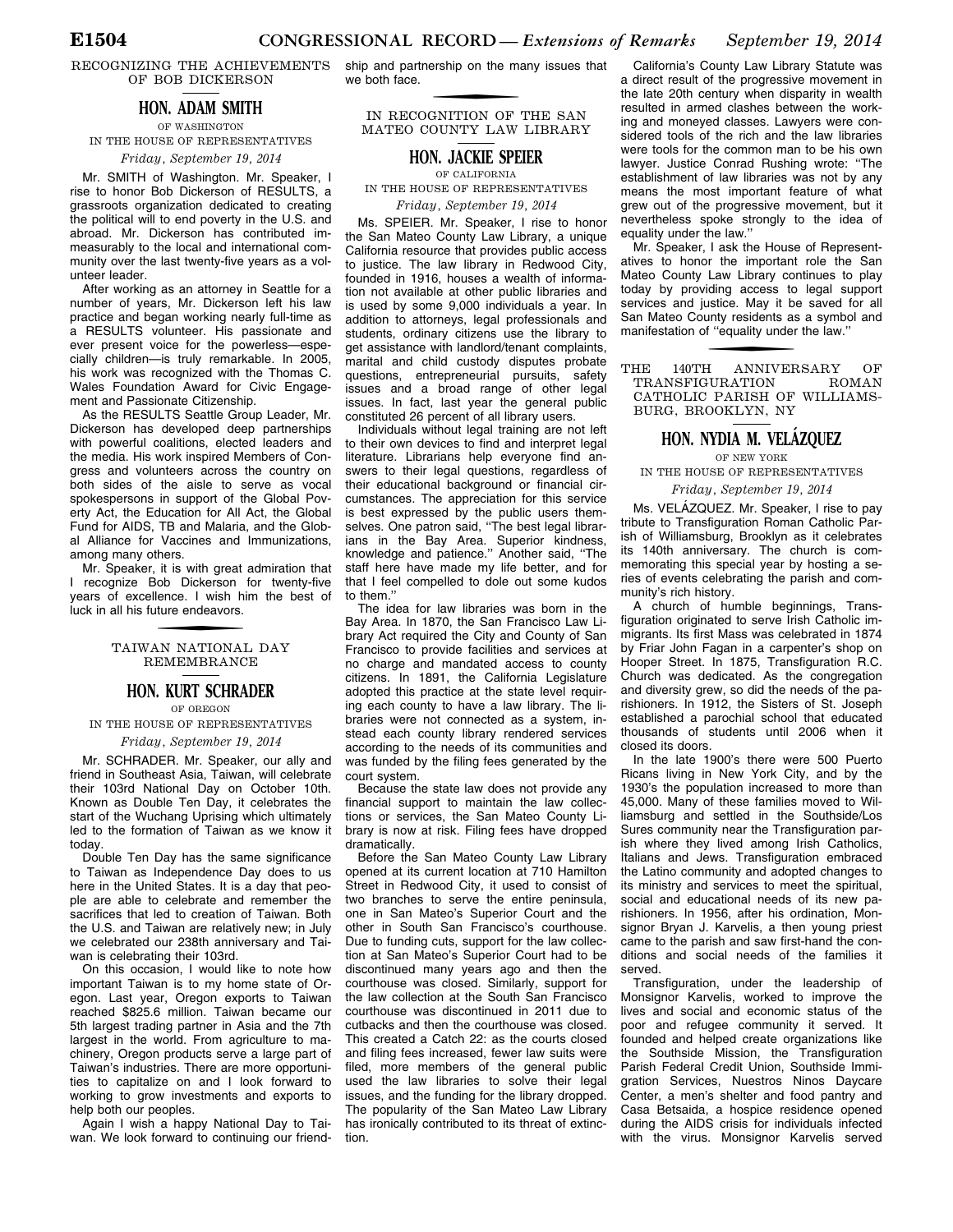Transfiguration R.C. Church for close to half a century until he passed away in 2005. The street outside the church was named in his memory.

Today, under the leadership of Monsignor Anthony M. Hernandez, Transfiguration continues thriving. My fellow colleagues, please join me in celebrating the 140th Anniversary of Transfiguration Roman Catholic Parish, a parish that continues its rich history of faith and social progress.

f MARKING THE 50TH ANNIVERSARY OF THE WILDERNESS ACT OF 1964

# **HON. RICHARD M. NOLAN**

OF MINNESOTA

IN THE HOUSE OF REPRESENTATIVES *Friday, September 19, 2014* 

Mr. NOLAN. Mr. Speaker, I rise to mark the 50th Anniversary of the Wilderness Act of  $1964.$ 

There is an old saying to the effect that the best time to plant a tree, protect a forest, and make a promise to the future is either 50 years ago—or today. Fifty years ago, visionary leaders committed themselves and our nation to protect and preserve public lands for generations to come. The Wilderness Act of 1964 is as important today as it was then.

I represent the Eighth District of Minnesota, where we are blessed to have one of the most beautiful and pristine wilderness areas in America in the Boundary Waters Canoe Area Wilderness (BWCAVV). I was so proud to be an original sponsor of the law that created the Boundary Waters Canoe Area Wilderness during my first service in Congress in the 1970's. Working with great environmental leaders like former Congressman Don Fraiser, and my late colleagues Congressman Jim Oberstar and Bruce Vento, we carved out and preserved the Boundary Waters for generation upon generation to come. I consider this one of my proudest achievements.

In addition to BWCAW, the Superior National Forest, Voyageurs National Park, the North Shore of Lake Superior, and the St. Croix National Scenic Riverway are other national treasurers we enjoy, and are committed to protecting.

We live up North, despite the long winters, because we love the land and understand the need to assure that future generations will have the same opportunities we have to enjoy the great out of doors.

I call upon my colleagues to continue fighting to set aside more of our nation's special places as wilderness areas—protecting our wild lands and the air, water and creatures that bless them.

f IN HONOR OF FAMILIES IN TRAN-SITIONS ''I AM ONE: NEW HAMP-SHIRE DAY TO END CHILDHOOD HOMELESSNESS''

## **HON. CAROL SHEA-PORTER**

OF NEW HAMPSHIRE IN THE HOUSE OF REPRESENTATIVES

*Friday, September 19, 2014* 

Ms. SHEA-PORTER. Mr. Speaker, I was so pleased to join Families in Transition for the ''I AM ONE: New Hampshire Day to End Childhood Homelessness'' on September 4. I am a social worker by trade and by heart. I can remember just twenty years ago when people saw the issue of child homelessness as the government's problem, not the community's. And yes, the federal government needs to play a role, and so do the states, and so do the cities. But we also need people involved. We need these wonderful non-profits. like Families in Transition, who can do so much on the ground in our communities. Thanks to all attendees for caring, because we know that, in New Hampshire, 25 percent of the people who are homeless are children.

What does it mean to a child, at the end of the day, to have no place to go home to? What does it mean to a child if there isn't a medicine chest there if they feel sick, there's not a refrigerator if they're hungry, there's not a bed to sleep in? And what does it mean to a child when they find out that the people and groups at I AM ONE are coming together to help them? It means everything. Absolutely everything.

Thank you so much for the work that you do. This is a great community and a great state because we work together on these issues. And we're going to solve the problem of child homelessness together.

# f HONORING THE CELEBRATE NASHVILLE FESTIVAL

#### **HON. JIM COOPER**

OF TENNESSEE

IN THE HOUSE OF REPRESENTATIVES *Friday, September 19, 2014* 

Mr. COOPER. Mr. Speaker, today I rise to salute Celebrate Nashville, a festival honoring the many great cultures in our city.

Nashville is not just any city; it's the friendliest city in the south. We welcome visitors with gracious southern hospitality and country twang. But there is so much more to Nashville than meets the eye. What makes Nashville truly unique is the people who come from all over the world.

One in six of our residents is foreign-born, and we could not be more proud of our multicultural heritage. In 1995, a group at Vanderbilt's Scarritt-Bennett designed the first Celebrate Nashville event so cultures could share their gifts with everyone. Thanks to great community partners, it has grown to be one of the city's biggest annual events, bringing together more than 40,000 citizens.

From music and dance to food and crafts, Celebrate Nashville showcases everything that makes our city unique. It highlights the best of our past through displays of heritage with the promise of our future.

And so, Mr. Speaker, it is my privilege to salute the Celebrate Nashville Cultural Festival for its commitment to our citizens and our community and for promoting all cultures in our city.

f RECOGNIZING NATIONAL POW/MIA RECOGNITION DAY

#### **HON. DEREK KILMER**

OF WASHINGTON

IN THE HOUSE OF REPRESENTATIVES *Friday, September 19, 2014* 

Mr. KILMER. Mr. Speaker:

Whereas, National POW/MIA Recognition Day is observed on this September the 19th, 2014 at VFW Narrows Bridge Post #10018 and nationwide;

Whereas, there remain over 83,000 men and women unaccounted for, who have served our country in conflicts since World War II;

Whereas, the families and comrades of those missing hold out hope as the Defense POW/Missing Personnel Office works to bring each person home;

Whereas, a grateful nation mourns and remembers those heroes who have given their lives to the service of our country; and

Whereas, the surviving brothers and sisters in arms of the fallen resolve steadfast to forge a new commitment year after year in pursuit of resolution and remembrance of those no longer with us; now, therefore, I, DEREK KIL-MER, Representative of Washington State's Sixth Congressional District, hereby proclaim the continued gratitude for those men and women who have served before us, and for those who continue the search for our servicemembers who are not forgotten on this POW/MIA Recognition Day.

In witness thereof, I call upon those here today, and those who will in future years join us, on this solemn remembrance, to keep the promise to bring home all those who are captured or killed while serving our great nation.

f RECOGNIZING THE 100TH ANNIVER-SARY OF THE KERN COUNTY FARM BUREAU

#### **HON. KEVIN McCARTHY** OF CALIFORNIA

IN THE HOUSE OF REPRESENTATIVES

*Friday, September 19, 2014* 

Mr. MCCARTHY of California. Mr. Speaker, I rise today in recognition of the Kern County Farm Bureau's 100th anniversary, and to commend this organization which has done so much for Kern's hardworking farming families.

The foundation of Kern County's rich history rests with our agricultural heritage. When the first Californians settled in Kern, they brought their seeds with them, planting carrots, cotton, potatoes, citrus groves and vineyards, which they passed down through the generations. The most recent fruits of their labor—the 2013 harvest—tallied more than six billion dollars. Whenever our farmers sow, our whole valley and nation prospers.

A hundred years ago, the creation of Kern County Farm Bureau forged a coalition of 200 farms and 200 families, uniting to lend a neighborly hand through drought, earthquake and fire. These were the farmers who founded Kern's first reservoir system with water brought down from the mountains, who built 800 square miles of canals to make the valley bloom. By their labor, Bakersfield, Kern County and our region flourished; our population boomed. By a succession of horticultural breakthroughs—irrigation drip lines, and precision sprinklers to name a few—Kern County's farmers have learned to do more with less water, leading our state and nation with some of the most innovative and effective conservation practices. In the last fifty years, Kern's farmers have doubled our valley's crop yield without adding a single drop of water to their allotment. Our farmers have humbly overseen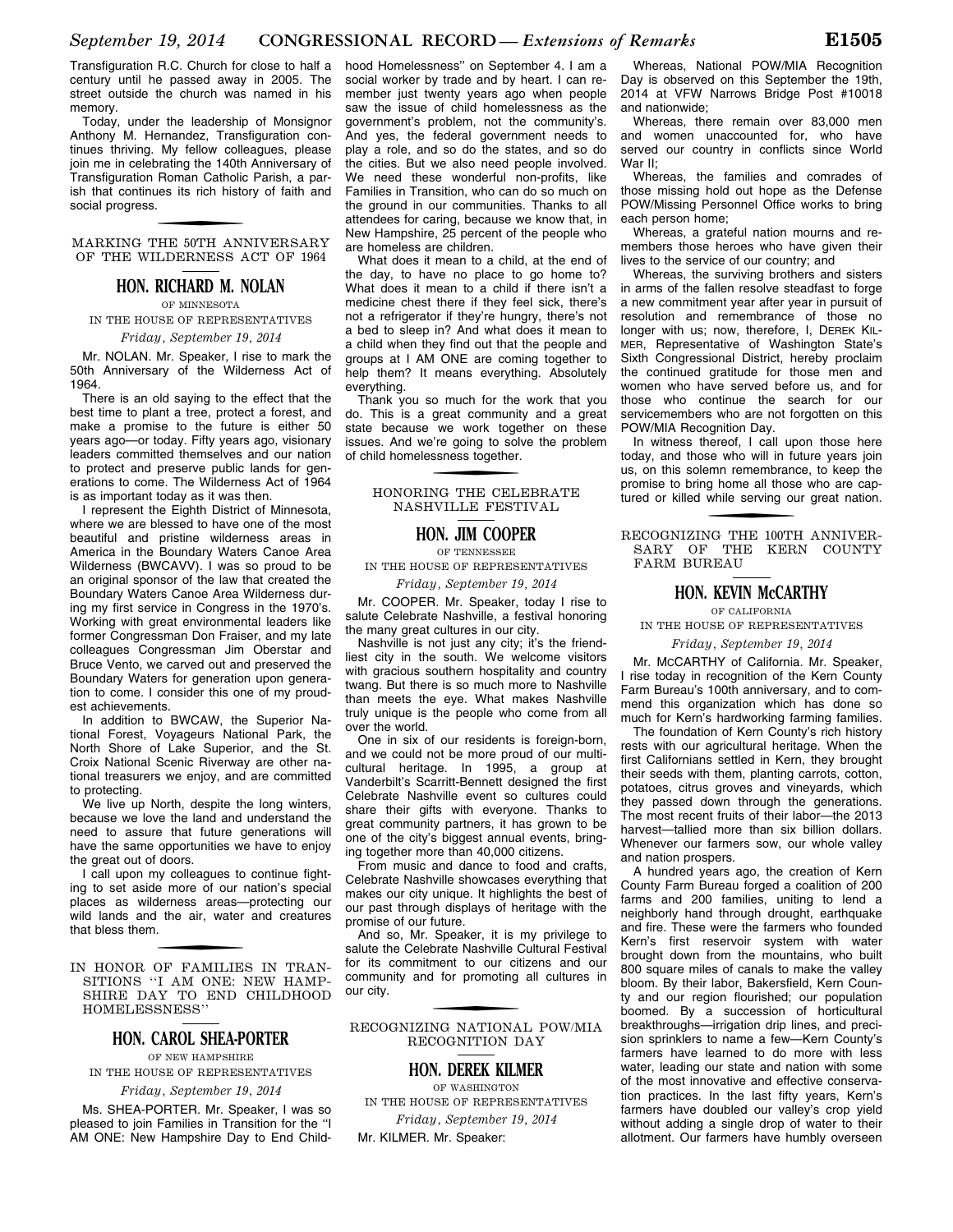nothing short of a production revolution and yet Americans have become so accustomed to the stability of our food supply—itself a testament to the quality of our agriculture—that scarcely anyone notices the triumphs managed on their behalf.

Today, the Kern County Farm Bureau serves 1,400 farmers, large and small, educating and inspiring the community, closely monitoring the agricultural legislation and regulation proliferating from Sacramento and Washington, and effectively advocating on behalf of its members across all levels of government. Kern County farms run the gamut, from the very small to the very large, and Kern County Farm Bureau works with all of them to educate policymakers on agricultural practices and traditions, and, most importantly, make Kern agriculture's voice heard.

Challenges and opportunities for Kern County agriculture still lay ahead. We cannot ask the sky for rain or the winter not to frost, but we can choose the friends we depend upon when crisis comes. The Kern County Farm Bureau has been a friend and a partner in our community over the past 100 years, and on behalf of our communities and neighbors, I congratulate the Farm Bureau's century of richness and relationships, and wish them another 100 years of success in the future.

IN RECOGNITION OF THE TOLEDO REGIONAL CHAMBER OF COM-MERCE BEING NAMED ''CHAM-BER OF THE YEAR'' BY THE AS-SOCIATION OF CHAMBER OF COMMERCE EXECUTIVES

**HON. ROBERT E. LATTA** 

OF OHIO

IN THE HOUSE OF REPRESENTATIVES *Friday, September 19, 2014* 

Mr. LATTA. Mr. Speaker, it is my great pleasure to recognize the Toledo Regional Chamber of Commerce on being named the Chamber of the Year for 2014 by the Association of Chamber of Commerce Executives. Chamber of the Year is the most distinguished award that a Chamber of Commerce can receive, and this award recognizes the organization's strength and impact on key community priorities, including education, transportation, business development and quality of life.

I applaud the Toledo Regional Chamber on receiving this award and thank them for the important work they do to support the businesses and communities in our area.

f RECOGNIZING THE SEATTLE SOUNDERS FOOTBALL CLUB

#### **HON. ADAM SMITH**

OF WASHINGTON IN THE HOUSE OF REPRESENTATIVES

*Friday, September 19, 2014*  Mr. SMITH of Washington. Mr. Speaker, I

rise to honor the Seattle Sounders Football

Club (FC) on the 40th anniversary of its founding. Since its formation in 1974 as a member of the North American Soccer League (NASL), the Sounders have consistently brought worldclass soccer to our region.

After decades of play in other leagues, Sounders FC was added as a Major League Soccer (MLS) expansion team in 2007. As a nod to the team's history, the notoriously loyal Sounders fans voted to keep the traditional team name alive even after changing leagues.

Since joining the league, the Sounders and their fans have set MLS records year in and year out. In every season of their tenure in the MLS the Sounders have led the league in both average attendance and number of season tickets sold. This loud and passionate fan base at every game has spurred the Sounders on to stellar play, and they have reached the playoffs in each of their four seasons as a result.

The soccer pitch is not the only place that members of Sounders FC have achieved excellence. Many members of the organization have undertaken efforts to better the community they call home. Through partnerships with organizations focused on youth and sports, and through a 2013 trip by team members to Tanzania with the Washington Global Health Alliance, the Seattle Sounders have done much more than just play outstanding soccer—they have made a difference in our region and across the world.

Mr. Speaker, it is with great admiration that I recognize the Seattle Sounders FootballClub on forty years of excellence, both on and off the soccer pitch.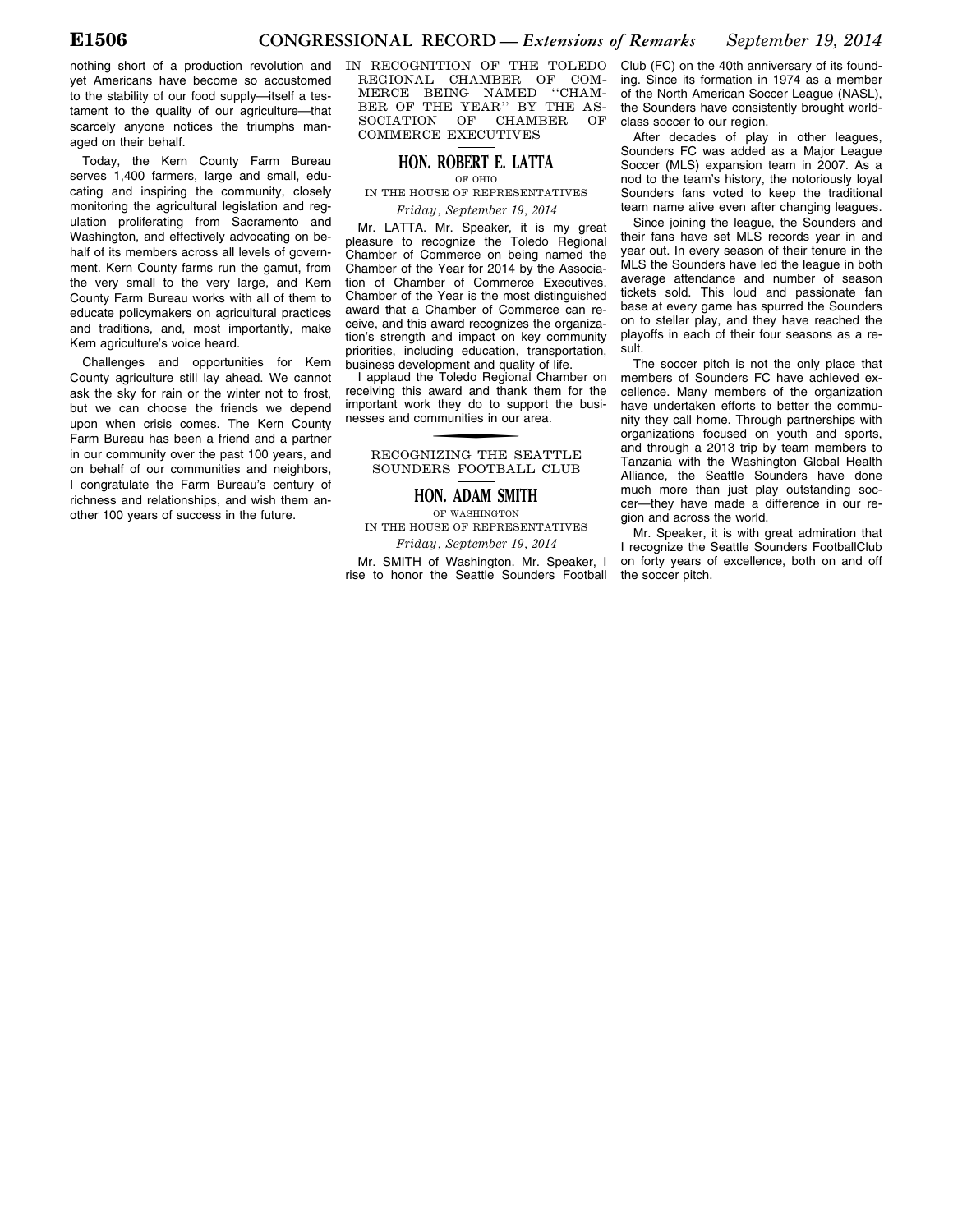# *Daily Digest*

# **HIGHLIGHTS**

**House agreed to S. Con. Res. 44, Adjournment Resolution.** 

# **Senate**

# *Chamber Action*

The Senate was not in session and stands adjourned until 10 a.m., on Wednesday, October 15, 2014.

# *Committee Meetings*

No committee meetings were held.

# wise of Representative **House of Representatives**

# *Chamber Action*

**Public Bills and Resolutions Introduced:** 9 public bills, H.R. 5672–5680; and 2 resolutions, H.J. Res. 128; and H. Res. 747 were introduced.

# **Additional Cosponsors: Page H7901**

# **Pages H7900–01**

**Reports Filed:** Reports were filed today as follows: H.R. 4867, to provide for certain land to be taken into trust for the benefit of Morongo Band of Mission Indians, and for other purposes, with an amendment (H. Rept. 113–606) and

H.R. 4299, to amend the Controlled Substances Act with respect to drug scheduling recommendations by the Secretary of Health and Human Services, and with respect to registration of manufacturers and distributors seeking to conduct clinical testing, with an amendment (H. Rept. 113–565, Pt. 2).  **Page H7900** 

**Speaker:** Read a letter from the Speaker wherein he appointed Representative Wolf to act as Speaker pro tempore for today. **Page H7895** 

**Adjournment Resolution:** The House agreed to S. Con. Res. 44, providing for a conditional adjournment or recess of the Senate and an adjournment of the House of Representatives. **Page H7896** 

**Senate Message:** Message received from the Senate by the Clerk and subsequently presented to the House today appears on page H7895.

**Senate Referrals:** S. 2040, S. 2583, S. 2673, S. 1360, and S. 2912 were held at the desk; S. 1611 was referred to the Committees on Oversight and Government Reform and Armed Services; S. 1691 was referred to the Committees on Oversight and Government Reform and Homeland Security; S. 2061 was referred to the Committee on Oversight and Government Reform; S. 2778 was referred to the Committee on Foreign Affairs; and S. 2793 was referred to the Committee on Armed Services.

#### **Page H7897**

**Quorum Calls—Votes:** There were no yea-and-nay votes, and there were no Recorded votes. There were no quorum calls.

**Adjournment:** The House met at 12 noon and at 12:07 p.m., pursuant to S. Con. Res. 44, the House stands adjourned until 2 p.m. on Wednesday, November 12, 2014.

# *Committee Meetings*

# **21ST CENTURY CURES: EXAMINING WAYS TO COMBAT ANTIBIOTIC RESISTANCE AND FOSTER NEW DRUG DEVELOPMENT**

*Committee on Energy and Commerce:* Subcommittee on Health held a hearing entitled ''21st Century Cures: Examining Ways to Combat Antibiotic Resistance and Foster New Drug Development''. Testimony was heard from Janet Woodcock, Director, Center for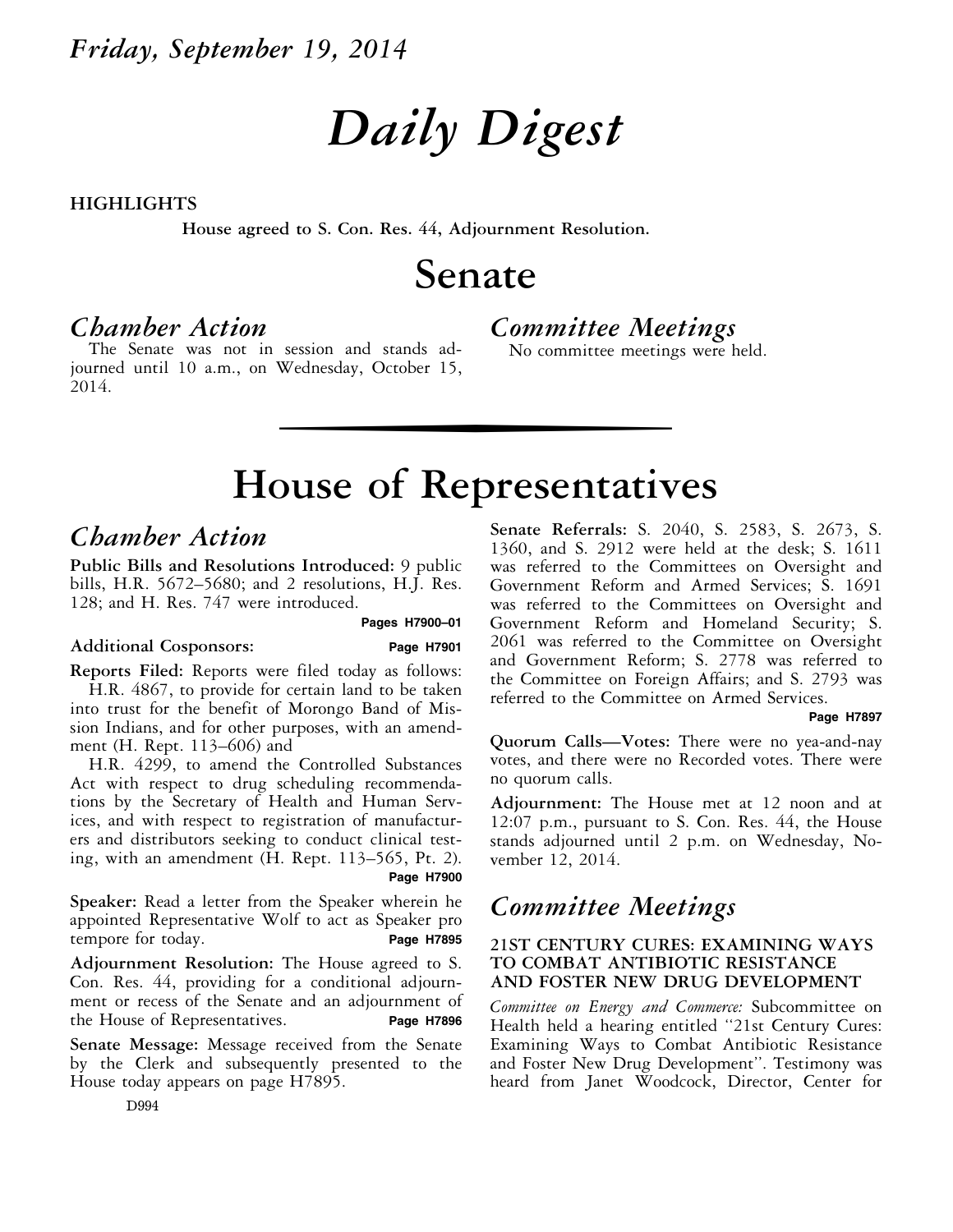Drug Evaluation and Research, Food and Drug Administration; and public witnesses.

### **ISLAMIST FOREIGN FIGHTERS RETURNING HOME AND THE THREAT TO EUROPE**

*Committee on Foreign Affairs:* Subcommittee on Europe, Eurasia, and Emerging Threats held a hearing entitled ''Islamist Foreign Fighters Returning Home and the Threat to Europe''. Testimony was heard from public witnesses.

## **OVERSIGHT OF THE DHS HEADQUARTERS PROJECT AT ST. ELIZABETHS: IMPACT ON THE TAXPAYER**

*Committee on Homeland Security:* Subcommittee on Oversight and Management Efficiency held a hearing entitled ''Oversight of the DHS Headquarters Project at St. Elizabeths: Impact on the Taxpayer''. Testimony was heard from David Maurer, Director, Homeland Security and Justice, Government Accountability Office; Chris Cummiskey, Acting Under Secretary, Management Directorate, Department of Homeland Security; and Norman Dong, Commissioner, Public Buildings Service, General Services Administration.

## **LEGISLATIVE MEASURE**

*Committee on Natural Resources:* Subcommittee on Water and Power held a hearing on H.R. 4924, the

''Bill Williams River Water Rights Settlement Act of 2014''. Testimony was heard from Thomas Buschatzke, Assistant Director, Arizona Department of Water Resources; Michael Black, Director, Bureau of Indian Affairs, Department of the Interior; and public witnesses.

# *Joint Meetings*

No joint committee meetings were held.

# f **COMMITTEE MEETINGS FOR MONDAY, SEPTEMBER 22, 2014**

*(Committee meetings are open unless otherwise indicated)* 

#### **Senate**

No meetings/hearings scheduled.

#### **House**

No hearings are scheduled.

*[The following hearing will be held while the House is not in session.]* 

*Committee on Foreign Affairs,* October 1, Subcommittee on the Western Hemisphere, hearing entitled ''Sergeant Andrew Tahmooressi: Our Marine in Mexican Custody'', 10 a.m., 2172 Rayburn.